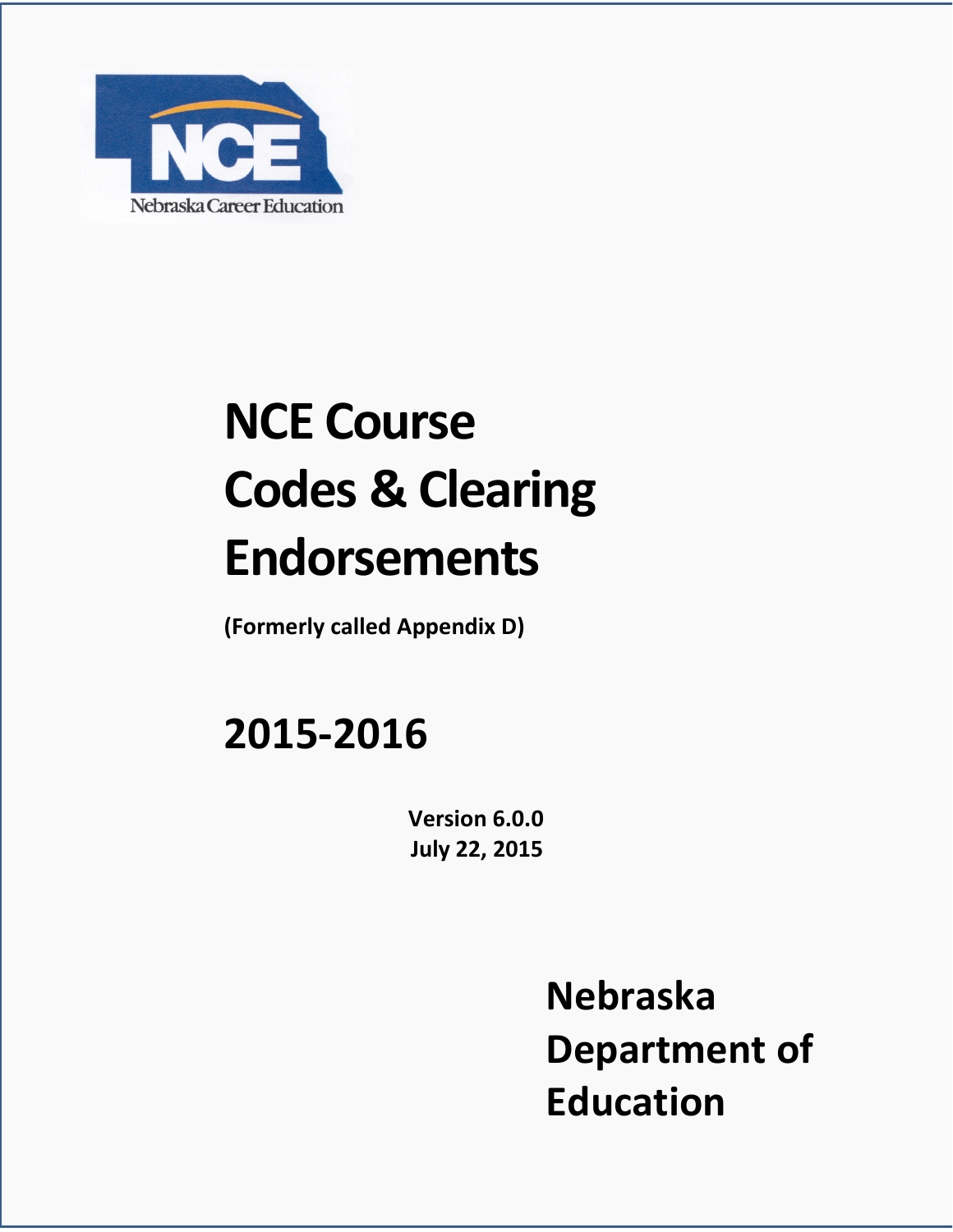#### **GENERAL INFORMATION**

Nebraska approval regulations (Rule 14) and accreditation regulations (Rule 10) require that certain percentages of F.T.E. (Full Time Equivalency) elementary and middle grade teachers hold appropriate endorsements and that certain percentages of instructional units at the secondary grades be assigned to teachers holding appropriate endorsements. For teachers to be considered appropriately endorsed for their assignments, they must teach the grade levels indicated on their certificate. The grade level designations are shown on the following chart.

Certificate/Endorsement Level

| <b>LEVEL</b> | Appropriate for the following grades |
|--------------|--------------------------------------|
| 00           | Pre School                           |
| 01           | Pre Primary $-3$ all schools         |
| 02           | $K-6$                                |
| 03           | $K-8$                                |
| 04           | $7 - 9$                              |
| 05           | $K-9$                                |
| 06           | $7 - 12$                             |
| 07           | $K-12$                               |
| 08           | $9 - 12$                             |
| 09           | $4 - 9$                              |
| 10           | $B-12$                               |
| 11           | $B-K$                                |
| 12           | $B-3$                                |
| 13           | <b>PK-6</b>                          |
| 14           | $PK-8$                               |
| 15           | PK-12                                |
| 16           | $10 - 12$                            |
| 17           | $6 - 12$                             |

*The following pages show courses or subjects taught in Nebraska schools and the appropriate endorsements for those subjects or courses. In instances where no specific endorsement is required, the "level" of endorsement must still be appropriate for the assignment*.

The following items describe special cases or circumstances.

Middle Grades:

- 1) When grades four through six are designated as middle grades, either an elementary or a middle grades endorsement is appropriate.
- 2) A middle grades endorsement clears any subject area and course code for grades 4-9.
- 3) For grades seven and eight, a middle grades endorsement or an appropriate secondary endorsement is appropriate.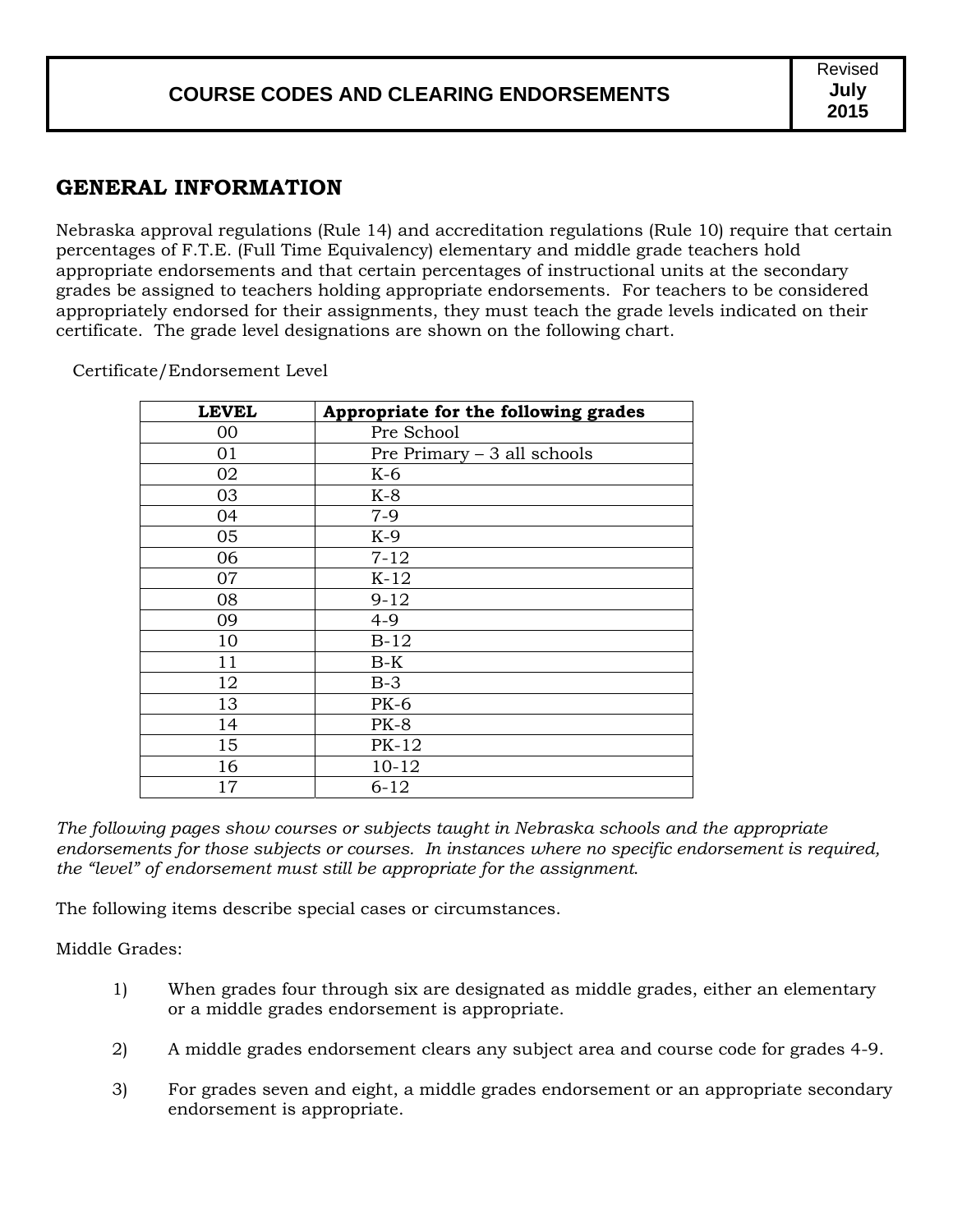- 4) Teachers holding an elementary endorsement may teach in grades seven and eight if they acquire six credit hours per year towards the "Middle Grades" endorsement or if they participate in staff development in accordance with a local mission or plan for education of middle grade students.
- 5) Teachers holding a content area endorsement at the secondary level may teach grade six in that content area if they acquire six credit hours per year toward the elementary or middle grades endorsement or participate in staff development in accordance with a local mission and plan for education of middle grade students.
- 6) When grade nine is designated as a middle grade, an appropriate secondary endorsement or a middle grades endorsement covers a ninth-grade teaching assignment.
- 7) Secondary teachers may be assigned to integrated courses or curriculum in grades seven through nine if they hold an endorsement for any of the subjects or fields included in the course. See 10.007.02A2A
- 8) Teachers not holding an appropriate endorsement may be assigned to the middle grades if they acquire six credit hours per year towards a middle grades endorsement.

#### Secondary Grades:

- 9) In secondary grades, teachers assigned to integrated courses or curriculum are considered appropriately endorsed if they hold an endorsement for any of the subjects or fields included in the course.
- 10) Course descriptions in this manual shown for grades 10, 11, and 12 are intended to describe higher level courses. If, however, the course is taught at a 9th grade level, the appropriate middle grades endorsement will cover the assignment.

#### Elementary Grades:

11) An elementary endorsement is appropriate for courses taught in grades K-8.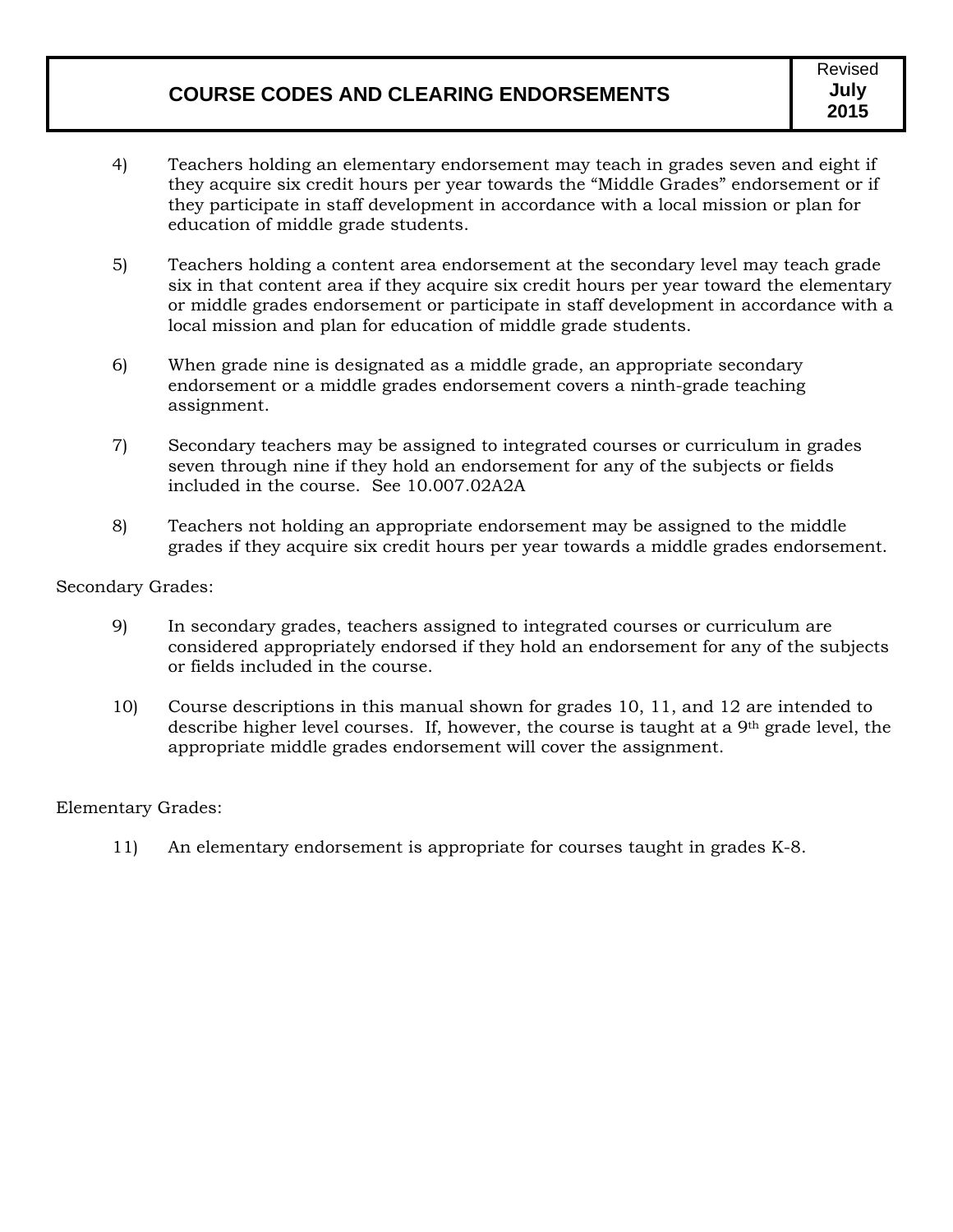#### **Table of Contents**

#### **AGRICULTURE, FOOD AND NATURAL RESOURCES**

| 011000 | INTRODUCTION TO AG, FOOD & NATURAL RESOURCES               | 1                |
|--------|------------------------------------------------------------|------------------|
| 011004 | <b>ANIMAL BIOLOGY</b>                                      | $\mathbf{1}$     |
| 011005 | LARGE ANIMAL MANAGEMENT                                    | 1                |
| 011006 | <b>COMPANION ANIMALS</b>                                   | $\overline{c}$   |
| 011007 | PLANT SCIENCE/HORTICULTURE                                 | $\overline{c}$   |
| 011008 | <b>AGROMONIC SCIENCE</b>                                   | $\overline{c}$   |
| 011009 | <b>AGRIBUSINESS</b>                                        | 3                |
| 011010 | <b>ECONOMICS &amp; AGRIBUSINESS MGMT</b>                   | $\mathbf{3}$     |
| 011011 | AGRICULTURAL SALES & ENTREPRENEURSHIP                      | $\mathsf 3$      |
| 011013 | AGRICULTURAL BIOLOGY                                       | $\overline{4}$   |
| 011014 | <b>EQUINE SCIENCE</b>                                      | $\overline{4}$   |
| 011015 | <b>VETERINARY SCIENCE</b>                                  | $\overline{4}$   |
| 011016 | PLANT BIOLOGY                                              | 5                |
| 012001 | NURSERY AND LANDSCAPE                                      | 5                |
| 012002 | <b>FLORICULTURE</b>                                        | 5                |
| 012003 | <b>TURF MANAGEMENT</b>                                     | 6                |
| 012004 | <b>BIOTECHNOLOGY</b>                                       | $\,6\,$          |
| 013000 | NATURAL RESOURCES                                          | 6                |
| 013001 | <b>WILDLIFE MANAGEMENT</b>                                 | $\overline{7}$   |
| 013002 | ADVANCED NATURAL RESOURCES                                 | $\overline{7}$   |
| 014000 | <b>FOOD SCIENCE</b>                                        | $\overline{7}$   |
| 014001 | ADVANCED FOOD SCIENCE                                      | 8                |
| 016000 | POWER, STRUCTURAL AND TECHNICAL SYSTEMS FUNDAMENTALS       | 8                |
| 016002 | <b>STRUCTURAL SYSTEMS</b>                                  | 8                |
| 016003 | POWER AND TECHNOLOGY                                       | $\boldsymbol{9}$ |
| 016004 | <b>WELDING</b>                                             | 9                |
| 016005 | <b>METALS AND FABRICATION</b>                              | 9                |
| 017000 | LEADERSHIP & ETHICS IN AGRICULTURE                         | 10               |
| 018002 | CAREERS AND LITERACY OF AGRICULTURE                        | 10               |
| 018049 | <b>ENVIRONMENTAL SCIENCE</b>                               | 10               |
| 018050 | ADVANCED PLACEMENT ENVIRONMENTAL SCIENCE                   | 11               |
| 018060 | CASE INTRODUCTION TO AGRICULTURE, FOOD & NATURAL RESOURCES | 11               |
| 018061 | CASE PLANT SCIENCE                                         | 11               |
| 018062 | <b>CASE ANIMAL SCIENCE</b>                                 | 12               |
| 018063 | CASE ANIMAL & PLANT BIOTECHNOLOGY                          | 12               |
| 018080 | FNS - FOOD PRODUCTION, NUTRITION, AND HEALTH               | 12               |
| 018081 | FNS - FOOD SCIENCE                                         | 13               |
| 018082 | FNS - NUTRITION SCIENCE                                    | 13               |
| 018083 | FNS - FOOD AND NUTRITION SCIENCE RESEARCH AND DEVELOPMENT  | 13               |
| 019930 | AGRICULTURE, FOOD AND NATURAL RESOURCES, OTHER             | 14               |
| 019931 | AGRICULTURE, FOOD AND NATURAL RESOURCES, OTHER             | 14               |
| 019932 | AGRICULTURE, FOOD AND NATURAL RESOURCES, OTHER             | 15               |
| 019933 | AGRICULTURE, FOOD AND NATURAL RESOURCES, OTHER             | 15               |
| 019934 | AGRICULTURE, FOOD AND NATURAL RESOURCES, OTHER             | 16               |
|        |                                                            |                  |

#### **BUSINESS, MARKETING AND MANAGEMENT**

| 030300 | <b>ACCOUNTING</b>                          | 17 |
|--------|--------------------------------------------|----|
| 030301 | ACCOUNTING, ADVANCED                       | 17 |
| 030302 | COLLEGE PRINCIPLES OF ACCOUNTING           | 17 |
| 030303 | COLLEGE PRINCIPLES OF ACCOUNTING II        | 18 |
| 030600 | <b>BUSINESS COMMUNICATION</b>              | 18 |
| 030801 | <b>FINANCIAL PLANNING</b>                  | 18 |
| 030802 | <b>INSURANCE</b>                           | 19 |
| 030803 | <b>FINANCIAL SERVICES</b>                  | 19 |
| 030804 | COLLEGE FUNDAMENTALS OF FINANCIAL PLANNING | 19 |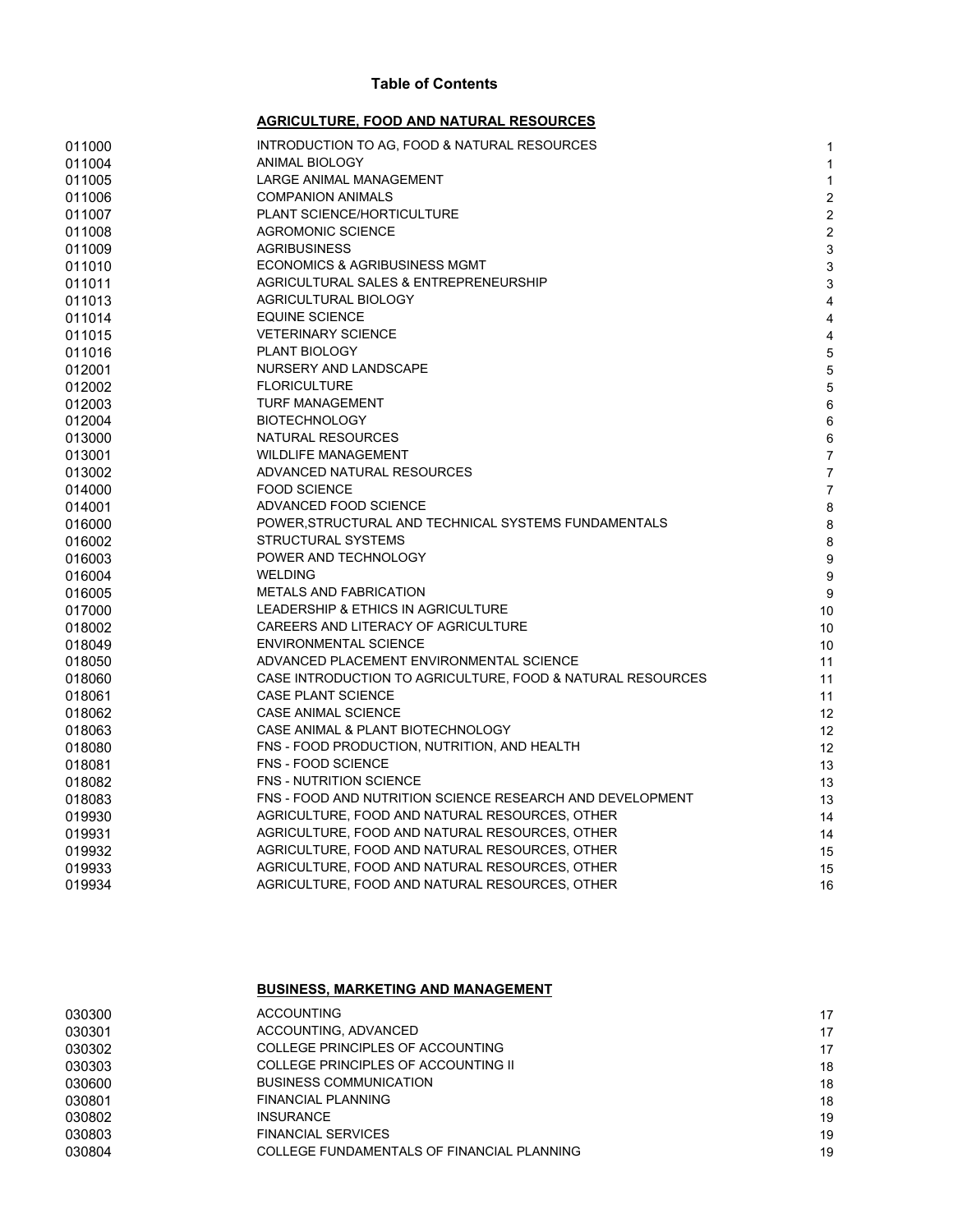|        | BUSINESS, MARKETING, & MANAGEMENT-continued      |    |
|--------|--------------------------------------------------|----|
| 030900 | <b>BUSINESS LAW</b>                              | 20 |
| 030901 | <b>COLLEGE BUSINESS LAW</b>                      | 20 |
| 031800 | <b>BUSINESS ECONOMICS</b>                        | 21 |
| 031805 | <b>BUSNESS STRATEGIES</b>                        | 21 |
| 032300 | INTRODUCTION TO BUSINESS, MARKETING & MGMT       | 22 |
| 032350 | EXPLORATION OF BUSINESS AND ENTREPRENEURSHIP     | 22 |
| 032370 | <b>ENTREPRENEURSHIP</b>                          | 22 |
| 032400 | <b>COLLEGE INTRODUCTION TO BUSINESS</b>          | 23 |
| 032600 | <b>COLLEGE INTRODUCTION TO ENTREPRENEURSHIP</b>  | 23 |
| 032601 | COLLEGE ENTREPRENEURSHP FEASIBILITY STUDY        | 23 |
| 032602 | <b>COLLEGE ENTREPRENEURSHIP LEGAL ISSUES</b>     | 24 |
| 032603 | <b>COLLEGE MARKETING FOR THE ENTREPRENEUR</b>    | 24 |
| 032604 | <b>COLLEGE ENTREPRENEURSHIP FINANCIAL TOPICS</b> | 24 |
| 032605 | <b>COLLEGE ENTRENEURSHIP BUSINESS PLAN</b>       | 25 |
| 032802 | MANAGEMENT AND LEADERSHIP                        | 25 |
| 032803 | <b>COLLEGE PRINCIPLES OF MANAGEMENT</b>          | 25 |
| 033000 | PERSONAL FINANCE                                 | 26 |
| 033001 | <b>PRINCIPLES OF FINANCE</b>                     | 26 |
| 033002 | COLLEGE WEALTH BUILDING & FINANCIAL MANAGEMENT   | 27 |
| 033003 | <b>COLLEGE INTERNATIONAL FINANCE</b>             | 27 |
| 033004 | <b>COLLEGE INTRODUCTION TO INVESTMENT</b>        | 27 |
| 033422 | <b>COMPUTER APPLICATIONS</b>                     | 28 |
| 033501 | <b>KEYBOARDING APPLICATIONS</b>                  | 28 |
| 034100 | BUSINESS IN A GLOBAL ECONOMY                     | 29 |
| 038100 | <b>MARKETING</b>                                 | 29 |
| 038101 | <b>MARKETING MANAGEMENT</b>                      | 29 |
| 038200 | ADVANCED MARKETING                               | 30 |
| 038201 | <b>COLLEGE PRINCIPLES OF MARKETING</b>           | 30 |
| 038500 | ADVANCED PLACEMENT MACROECONOMICS                | 30 |
| 038501 | ADVANCED PLACEMENT MICROECONOMICS                | 31 |
| 038502 | <b>COLLEGE MACROECONOMICS</b>                    | 31 |
| 038503 | <b>COLLEGE MICROECONOMICS</b>                    | 32 |
| 039930 | BUSINESS, MARKETING AND MANAGEMENT- OTHER        | 32 |
| 039931 | BUSINESS, MARKETING AND MANAGEMENT-OTHER         | 32 |
| 039932 | BUSINESS, MARKETING AND MANAGEMENT- OTHER        | 33 |
| 039933 | BUSINESS, MARKETING AND MANAGEMENT- OTHER        | 33 |
| 039934 | BUSINESS, MARKETING AND MANAGEMENT- OTHER        | 33 |

#### **CAREER EDUCATION FOUNDATIONAL AND SPECIALTY**

| MIDDLE SCHOOL CAREER DEVELOPMENT          | 34 |
|-------------------------------------------|----|
| HIGH SCHOOL CAREER DEVELOPMENT            | 34 |
| ENGAGE! CAREER EXPLORATION AND READINESS  | 35 |
| C4C-CURRICULUM FOR CAREERS                | 35 |
| FUNDAMENTALS OF ENTREPRENEURSHIP          | 36 |
| WORK-BASED LEARNING/COOP/DO               | 36 |
| CAREER ED FOUNDATIONAL & SPECIALTY, OTHER | 37 |
| CAREER ED FOUNDATIONAL & SPECIALTY, OTHER | 37 |
| CAREER ED FOUNDATIONAL & SPECIALTY, OTHER | 38 |
| CAREER ED FOUNDATIONAL & SPECIALTY, OTHER | 38 |
| CAREER ED FOUNDATIONAL & SPECIALTY, OTHER | 39 |
|                                           |    |

#### **COMMUNICATION & INFORMATION SYSTEMS**

| 270401 | <b>PROGRAMMING I</b>                  | 40 |
|--------|---------------------------------------|----|
| 270402 | <b>PROGRAMMING II</b>                 | 40 |
| 270403 | <b>PROGRAMMING III</b>                | 40 |
| 270501 | INFORMATION TECHNOLOGY APPLICATIONS I | 41 |
|        |                                       |    |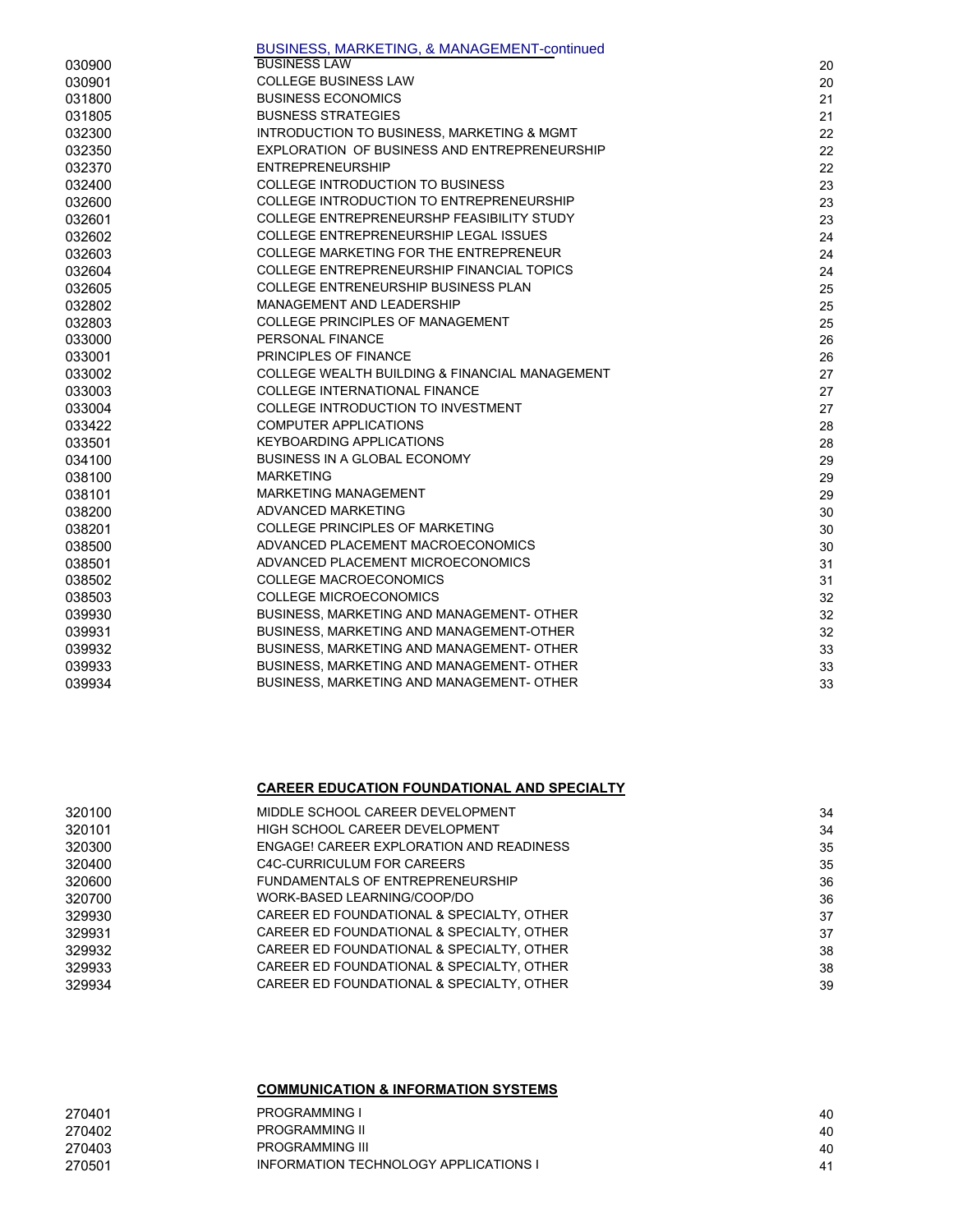#### COMMUNICATIONS & INFORMATION SYSTEMS

| 270502A | <b>INFORMATION TECHNOLOGY APPLICATIONS II</b> | 41 |
|---------|-----------------------------------------------|----|
| 270504A | <b>INFORMATION TECHNOLOGY FUNDAMENTALS</b>    | 42 |
| 270505A | CISCO I: INTRODUCTION TO NETWORKS             | 42 |
| 270506A | CISCO II: ROUTING AND SWITCHING ESSENTIALS    | 42 |
| 270507Á | CISCO III: SCALING NETWORKS                   | 43 |
| 270601A | <b>NETWORK SYSTEMS</b>                        | 43 |
| 270602Á | <b>DIGITAL MEDIA</b>                          | 43 |
| 270604A | <b>WEB DESIGN</b>                             | 44 |
| 270606Á | PC SUPPORT AND MAINTENANCE                    | 44 |
| 270607A | <b>INFORMATION TECHNOLOGY SUPPORT</b>         | 44 |
| 270608A | <b>INTRODUCTION TO MEDIA</b>                  | 45 |
| 270609A | <b>MEDIA PRODUCTION I</b>                     | 45 |
| 270610A | <b>MEDIA PRODUCTION II</b>                    | 46 |
| 270611A | INTRODUCTION TO DIGITAL DESIGN                | 46 |
| 270612A | <b>INTERMEDIATE DIGITAL DESIGN</b>            | 47 |
| 270613A | ADVANCED DIGITAL DESIGN                       | 47 |
| 270700A | ADVANCED PLACEMENT COMPUTER SCIENCE A         | 48 |
| 279930A | COMMUNICATION AND INFORMATION SYSTEMS, OTHER  | 48 |
| 279931A | COMMUNICATION AND INFORMATION SYSTEMS, OTHER  | 48 |
| 279932A | COMMUNICATION AND INFORMATION SYSTEMS, OTHER  | 49 |
| 279933A | COMMUNICATION AND INFORMATION SYSTEMS, OTHER  | 49 |
| 279934A | COMMUNICATION AND INFORMATION SYSTEMS, OTHER  | 49 |
|         |                                               |    |

#### **EDUCATION AND TRAINING**

| 350001 | EXPLORING EDUCATION AND TRAINING | 51 |
|--------|----------------------------------|----|
| 350002 | HUMAN GROWTH AND DEVELOPMENT     | 51 |
| 350010 | EXPERIENCING TEACHING            | 51 |
| 350015 | EARLY CHILDHOOD EDUCATION I      | 52 |
| 350020 | EARLY CHILDHOOD EDUCATION II     | 52 |
| 359930 | EDUCATION AND TRAINING, OTHER    | 52 |
| 359931 | EDUCATION AND TRAINING, OTHER    | 53 |
| 359932 | EDUCATION AND TRAINING, OTHER    | 53 |
| 359933 | EDUCATION AND TRAINING, OTHER    | 53 |
| 359934 | EDUCATION AND TRAINING, OTHER    | 54 |
|        |                                  |    |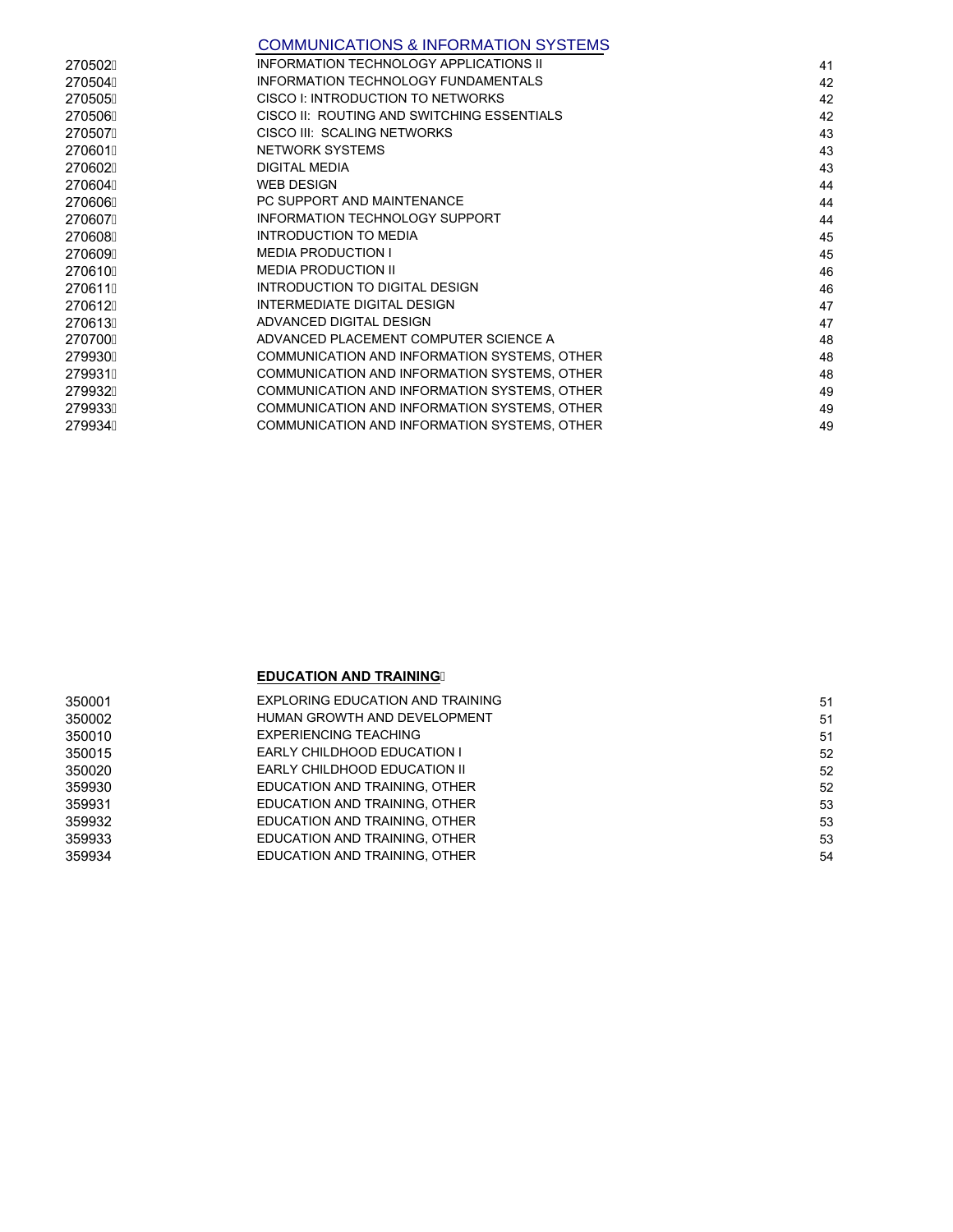|        | <b>HEALTH SCIENCES</b>                |    |
|--------|---------------------------------------|----|
| 077200 | <b>EXPLORATION OF HEALTH SCIENCES</b> | 74 |
| 077300 | INTRODUCTION TO HEALTH SCIENCES       | 74 |
| 077301 | ADVANCED HEALTH SCIENCES              | 75 |
| 077302 | <b>HEALTH SCIENCES CAREERS</b>        | 75 |
| 077303 | PERSONAL AND COMMUNITY MEDICAL ISSUES | 76 |
| 077304 | <b>EXPLORING THE CLINICAL LAB</b>     | 76 |
| 077400 | <b>NURSING ASSISTANT</b>              | 77 |
| 077401 | <b>MEDICATION AIDE</b>                | 77 |
| 077402 | <b>EMERGENCY MEDICAL TECH</b>         | 78 |
| 077444 | PHARMACY FUNDAMENTALS                 | 78 |
| 077500 | INTRODUCTION TO SPORTS MEDICINE       | 79 |
| 077600 | <b>MEDICAL TERMINOLOGY</b>            | 79 |
| 077601 | <b>EXERCISE SCIENCE</b>               | 80 |
| 077700 | <b>CLINICAL NUTRITION</b>             | 80 |
| 077701 | <b>SPORT NUTRITION</b>                | 81 |
| 077800 | HEALTH INFORMATION TECHNOLOGY         | 81 |
| 077900 | ALLIED HEALTH AND MEDICINE            | 82 |
| 077930 | <b>HEALTH SCIENCES-OTHER</b>          | 82 |
| 077931 | <b>HEALTH SCIENCES-OTHER</b>          | 83 |
| 077932 | <b>HEALTH SCIENCES-OTHER</b>          | 83 |
| 077933 | <b>HEALTH SCIENCES-OTHER</b>          | 84 |
| 077934 | <b>HEALTH SCIENCES-OTHER</b>          | 84 |
|        |                                       |    |

#### **HOSPITALITY AND TOURISM**

| 370031 | PROSTART 2                            | 86 |
|--------|---------------------------------------|----|
| 379930 | HOSPITALITY AND TOURISM, OTHER        | 86 |
| 379931 | HOSPITALITY AND TOURISM, OTHER        | 87 |
| 379932 | HOSPITALITY AND TOURISM, OTHER        | 87 |
| 379933 | HOSPITALITY AND TOURISM, OTHER        | 87 |
| 379934 | <b>HOSPITALITY AND TOURISM, OTHER</b> | 88 |
| 370010 | HOSPITALITY AND TOURISM               | 85 |
| 370021 | <b>CULINARY SKILLS 1</b>              | 85 |
| 370022 | <b>CULINARY SKILLS 2</b>              | 85 |
| 370030 | PROSTART 1                            | 86 |
|        |                                       |    |

#### HUMAN SERVICES/FCS

| 090001 | EXPLORATORY FAMILY AND CONSUMER SCIENCES     | 89 |
|--------|----------------------------------------------|----|
| 090002 | INTRODUCTION TO FAMILY AND CONSUMER SCIENCES | 89 |
| 090003 | FCS AND CAREER ESSENTIALS                    | 89 |
| 090101 | INTRODUCTION TO HUMAN SCIENCE/FCS            | 90 |
| 090103 | TEXTILES, CONSTRUCTION AND DESIGN            | 90 |
| 090104 | LIFE AND CAREER READINESS                    | 90 |
| 090107 | HUMAN FOOD, NUTRITION & WELLNESS             | 91 |
| 090108 | ADVANCED HUMAN FOOD, NUTRITION & WELLNESS    | 91 |
| 090109 | <b>HOUSING AND INTERIOR DESIGN</b>           | 91 |
| 090113 | <b>FOOD SCIENCE</b>                          | 92 |
| 090116 | <b>RELATIONSHIPS</b>                         | 92 |
| 090117 | <b>PARENTING DECISIONS</b>                   | 92 |
| 090119 | CHILD DEVELOPMENT                            | 93 |
| 090206 | <b>FASHION DESIGN</b>                        | 93 |
| 090207 | THE BUSINESS OF TEXTILES                     | 93 |
| 090208 | LEADERSHIP AND ETHICS IN HUMAN SERVICES      | 94 |
| 090209 | <b>CONSUMER ECONOMICS</b>                    | 94 |
| 099930 | HUMAN SERVICES/FCS, OTHER                    | 94 |
| 099931 | HUMAN SERVICES/FCS, OTHER                    | 95 |
| 099932 | HUMAN SERVICES/FCS, OTHER                    | 95 |
| 099933 | HUMAN SERVICES/FCS, OTHER                    | 95 |
| 099934 | HUMAN SERVICES/FCS, OTHER                    | 96 |
|        |                                              |    |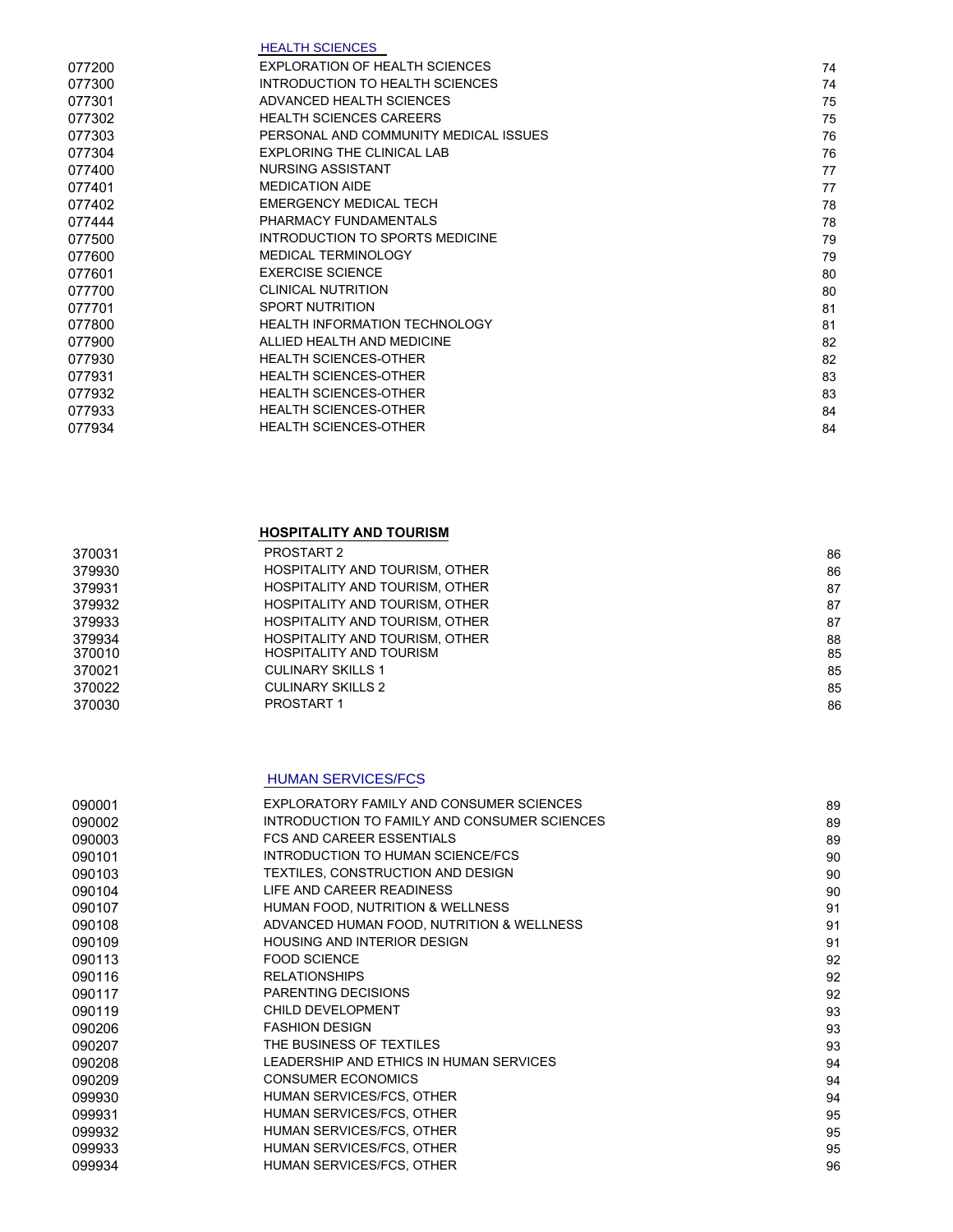#### LAW, PUBLIC SAFETY AND SECURITY

| 390010 | FOUNDATIONS OF LAW, PUBLIC SAFETY, CORRECTIONS & SECURITY | 97  |
|--------|-----------------------------------------------------------|-----|
| 390015 | INTRODUCTION TO CRIMINAL JUSTICE                          | 97  |
| 390020 | INTRODUCTION TO FIRE & EMERGENCY SERVICES                 | 97  |
| 390025 | <b>COURTS &amp; JUDICIAL PROCESS</b>                      | 98  |
| 390026 | POLICE AND SOCIETY                                        | 98  |
| 399930 | LAW, PUBLIC SAFETY AND SECURITY, OTHER                    | 98  |
| 399931 | LAW, PUBLIC SAFETY AND SECURITY, OTHER                    | 99  |
| 399932 | LAW, PUBLIC SAFETY AND SECURITY, OTHER                    | 99  |
| 399933 | LAW, PUBLIC SAFETY AND SECURITY, OTHER                    | 99  |
| 399934 | LAW, PUBLIC SAFETY AND SECURITY, OTHER                    | 100 |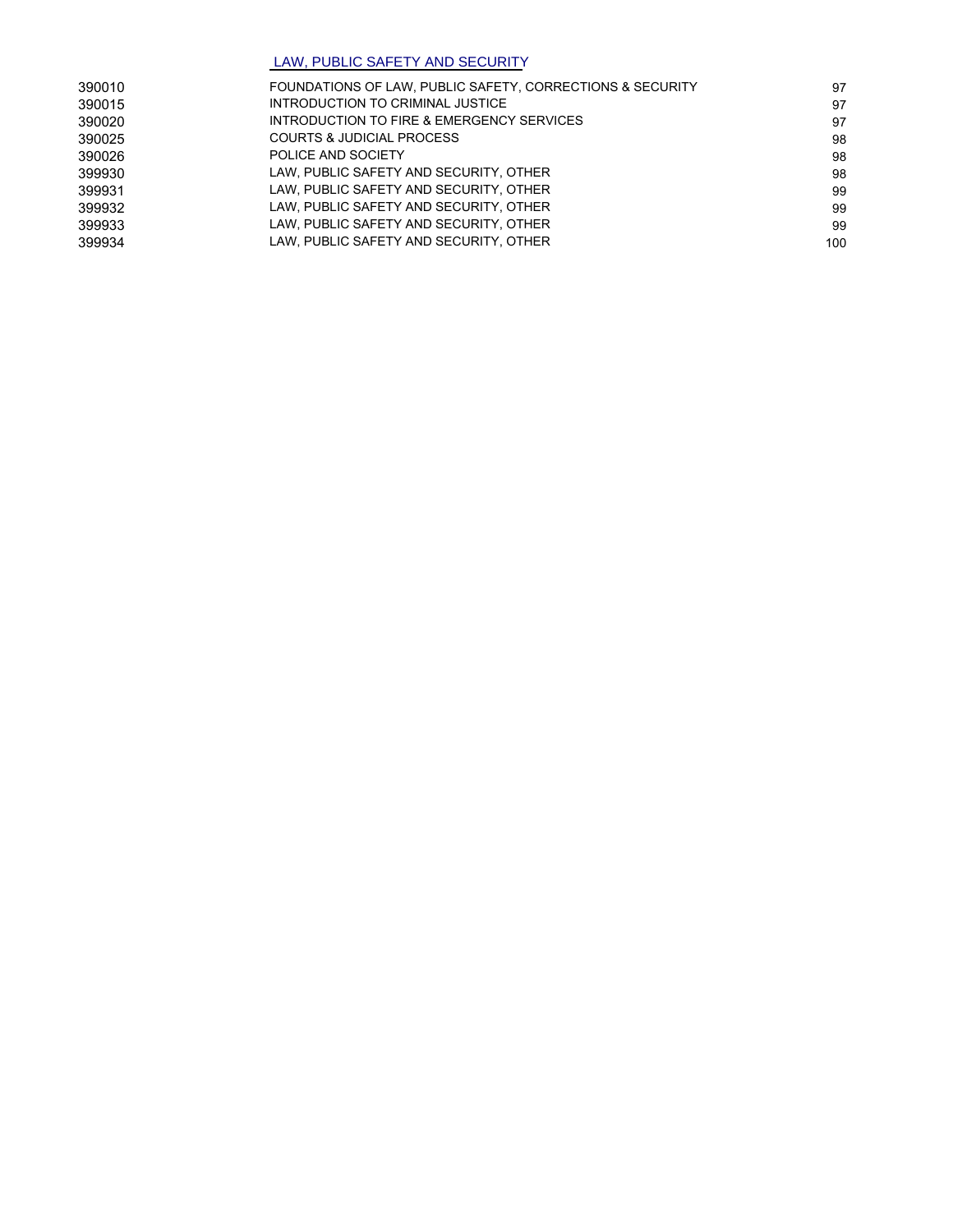#### SKILLED AND TECHNICAL SCIENCES

| 100100 | INTRODUCTION TO THE BUILT ENVIRONMENT                      | 128 |
|--------|------------------------------------------------------------|-----|
| 100110 | PRINCIPLES OF CONSTRUCTION TECHNOLOGY                      | 128 |
| 100120 | ADVANCED CONSTRUCTION TECHNOLOGY                           | 128 |
| 100130 | INTRODUCTION TO ARCHITECTURE AND CONSTRUCTION              | 129 |
| 100140 | COMPUTER AIDED DRAFTING                                    | 129 |
| 100141 | APPLICATIONS IN DESGIN AND PRE-CONSTRUCTION                | 129 |
| 100160 | PLTW PRINCIPLES OF ENGINEERING                             | 130 |
| 100161 | PLTW INTRODUCTION TO ENGINEERING DESIGN                    | 130 |
| 100162 | PLTW CIVIL ENGINEERING AND ARCHITECTURE                    | 130 |
| 100163 | PLTW ENGINEERING DESIGN AND DEVELOPMENT                    | 131 |
| 100164 | PLTW AEROSPACE ENGINEERING                                 | 131 |
| 100165 | PLTW BIOTECHNICAL ENGINEERING                              | 131 |
| 100401 | <b>INTRODUCTION TO ELECTRONICS</b>                         | 132 |
| 100402 | ADVANCED ELECTRONICS                                       | 132 |
| 100403 | PLTW DIGITAL ELECTRONICS                                   | 132 |
| 100405 | <b>ELECTRICITY</b>                                         | 133 |
| 100406 | <b>ENERGY EXPLORATION</b>                                  | 133 |
| 100407 | <b>ENERGY GENERATION AND DISTRIBUTION</b>                  | 133 |
| 100408 | <b>GREEN ENERGY</b>                                        | 134 |
| 100706 | <b>EXPLORING SKILLED AND TECHNICAL SCIENCE - 6TH GRADE</b> | 134 |
| 100707 | EXPLORING SKILLED AND TECHNICAL SCIENCE - 7TH GRADE        | 134 |
| 100708 | EXPLORING SKILLED AND TECHNICAL SCIENCE - 8TH GRADE        | 135 |
| 101400 | MANUFACTURING - METALS                                     | 135 |
| 101401 | ADVANCED FABRICATION AND MANUFACTURING - METALS            | 135 |
| 101600 | INTRODUCTION TO ENERGY, POWER AND TRANSPORTATION SYSTEMS   | 136 |
| 101601 | EMERGING TECH IN TRANSPORTATION & LOGISTICS                | 136 |
| 101610 | <b>DISTRIBUTION AND LOGISTICS</b>                          | 136 |
| 101620 | <b>TRANSPORTATION TECH SVCS &amp; MAINT</b>                | 137 |
| 101630 | AUTOMOTIVE & MOBILE EQUIP SERV & REPAIR                    | 137 |
| 101640 | AUTOMOTIVE BODY REPAIR AND REFINISHING                     | 137 |
| 101650 | <b>BUSINESS LOGISTICS</b>                                  | 138 |
| 101900 | INTRODUCTION TO MECHATRONICS                               | 138 |
| 101901 | PLTW COMPUTER INTEGRATED MANUFACTURING                     | 138 |
| 101920 | MANUFACTURING - WOODS                                      | 139 |
| 101921 | ADVANCED FABRICATION AND MANUFACTURING - WOODS             | 139 |
| 101930 | MANUFACTURING - WELDING                                    | 139 |
| 101940 | ADVANCED FABRICATION AND MANUFACTURING - WELDING           | 140 |
| 101950 | <b>MANUFACTURING - PLASTICS</b>                            | 140 |
| 101951 | ADVANCED FABRICATION AND MANUFACTURING - PLASTICS          | 140 |
| 103191 | <b>INTRODUCTION TO ENGINEERING</b>                         | 141 |
| 103192 | <b>ENGINEERING CONCEPTS</b>                                | 141 |
| 103193 | <b>ENGINEERING APPLICATIONS</b>                            | 141 |
| 103194 | <b>ROBOTICS</b>                                            | 142 |
| 109930 | SKILLED AND TECHNICAL SCIENCE, OTHER                       | 142 |
| 109931 | SKILLED AND TECHNICAL SCIENCE, OTHER                       | 142 |
| 109932 | SKILLED AND TECHNICAL SCIENCE, OTHER                       | 143 |
| 109933 | SKILLED AND TECHNICAL SCIENCE, OTHER                       | 143 |
| 109934 | SKILLED AND TECHNICAL SCIENCE, OTHER                       | 143 |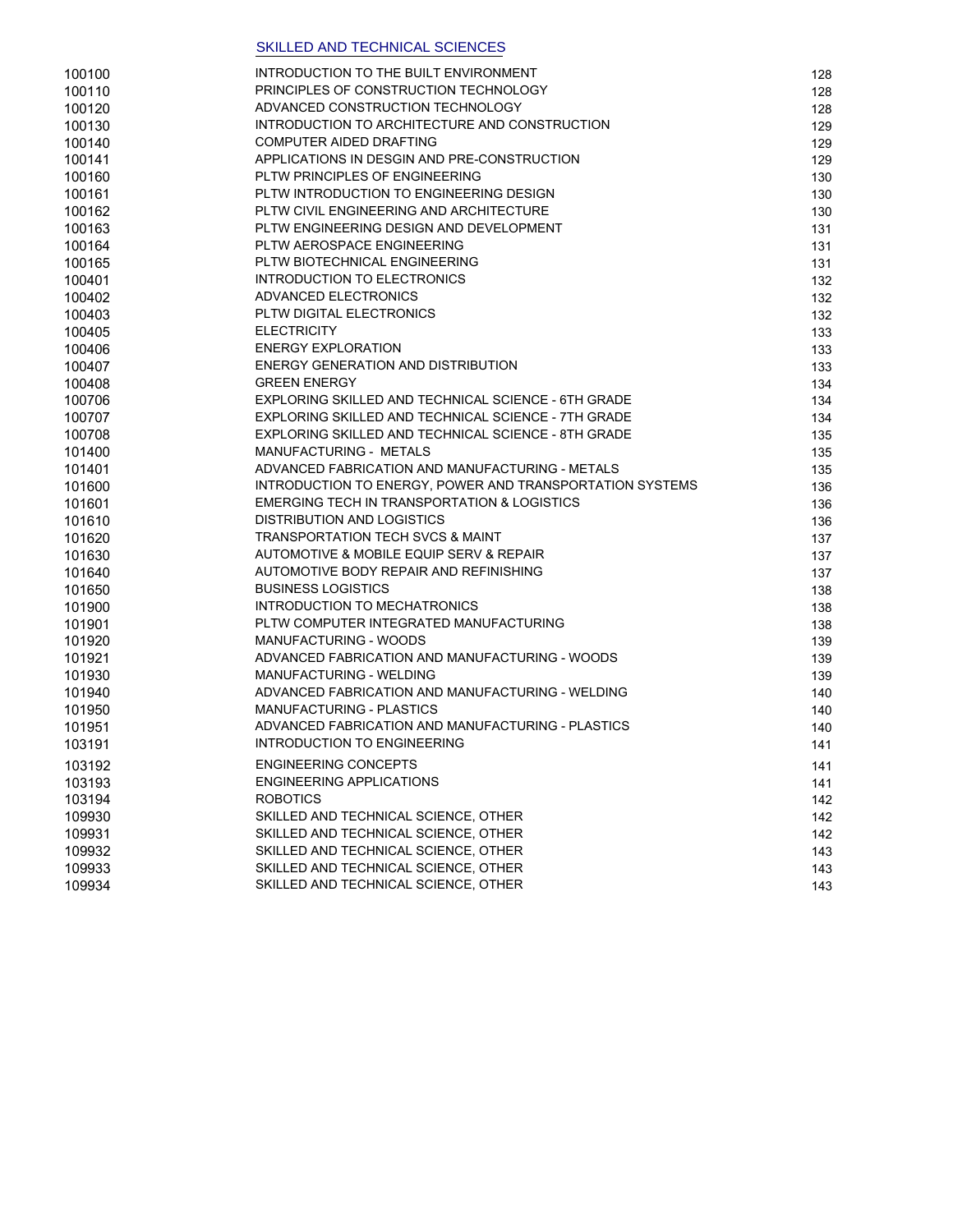# **Page Revised**

#### **AGRICULTURE, FOOD AND NATURAL RESOURCES**

## **INTRODUCTION TO AG, FOOD & NATURAL RESOURCES**<br>AG/EN-INTR **011000**

**July 2015**

The introductory course for the Agriculture, Food and Natural Resources Career Cluster providing a knowledge base and technical skills in all aspects of the industry. Learners will be exposed to a broad range of agriculture, food and natural resources careers, cluster foundation knowledge and skills, introduction to leadership development, the FFA organization and career exploration. Classroom and laboratory activities are supplemented through supervised agricultural experiences and leadership programs and activities.

Recommended Level: Grades 9-12

Career Cluster: Agriculture, Food, and Natural Resources

| Clearing Endorsement - - - Endorsement Level must be in accord with student grade level: |                                     |                              |
|------------------------------------------------------------------------------------------|-------------------------------------|------------------------------|
| <b>Endorsement Name</b>                                                                  | <b>Endorsement Number</b>           |                              |
| AGRICULTURE                                                                              | 0100                                |                              |
| <b>ANIMAL BIOLOGY</b>                                                                    | <b>Short Name</b><br><b>ANI BIO</b> | <b>Course Code</b><br>011004 |

A course focusing on the basic scientific principles and processes that are involved in animal physiology, breeding, nutrition, and care in preparation for an animal systems career. Topics include animal diseases, introduction to animal science, animal nutrition, animal science issues, career opportunities and animal evaluation. Classroom and laboratory activities are supplemented through supervised agricultural experiences and leadership programs and activities.

Recommended Level: Grades 9-12

Career Cluster: Agriculture, Food, and Natural Resources

| <b>Endorsement Name</b>        | Clearing Endorsement - - - Endorsement Level must be in accord with student grade level:<br><b>Endorsement Number</b> |                              |
|--------------------------------|-----------------------------------------------------------------------------------------------------------------------|------------------------------|
| <b>AGRICULTURE</b>             | 0100                                                                                                                  |                              |
| <b>LARGE ANIMAL MANAGEMENT</b> | <b>Short Name</b><br><b>LG ANIMGMT</b>                                                                                | <b>Course Code</b><br>011005 |

This course includes advanced scientific principles and communication skills that build on the knowledge and skills learned in Animal Biology. Topics include animal waste management, animal science economics, decision making, global concerns in the industry, genetics, and breeding. Classroom and laboratory activities are supplemented through supervised agricultural experiences and leadership programs and activities.

Recommended Level: Grades 9-12

Career Cluster: Agriculture, Food, and Natural Resources

|                         | Clearing Endorsement - - - Endorsement Level must be in accord with student grade level: |  |  |
|-------------------------|------------------------------------------------------------------------------------------|--|--|
| <b>Endorsement Name</b> | <b>Endorsement Number</b>                                                                |  |  |
| <b>AGRICULTURE</b>      | 0100                                                                                     |  |  |

#### **Course Code**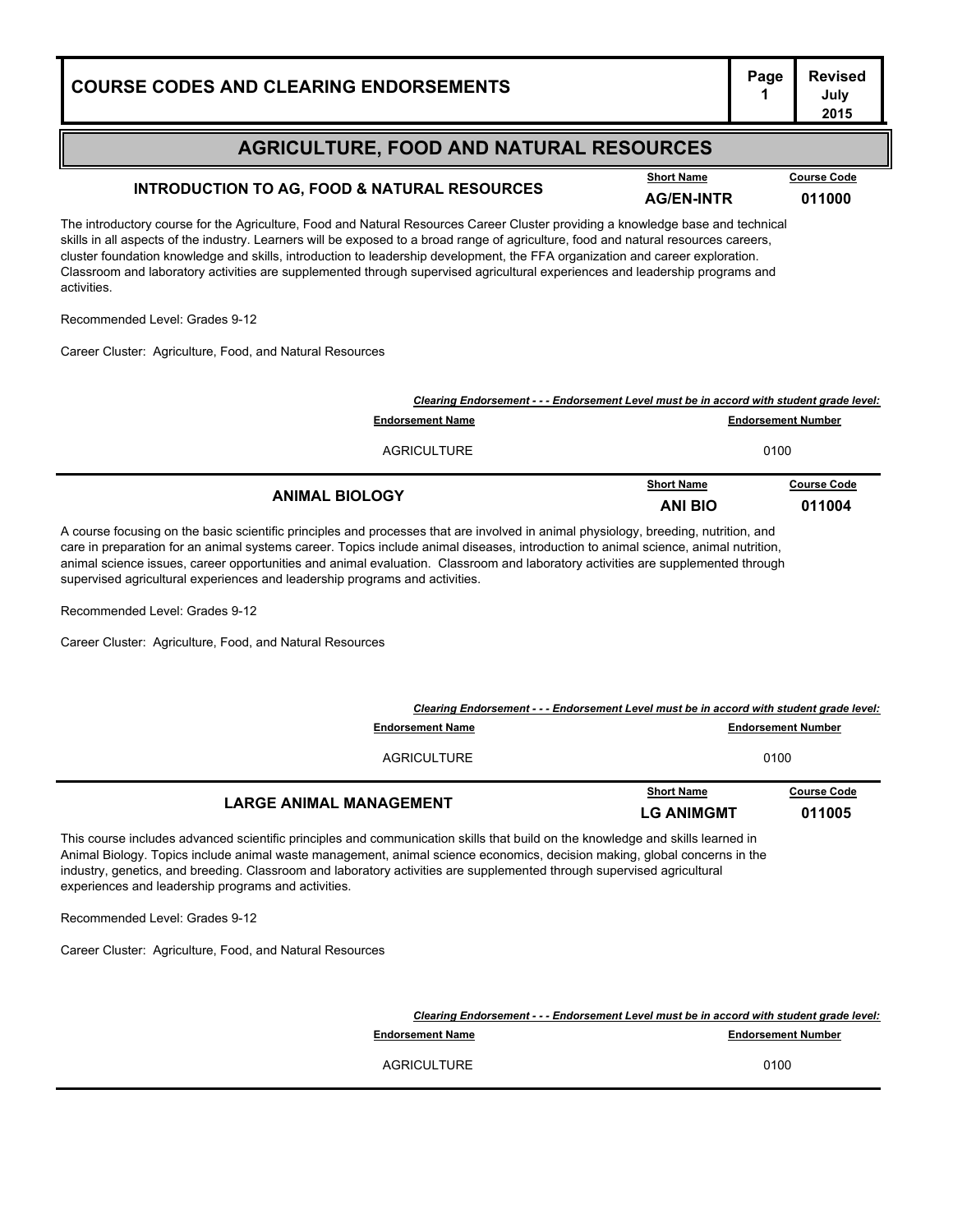### **Page Revised July 2015 COURSE CODES AND CLEARING ENDORSEMENTS<sup>2</sup> AGRICULTURE, FOOD AND NATURAL RESOURCES** A course providing instruction on animal husbandry topics related to companion animals that are served by a veterinarian. This course includes breeding, grooming, care and marketing of companion animals. Classroom and laboratory activities are supplemented through supervised agricultural experiences and leadership programs and activities. Recommended Level: Grades 9-12 Career Cluster: Agriculture, Food, and Natural Resources **COMPANION ANIMALS COMPANION ANIMALS COM ANIMAL COM COM COM COM COM COM COM COM COM COM COM COM COM COM COM COM COM COM COM COM COM COM COM COM COM COM COM COM Short Name Course Code** *Clearing Endorsement - - - Endorsement Level must be in accord with student grade level:* **Endorsement Name Endorsement Number** AGRICULTURE 0100 **PLANT SCIENCE/HORTICULTURE PLANT SCI <sup>011007</sup> Course Code**

This course focuses on knowledge, information, and skills related to the science of plant production and agronomy and provides the necessary skills for careers in horticulture, agricultural production and management, and science. The content includes plant growth and reproduction, biotechnology and research, fertilizers, plant and tree identification, controlling weeds and pests, and proper use of agricultural chemicals. Classroom and laboratory activities are supplemented through supervised agricultural experiences and leadership programs and activities.

Recommended Level: Grades 9-12

Career Cluster: Agriculture, Food, and Natural Resources

| <b>HORT EDUC</b>                                                                         | <b>Short Name</b>         | 0905<br><b>Course Code</b> |
|------------------------------------------------------------------------------------------|---------------------------|----------------------------|
|                                                                                          |                           |                            |
| AGRICULTURE                                                                              |                           | 0100                       |
| <b>Endorsement Name</b>                                                                  | <b>Endorsement Number</b> |                            |
| Clearing Endorsement - - - Endorsement Level must be in accord with student grade level: |                           |                            |

This course provides the study of plant physiology and morphology and its relationship to growth, development and reproduction of crop and forage plants in the global environment. Topics include: seed identification, testing and grain grading. Identification of agronomic crops and major weeds in crop production and harvesting and handling will be emphasized. Classroom and laboratory activities are supported through supervised agricultural experiences and leadership programs and experiences.

Recommended Level: Grades 9-12

| Clearing Endorsement - - - Endorsement Level must be in accord with student grade level: |                           |
|------------------------------------------------------------------------------------------|---------------------------|
| <b>Endorsement Name</b>                                                                  | <b>Endorsement Number</b> |
| AGRICULTURE                                                                              | 0100                      |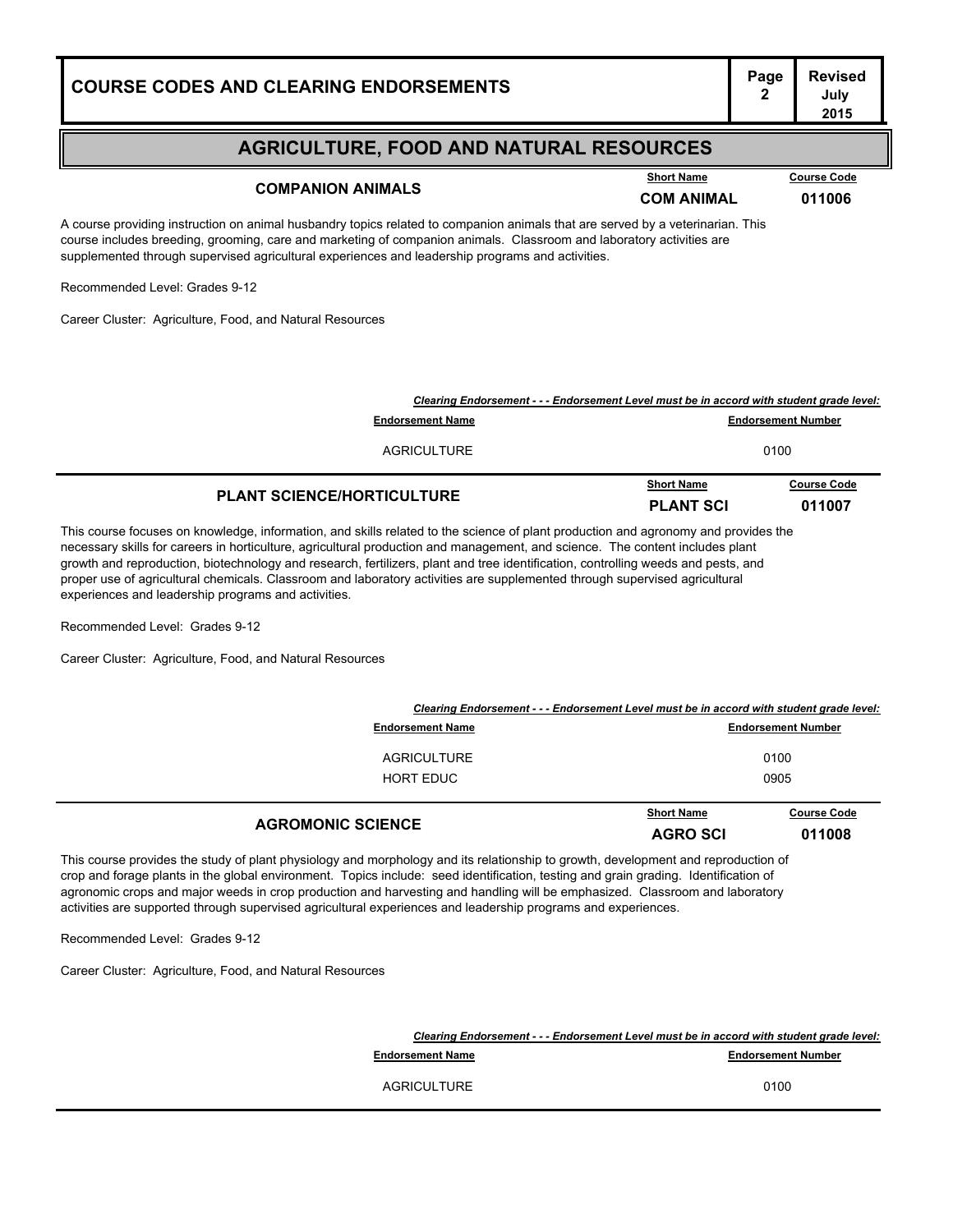| <b>COURSE CODES AND CLEARING ENDORSEMENTS</b> | - Pag |
|-----------------------------------------------|-------|
|                                               |       |

|                     | -------------    | ---------- |
|---------------------|------------------|------------|
| <b>AGRIBUSINESS</b> | <b>AGRI BUSN</b> | 011009     |
|                     |                  |            |

**Short Name Course Code**

**July 2015**

This course covers skills necessary for entry into employment or furthering education in an agricultural business. The course includes the study of business organizations, business structures, job responsibilities, job applications and interviewing, human relations, marketing, selling, displaying, using business machines, management and entrepreneurship skills. Classroom and laboratory activities are supplemented through supervised agricultural experiences and leadership programs and activities.

Recommended Level: Grades 9-12

Career Cluster: Agriculture, Food, and Natural Resources

| <b>ECONOMICS &amp; AGRIBUSINESS MGMT</b>                                                                            | <b>Short Name</b><br><b>ECON AGMGT</b> | <b>Course Code</b><br>011010 |
|---------------------------------------------------------------------------------------------------------------------|----------------------------------------|------------------------------|
| <b>AGRICULTURE</b>                                                                                                  |                                        | 0100                         |
| Clearing Endorsement - - - Endorsement Level must be in accord with student grade level:<br><b>Endorsement Name</b> |                                        | <b>Endorsement Number</b>    |

This course builds on the knowledge and skills covered in Agribusiness. Content includes business activities, agribusiness leadership and management in the free enterprise system, economic principals, budgeting, finance, risk management, business law, marketing and careers in agribusiness. Classroom and laboratory activities are supplemented through supervised agricultural experiences and leadership programs and activities.

Recommended Level: Grades 9-12

Career Cluster: Agriculture, Food, and Natural Resources

| Clearing Endorsement - - - Endorsement Level must be in accord with student grade level: |                                        |                              |
|------------------------------------------------------------------------------------------|----------------------------------------|------------------------------|
| <b>Endorsement Name</b>                                                                  | <b>Endorsement Number</b>              |                              |
| AGRICULTURE                                                                              | 0100                                   |                              |
| <b>AGRICULTURAL SALES &amp; ENTREPRENEURSHIP</b>                                         | <b>Short Name</b><br><b>AG SA/ENTP</b> | <b>Course Code</b><br>011011 |

This course builds on the knowledge and skills covered in Agribusiness. Content includes entrepreneurship, business plan development, risk analysis, product/service promotion, and sales/marketing skill development. Classroom and laboratory activities are supplemented through supervised agricultural experiences and leadership programs and activities.

Recommended Level: Grades 9-12

Career Cluster: Agriculture, Food, and Natural Resources

*Clearing Endorsement - - - Endorsement Level must be in accord with student grade level:*

**Endorsement Name Endorsement Number** 

AGRICULTURE 0100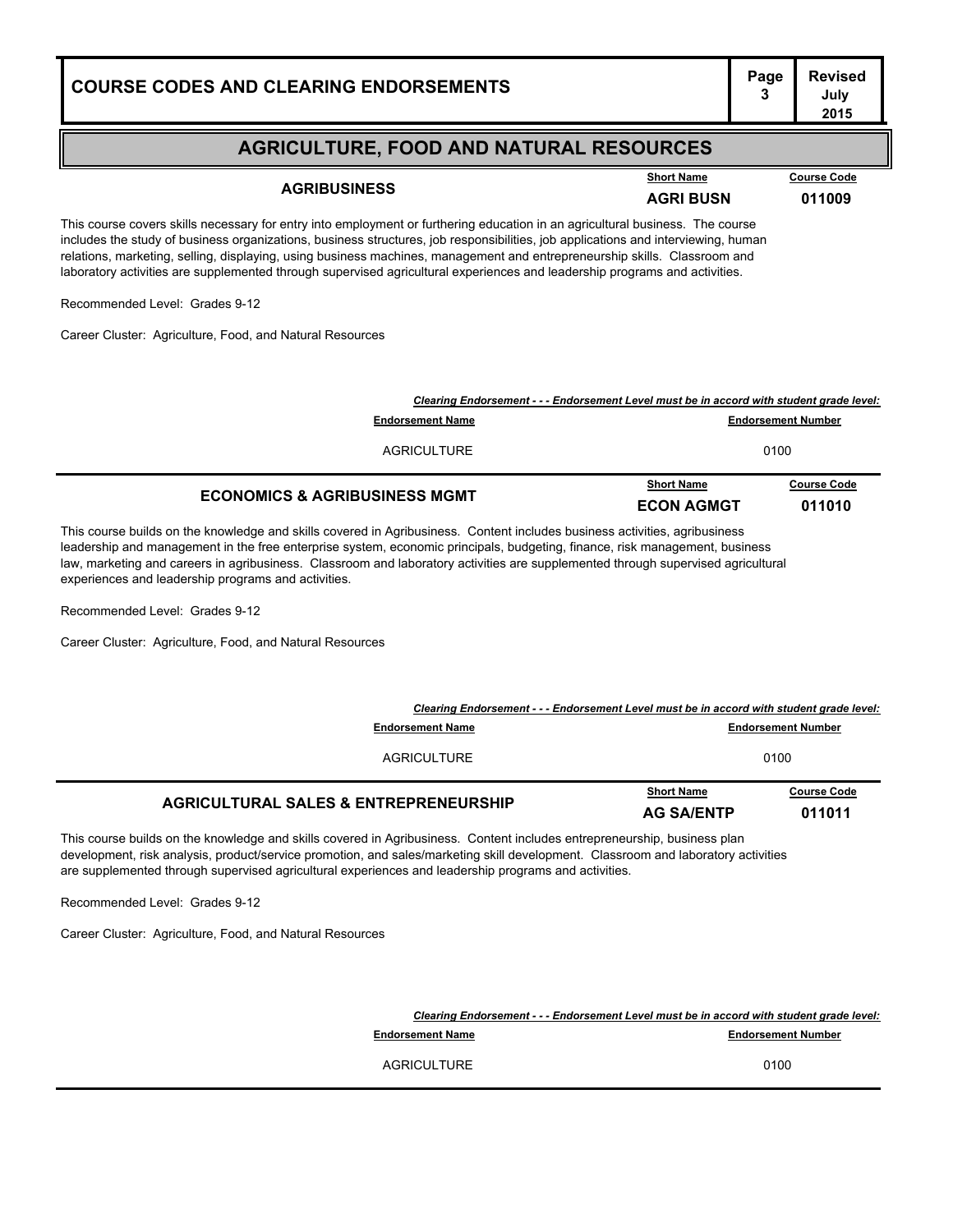#### **AGRICULTURE, FOOD AND NATURAL RESOURCES**

### **AGRICULTURAL BIOLOGY AG BIOLOGY <sup>011013</sup>**

**Short Name Course Code**

**July 2015**

A one year laboratory and lecture biological science course designed for students with career and/or college interests in agriculture. Using agriculture, the course focuses on teaching the Life Science Nebraska State Assessment Standards. The principles central concepts and inter-relationships will include: the molecular and cellular aspects of life, the chemical and structural basis of life, growth and reproduction in plants and animals, evolution of modern plants and domestic livestock species, plant and animal genetics, taxonomy of modern agricultural plants and animals, animal behavior and ecological relationships among plants, animals, humans and the environment. This course is centered on an extensive laboratory component in order to connect the ideas of life science with agricultural applications, earth and physical science principles and other curricular areas including written and oral reporting skills. Classroom and laboratory activities are supplemented through supervised agricultural experiences and leadership programs and career awareness activities.

Recommended Level: Grades 9-10

|                                                                        | <b>EQUINE SCIENCE</b>                                                                    | <b>Short Name</b><br><b>EQUINE SCI</b> | <b>Course Code</b><br>011014 |
|------------------------------------------------------------------------|------------------------------------------------------------------------------------------|----------------------------------------|------------------------------|
|                                                                        | <b>SCIENCE</b>                                                                           | 1301                                   |                              |
|                                                                        | <b>BIOLOGY</b>                                                                           | 1303                                   |                              |
|                                                                        | <b>AGRICULTURE</b>                                                                       |                                        | 0100                         |
| Career Clusters: Agriculture, Food and Natural ResourceRdorsement Name |                                                                                          | <b>Endorsement Number</b>              |                              |
|                                                                        | Clearing Endorsement - - - Endorsement Level must be in accord with student grade level: |                                        |                              |

A course focusing on the basic scientific principles and processes related to equine physiology, breeding, nutrition and care in preparation for a career in the equine industry. Skills in biology, chemistry and mathematics are reinforced in this course, Classroom and laboratory activities are supplemented through supervised agricultural experiences and leadership programs and activities.

Recommended Level: Grades 9-12

Career Cluster: Agriculture, Food, and Natural Resources

|                           | Clearing Endorsement - - - Endorsement Level must be in accord with student grade level: |                              |  |
|---------------------------|------------------------------------------------------------------------------------------|------------------------------|--|
| <b>Endorsement Name</b>   |                                                                                          | <b>Endorsement Number</b>    |  |
| <b>AGRICULTURE</b>        | 0100                                                                                     |                              |  |
| <b>VETERINARY SCIENCE</b> | <b>Short Name</b><br><b>VET SCI</b>                                                      | <b>Course Code</b><br>011015 |  |

Introduces students to the basics of animal care. Topics covered include disease, parasites, feeding, shelter, grooming, and general animal care. Classroom and laboratory activities are supplemented through supervised agricultural experiences and leadership programs and activities.

Recommended Level: Grades 9-12

Career Cluster: Agriculture, Food, and Natural Resources

*Clearing Endorsement - - - Endorsement Level must be in accord with student grade level:*

**Endorsement Name Endorsement Number** 

AGRICULTURE 0100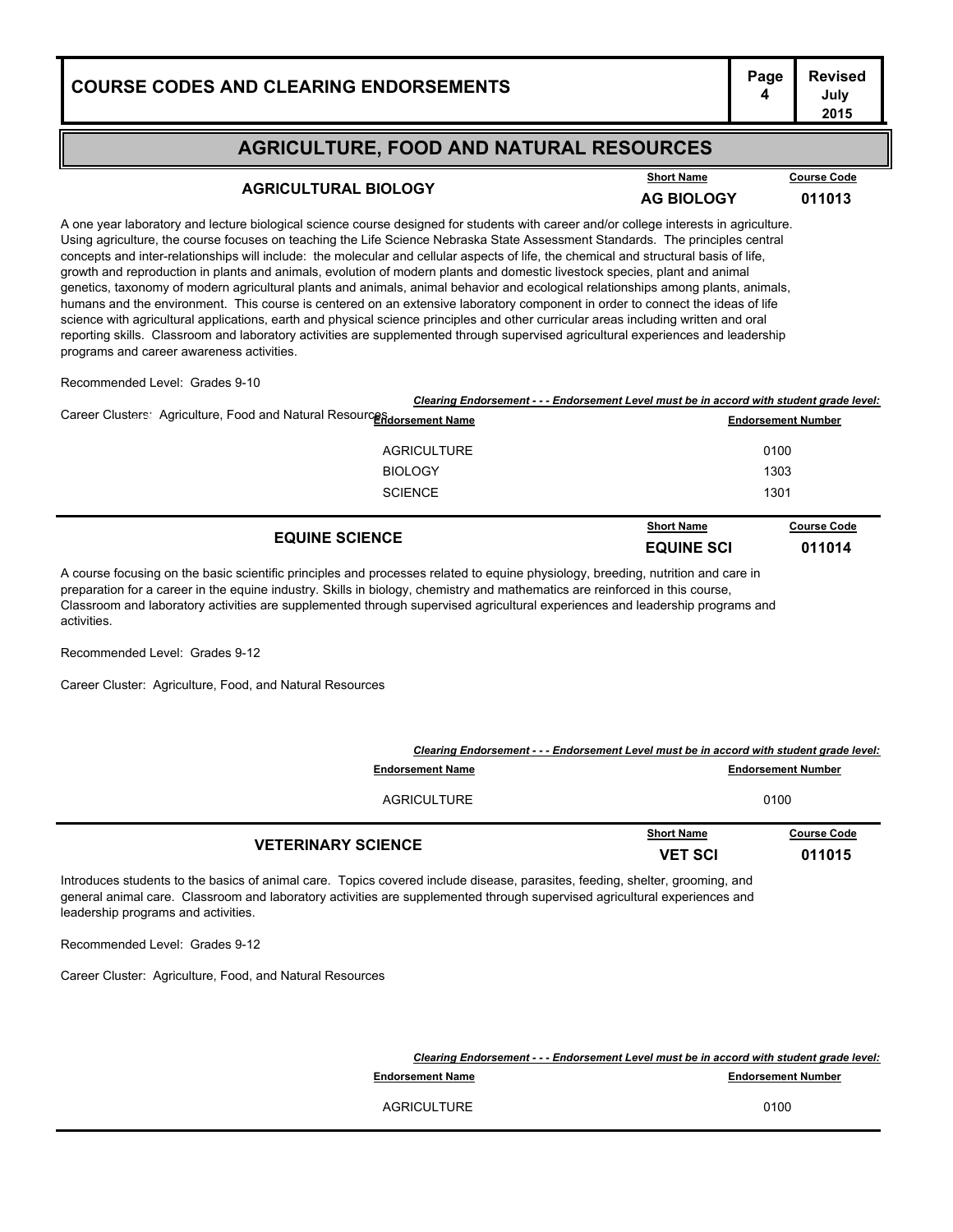| <b>COURSE CODES AND CLEARING ENDORSEMENTS</b> | Page | <b>Revised</b><br>July<br>2015 |
|-----------------------------------------------|------|--------------------------------|
|-----------------------------------------------|------|--------------------------------|

## **PLANT BIOLOGY COUTSE COOLS PLANT BIOLOGY PLANT BIO 011016**

**Course Code** 

This course covers the biology of plants grown for food, feed, fiber, fuel and fun. Students will learn about plant life cycles in managed and natural ecosystems and their role in global carbon and water cycles. Students will also discover the mechanisms plants use to drive and control their growth, propagate and change to compete with other organisms in their environment.

Recommended Level: Grades 9-12

Career Cluster: Agriculture, Food, and Natural Resources

| Clearing Endorsement - - - Endorsement Level must be in accord with student grade level: |                                       |                              |
|------------------------------------------------------------------------------------------|---------------------------------------|------------------------------|
| <b>Endorsement Name</b>                                                                  |                                       | <b>Endorsement Number</b>    |
| AGRICULTURE                                                                              |                                       | 0100                         |
| <b>NURSERY AND LANDSCAPE</b>                                                             | <b>Short Name</b><br><b>NURS LAND</b> | <b>Course Code</b><br>012001 |

Introduces students to the principles of design, methods of establishing and maintaining landscapes, and landscape business management procedures. Includes arranging plants, objects, and earth in the landscape; covers culture and maintenance of plants. Classroom and laboratory activities are supplemented through supervised agricultural experiences and leadership programs and activities.

Recommended Level: Grades 9-12

Career Cluster: Agriculture, Food, and Natural Resources

| Clearing Endorsement - - - Endorsement Level must be in accord with student grade level: |                         |            |                           |
|------------------------------------------------------------------------------------------|-------------------------|------------|---------------------------|
|                                                                                          | <b>Endorsement Name</b> |            | <b>Endorsement Number</b> |
|                                                                                          | <b>AGRICULTURE</b>      | 0100       |                           |
|                                                                                          | <b>HORT EDUC</b>        | 0905       |                           |
|                                                                                          |                         | Short Name | Course Code               |

| <b>FLORICULTURE</b>                                                                                         | <u>WITWEST WITH</u><br><b>FLORICUL</b> | $-0.100$<br>012002 |
|-------------------------------------------------------------------------------------------------------------|----------------------------------------|--------------------|
| re procodures, design principles, and production techniques used in retail and wholesale floral businesses. |                                        |                    |

Introduces business procedures, design principles, and production techniques used in retail and wholesale floral businesses. Classroom and laboratory activities are supplemented through supervised agricultural experiences and leadership programs and activities.

Recommended Level: Grades 10-12

| Clearing Endorsement - - - Endorsement Level must be in accord with student grade level: |                           |  |
|------------------------------------------------------------------------------------------|---------------------------|--|
| <b>Endorsement Name</b>                                                                  | <b>Endorsement Number</b> |  |
|                                                                                          |                           |  |
| <b>AGRICULTURE</b>                                                                       | 0100                      |  |
| HORT EDUC                                                                                | 0905                      |  |
|                                                                                          |                           |  |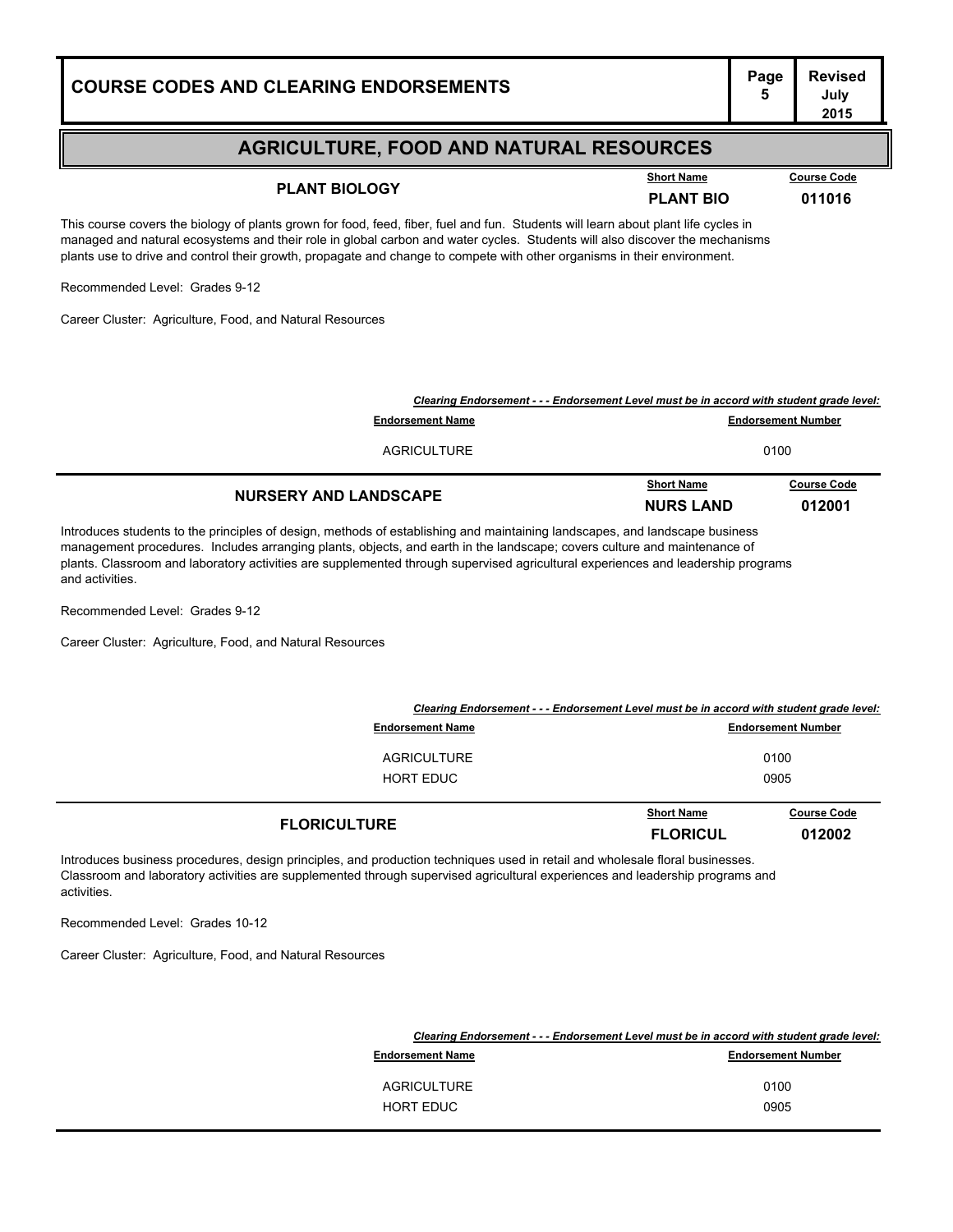#### **AGRICULTURE, FOOD AND NATURAL RESOURCES**

## **TURF MANAGEMENT COUTSE COMPUTER MANAGEMENT TURF MGT 012003**

**Short Name Course Code**

**July 2015**

Introduces procedures to establish, manage, and maintain ornamental or recreational turf, to prepare and maintain athletic fields and playing surfaces and to produce and market turf. Classroom and laboratory activities are supplemented through supervised agricultural experiences and leadership programs and activities.

Recommended Level: Grades 9-12

Career Cluster: Agriculture, Food, and Natural Resources

| Clearing Endorsement - - - Endorsement Level must be in accord with student grade level: |                   |                           |  |
|------------------------------------------------------------------------------------------|-------------------|---------------------------|--|
| <b>Endorsement Name</b>                                                                  |                   | <b>Endorsement Number</b> |  |
| <b>AGRICULTURE</b>                                                                       |                   | 0100                      |  |
| HORT EDUC                                                                                |                   | 0905                      |  |
|                                                                                          | <b>Short Name</b> | <b>Course Code</b>        |  |

**BIOTECHNOLOGY BIOTECH <sup>012004</sup>**

This course equips students with a working knowledge of biotechnology as it is used in Agricultural, Food, Natural Resources, and Health Sciences. Students will diagram how classical processes have influenced trait improvement throughout history. Through application of DNA structure and gene insertion methods, students will demonstrate how genetic engineering has been applied to organism improvement and solving human health issues. Student will apply DNA and protein detection to determine presence of specific traits. Additionally, students will distinguish between scientific and societal biotechnology issues. Classroom and laboratory activities are supplemented through supervised agricultural experiences and leadership programs and activities.

Recommended Level: Grades 9-12

Career Cluster: Agriculture, Food, and Natural Resources

| Clearing Endorsement - - - Endorsement Level must be in accord with student grade level: |                                     |                              |
|------------------------------------------------------------------------------------------|-------------------------------------|------------------------------|
| <b>Endorsement Name</b>                                                                  | <b>Endorsement Number</b>           |                              |
| AGRICULTURE                                                                              | 0100                                |                              |
| <b>NATURAL RESOURCES</b>                                                                 | <b>Short Name</b><br><b>NAT RES</b> | <b>Course Code</b><br>013000 |

A course that provides an opportunity for students to increase awareness of the close ties among living organisms as well as natural and environmental concerns with the interrelationships of living organisms and the world around us. Students are exposed to careers related to natural resources systems. Classroom and laboratory activities are supplemented through supervised agricultural experiences and leadership programs and activities.

Recommended Level: Grades 9-12

| Clearing Endorsement - - - Endorsement Level must be in accord with student grade level: |                         |                           |
|------------------------------------------------------------------------------------------|-------------------------|---------------------------|
|                                                                                          | <b>Endorsement Name</b> | <b>Endorsement Number</b> |
|                                                                                          | AGRICULTURE             | 0100                      |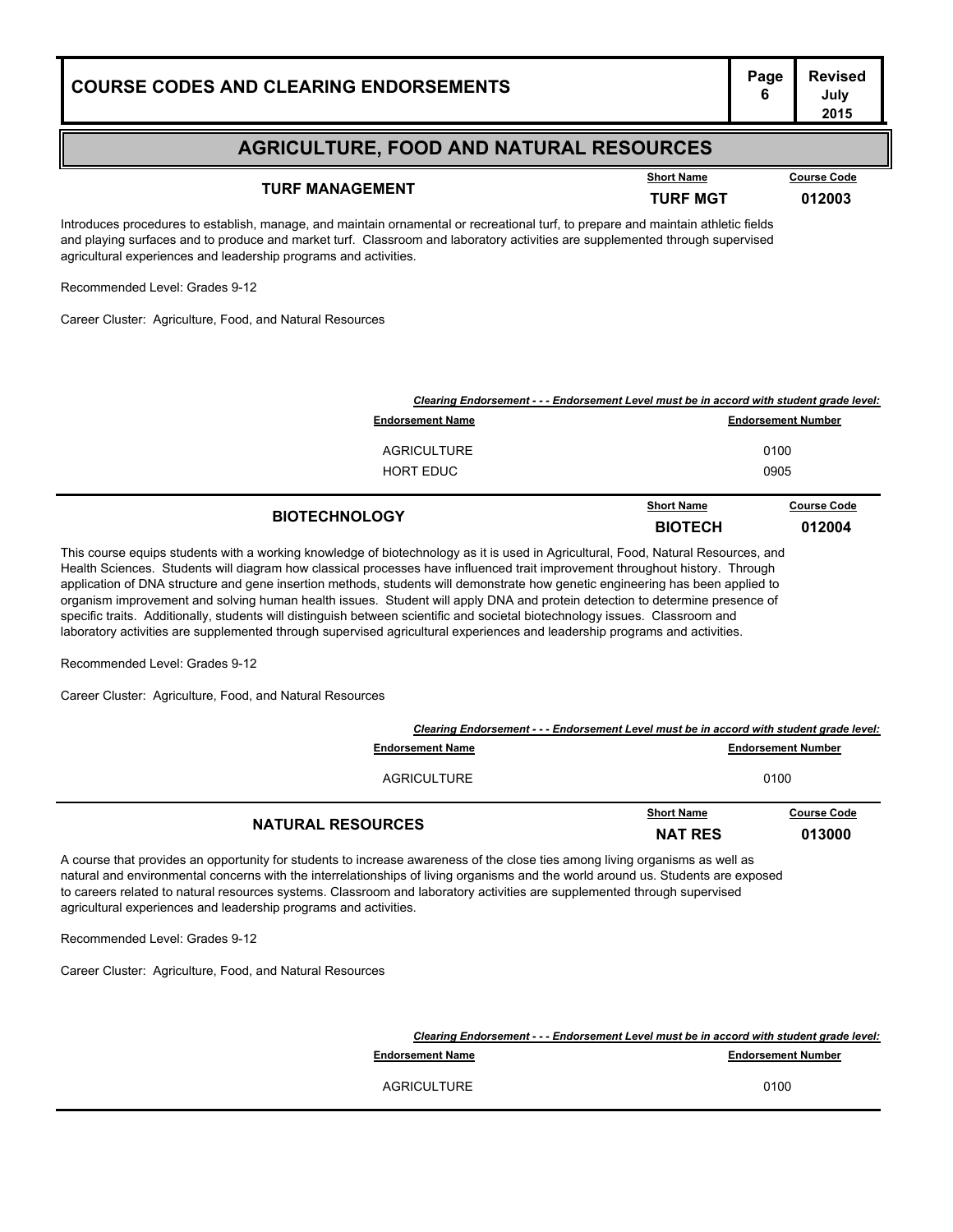| <b>COURSE CODES AND CLEARING ENDORSEMENTS</b>                                                                                                                                                                                                                                                                                                                                                                                                    | Page              | <b>Revised</b><br>July<br>2015 |  |
|--------------------------------------------------------------------------------------------------------------------------------------------------------------------------------------------------------------------------------------------------------------------------------------------------------------------------------------------------------------------------------------------------------------------------------------------------|-------------------|--------------------------------|--|
| <b>AGRICULTURE, FOOD AND NATURAL RESOURCES</b>                                                                                                                                                                                                                                                                                                                                                                                                   |                   |                                |  |
|                                                                                                                                                                                                                                                                                                                                                                                                                                                  | <b>Short Name</b> | <b>Course Code</b>             |  |
| <b>WILDLIFE MANAGEMENT</b>                                                                                                                                                                                                                                                                                                                                                                                                                       | <b>WDLIFE MGT</b> | 013001                         |  |
| This course has an emphasis on the conservation of natural resources including outdoor recreation topics and provides students<br>with the opportunity to understand and appreciate the importance of maintaining the land and ecological systems that enable<br>non-domesticated animals to thrive. Classroom and laboratory activities are supplemented through supervised agricultural<br>experiences and leadership programs and activities. |                   |                                |  |
|                                                                                                                                                                                                                                                                                                                                                                                                                                                  |                   |                                |  |

Recommended Level: Grades 9-12

Career Cluster: Agriculture, Food, and Natural Resources

| Clearing Endorsement - - - Endorsement Level must be in accord with student grade level: |                                        |                              |
|------------------------------------------------------------------------------------------|----------------------------------------|------------------------------|
| <b>Endorsement Name</b>                                                                  |                                        | <b>Endorsement Number</b>    |
| AGRICULTURE                                                                              |                                        | 0100                         |
| <b>ADVANCED NATURAL RESOURCES</b>                                                        | <b>Short Name</b><br><b>ADV NATRES</b> | <b>Course Code</b><br>013002 |

Curriculum emphasizes advanced scientific principles and processes involved in conserving and/or improving natural resources such as air, water, land, forestry, wildlife, and energy. Classroom and laboratory activities are supplemented through supervised agricultural experiences and leadership programs and activities.

Recommended Level: Grades 9-12

Career Cluster: Agriculture, Food, and Natural Resources

| Clearing Endorsement - - - Endorsement Level must be in accord with student grade level:<br><b>Endorsement Name</b> |                                      | <b>Endorsement Number</b>    |
|---------------------------------------------------------------------------------------------------------------------|--------------------------------------|------------------------------|
| AGRICULTURE                                                                                                         |                                      | 0100                         |
| <b>FOOD SCIENCE</b>                                                                                                 | <b>Short Name</b><br><b>FOOD SCI</b> | <b>Course Code</b><br>014000 |

A course that introduces students to the principles, applications and science of food and food processing and production. Students will learn the scientific principles and practice scientific applications involved in the food industry including food science, food processing, microbiology, toxicology, regulations concerning the protection of the food supply and organic production of food and nutrition. Classroom and laboratory activities are supplemented through supervised agricultural experiences and leadership programs and activities.

Recommended Level: Grades 9-12

|                         | Clearing Endorsement - - - Endorsement Level must be in accord with student grade level: |  |
|-------------------------|------------------------------------------------------------------------------------------|--|
| <b>Endorsement Name</b> | <b>Endorsement Number</b>                                                                |  |
| <b>AGRICULTURE</b>      | 0100                                                                                     |  |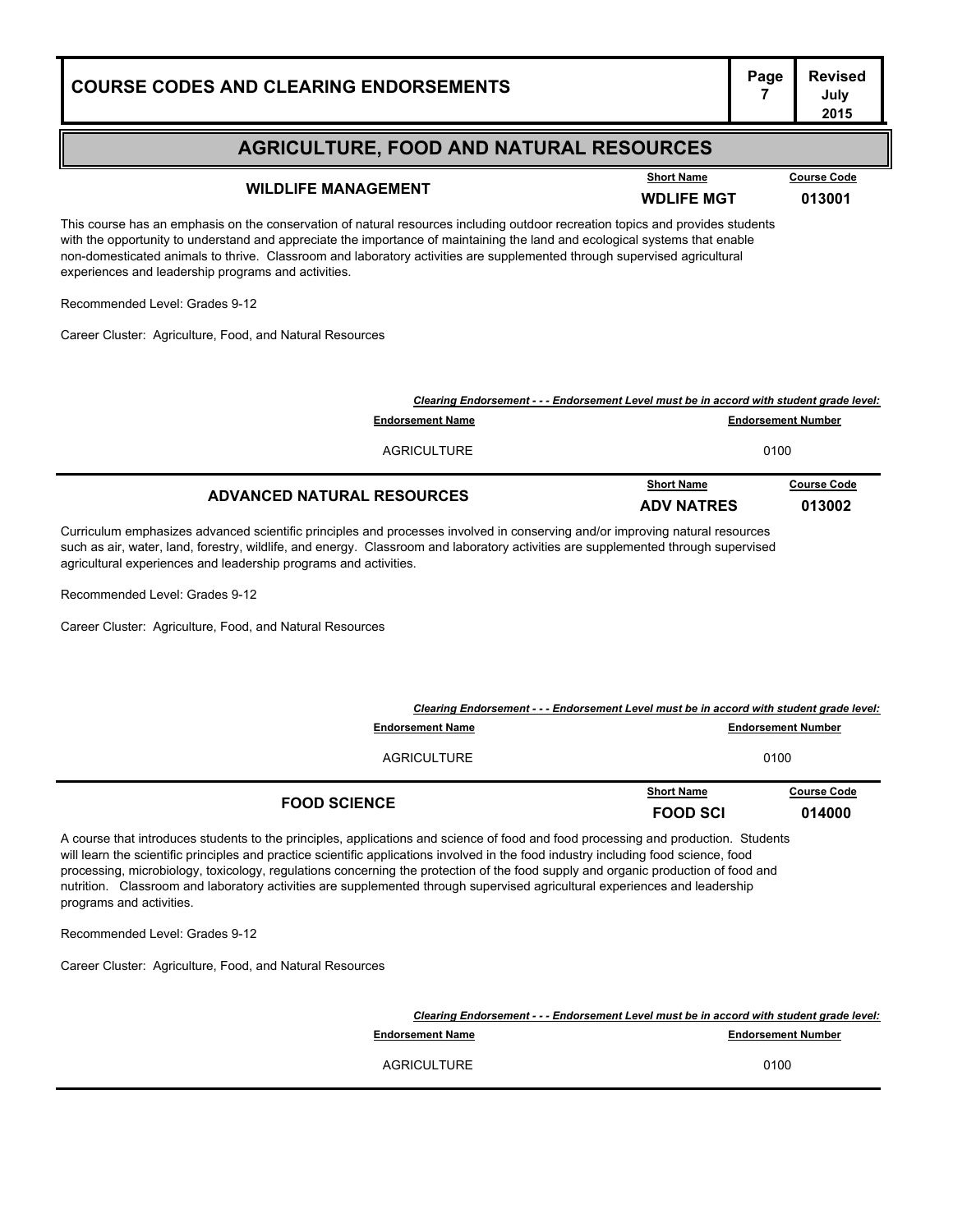# **Page Revised**

#### **AGRICULTURE, FOOD AND NATURAL RESOURCES**

## **ADVANCED FOOD SCIENCE ADFOOD SCI <sup>014001</sup>**

**Course Code** 

Students will apply food science principles to enhance product development with particular emphasis on USDA/FDA standards, and nutritional analysis and evaluation of food groups. Students will analyze product preparation options to prepare products for distribution and utilize preservation methods to develop food preservation programs. Classroom and laboratory activities are supplemented through supervised agricultural experiences and leadership programs and activities.

Recommended Level: Grades 9-12

Career Cluster: Agriculture, Food and Natural Resources

| POWER, STRUCTURAL AND TECHNICAL SYSTEMS FUNDAMENTALS                                     | <b>PST FUND</b>   | 016000                    |
|------------------------------------------------------------------------------------------|-------------------|---------------------------|
|                                                                                          | <b>Short Name</b> | <b>Course Code</b>        |
| AGRICULTURE                                                                              |                   | 0100                      |
| <b>Endorsement Name</b>                                                                  |                   | <b>Endorsement Number</b> |
| Clearing Endorsement - - - Endorsement Level must be in accord with student grade level: |                   |                           |

This course introduces selected major areas of agricultural mechanics technology including small engine operation and repair, metal fabrication, woodworking, and electrical wiring. Learning activities include basic understanding, skill development and problem-solving. Classroom and laboratory activities are supplemented through supervised agricultural experiences and leadership programs and activities.

Recommended Level: Grades 9-12

Career Cluster: Agriculture, Food and Natural Resources

| Clearing Endorsement - - - Endorsement Level must be in accord with student grade level: |                                        |                              |
|------------------------------------------------------------------------------------------|----------------------------------------|------------------------------|
| <b>Endorsement Name</b>                                                                  |                                        | <b>Endorsement Number</b>    |
| <b>AGRICULTURE</b>                                                                       |                                        | 0100                         |
| <b>STRUCTURAL SYSTEMS</b>                                                                | <b>Short Name</b><br><b>STRUCT SYS</b> | <b>Course Code</b><br>016002 |

This course provides an in-depth study of agricultural construction. It also provides the opportunity to explore the many career possibilities in the field of agricultural construction. Classroom and laboratory activities are supplemented through supervised agricultural experiences and leadership programs and activities.

Recommended Level: Grades 9-12

Career Cluster: Agriculture, Food and Natural Resources

*Clearing Endorsement - - - Endorsement Level must be in accord with student grade level:*

**Endorsement Name Endorsement Number** 8.000 **Endorsement Number** 

AGRICULTURE 0100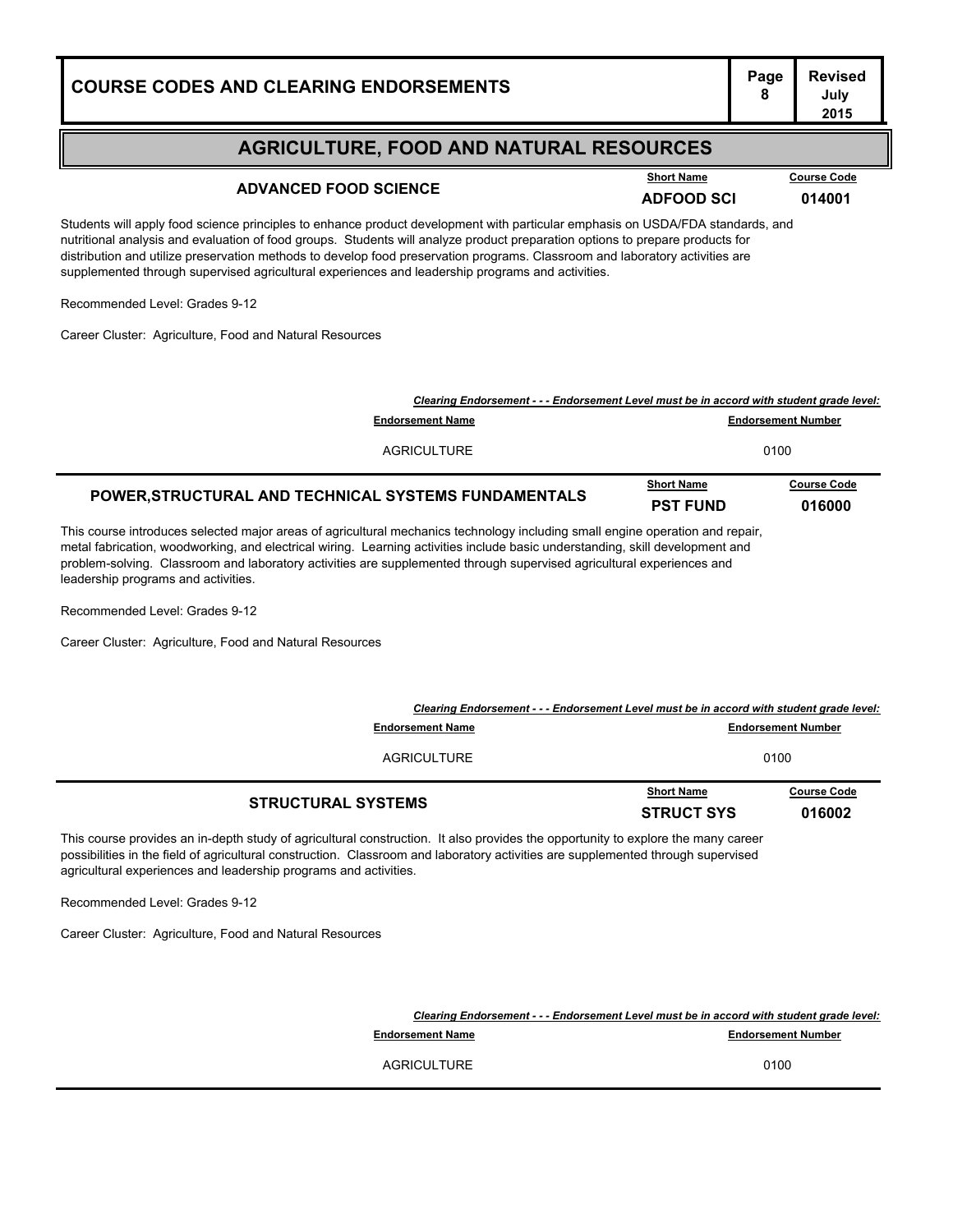## **Page Revised**

#### **AGRICULTURE, FOOD AND NATURAL RESOURCES**

## **POWER AND TECHNOLOGY POWER AND TECHNOLOGY POWER TECH 016003**

**Course Code** 

Provides advanced-level experiences in selected major areas of agricultural mechanics technology; includes small engine maintenance and repair, metal fabrication, concrete construction, building construction, plumbing, electrical wiring, maintenance of agricultural machinery, equipment and tractors, and soil and water conservation. Learning activities include basic understanding, skill development and problem-solving. Classroom and laboratory activities are supplemented through supervised agricultural experiences and leadership programs and activities.

Recommended Level: Grades 9-12

Career Cluster: Agriculture, Food and Natural Resources

|                                                                                          | <b>WELDING</b>    | 016004                    |
|------------------------------------------------------------------------------------------|-------------------|---------------------------|
| <b>WELDING</b>                                                                           | <b>Short Name</b> | <b>Course Code</b>        |
| AGRICULTURE                                                                              |                   | 0100                      |
| <b>Endorsement Name</b>                                                                  |                   | <b>Endorsement Number</b> |
| Clearing Endorsement - - - Endorsement Level must be in accord with student grade level: |                   |                           |

This course provides in-depth study of metal and fabrication with metal products. It also provides the opportunity to explore the careers of agricultural metal fabrication. Classroom and laboratory activities are supplemented through supervised agricultural experiences and leadership programs and activities.

Recommended Level: Grades 9-12

Career Cluster: Agriculture, Food and Natural Resources.

| <b>METALS AND FABRICATION</b>                                                                                       | <b>Short Name</b><br><b>METAL FAB</b> | <b>Course Code</b><br>016005 |
|---------------------------------------------------------------------------------------------------------------------|---------------------------------------|------------------------------|
| AGRICULTURE                                                                                                         |                                       | 0100                         |
| Clearing Endorsement - - - Endorsement Level must be in accord with student grade level:<br><b>Endorsement Name</b> |                                       | <b>Endorsement Number</b>    |

This course builds upon skills learned and developed in Welding class. The emphasis of this class is to master advanced welding procedures and processes in conjunction with critical thinking, problem solving, drawing, and technical reading to solve fabrication problems. Classroom and laboratory activities are supplemented through supervised agricultural experiences and leadership programs and activities.

Recommended Level: Grades 9-12

Career Cluster: Agriculture, Food and Natural Resources

*Clearing Endorsement - - - Endorsement Level must be in accord with student grade level:* **Endorsement Name Endorsement Number** 9.000 **Endorsement Number** 

AGRICULTURE 0100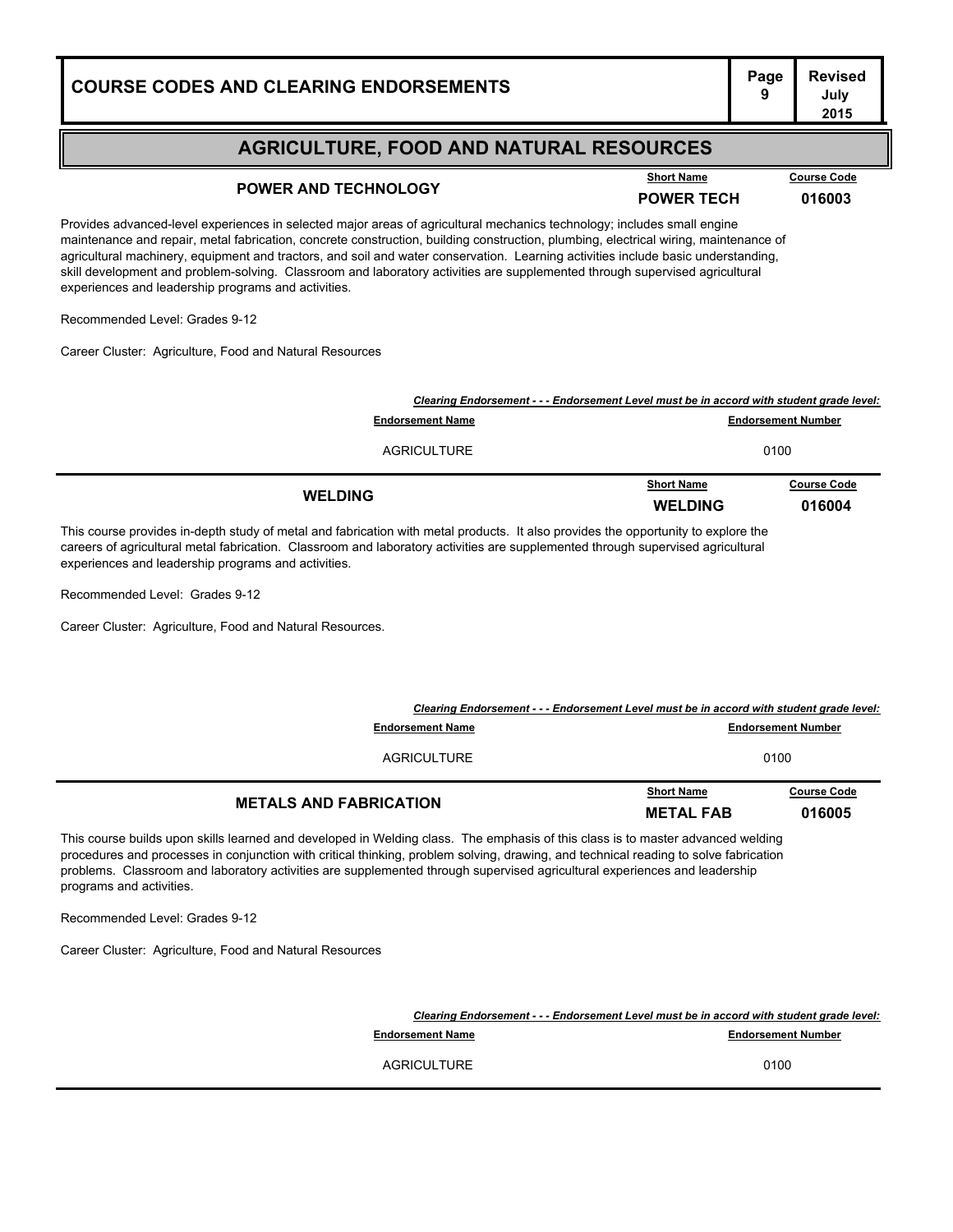#### **Page Revised July 2015**

#### **AGRICULTURE, FOOD AND NATURAL RESOURCES**

## **LEADERSHIP & ETHICS IN AGRICULTURE LEADER <sup>017000</sup>**

Instruction provided in a semester long leadership, human resource development and related careers course includes leadership in a community, leadership concepts/applications, characteristics of an effective leader, characteristics of an effective manager and related practicum demonstrating contribution to society. Classroom and laboratory activities are supplemented through supervised agricultural experiences and leadership programs and activities.

Recommended Level: Grades 11-12

Career Cluster: Agriculture, Food and Natural Resources

| <b>Course Code</b><br>018002                                                                                          |
|-----------------------------------------------------------------------------------------------------------------------|
|                                                                                                                       |
| Clearing Endorsement - - - Endorsement Level must be in accord with student grade level:<br><b>Endorsement Number</b> |
|                                                                                                                       |

The focus of this course is to provide middle school students with a working knowledge of the Agriculture, Food, and Natural Resources career field of study. Students will experience the seven AFNR pathways, explore careers within these pathways, and focus on their pathway of interest. The course incorporates teachable moments pertaining to the college and career readiness skills found in the center of the Nebraska Career Education Model. Agricultural literacy, risk management, and current trends are also incorporated into the course.

Recommended Level: Middle/Junior High

Career Cluster: Foundation, Career Development and Career Education Introductory Courses

| Clearing Endorsement - - - Endorsement Level must be in accord with student grade level: |                   |                           |
|------------------------------------------------------------------------------------------|-------------------|---------------------------|
| <b>Endorsement Name</b>                                                                  |                   | <b>Endorsement Number</b> |
| AGRICULTURE                                                                              |                   | 0100                      |
| MIDDLE GR/AG EDUCATION                                                                   | 1810              |                           |
| FURTHERMENTAL AAIFMAF                                                                    | <b>Short Name</b> | <b>Course Code</b>        |

| <b>ENVIRONMENTAL SCIENCE</b>                                                                                     | <b>ENV SCI</b> | 018049 |
|------------------------------------------------------------------------------------------------------------------|----------------|--------|
| ned to immerse students in the physical biological and sarth systems soispes that shape our environment in erder |                |        |

A course designed to immerse students in the physical, biological and earth systems science that shape our environment in order to allow students to analyze environmental issues and make management decisions. Classroom and laboratory activities are supplemented through supervised agricultural experiences and leadership programs and activities.

Recommended Level: Grades 9-12

Career Cluster: Agriculture, Food and Natural Resources

| Clearing Endorsement - - - Endorsement Level must be in accord with student grade level: |                           |
|------------------------------------------------------------------------------------------|---------------------------|
| <b>Endorsement Name</b>                                                                  | <b>Endorsement Number</b> |
| <b>AGRICULTURE</b>                                                                       | 0100                      |
| <b>BIOLOGY</b>                                                                           | 1303                      |
| <b>SCIENCE</b>                                                                           | 1301                      |

**Course Code**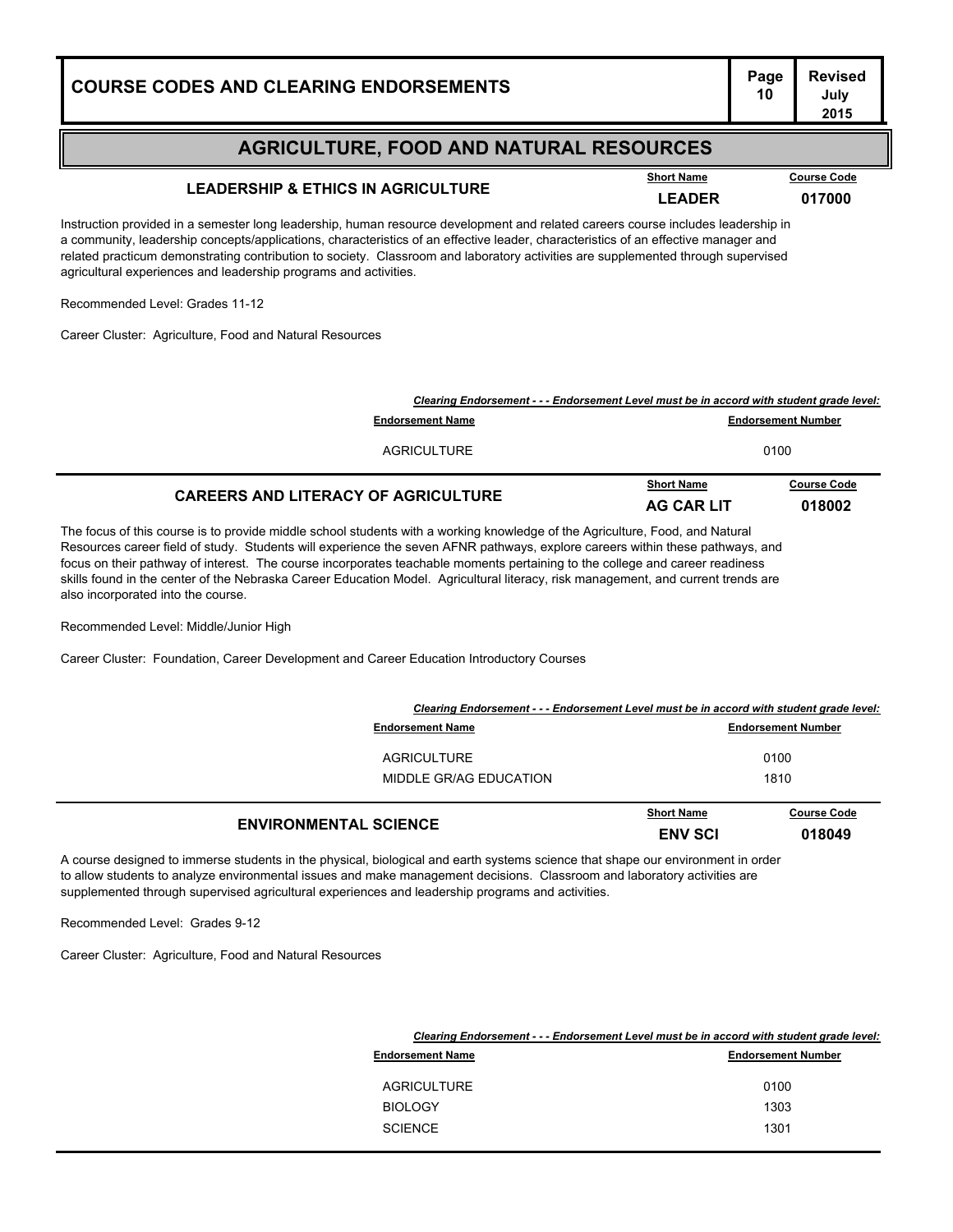# **Page Revised**

#### **AGRICULTURE, FOOD AND NATURAL RESOURCES**

#### **ADVANCED PLACEMENT ENVIRONMENTAL SCIENCE AP ENV SCI <sup>018050</sup>**

**July 2015**

The AP Environmental Science course is designed to be the equivalent of a one semester, introductory college course in environmental science. Unlike most other introductory-level college science courses, environmental science is offered from a wide variety of departments, including geology, biology, environmental studies, environmental science, chemistry and geography.

This course is governed by the AP College Board. Individual teachers are required to have approval of syllabus and course materials by the College Board prior to offering the course. Topics are defined by the College Board located on their website: www.collegeboard.com

Career Cluster: Agriculture, Food and Natural Resources

| Clearing Endorsement - - - Endorsement Level must be in accord with student grade level: |                                                                              |                                                                                |
|------------------------------------------------------------------------------------------|------------------------------------------------------------------------------|--------------------------------------------------------------------------------|
| <b>Endorsement Name</b>                                                                  |                                                                              | <b>Endorsement Number</b>                                                      |
| <b>AGRICULTURE</b>                                                                       |                                                                              | 0100                                                                           |
| <b>BIOLOGY</b>                                                                           | 1303                                                                         |                                                                                |
| <b>SCIENCE</b>                                                                           | 1301                                                                         |                                                                                |
| <b>CASE INTRODUCTION TO AGRICULTURE, FOOD &amp; NATURAL</b>                              | <b>Short Name</b><br>$\sim$ $\sim$ $\sim$ $\sim$ $\sim$ $\sim$ $\sim$ $\sim$ | <b>Course Code</b><br>$\mathbf{A} \mathbf{A} \mathbf{A} \mathbf{A} \mathbf{A}$ |

**RESOURCES CASE AFNR <sup>018060</sup>**

Students participating in the Introduction to Agriculture, Food, and Natural Resources course will experience exciting "hands-on" activities, projects, and problems. Student experiences will involve the study of communication, the science of agriculture, plants, animals, natural resources, and agricultural mechanics. While surveying the opportunities available in agriculture and natural resources, students will learn to solve problems, conduct research, analyze data, work in teams, and take responsibility for their work, actions, and learning. For example, students will work in groups to determine the efficiency and environmental impacts of fuel sources in a practical learning exercise.

Other Info: This course can only be taught by CASE certified teachers following the CASE curriculum.

Recommended Level: Grades 9-10 Career Cluster: Agriculture, Food, and Natural Resources

| <b>CASE PLANT SCIENCE</b>                                                                | <b>Short Name</b><br><b>CASE PLANT</b> | <b>Course Code</b><br>018061 |
|------------------------------------------------------------------------------------------|----------------------------------------|------------------------------|
| AGRICULTURE                                                                              |                                        | 0100                         |
| <b>Endorsement Name</b>                                                                  |                                        | <b>Endorsement Number</b>    |
| Clearing Endorsement - - - Endorsement Level must be in accord with student grade level: |                                        |                              |

The course is structured to enable all students to have a variety of experiences that will provide an overview of the field of agricultural science with a foundation in plant science so that students may continue through a sequence of courses through high school. Students will work in teams, exploring hands-on projects and activities, to learn the characteristics of plant science and work on major projects and problems similar to those that plant science specialists, such as horticulturalists, agronomists, greenhouse and nursery mangers and producers, and plant research specialists face in their respective careers.

Other Info: This course can only be taught by CASE certified teachers following the CASE curriculum.

Recommended Level: Grades 9-12

Career Cluster: Agriculture, Food, and Natural Resources

| Clearing Endorsement - - - Endorsement Level must be in accord with student grade level: |                           |
|------------------------------------------------------------------------------------------|---------------------------|
| <b>Endorsement Name</b>                                                                  | <b>Endorsement Number</b> |
| AGRICULTURE                                                                              | 0100                      |

**Short Name Course Code**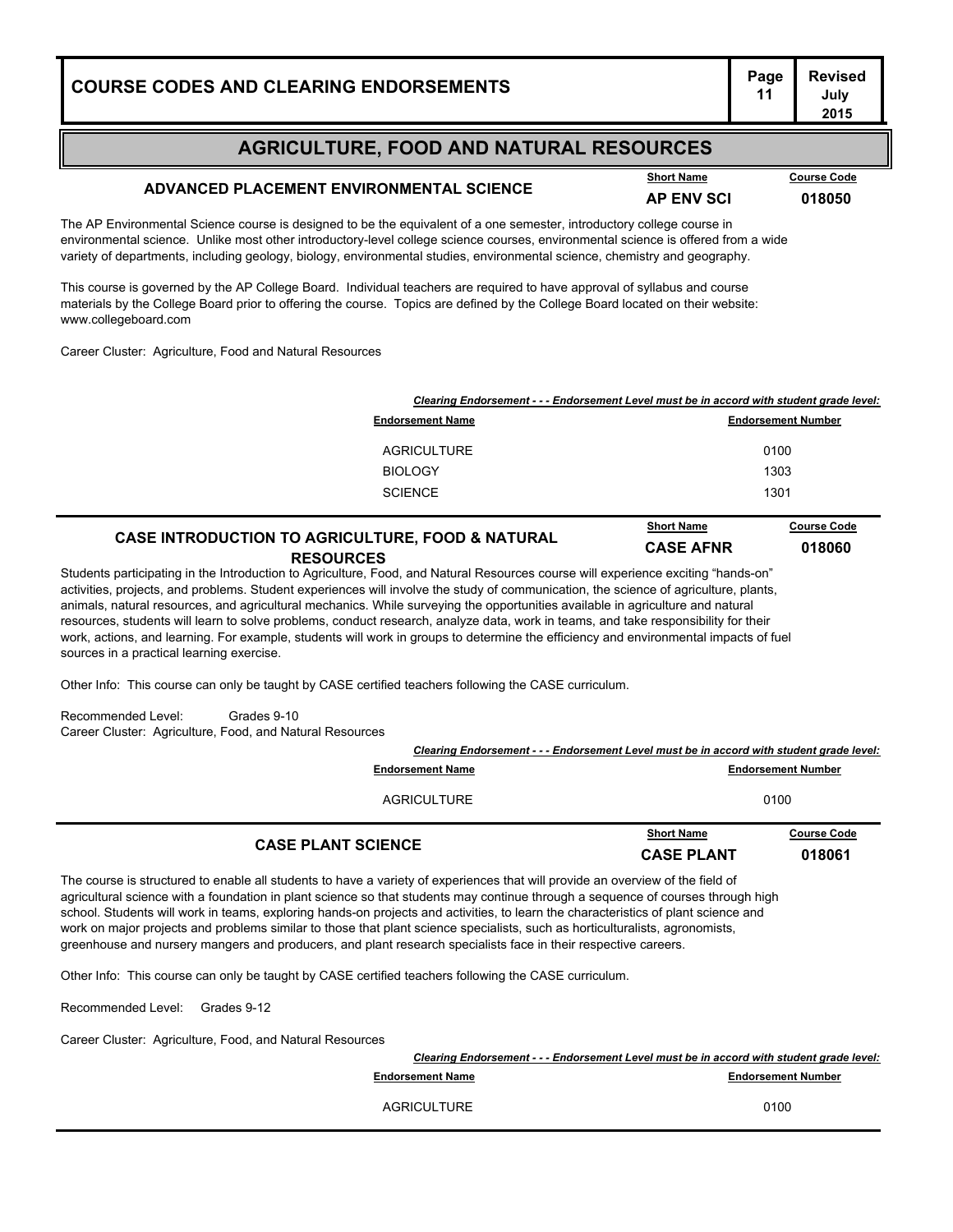#### **AGRICULTURE, FOOD AND NATURAL RESOURCES**

#### **CASE ANIMAL SCIENCE CASE ANML <sup>018062</sup>**

**Short Name Course Code**

**July 2015**

This course is intended to serve as one of two foundational courses within the CASE™ sequence. The course is structured to enable all students to have a variety of experiences that will provide an overview of the field of agricultural science with a foundation in animal science so that students may continue through a sequence of courses through high school. Students will explore hands-on projects and activities to learn the characteristics of animal science and work on major projects and problems similar to those that animal science specialists, such as veterinarians, zoologists, livestock producers, or industry personnel face in their respective careers.

Other Info: This course can only be taught by CASE certified teachers following the CASE curriculum.

Recommended Level: Grades 9-12 Career Cluster: Agriculture, Food, and Natural Resources

|                                              | Clearing Endorsement - - - Endorsement Level must be in accord with student grade level: |                           |  |
|----------------------------------------------|------------------------------------------------------------------------------------------|---------------------------|--|
| <b>Endorsement Name</b>                      |                                                                                          | <b>Endorsement Number</b> |  |
| <b>AGRICULTURE</b>                           |                                                                                          | 0100                      |  |
| <b>CASE ANIMAL &amp; PLANT BIOTECHNOLOGY</b> | <b>Short Name</b>                                                                        | <b>Course Code</b>        |  |
|                                              | <b>CASE APBIO</b>                                                                        | 018063                    |  |

Animal and Plant Biotechnology, a specialization course in the CASE Program of Study, provides resources to the teacher to facilitate rigorous instruction and increase the level of student understanding related to biotechnology concepts. Students will complete hands-on activities, projects, and problems designed to build content knowledge and technical skills in the field of biotechnology. Students are expected to become proficient at projects involving micro pipetting, bacterial cultures and transformations, electrophoresis, and polymerase chain reaction. Research and experimental design will be highlighted as students develop and conduct industry appropriate investigations.

Other Info: This course can only be taught by CASE certified teachers following the CASE curriculum.

Recommended Level: Grades 9-12 Career Cluster: Agriculture, Food, and Natural Resources

| Clearing Endorsement - - - Endorsement Level must be in accord with student grade level: |                                       |                              |
|------------------------------------------------------------------------------------------|---------------------------------------|------------------------------|
| <b>Endorsement Name</b>                                                                  |                                       | <b>Endorsement Number</b>    |
| AGRICULTURE                                                                              |                                       | 0100                         |
| <b>FNS - FOOD PRODUCTION, NUTRITION, AND HEALTH</b>                                      | <b>Short Name</b><br><b>FOOD PROD</b> | <b>Course Code</b><br>018080 |

This is a project-based foundational course to introduce students to the size and scope of food production, nutrition, and health, and the underlying principles. Students will define the food science industry, describe historical milestones, and analyze how the production, processing, distribution, and marketing of food and food products influence consumer behavior and health. Students will apply knowledge about food products, nutrients, and the chemical and physical properties of food to solve human nutrition and health problems. Upon completion of this course, students are prepared to enroll in either Food Science or Nutrition Science courses within this program of study in preparation for careers in those areas.

Other Info: This course can only be taught by teachers who have completed the FNS training following the FNS curriculum.

Recommended Level: Grades 9-12 Career Cluster: Agriculture, Food, and Natural Resources

| Clearing Endorsement - - - Endorsement Level must be in accord with student grade level: |                           |
|------------------------------------------------------------------------------------------|---------------------------|
| <b>Endorsement Name</b>                                                                  | <b>Endorsement Number</b> |
| AGRICULTURE                                                                              | 0100                      |
| <b>FAMLY/CONSMR SCIENCE</b>                                                              | 0903                      |
|                                                                                          |                           |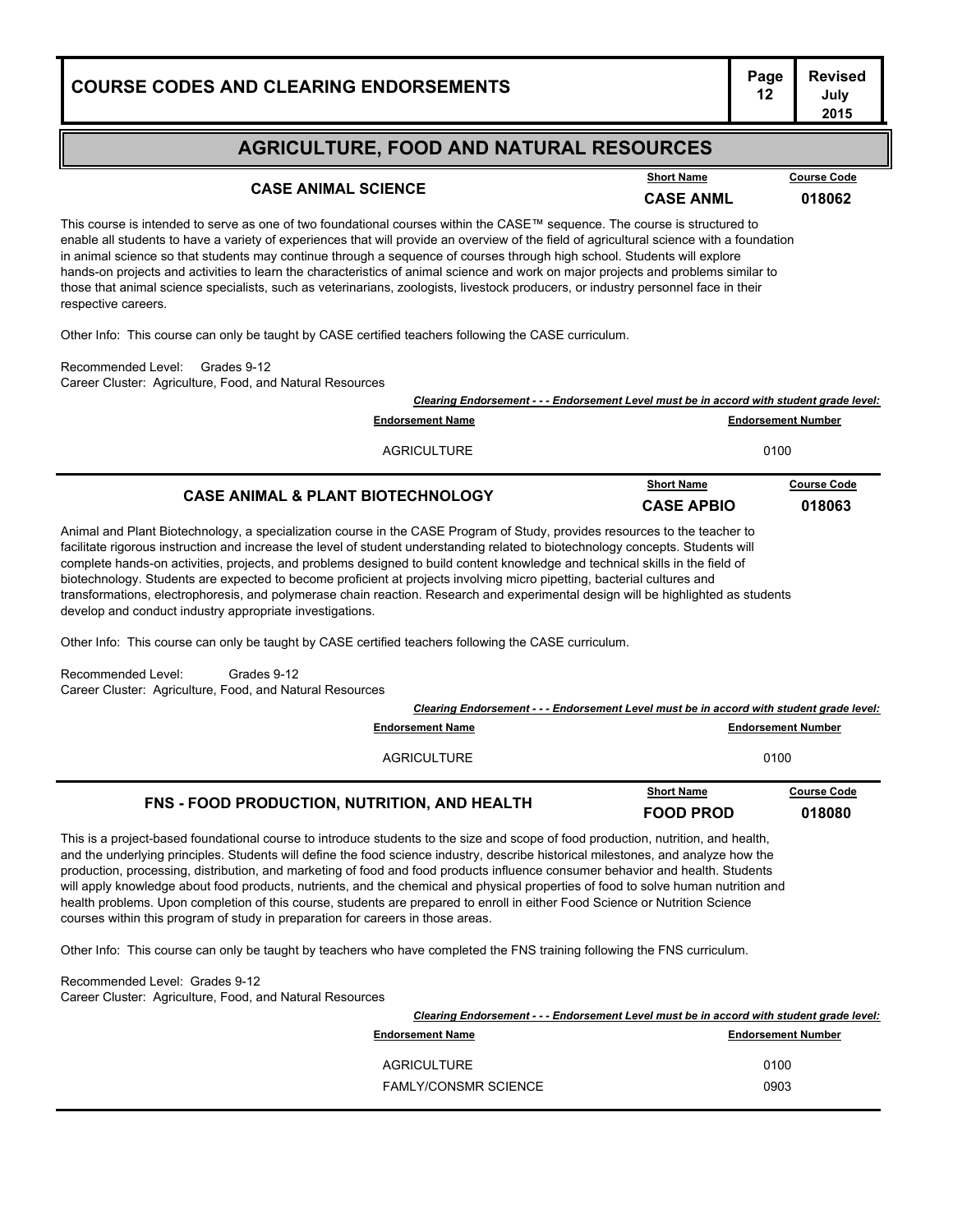| <b>COURSE CODES AND CLEARING ENDORSEMENTS</b> | Page | <b>Revised</b><br>July<br>2015 |
|-----------------------------------------------|------|--------------------------------|
|                                               |      |                                |
|                                               |      |                                |

## **FNS - FOOD SCIENCE**<br> **FOOD SCIENCE**<br> **FOOD SCI 018081**

**Course Code** 

This is a project-based course focusing on preparing students for further education and careers in the Food Science industry. Students will investigate the production, processing, distribution, and marketing of food to consumers. Students will apply the science associated with food and food products to the selection, preservation, processing, packaging, and distribution of safe and nutritious food. Students will explain the impacts of food on human health and nutrition.

Other Info: This course can only be taught by teachers who have completed the FNS training following the FNS curriculum.

Recommended Level: Grades 9-12

Career Cluster: Agriculture, Food, and Natural Resources

| Clearing Endorsement - - - Endorsement Level must be in accord with student grade level: |                                         |  |  |
|------------------------------------------------------------------------------------------|-----------------------------------------|--|--|
| <b>Endorsement Name</b>                                                                  | <b>Endorsement Number</b>               |  |  |
| AGRICULTURE                                                                              | 0100                                    |  |  |
| <b>FAMLY/CONSMR SCIENCE</b>                                                              | 0903                                    |  |  |
|                                                                                          | <b>Short Name</b><br><b>Course Code</b> |  |  |

| <b>FNS - NUTRITION SCIENCE</b> |  | <b>NUTRISCI</b> | 018082 |   |  |
|--------------------------------|--|-----------------|--------|---|--|
|                                |  |                 |        | . |  |

This is a project-based course focusing on preparing students for further education and careers in the Nutrition Science industry. Students will understand the relationship between the body, nutrients, and health. Students will apply these understandings and the socioeconomic, cultural, and community influences on diet to develop dietary plans for a variety of lifestyles and human health concerns.

Other Info: This course can only be taught by teachers who have completed the FNS training following the FNS curriculum.

Recommended Level: Grades 9-12

Career Cluster: Agriculture, Food, and Natural Resources

| Clearing Endorsement - - - Endorsement Level must be in accord with student grade level: |                           |
|------------------------------------------------------------------------------------------|---------------------------|
| <b>Endorsement Name</b>                                                                  | <b>Endorsement Number</b> |
| AGRICULTURE                                                                              | 0100                      |
| <b>FAMLY/CONSMR SCIENCE</b>                                                              | 0903                      |
|                                                                                          |                           |

|                                                      | <b>Short Name</b> | <b>Course Code</b> |
|------------------------------------------------------|-------------------|--------------------|
| <b>FNS - FOOD AND NUTRITION SCIENCE RESEARCH AND</b> | <b>FOOD NUTR</b>  | 018083             |
| <b>DEVELOPMENT</b>                                   |                   |                    |

This course will be the culminating experience within the Food and Nutrition Sciences Program of Study. Through the application of knowledge and skills gained earlier in the program of study, students will explore all aspects of new food product development, from research and development to marketing. They will consider the nutritional needs of consumers, and possibilities for production, processing, distribution, and marketing of food to develop food products suitable for a variety of scenarios.

Other Info: This course can only be taught by teachers who have completed the FNS training following the FNS curriculum.

Recommended Level: Grades 9-12

| Clearing Endorsement - - - Endorsement Level must be in accord with student grade level: |                           |
|------------------------------------------------------------------------------------------|---------------------------|
| <b>Endorsement Name</b>                                                                  | <b>Endorsement Number</b> |
| <b>AGRICULTURE</b>                                                                       | 0100                      |
| <b>FAMLY/CONSMR SCIENCE</b>                                                              | 0903                      |
|                                                                                          |                           |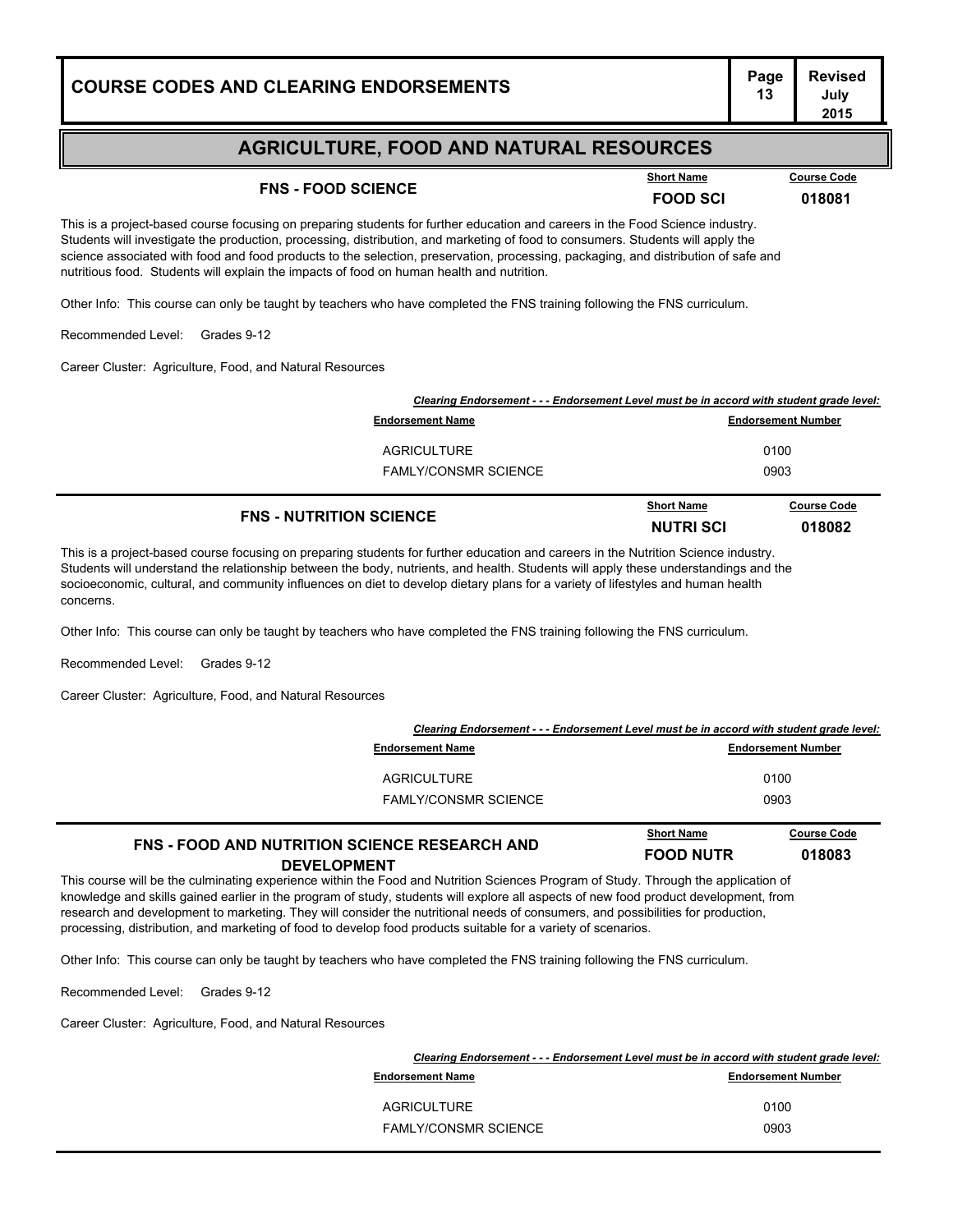## **AGRICULTURE, FOOD AND NATURAL RESOURCES, OTHER AGRI OTHER <sup>019930</sup>**

**Course Code** 

**July 2015**

Programs or courses not listed or classified. This code may be used for such courses as: Independent Study, Aquaculture, International Agriculture. Please note courses coded in this area do not count toward an approved Nebraska Career Education Program of Study.

Recommended Level: Grades 7-12

Career Cluster: Agriculture, Food and Natural Resources

| Clearing Endorsement - - - Endorsement Level must be in accord with student grade level: |                                        |                              |
|------------------------------------------------------------------------------------------|----------------------------------------|------------------------------|
| <b>Endorsement Name</b>                                                                  |                                        | <b>Endorsement Number</b>    |
| <b>AGRICULTURE</b>                                                                       |                                        | 0100                         |
| <b>HORT EDUC</b>                                                                         |                                        | 0905                         |
| MIDDLE GR/AG EDUCATION                                                                   |                                        | 1810                         |
| AGRICULTURE, FOOD AND NATURAL RESOURCES, OTHER                                           | <b>Short Name</b><br><b>AGRI OTHER</b> | <b>Course Code</b><br>019931 |

Programs or courses not listed or classified. This code may be used for such courses as: Independent Study, Aquaculture, International Agriculture. Please note courses coded in this area do not count toward an approved Nebraska Career Education Program of Study.

Recommended Level: Grades 7-12

| Clearing Endorsement - - - Endorsement Level must be in accord with student grade level: |                           |
|------------------------------------------------------------------------------------------|---------------------------|
| <b>Endorsement Name</b>                                                                  | <b>Endorsement Number</b> |
| <b>AGRICULTURE</b>                                                                       | 0100                      |
| <b>HORT EDUC</b>                                                                         | 0905                      |
| MIDDLE GR/AG EDUCATION                                                                   | 1810                      |
|                                                                                          |                           |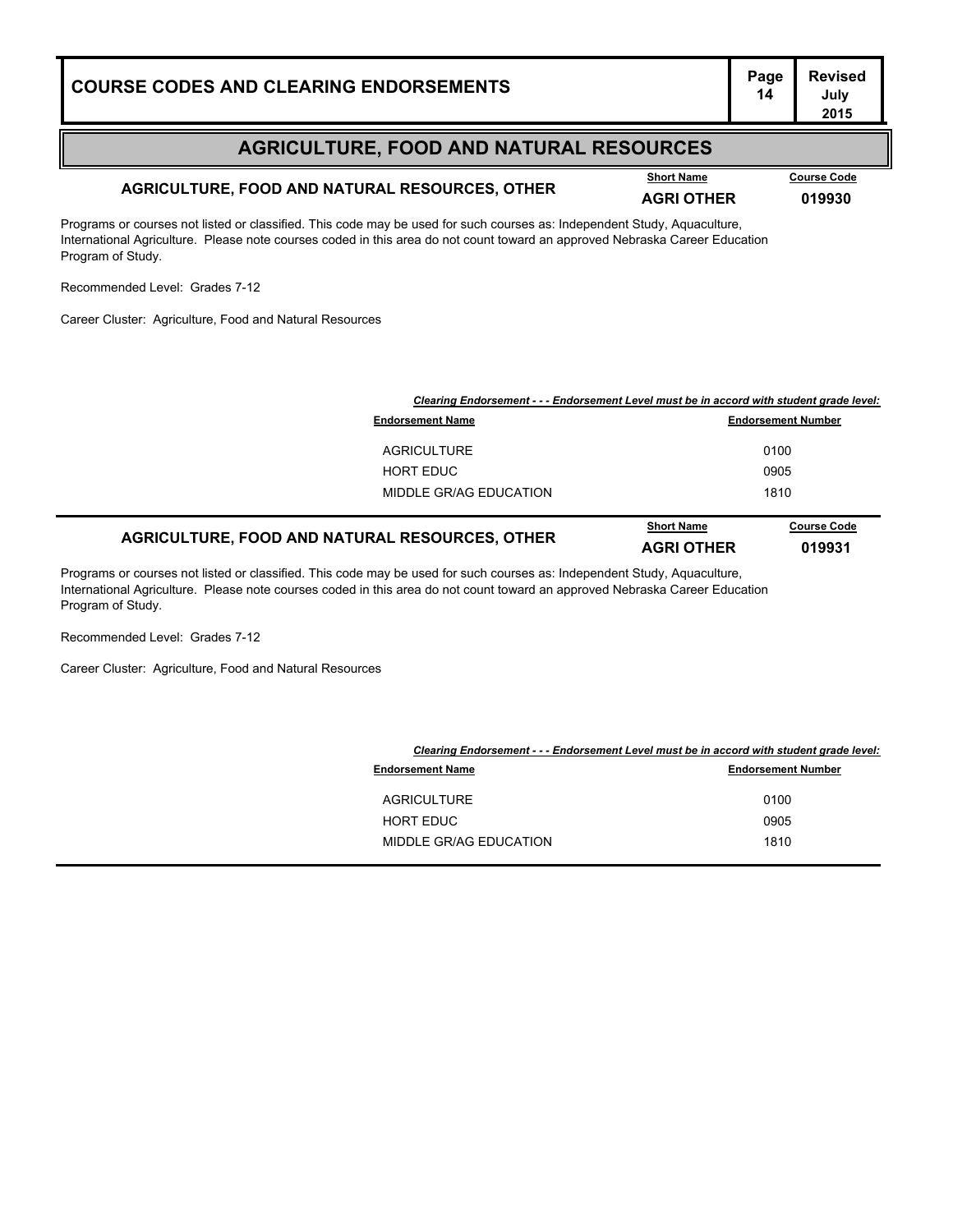## **AGRICULTURE, FOOD AND NATURAL RESOURCES, OTHER AGRI OTHER <sup>019932</sup>**

**Course Code** 

**July 2015**

Programs or courses not listed or classified. This code may be used for such courses as: Independent Study, Aquaculture, International Agriculture. Please note courses coded in this area do not count toward an approved Nebraska Career Education Program of Study.

Recommended Level: Grades 7-12

Career Cluster: Agriculture, Food and Natural Resources

|                                                | Clearing Endorsement - - - Endorsement Level must be in accord with student grade level: |                              |  |
|------------------------------------------------|------------------------------------------------------------------------------------------|------------------------------|--|
| <b>Endorsement Name</b>                        |                                                                                          | <b>Endorsement Number</b>    |  |
| <b>AGRICULTURE</b>                             |                                                                                          | 0100                         |  |
| <b>HORT EDUC</b>                               |                                                                                          | 0905                         |  |
| MIDDLE GR/AG EDUCATION                         |                                                                                          | 1810                         |  |
| AGRICULTURE, FOOD AND NATURAL RESOURCES, OTHER | <b>Short Name</b><br><b>AGRI OTHER</b>                                                   | <b>Course Code</b><br>019933 |  |

Programs or courses not listed or classified. This code may be used for such courses as: Independent Study, Aquaculture, International Agriculture. Please note courses coded in this area do not count toward an approved Nebraska Career Education Program of Study.

Recommended Level: Grades 7-12

| Clearing Endorsement - - - Endorsement Level must be in accord with student grade level: |                           |
|------------------------------------------------------------------------------------------|---------------------------|
| <b>Endorsement Name</b>                                                                  | <b>Endorsement Number</b> |
| <b>AGRICULTURE</b>                                                                       | 0100                      |
| <b>HORT EDUC</b>                                                                         | 0905                      |
| MIDDLE GR/AG EDUCATION                                                                   | 1810                      |
|                                                                                          |                           |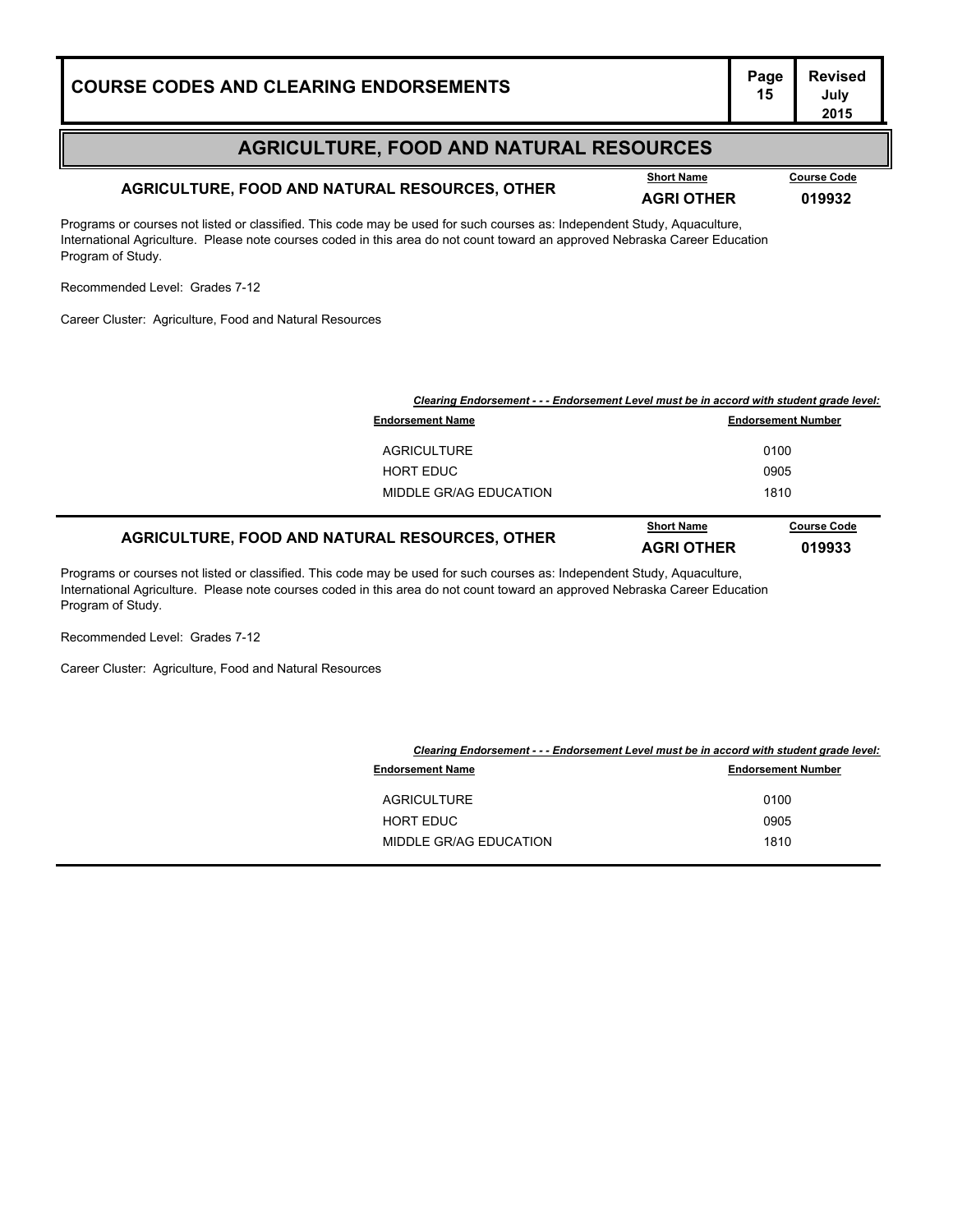## **AGRICULTURE, FOOD AND NATURAL RESOURCES, OTHER AGRI OTHER <sup>019934</sup>**

**Course Code** 

**July 2015**

Programs or courses not listed or classified. This code may be used for such courses as: Independent Study, Aquaculture, International Agriculture. Please note courses coded in this area do not count toward an approved Nebraska Career Education Program of Study.

Recommended Level: Grades 7-12

| Clearing Endorsement - - - Endorsement Level must be in accord with student grade level: |  |
|------------------------------------------------------------------------------------------|--|
| <b>Endorsement Number</b>                                                                |  |
| 0100                                                                                     |  |
| 0905                                                                                     |  |
| 1810                                                                                     |  |
|                                                                                          |  |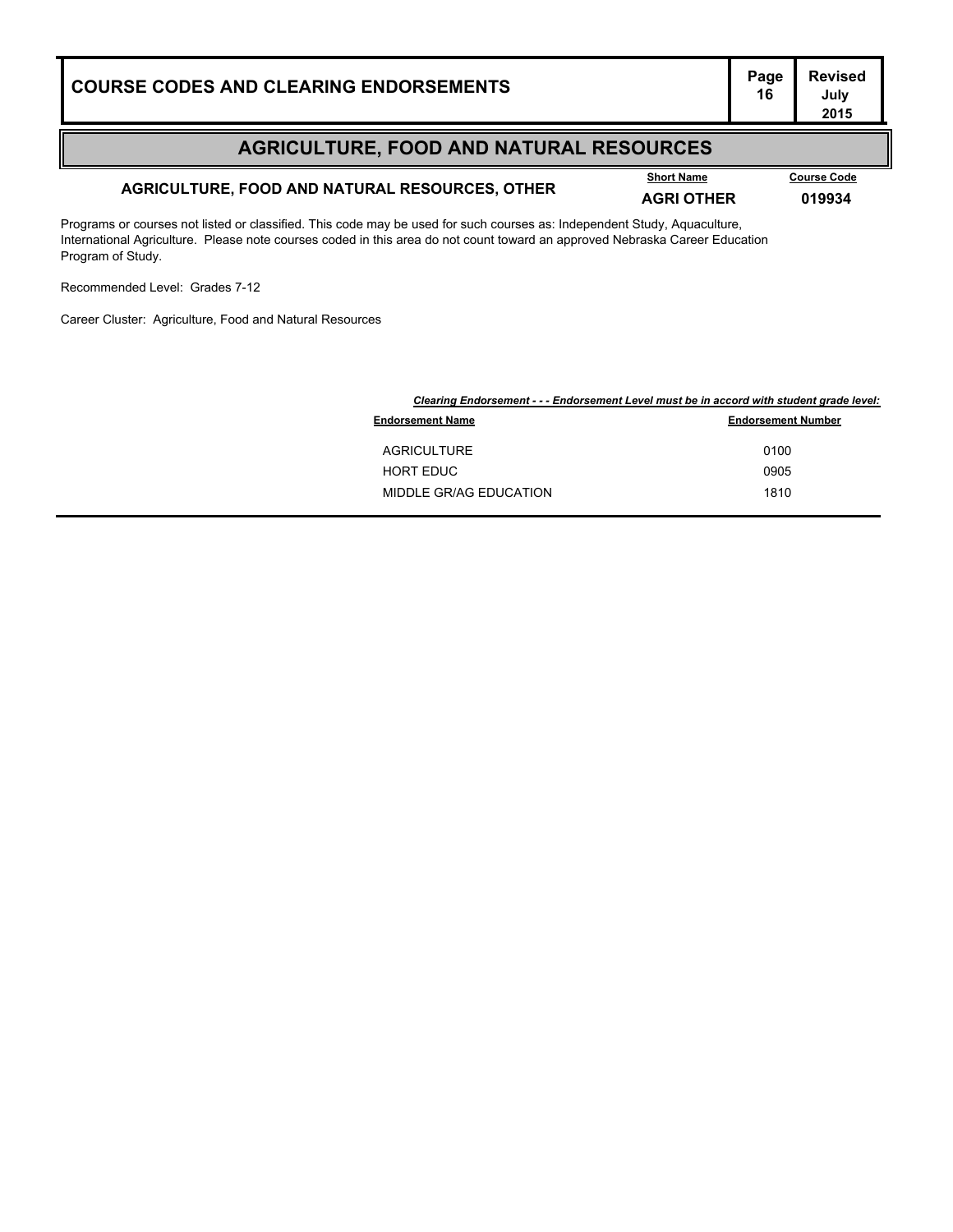#### **BUSINESS, MARKETING AND MANAGEMENT**

**ACCOUNTING ACCT <sup>030300</sup> Short Name Course Code**

**July 2015**

This two-semester course covers sole proprietorship accounting principles involved in the preparation and maintenance of financial records concerned with business management and operations. It is a comprehensive introduction to basic accounting including recording, summarizing and reporting, principles of income measurement and asset valuation, accounting systems and controls. Students are exposed to careers in the accounting field and are given the opportunity to perform accounting applications using the computer. An introduction to partnerships and corporations may be included.

Recommended Level: Grades 10-12

Career Cluster: Finance

| Clearing Endorsement - - - Endorsement Level must be in accord with student grade level: |                              |                              |
|------------------------------------------------------------------------------------------|------------------------------|------------------------------|
| <b>Endorsement Name</b>                                                                  | <b>Endorsement Number</b>    |                              |
| <b>BASIC BUSINESS</b>                                                                    | 0301                         |                              |
| BUSINESS, MARKETING, INFO TECH                                                           | 0304                         |                              |
| <b>ACCOUNTING, ADVANCED</b>                                                              | <b>Short Name</b><br>ACCT AD | <b>Course Code</b><br>030301 |

This is a two-semester course that includes partnership and corporate accounting, adjustment in inventory control systems, budgetary control systems and further enhancement of accounting skills. Accounting is a prerequisite.

Recommended Level: Grades 11-12

Career Cluster: Finance

| Clearing Endorsement - - - Endorsement Level must be in accord with student grade level: |                   |                           |  |
|------------------------------------------------------------------------------------------|-------------------|---------------------------|--|
| <b>Endorsement Name</b>                                                                  |                   | <b>Endorsement Number</b> |  |
| <b>BASIC BUSINESS</b>                                                                    |                   | 0301                      |  |
| <b>BUSINESS, MARKETING, INFO TECH</b>                                                    |                   | 0304                      |  |
|                                                                                          | <b>Short Name</b> | <b>Course Code</b>        |  |

| <b>COLLEGE PRINCIPLES OF ACCOUNTING</b> | Short Name       | Course Cod |
|-----------------------------------------|------------------|------------|
|                                         | <b>PRIN ACCT</b> | 030302     |

This two-semester course is designed to provide introductory knowledge of accounting principles, concepts, and practices. Included topics are the balance sheet, the income statement, the statement of owner's equity, the statement of cash flows, worksheets, journals, ledgers, accruals, adjusting and closing entries, internal controls, inventories, fixed and intangible assets, liabilities, equity and financial statement analysis. This course provides a foundation for more advanced work in the fields of accounting and business. This course may be available for dual credit at a postsecondary institution.

Recommended Level: Grades 11-12

Career Cluster: Finance

| Clearing Endorsement - - - Endorsement Level must be in accord with student grade level: |                           |
|------------------------------------------------------------------------------------------|---------------------------|
| <b>Endorsement Name</b>                                                                  | <b>Endorsement Number</b> |
| <b>BASIC BUSINESS</b>                                                                    | 0301                      |
| BUSINESS, MARKETING, INFO TECH                                                           | 0304                      |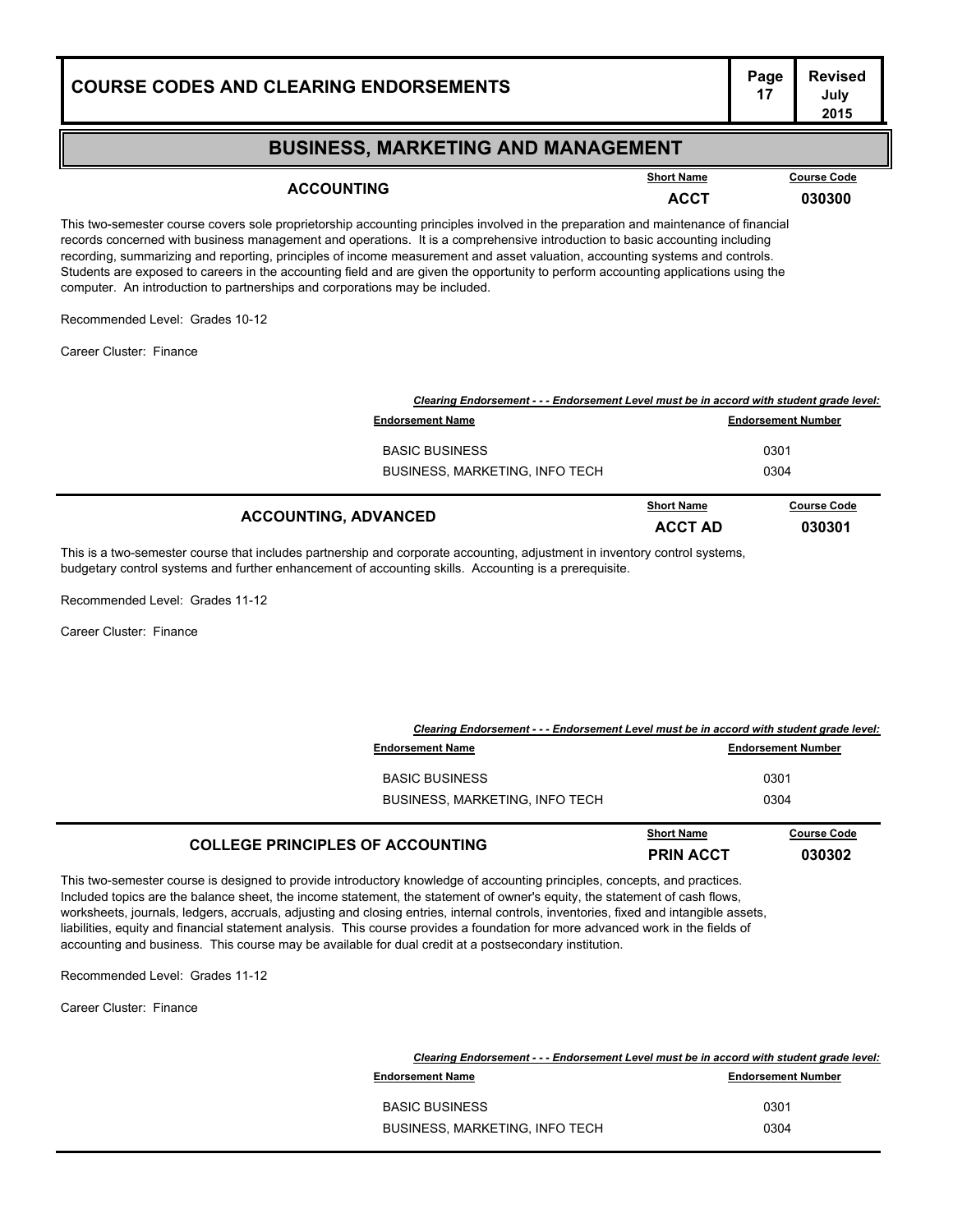#### **BUSINESS, MARKETING AND MANAGEMENT**

## **COLLEGE PRINCIPLES OF ACCOUNTING II Belock Manne PRINACCTII 030303**

This course is a continuation of ACCT 1200 and is part of a Finance Academy. Principles of Accounting II includes accounting for businesses organized as corporations, cash flow statements, accounting for manufacturing businesses, preparing and using accounting data for management decision making, and analyzing and interpreting financial statements. This course may be available for dual credit at a postsecondary institution.

Recommended Level: Grades 11-12

Career Cluster: Finance

| <b>BUSINESS COMMUNICATION</b>                                                            | <b>Short Name</b><br><b>BUSNS COMM</b> | <b>Course Code</b><br><b>030600</b> |
|------------------------------------------------------------------------------------------|----------------------------------------|-------------------------------------|
| <b>BASIC BUSINESS</b><br><b>BUSINESS, MARKETING, INFO TECH</b>                           | 0301<br>0304                           |                                     |
| <b>Endorsement Name</b>                                                                  |                                        | <b>Endorsement Number</b>           |
| Clearing Endorsement - - - Endorsement Level must be in accord with student grade level: |                                        |                                     |

Students will reinforce communication skills needed in business, management and administrative occupations by composing and reading written and digital communications, developing and delivering formal and informal presentations, applying active listening skills to obtain and clarify information, and exhibiting interpersonal skills to deal positively with diverse individuals. Students will use tables, charts, and figures to support written and oral communication, and locate, organize, and reference written information from various sources to communicate effectively. This course may be available for dual credit at a postsecondary institution.

Recommended Level: Grades 9-12

Career Cluster: Business Management and Administration

| <b>FINANCIAL PLANNING</b>                                                                                           | <b>Short Name</b><br><b>FIN PLAN</b> | <b>Course Code</b><br>030801 |
|---------------------------------------------------------------------------------------------------------------------|--------------------------------------|------------------------------|
| <b>BASIC BUSINESS</b><br><b>BUSINESS, MARKETING, INFO TECH</b>                                                      |                                      | 0301<br>0304                 |
| Clearing Endorsement - - - Endorsement Level must be in accord with student grade level:<br><b>Endorsement Name</b> |                                      | <b>Endorsement Number</b>    |

This course is part of the National Academy Foundation's Academy of Finance. Financial Planning provides students with an overview of the job of a financial planner. Students look at financial planning in an objective way that requires them to regard all aspects of financial planning as relevant to a potential client.

Recommended Level: Grades 11-12

Career Cluster: Business Management and Administration

| Clearing Endorsement - - - Endorsement Level must be in accord with student grade level: |
|------------------------------------------------------------------------------------------|
| <b>Endorsement Number</b>                                                                |
| 0301                                                                                     |
| 0304                                                                                     |
|                                                                                          |

**Course Code**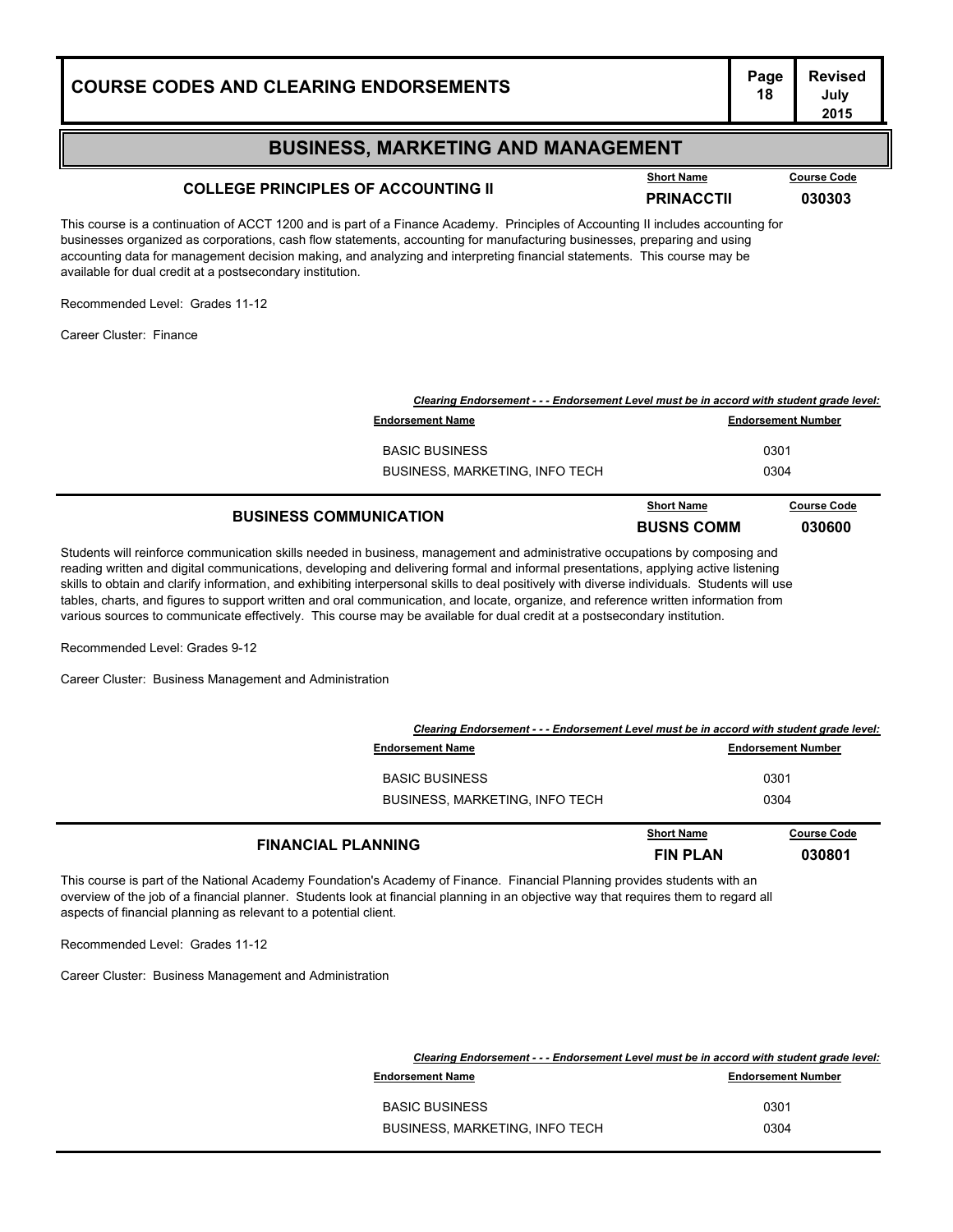#### **BUSINESS, MARKETING AND MANAGEMENT**

**INSURANCE INSUR <sup>030802</sup>**

**Short Name Course Code**

**July 2015**

This course is part of the National Academy Foundation's Academy of Finance. This course introduces students to the insurance industry and to its critical role in the financial services sector and to society. It covers common types of insurance, including life, health and disability, property, liability, and forms of commercial insurance, and career opportunities.

Recommended Level: Grades 11-12

Career Cluster: Business Management and Administration

| Clearing Endorsement - - - Endorsement Level must be in accord with student grade level: |                           |                    |
|------------------------------------------------------------------------------------------|---------------------------|--------------------|
| <b>Endorsement Name</b>                                                                  | <b>Endorsement Number</b> |                    |
| <b>BASIC BUSINESS</b>                                                                    | 0301                      |                    |
| BUSINESS, MARKETING, INFO TECH                                                           | 0304                      |                    |
|                                                                                          | <b>Short Name</b>         | <b>Course Code</b> |
| <b>FINANCIAL SERVICES</b><br><b>FIN SERV</b>                                             |                           | 030803             |

This course is part of the National Academy Foundation's Academy of Finance. Financial Services provides students with an overview of financial services companies. This course introduces student to banking, monetary policy, investing, and financial careers. Students examine current issues including ethics in the financial services industry.

Recommended Level: Grades 11-12

Career Cluster: Business Management and Administration

| <b>COLLEGE FUNDAMENTALS OF FINANCIAL PLANNING</b>                                        | <b>Short Name</b><br><b>COL FIN PL</b> | <b>Course Code</b><br>030804 |
|------------------------------------------------------------------------------------------|----------------------------------------|------------------------------|
| <b>BUSINESS, MARKETING, INFO TECH</b>                                                    | 0304                                   |                              |
| <b>BASIC BUSINESS</b>                                                                    |                                        | 0301                         |
| <b>Endorsement Name</b>                                                                  |                                        | <b>Endorsement Number</b>    |
| Clearing Endorsement - - - Endorsement Level must be in accord with student grade level: |                                        |                              |

This course is a college course that is part of a Finance Academy. This course is the first of two courses examining the fundamentals of financial planning. Students will examine the principles of financial planning, steps in the financial planning process, tools and techniques used in the planning process, and explore careers associated with financial planning. This course may be available for dual credit at the postsecondary institution.

Recommended Level: Grades 11-12

Career Cluster: Finance

|                                       | Clearing Endorsement - - - Endorsement Level must be in accord with student grade level: |
|---------------------------------------|------------------------------------------------------------------------------------------|
| <b>Endorsement Name</b>               | <b>Endorsement Number</b>                                                                |
| <b>BASIC BUSINESS</b>                 | 0301                                                                                     |
| <b>BUSINESS, MARKETING, INFO TECH</b> | 0304                                                                                     |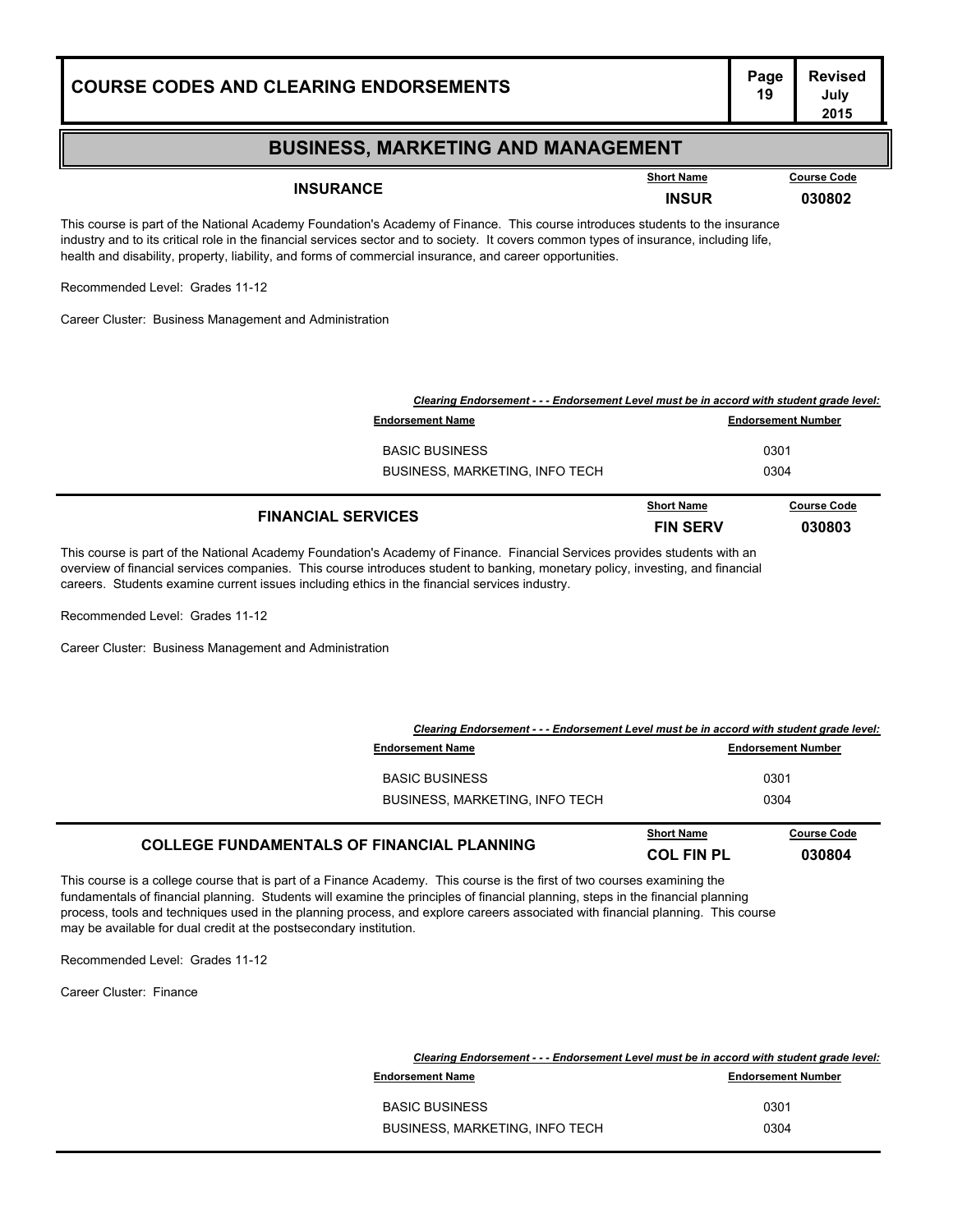| <b>COURSE CODES AND CLEARING ENDORSEMENTS</b>                | Page<br>20 | <b>Revised</b><br>July<br>2015 |
|--------------------------------------------------------------|------------|--------------------------------|
| <b>BUSINESS, MARKETING AND MANAGEMENT</b>                    |            |                                |
| <b>Short Name</b><br><b>BUSINESS LAW</b><br><b>BUSNS LAW</b> |            | <b>Course Code</b><br>030900   |

A course designed to present the study of the legal rights and responsibilities necessary to be informed and productive citizens. Key concepts include contracts and torts, the role of courts, litigation and constitutional issues including civil and criminal law.

Recommended Level: Grades 10-12

Career Cluster: Business Management and Administration

| Clearing Endorsement - - - Endorsement Level must be in accord with student grade level: |                           |
|------------------------------------------------------------------------------------------|---------------------------|
| <b>Endorsement Name</b>                                                                  | <b>Endorsement Number</b> |
| <b>BASIC BUSINESS</b>                                                                    | 0301                      |
| <b>BUSINESS, MARKETING, INFO TECH</b>                                                    | 0304                      |
|                                                                                          |                           |

### **COLLEGE BUSINESS LAW COL BUSLAW <sup>030901</sup> Short Name Course Code**

This course is a college course that is part of a Finance Academy. This course offers an introduction to ordinary legal aspects of business transactions involving such topics as legal rights and duties, law of contracts, law of sales, and law of property. It gives a general understanding and development of basic legal logic in business situations through the use of principles, cases, and information useful in determining the need for professional counsel. This course may be available for dual credit at a postsecondary institution.

Recommended Level: Grades 11-12

Career Cluster: Business Management and Administration

| Clearing Endorsement - - - Endorsement Level must be in accord with student grade level: |                           |
|------------------------------------------------------------------------------------------|---------------------------|
| <b>Endorsement Name</b>                                                                  | <b>Endorsement Number</b> |
| <b>BASIC BUSINESS</b>                                                                    | 0301                      |
| <b>BUSINESS, MARKETING, INFO TECH</b>                                                    | 0304                      |
|                                                                                          |                           |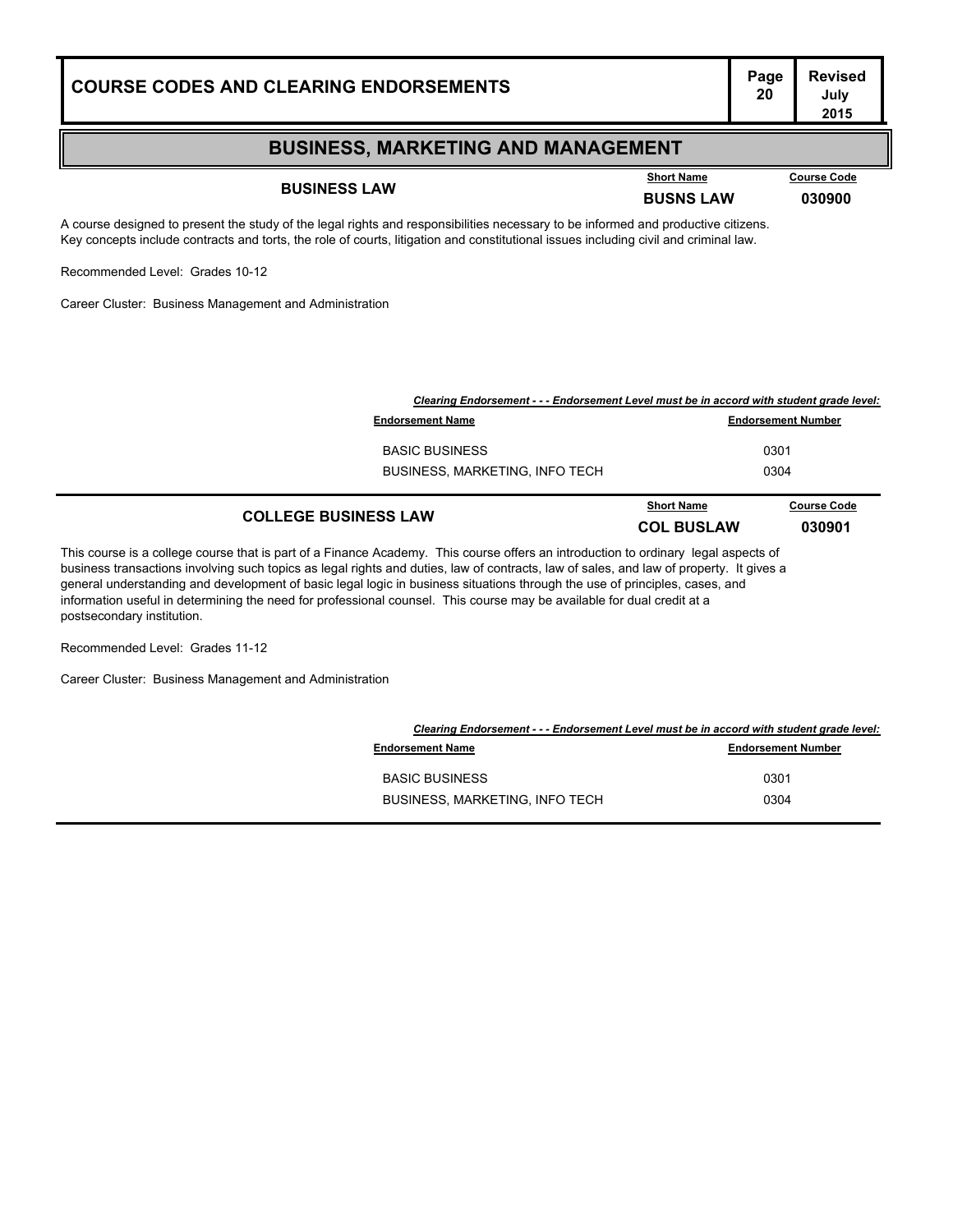#### **BUSINESS, MARKETING AND MANAGEMENT**

## **BUSINESS ECONOMICS**<br>**BUSINESS ECONOMICS**<br>**BUSNS ECON** 031800

**Course Code** 

**July 2015**

Business Economics is a course designed to help students make decisions and understand economic principles as applied to current events and issues. Emphasis includes allocation of resources, economic systems, economic institutions and incentives, markets and prices, market structures, productivity, role of government, global economic concepts, and economic indicators.

Recommended Level: Grades 11-12

Career Cluster: Finance

| Clearing Endorsement - - - Endorsement Level must be in accord with student grade level: |                                       |                           |
|------------------------------------------------------------------------------------------|---------------------------------------|---------------------------|
|                                                                                          | <b>Endorsement Name</b>               | <b>Endorsement Number</b> |
|                                                                                          | <b>BASIC BUSINESS</b>                 | 0301                      |
|                                                                                          | <b>BUSINESS, MARKETING, INFO TECH</b> | 0304                      |
|                                                                                          | <b>ECONOMICS</b>                      | 1503                      |
|                                                                                          | SOCIAL SCIENCE                        | 1501                      |
|                                                                                          |                                       |                           |

**BUSNESS STRATEGIES BUSNSTRAT <sup>031805</sup> Course Code** 

This course is part of the MBA Research Consortium's High School of Business National Model. Business strategies develop student understanding of skills in such areas as business law, entrepreneurship, financial analysis, human resources management, and strategic management. By planning, organizing, staffing, directing, leading, and controlling business activities, students acquire a realistic understanding of what is required to open and successfully run a business. They conduct situational, market, and competitive analyses; select a target market; develop a business plan; recruit, interview, select, and hire staff; supervise staff; control use of resources; and evaluate the results of the business effort. Throughout the course, students make decisions and use problem-solving skills. Formal reflection is an on-going component of the course.

Recommended Level: Grades 11-12

Career Cluster: Business Management and Administration

| Clearing Endorsement - - - Endorsement Level must be in accord with student grade level: |                           |
|------------------------------------------------------------------------------------------|---------------------------|
| <b>Endorsement Name</b>                                                                  | <b>Endorsement Number</b> |
| <b>BASIC BUSINESS</b>                                                                    | 0301                      |
| <b>BUSINESS, MARKETING, INFO TECH</b>                                                    | 0304                      |
|                                                                                          |                           |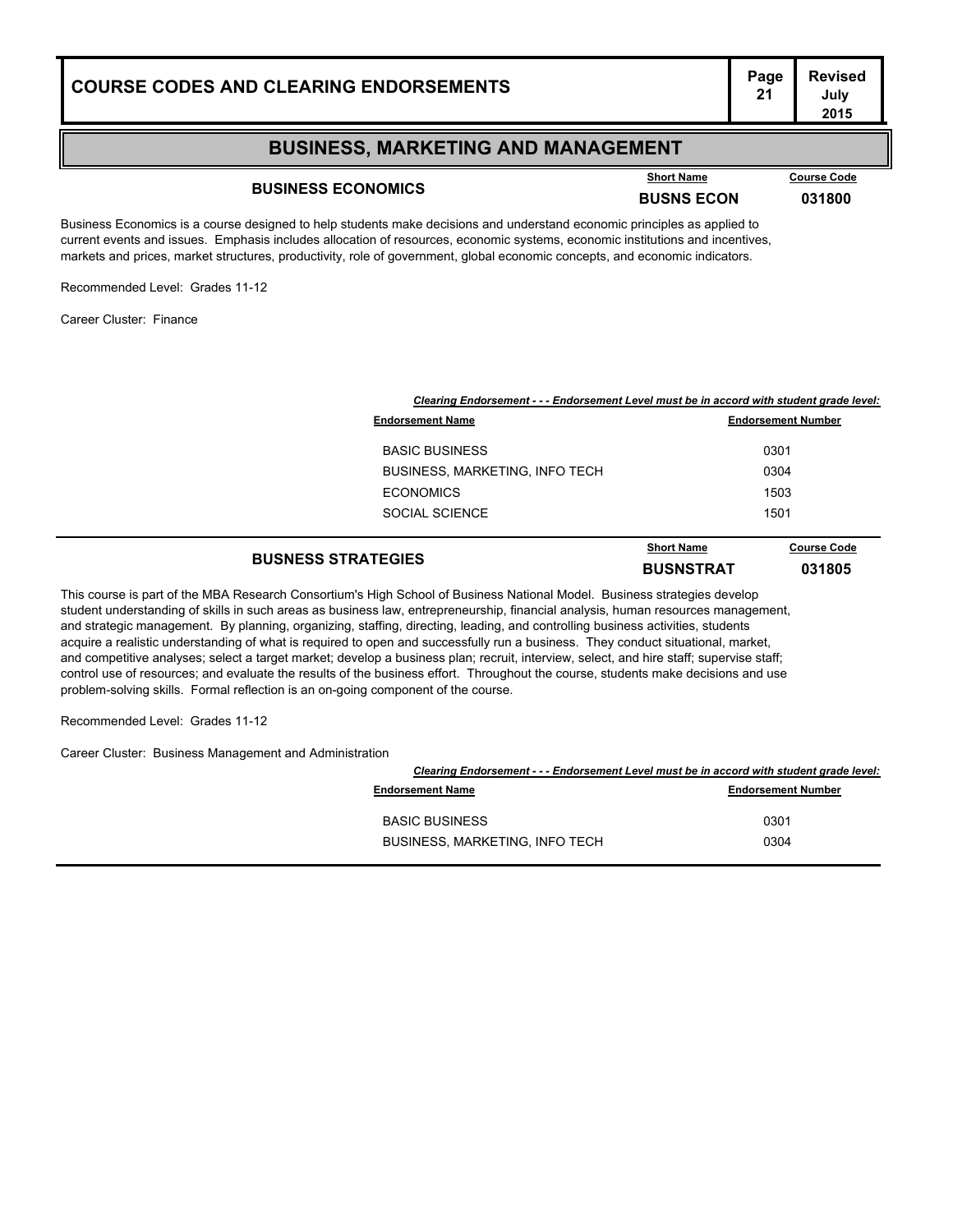#### **BUSINESS, MARKETING AND MANAGEMENT**

## **INTRODUCTION TO BUSINESS, MARKETING & MGMT INTROBUSNS <sup>032300</sup>**

This course is designed as an introductory overview of the Business, Marketing and Management Career Field. Units of study include economic systems, forms of business ownership, management, marketing, and accounting. Career opportunities will also be explored.

Recommended Level: Grades 9-12

Career Cluster: Business Management and Administration

| Clearing Endorsement - - - Endorsement Level must be in accord with student grade level: |                                        |                              |
|------------------------------------------------------------------------------------------|----------------------------------------|------------------------------|
| <b>Endorsement Name</b>                                                                  |                                        | <b>Endorsement Number</b>    |
| <b>BASIC BUSINESS</b>                                                                    |                                        | 0301                         |
| <b>BUSINESS, MARKETING, INFO TECH</b>                                                    |                                        | 0304                         |
| <b>EXPLORATION OF BUSINESS AND ENTREPRENEURSHIP</b>                                      | <b>Short Name</b><br><b>FXPRUS FNT</b> | <b>Course Code</b><br>032350 |

A middle-level course designed to give students an overview of Business, Marketing and Management Career Field and Clusters with an emphasis on entrepreneurship. Students will begin the study of personal money management, basic business concepts, entrepreneurship concepts, the role of business in our society and be introduced to entrepreneurship as a career option.

Recommended Level: Middle/Junior High

Career Cluster: Foundation, Career Development and Career Education Introductory Courses

| Clearing Endorsement - - - Endorsement Level must be in accord with student grade level: |                                    |                              |
|------------------------------------------------------------------------------------------|------------------------------------|------------------------------|
| <b>Endorsement Name</b>                                                                  |                                    | <b>Endorsement Number</b>    |
| <b>BASIC BUSINESS</b>                                                                    |                                    | 0301                         |
| <b>BUSINESS, MARKETING, INFO TECH</b>                                                    | 0304                               |                              |
| <b>ENTREPRENEURSHIP</b>                                                                  | <b>Short Name</b><br><b>ENTREP</b> | <b>Course Code</b><br>032370 |

Entrepreneurship is a course designed for students with a career interest in entrepreneurship. Emphasis is placed on the evaluation of the business skills and commitment necessary to successfully operate an entrepreneurial venture and review the challenges and rewards of entrepreneurship. The role of entrepreneurial businesses in the United States and the impact on the national and global economy will be explored. Instructional strategies include the development of a business plan, operation of school-based business, or actual creation of a student-run business.

Recommended Level: Grades 9-12

Career Cluster: Business Management and Administration

| Clearing Endorsement - - - Endorsement Level must be in accord with student grade level: |  |
|------------------------------------------------------------------------------------------|--|
| <b>Endorsement Number</b>                                                                |  |
| 0301                                                                                     |  |
| 0304                                                                                     |  |
|                                                                                          |  |

**Course Code**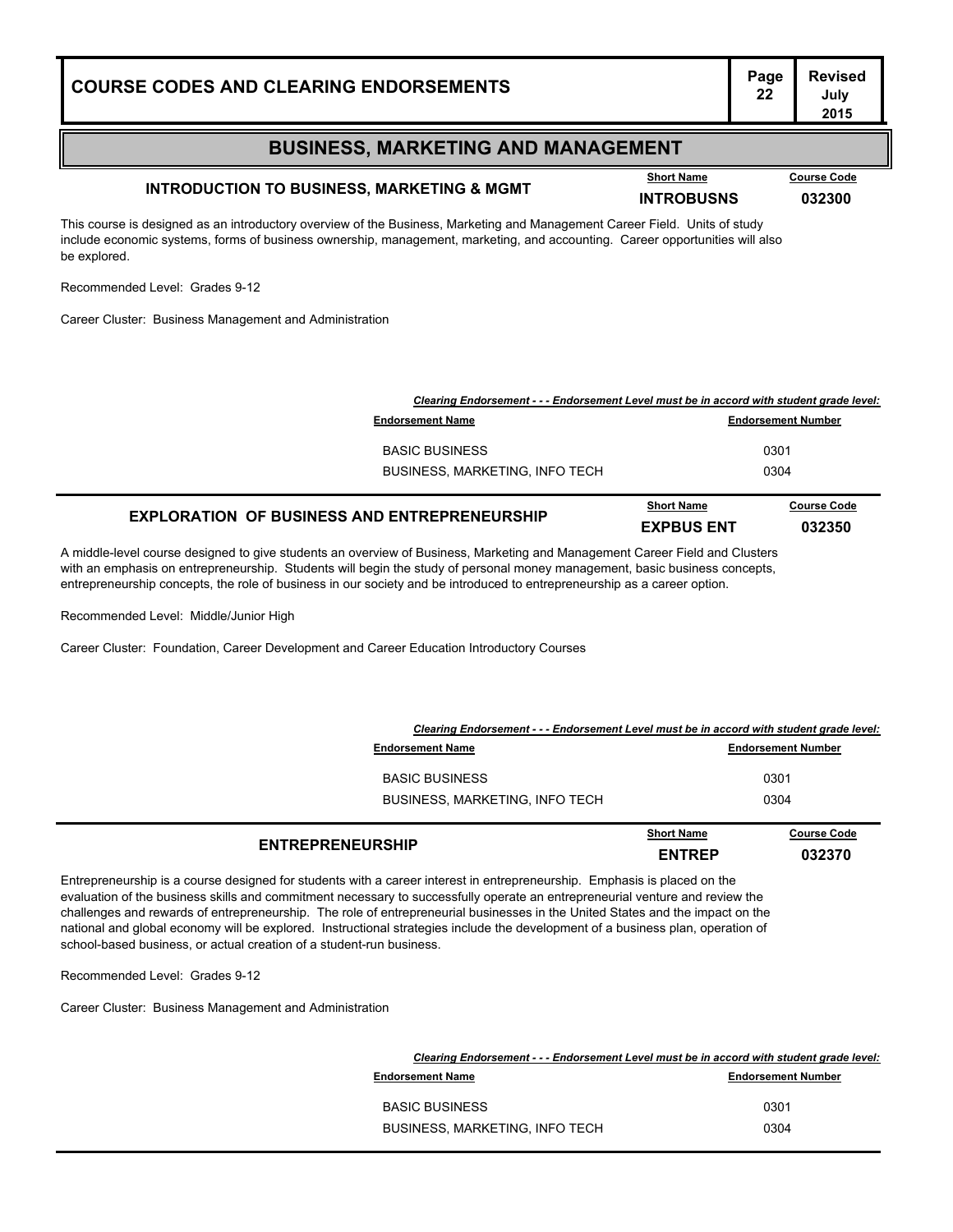## **Page Revised**

#### **BUSINESS, MARKETING AND MANAGEMENT**

## **COLLEGE INTRODUCTION TO BUSINESS COLLEGE INTRODUCTION TO BUSINESS COLINT BSN 032400**

This college-level course surveys the structure and functions of the American business system in a global society, together with an overview of business organization, economics, management, marketing, and finance. This course may be available for dual credit at a postsecondary institution.

Recommended Level: Grades 11-12

Career Cluster: Business Management and Administration

| Clearing Endorsement - - - Endorsement Level must be in accord with student grade level: |                           |
|------------------------------------------------------------------------------------------|---------------------------|
| <b>Endorsement Name</b>                                                                  | <b>Endorsement Number</b> |
| <b>BASIC BUSINESS</b>                                                                    | 0301                      |
| <b>BUSINESS, MARKETING, INFO TECH</b>                                                    | 0304                      |
|                                                                                          |                           |

#### **COLLEGE INTRODUCTION TO ENTREPRENEURSHIP COL ENTREP <sup>032600</sup> Course Code**

College Introduction to Entrepreneurship is a course designed for students with a career interest in entrepreneurship. Emphasis is placed on the evaluation of the business skills and commitment necessary to successfully operate an entrepreneurial venture and review the challenges and rewards of entrepreneurship. The role of entrepreneurial businesses in the United States and the impact on the national and global economy will be explored. Instructional strategies include the development of a business plan, operation of school-based business, or actual creation of a student-run business. This course may be available for dual credit at a postsecondary institution.

Recommended Level: Grades 11-12

Career Cluster: Business Management and Administration

|                                       | Clearing Endorsement - - - Endorsement Level must be in accord with student grade level: |  |  |
|---------------------------------------|------------------------------------------------------------------------------------------|--|--|
| <b>Endorsement Name</b>               | <b>Endorsement Number</b>                                                                |  |  |
| <b>BASIC BUSINESS</b>                 | 0301                                                                                     |  |  |
| <b>BUSINESS, MARKETING, INFO TECH</b> | 0304                                                                                     |  |  |
|                                       |                                                                                          |  |  |

#### **COLLEGE ENTREPRENEURSHP FEASIBILITY STUDY COLLEGE ENTREPRENEURSHP FEASIBILITY STUDY COL ENTFEA 032601 Course Code**

College Entrepreneurship Feasibility Study is a course in which students will assess the viability of a new venture business idea to determine if the concept is feasible, The student will identify and analyze the present climate for their business idea by completing an industry, target market, and competitive analysis. The student will assess the financial needs for startup as well as their own skills, strengths, and talents to launch a successful business idea. This course may be available for dual credit at a postsecondary institution.

Recommended Level: Grades 11-12

Career Cluster: Business Management and Administration

| Clearing Endorsement - - - Endorsement Level must be in accord with student grade level: |                           |
|------------------------------------------------------------------------------------------|---------------------------|
| <b>Endorsement Name</b>                                                                  | <b>Endorsement Number</b> |
| <b>BASIC BUSINESS</b>                                                                    | 0301                      |
| <b>BUSINESS, MARKETING, INFO TECH</b>                                                    | 0304                      |

**Course Code** 

**July 2015**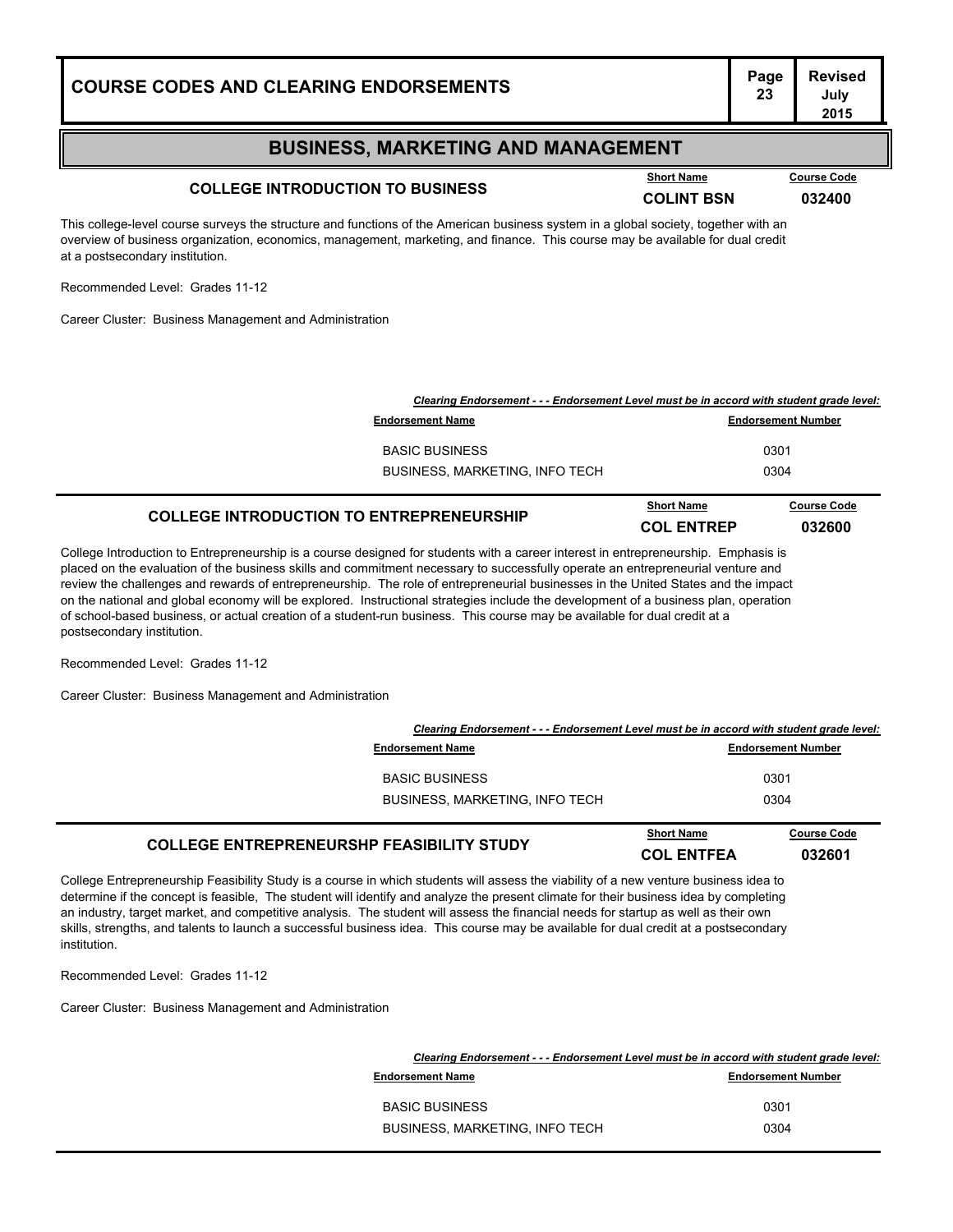#### **BUSINESS, MARKETING AND MANAGEMENT**

## **COLLEGE ENTREPRENEURSHIP LEGAL ISSUES COLENT LGL <sup>032602</sup>**

College Entrepreneurship Legal Issues explores legal issues related to business entities including sole proprietorship, general partnerships, limited partnerships, and corporation. Student will review contract law, articles of incorporations and the filing process, intellectual property, employment law (including FEPA, ADA, and FMLA), personnel policies and procedures, the hiring process, job descriptions, disciplinary actions, and business insurance. This course may be available for dual credit at a postsecondary institution.

Recommended Level: Grades 11-12

Career Cluster: Business Management and Administration

| Clearing Endorsement - - - Endorsement Level must be in accord with student grade level: |                                |                              |
|------------------------------------------------------------------------------------------|--------------------------------|------------------------------|
| <b>Endorsement Name</b>                                                                  |                                | <b>Endorsement Number</b>    |
| <b>BASIC BUSINESS</b>                                                                    |                                | 0301                         |
| <b>BUSINESS, MARKETING, INFO TECH</b>                                                    |                                | 0304                         |
| <b>COLLEGE MARKETING FOR THE ENTREPRENEUR</b>                                            | <b>Short Name</b><br>COL MKENT | <b>Course Code</b><br>032603 |

College Marketing for the Entrepreneur will provide insights essential for marketing an entrepreneurial venture utilizing innovative and financially responsible marketing strategies. Students will develop an understanding of traditional and non-traditional entrepreneurial marketing strategies and prepare marketing strategies with associated tactics to lauch and sustain an entrepreneurial venture. This course may be available for dual credit at a postsecondary institution.

Recommended Level: Grades 11-12

Career Cluster: Business Management and Administration

| Clearing Endorsement - - - Endorsement Level must be in accord with student grade level: |                                        |                              |
|------------------------------------------------------------------------------------------|----------------------------------------|------------------------------|
| <b>Endorsement Name</b>                                                                  |                                        | <b>Endorsement Number</b>    |
| <b>BASIC BUSINESS</b>                                                                    |                                        | 0301                         |
| <b>BUSINESS, MARKETING, INFO TECH</b>                                                    |                                        | 0304                         |
| <b>COLLEGE ENTREPRENEURSHIP FINANCIAL TOPICS</b>                                         | <b>Short Name</b><br><b>COL ENTFIN</b> | <b>Course Code</b><br>032604 |

This course will cover financial topics for small business. Financial topics include budgeting, creation of financial statements and learning how to work within an accounting profession. Other topics covered are income tax, sales and use tax, unemployment tax, employee benefits and retirement planning. This course may be available for dual credit at a postsecondary institution.

Recommended Level: Grades 11-12

Career Cluster: Business Management and Administration

| Clearing Endorsement - - - Endorsement Level must be in accord with student grade level: |
|------------------------------------------------------------------------------------------|
| <b>Endorsement Number</b>                                                                |
| 0301                                                                                     |
| 0304                                                                                     |
|                                                                                          |

**Course Code**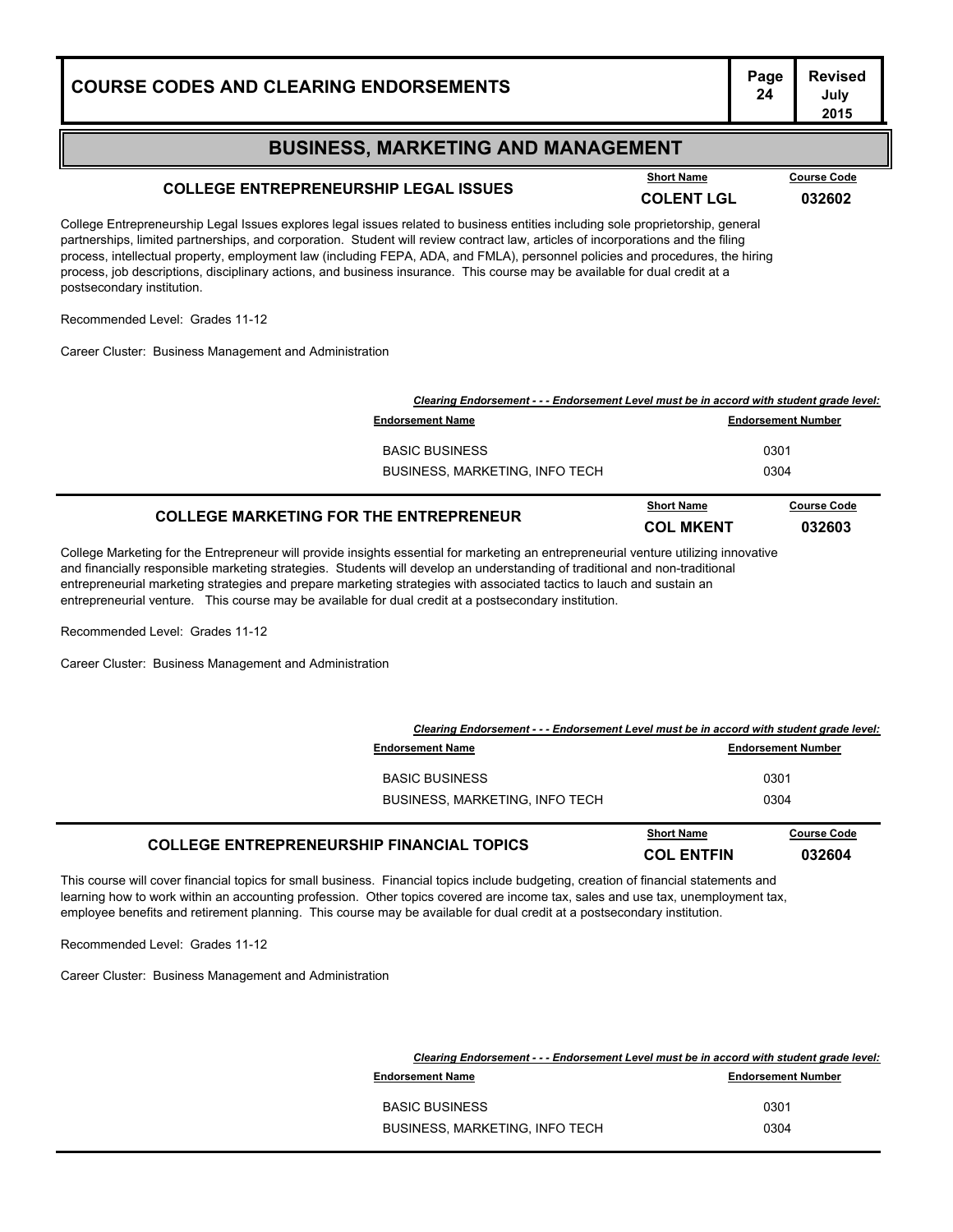#### **BUSINESS, MARKETING AND MANAGEMENT**

## **COLLEGE ENTRENEURSHIP BUSINESS PLAN Example 1 COLLEGE ENTRENEURSHIP BUSINESS PLAN COL ENTBPL 032605**

The student will evaluate a business concept and create a business plan. Students will assess the strengths and weaknesses of a business concept, apply research data into the plans, and prepare the financial projections for the business concept. Students will identify and evaluate various resources available for funding small businesses. This course may be available for dual credit at a postsecondary institution.

Recommended Level: Grades 11-12

Career Cluster: Business Management and Administration

| Clearing Endorsement - - - Endorsement Level must be in accord with student grade level: |                                      |                              |  |
|------------------------------------------------------------------------------------------|--------------------------------------|------------------------------|--|
| <b>Endorsement Name</b>                                                                  | <b>Endorsement Number</b>            |                              |  |
| <b>BASIC BUSINESS</b>                                                                    |                                      | 0301                         |  |
| <b>BUSINESS, MARKETING, INFO TECH</b>                                                    |                                      | 0304                         |  |
| <b>MANAGEMENT AND LEADERSHIP</b>                                                         | <b>Short Name</b><br><b>MGT/LEAD</b> | <b>Course Code</b><br>032802 |  |

This course emphasizes the basic concepts of management and leadership within a business or organization. It addresses characteristics, organization, and operation of business as major sectors of the economy. Students will investigate management issues involved in planning, organizing, leading, and controlling an organization. They will also acquire essential skills in the areas of emotional intelligence: time management, stress management, professional growth and development, communication, and relationship skills.

Recommended Level: Grades 10-12

Career Cluster: Business Management and Administration

| Clearing Endorsement - - - Endorsement Level must be in accord with student grade level: |                                     |                              |
|------------------------------------------------------------------------------------------|-------------------------------------|------------------------------|
| <b>Endorsement Name</b>                                                                  |                                     | <b>Endorsement Number</b>    |
| <b>BASIC BUSINESS</b>                                                                    |                                     | 0301                         |
| <b>BUSINESS, MARKETING, INFO TECH</b>                                                    |                                     | 0304                         |
| <b>COLLEGE PRINCIPLES OF MANAGEMENT</b>                                                  | <b>Short Name</b><br><b>COL MGT</b> | <b>Course Code</b><br>032803 |

This course is a college course that is part of a Finance Academy. This is an introduction to the theory and practice of management of the organization. Special attention is devoted to the processes of planning, decision making, organizing, leading, and controlling the organization. This course may be available for dual credit at a postsecondary institution.

Recommended Level: Grades 11-12

Career Cluster: Business Management and Administration

| Clearing Endorsement - - - Endorsement Level must be in accord with student grade level: |
|------------------------------------------------------------------------------------------|
| <b>Endorsement Number</b>                                                                |
| 0301                                                                                     |
| 0304                                                                                     |
|                                                                                          |

**Course Code**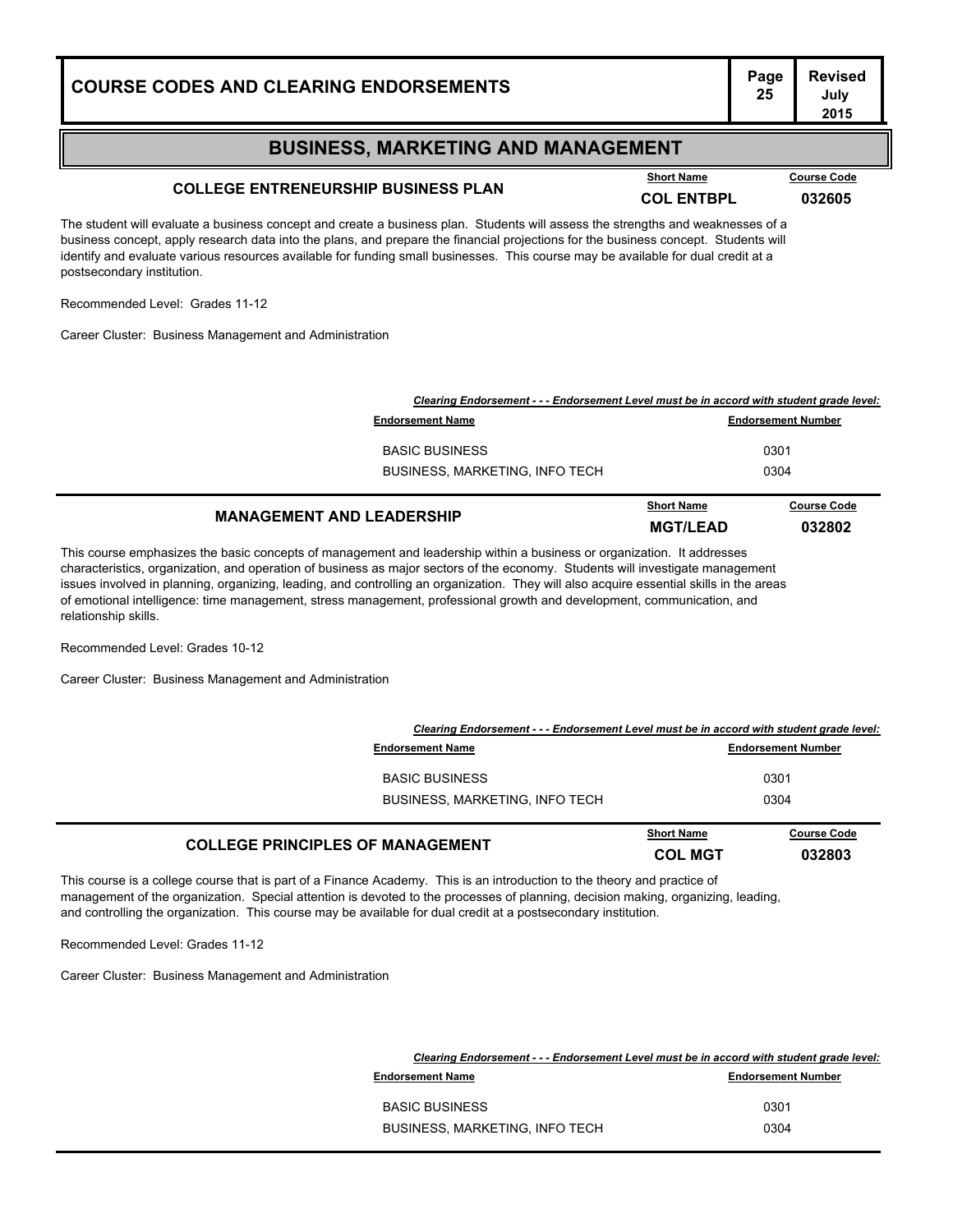#### **BUSINESS, MARKETING AND MANAGEMENT**

## **PERSONAL FINANCE PERSON FIN <sup>033000</sup>**

**Course Code** 

**July 2015**

The goal of personal finance is to help students become financially responsible, conscientious members of society. This course develops student understanding and skills in money management; budgeting; financial goal attainment; use of credit; insurance; investments; and consumer rights and responsibilities. Application of academic concepts, technology, and career planning are integrated throughout the curriculum.

Recommended Level: Grades 11-12

Career Cluster: Finance

| Clearing Endorsement - - - Endorsement Level must be in accord with student grade level: |                                      |                              |
|------------------------------------------------------------------------------------------|--------------------------------------|------------------------------|
| <b>Endorsement Name</b>                                                                  |                                      | <b>Endorsement Number</b>    |
| <b>BASIC BUSINESS</b>                                                                    |                                      | 0301                         |
| BUSINESS, MARKETING, INFO TECH                                                           | 0304                                 |                              |
| <b>ECONOMICS</b>                                                                         | 1503                                 |                              |
| <b>PRINCIPLES OF FINANCE</b>                                                             | <b>Short Name</b><br><b>PRIN FIN</b> | <b>Course Code</b><br>033001 |

This course is part of the MBA Research Consortium's High School of Business National Model. Principles of Finance furthers student understanding of two specific business activities - accounting and finance. Students acquire an understanding of financial statements, calculate financial ratios, and make corporate financial management decisions based on their analysis of that financial data.

Recommended Level: Grades 11-12

Career Cluster: Business Management and Administration

|                                       | Clearing Endorsement - - - Endorsement Level must be in accord with student grade level: |
|---------------------------------------|------------------------------------------------------------------------------------------|
| <b>Endorsement Name</b>               | <b>Endorsement Number</b>                                                                |
| <b>BASIC BUSINESS</b>                 | 0301                                                                                     |
| <b>BUSINESS, MARKETING, INFO TECH</b> | 0304                                                                                     |
| <b>ECONOMICS</b>                      | 1503                                                                                     |
|                                       |                                                                                          |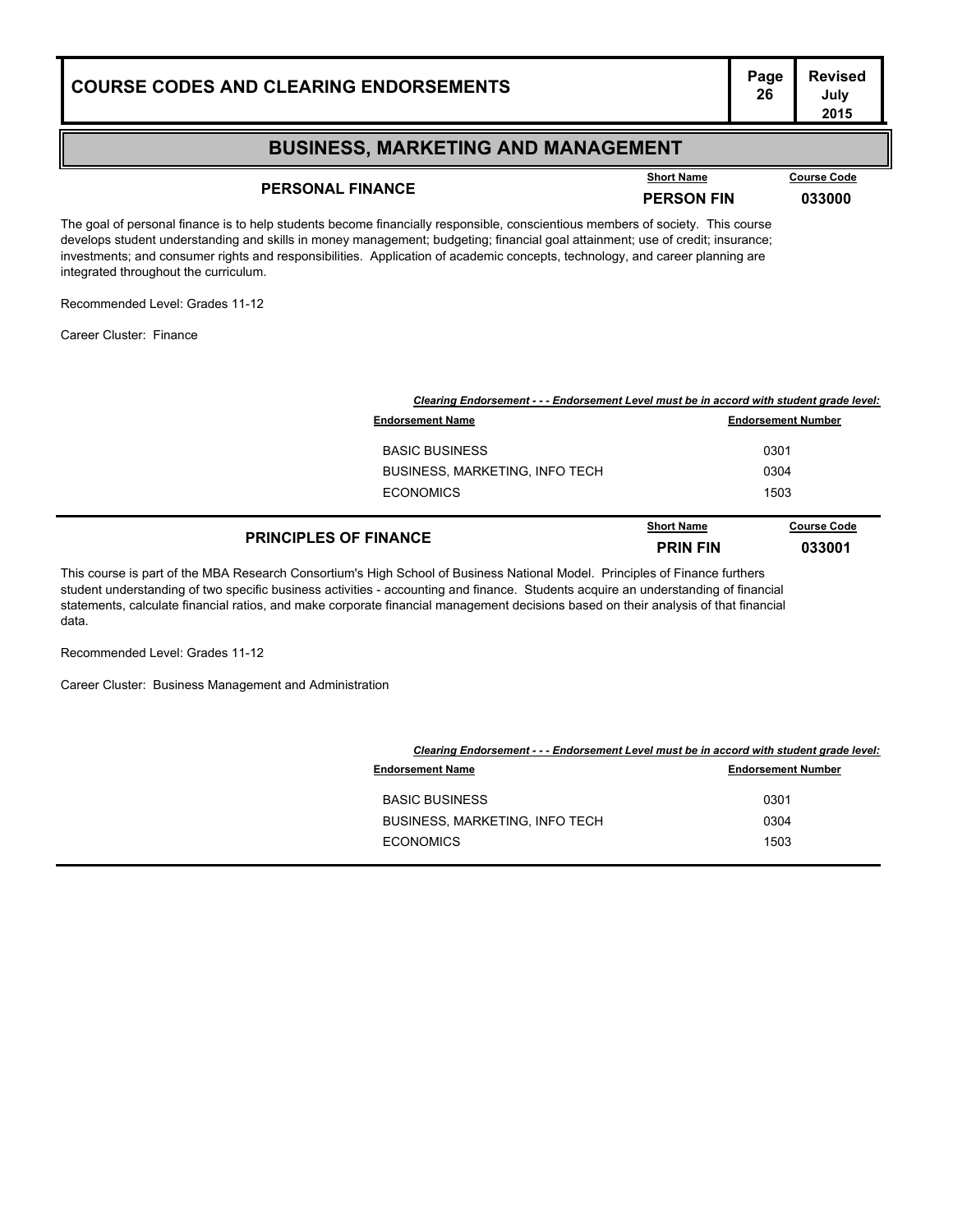#### **BUSINESS, MARKETING AND MANAGEMENT**

## **COLLEGE WEALTH BUILDING & FINANCIAL MANAGEMENT COL WEALTH <sup>033002</sup>**

This course is designed to provide knowledge of personal financial management. Students learn to manage their resources to make sound personal financial decisions, interpret data to develop short and long term budgetary plans, and develop product knowledge related to financial planning. Students will develop a financial plan that includes savings, investing, credit management, risk management, and retirement. This course may be available for dual credit at a postsecondary institution.

Recommended Level: Grades 11-12

Career Cluster: Finance

| Clearing Endorsement - - - Endorsement Level must be in accord with student grade level: |                                        |                              |
|------------------------------------------------------------------------------------------|----------------------------------------|------------------------------|
| <b>Endorsement Name</b>                                                                  |                                        | <b>Endorsement Number</b>    |
| <b>BASIC BUSINESS</b>                                                                    |                                        | 0301                         |
| <b>BUSINESS, MARKETING, INFO TECH</b>                                                    | 0304                                   |                              |
| <b>ECONOMICS</b>                                                                         | 1503                                   |                              |
| <b>COLLEGE INTERNATIONAL FINANCE</b>                                                     | <b>Short Name</b><br><b>COL INTFIN</b> | <b>Course Code</b><br>033003 |

This course is a college course that is part of a Finance Academy. This course offers an introduction to an analysis of international finance providing a conceptual framework within which the unique financial decisions of the multinational firm can be analyzed. The student gains an understanding of decision elements of the international organization such as divergences in currencies, exchange rate issues (variations and controls), rates of inflation, tax systems, money and capital markets, and political systems. This course may be available for dual credit a postsecondary institution.

Recommended Level: Grades 11-12

Career Cluster: Finance

| <b>COLLEGE INTRODUCTION TO INVESTMENT</b>                                                | <b>Short Name</b><br><b>COL INVEST</b> | <b>Course Code</b><br>033004 |
|------------------------------------------------------------------------------------------|----------------------------------------|------------------------------|
| <b>ECONOMICS</b>                                                                         |                                        | 1503                         |
| <b>BUSINESS, MARKETING, INFO TECH</b>                                                    |                                        | 0304                         |
| <b>Endorsement Name</b>                                                                  |                                        | <b>Endorsement Number</b>    |
| Clearing Endorsement - - - Endorsement Level must be in accord with student grade level: |                                        |                              |

This course is a college course that is part of a Finance Academy. This course presents an introductory review of investment concepts and theory including analysis of individual investments, stocks, bonds, mutual funds, security markets, and portfolio management. This course may be available for dual credit a postsecondary institution.

Recommended Level: Grades 11-12

Career Cluster: Finance

| Clearing Endorsement - - - Endorsement Level must be in accord with student grade level: |                           |
|------------------------------------------------------------------------------------------|---------------------------|
| <b>Endorsement Name</b>                                                                  | <b>Endorsement Number</b> |
| <b>BUSINESS, MARKETING, INFO TECH</b>                                                    | 0304                      |
| <b>ECONOMICS</b>                                                                         | 1503                      |

**Course Code**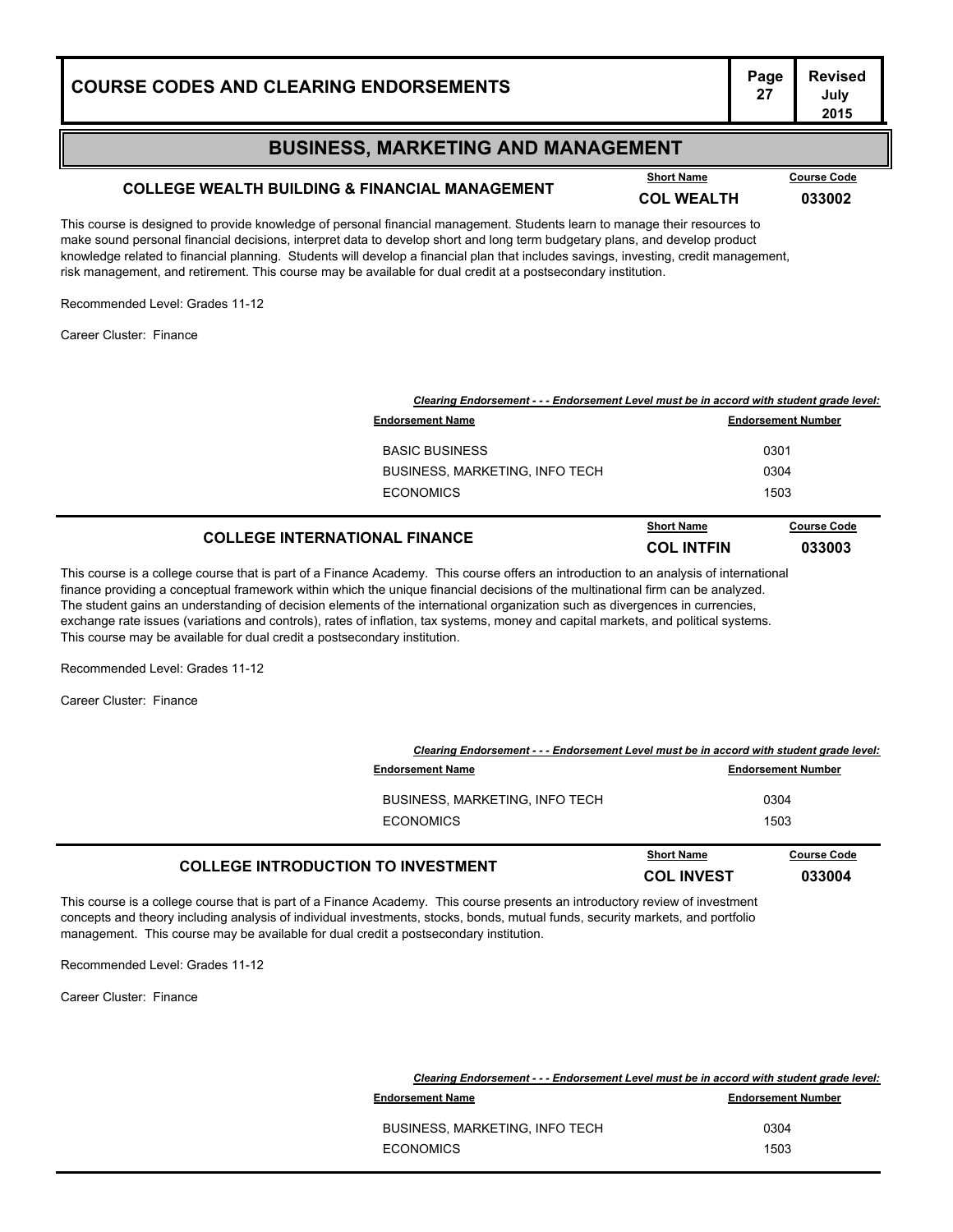# **Page Revised**

#### **BUSINESS, MARKETING AND MANAGEMENT**

## **COMPUTER APPLICATIONS COMP APP 133422**

**Course Code** 

This middle-level course is designed to emphasize digital citizenship, basic computer operations, word processing applications, spreadsheet applications, presentation applications, and technology communication tools. Students will master keyboarding skills; compose, create, edit, and format word processing documents; organize and manipulate data in a spreadsheet; and prepare a formal presentation for Computer Applications to count toward a Program of Study the course must be offered for one semester at the 8th grade level.

Recommended Level: Middle/Junior High

Career Cluster: Business Management and Administration

| <b>Endorsement Name</b>               | <b>Endorsement Number</b> |  |
|---------------------------------------|---------------------------|--|
| <b>BASIC BUSINESS</b>                 | 0301                      |  |
| <b>BUSINESS, MARKETING, INFO TECH</b> | 0304                      |  |
| <b>INFORMATION TECHNOLOGY</b>         | 2701                      |  |
| MIDDLE GR/BUSINESS ED                 | 1812                      |  |

| <b>KEYBOARDING APPLICATIONS</b> | <b>Short Name</b> | <b>Course Code</b> |
|---------------------------------|-------------------|--------------------|
|                                 | <b>KEYBD APP</b>  | 033501             |

Keyboarding is identified as a foundation knowledge and skill area for all students regardless of their career interest. This middle-level course is designed for students to learn touch typing techniques and proper keystroking while continuing to develop composition and proofreading skills as well as speed and accuracy. Students will demonstrate keyboarding proficiency in document formatting (letters, reports, and tables). Students will demonstrate acceptable ethical and social behavior while developing keyboarding skills. .

Recommended Level: Middle/Junior High

Career Cluster: Foundation, Career Development and Career Education Introductory Courses

| Clearing Endorsement - - - Endorsement Level must be in accord with student grade level: |                           |  |
|------------------------------------------------------------------------------------------|---------------------------|--|
| <b>Endorsement Name</b>                                                                  | <b>Endorsement Number</b> |  |
| <b>BASIC BUSINESS</b>                                                                    | 0301                      |  |
| <b>BUSINESS, MARKETING, INFO TECH</b>                                                    | 0304                      |  |
| <b>INFORMATION TECHNOLOGY</b>                                                            | 2701                      |  |
| MIDDLE GR/BUSINESS ED                                                                    | 1812                      |  |
|                                                                                          |                           |  |

#### **July 2015**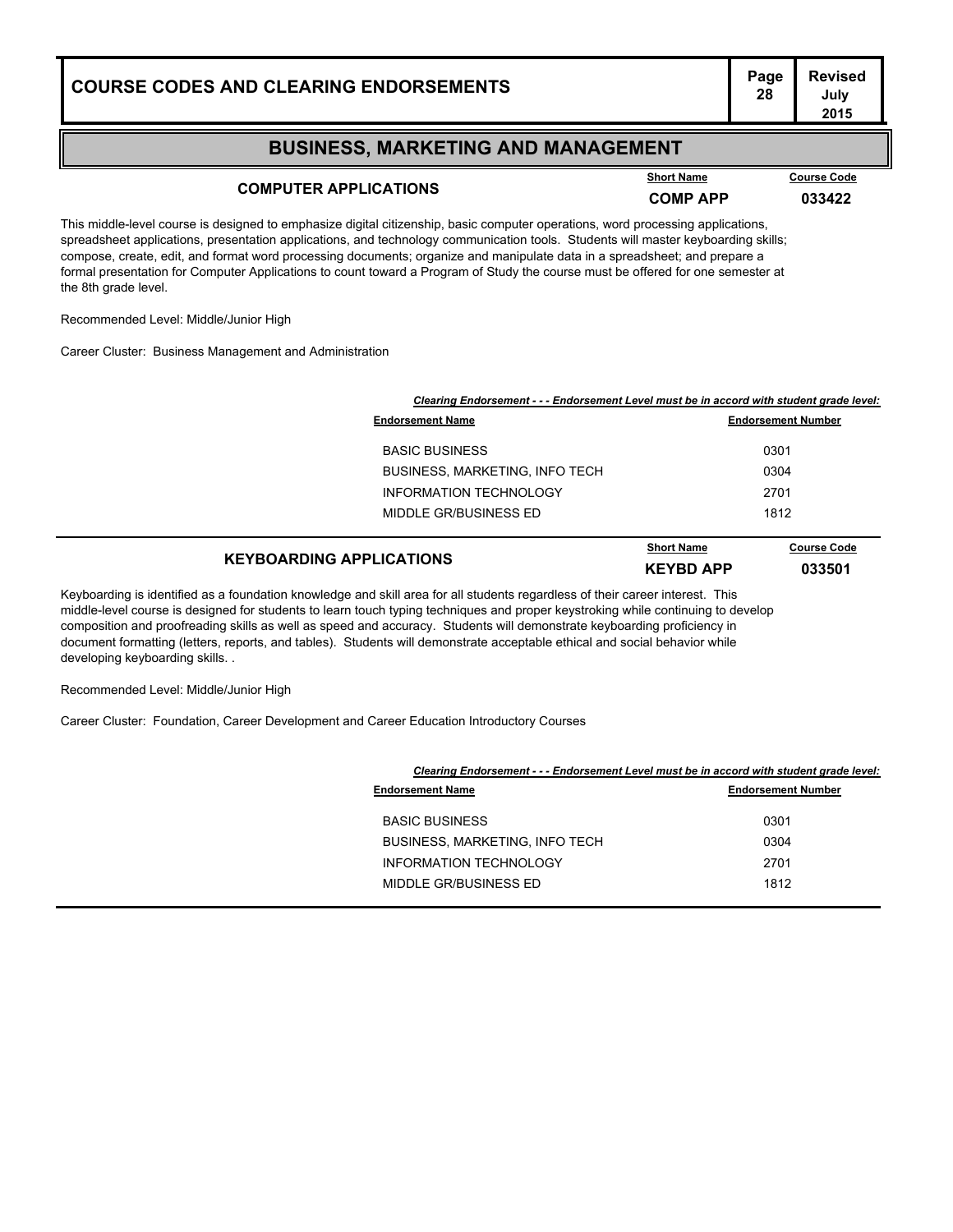# **Page Revised**

#### **BUSINESS, MARKETING AND MANAGEMENT**

### **BUSINESS IN A GLOBAL ECONOMY GLOBL ECONOMY GLOBL ECON 634100**

This course is part of the National Academy Foundation's Academy of Finance, Business in a Global Economy provides students with an understanding of how and why businesses choose to expand their operations into other countries. This course exposes students to the unique challenges facing firms doing business internationally and to the potential opportunities and markets that are lost to firms that choose not to do business in the global marketplace.

Recommended Level: Grades 11-12

Career Cluster: Business Management and Administration

| Clearing Endorsement - - - Endorsement Level must be in accord with student grade level: |                                    |                              |
|------------------------------------------------------------------------------------------|------------------------------------|------------------------------|
| <b>Endorsement Name</b>                                                                  |                                    | <b>Endorsement Number</b>    |
| <b>BASIC BUSINESS</b>                                                                    |                                    | 0301                         |
| <b>BUSINESS, MARKETING, INFO TECH</b>                                                    | 0304                               |                              |
| <b>MARKETING</b>                                                                         | <b>Short Name</b><br><b>MARKET</b> | <b>Course Code</b><br>038100 |

Students will explore the basic functions of marketing: pricing, promotion, product planning, and place/distribution: the marketing mix. The curriculum provides the foundational skills and knowledge in economics, communications skills/interpersonal skills, professional career development, business, management, and entrepreneurship. Application of academic concepts and technology are integrated throughout the curriculum.

Recommended Level: Grades 10-12

Career Cluster: Marketing

|                                       | Clearing Endorsement - - - Endorsement Level must be in accord with student grade level: |                    |  |
|---------------------------------------|------------------------------------------------------------------------------------------|--------------------|--|
| <b>Endorsement Name</b>               | <b>Endorsement Number</b>                                                                |                    |  |
| <b>BASIC BUSINESS</b>                 |                                                                                          | 0301               |  |
| <b>BUSINESS, MARKETING, INFO TECH</b> |                                                                                          | 0304               |  |
|                                       | <b>Short Name</b>                                                                        | <b>Course Code</b> |  |

|                                                                                                                                  | ------------    | -------- |
|----------------------------------------------------------------------------------------------------------------------------------|-----------------|----------|
| <b>MARKETING MANAGEMENT</b>                                                                                                      | <b>MARK MGT</b> | 038101   |
| This course develops student understanding and skills promotion, channel management, marketing information management,           |                 |          |
| market planning, pricing, and product/service management. The curriculum utilizes communication, team building, and              |                 |          |
| problem-solving skills while applying academic and critical-thinking strategies. Application of academic concepts and technology |                 |          |

problem-solving skills while applying academic and critical-thinking strategies. Application of academic concepts and technology are integrated throughout the curriculum enhancing career and professional development.

Recommended Level: Grades 10-12

Career Cluster: Marketing

*Clearing Endorsement - - - Endorsement Level must be in accord with student grade level:* **Endorsement Name Endorsement Number Endorsement Number** 

BUSINESS, MARKETING, INFO TECH 0304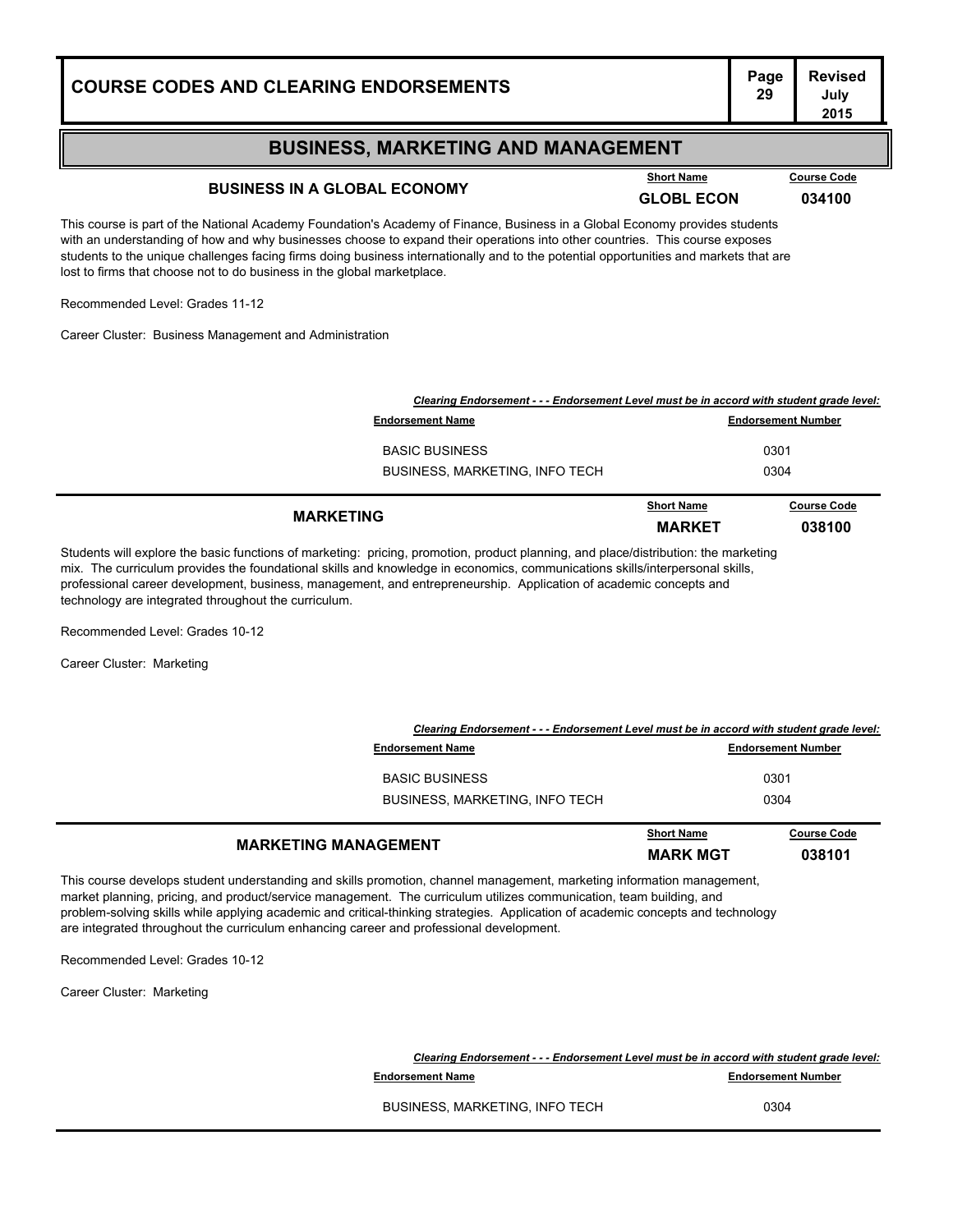#### **Page Revised July 2015 COURSE CODES AND CLEARING ENDORSEMENTS BUSINESS, MARKETING AND MANAGEMENT** The course will emphasize entrepreneurial development and responsive marketing strategies that meet customer needs. The course focuses on marketing concepts and the role of marketing in the organization and society. Topics include market segmentation, product development, promotion, distribution, and pricing. Additional topics include external environment, economics, politics, government, market research, international marketing, cultural diversity, ethics, technology, and careers in marketing. Capstone activities include development of a marketing or business plan. Recommended Level: Grades 11-12 Career Cluster: Marketing **ADVANCED MARKETING ADV MKTG <sup>038200</sup> Short Name Course Code** *Clearing Endorsement - - - Endorsement Level must be in accord with student grade level:* **Endorsement Name Endorsement Number** BUSINESS, MARKETING, INFO TECH 0304 **COLLEGE PRINCIPLES OF MARKETING COLLEGE PRINCIPLES OF MARKETING COL** MKTG **038201 Course Code**

The course is an introduction to the language and issues of marketing with an emphasis on learning to develop responsive marketing strategies that meet customer needs. The course focuses on marketing concepts and the role of marketing in the organization and society. Topics include market segmentation, product development, promotion, distribution, and pricing. Additional topics include external environment, economics, politics, government, marketing research, international marketing, cultural diversity, ethics, technology, and careers in marketing. This course may be available for dual credit at a postsecondary institution.

Recommended Level: Grades 11-12

Career Cluster: Marketing

| Clearing Endorsement - - - Endorsement Level must be in accord with student grade level: |                                        |                              |
|------------------------------------------------------------------------------------------|----------------------------------------|------------------------------|
| <b>Endorsement Name</b>                                                                  |                                        | <b>Endorsement Number</b>    |
| <b>BUSINESS, MARKETING, INFO TECH</b>                                                    | 0304                                   |                              |
| ADVANCED PLACEMENT MACROECONOMICS                                                        | <b>Short Name</b><br><b>AP MACECON</b> | <b>Course Code</b><br>038500 |

This course is governed by the AP College Board. Individual teachers are required to have approval of syllabus and course materials by the College Board prior to offering the course. The purpose of an AP course in macroeconomics is to give students a thorough understanding of the principles of economics that apply to an economic system as a whole. This course places particular emphasis on the study of national income and price-level determination and also develops students' familiarity with economic performance measures, the financial sector, stabilization policies, economic growth, and international economics. This course may be available for dual credit at a postsecondary institution.

Recommended Level: Grades 11-12

Career Cluster: Finance

|                                | Clearing Endorsement - - - Endorsement Level must be in accord with student grade level: |  |  |
|--------------------------------|------------------------------------------------------------------------------------------|--|--|
| <b>Endorsement Name</b>        | <b>Endorsement Number</b>                                                                |  |  |
| <b>BASIC BUSINESS</b>          | 0301                                                                                     |  |  |
| BUSINESS, MARKETING, INFO TECH | 0304                                                                                     |  |  |
| <b>ECONOMICS</b>               | 1503                                                                                     |  |  |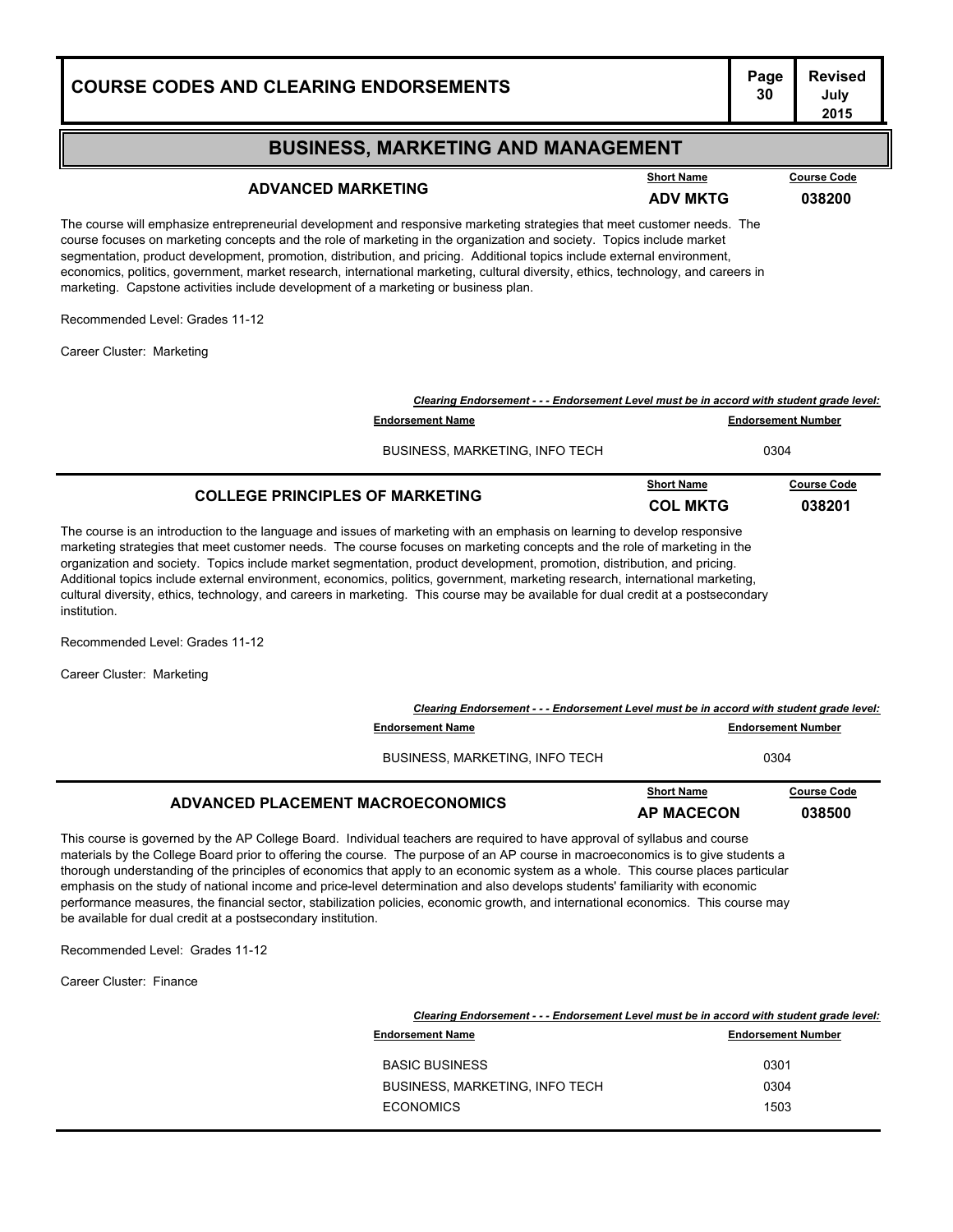#### **BUSINESS, MARKETING AND MANAGEMENT**

## **ADVANCED PLACEMENT MICROECONOMICS AP MICECON <sup>038501</sup>**

This course is governed by the AP College Board. Individual teachers are required to have approval of syllabus and course materials by the College Board prior to offering the course. The purpose of an AP course in microeconomics is to give students a thorough understanding of the principles of economics that apply to the functions of individual decision makers, both consumers and producers, within the economic system. This course places primary emphasis on the nature and functions of product markets and includes the study of factor markets and the role of government in promoting greater efficiency and equity in the economy. This course may be available for dual credit at a postsecondary institution.

Recommended Level: Grades 11-12

Career Cluster: Finance

| Clearing Endorsement - - - Endorsement Level must be in accord with student grade level: |                                       |                                      |                              |
|------------------------------------------------------------------------------------------|---------------------------------------|--------------------------------------|------------------------------|
| <b>Endorsement Name</b>                                                                  |                                       | <b>Endorsement Number</b>            |                              |
|                                                                                          | <b>BASIC BUSINESS</b>                 | 0301                                 |                              |
|                                                                                          | <b>BUSINESS, MARKETING, INFO TECH</b> | 0304                                 |                              |
|                                                                                          | <b>ECONOMICS</b>                      | 1503                                 |                              |
| <b>COLLEGE MACROECONOMICS</b>                                                            |                                       | <b>Short Name</b><br><b>CMACROEC</b> | <b>Course Code</b><br>038502 |

This is a course designed to help students explore theories of employment, Gross Domestic Product, inflation and economic growth. Topics include income theories, savings and investments, business fluctuations, inflation, growth theories and monitory and fiscal policies. This course may be available for dual credit at a postsecondary institution.

Recommended Level: Grades 11-12

Career Cluster: Finance

|                                       | Clearing Endorsement - - - Endorsement Level must be in accord with student grade level: |  |  |
|---------------------------------------|------------------------------------------------------------------------------------------|--|--|
| <b>Endorsement Name</b>               | <b>Endorsement Number</b>                                                                |  |  |
| <b>BASIC BUSINESS</b>                 | 0301                                                                                     |  |  |
| <b>BUSINESS, MARKETING, INFO TECH</b> | 0304                                                                                     |  |  |
| <b>ECONOMICS</b>                      | 1503                                                                                     |  |  |
|                                       |                                                                                          |  |  |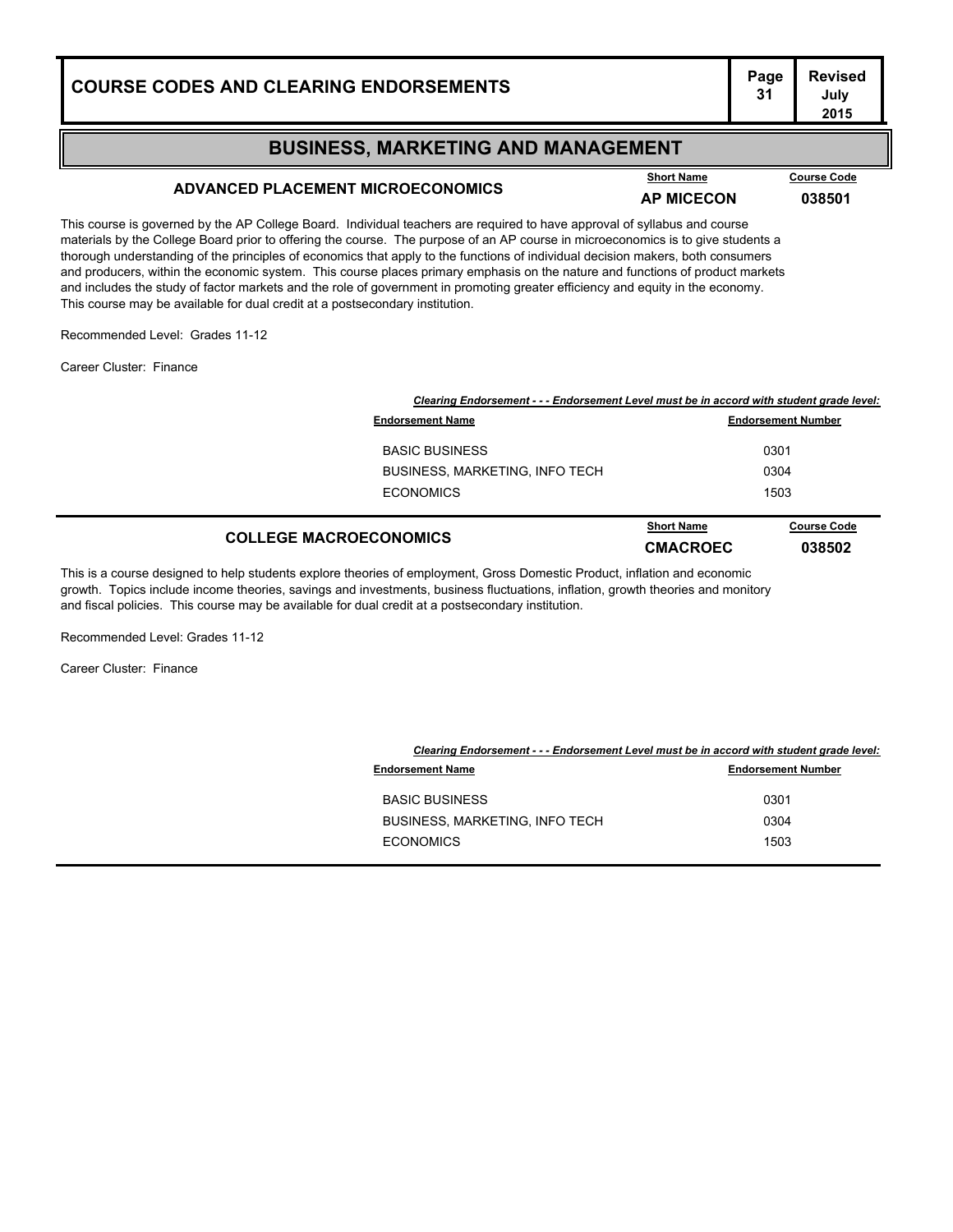# **Page Revised**

#### **BUSINESS, MARKETING AND MANAGEMENT**

## **COLLEGE MICROECONOMICS COLLEGE MICROECONOMICS CMICROEC 038503**

This course presents the theory and application of the four market structures: pure competition, monopolistic competition, oligopoly and monopoly. Students determine the revenue, costs, ouput and prices for each market structure along with the social implications of each. In addition, the course analyzes various social issues using the microeconomic principles of elasticity, benefit and cost, and deminishing returns analysis. This course may be available for dual credit at a postsecondary institution.

Recommended Level: Grades 11-12

Career Cluster: Finance

| Clearing Endorsement - - - Endorsement Level must be in accord with student grade level: |                                       |                              |
|------------------------------------------------------------------------------------------|---------------------------------------|------------------------------|
| <b>Endorsement Name</b>                                                                  | <b>Endorsement Number</b>             |                              |
| <b>BASIC BUSINESS</b>                                                                    |                                       | 0301                         |
| BUSINESS, MARKETING, INFO TECH                                                           | 0304                                  |                              |
| <b>ECONOMICS</b>                                                                         | 1503                                  |                              |
| <b>BUSINESS, MARKETING AND MANAGEMENT- OTHER</b>                                         | <b>Short Name</b><br><b>BUSNS OTH</b> | <b>Course Code</b><br>039930 |

Courses not otherwise listed. Using codes 039930 through 039934 means you can add five "other" courses by using one code for each one of the five courses. Please note courses coded in this area do not count toward an approved Nebraska Career Education program of study.

Recommended Level: Grades 7-12

Career Cluster: Business Management and Administrator

| <b>BUSINESS, MARKETING AND MANAGEMENT-OTHER</b>                                          | <b>Short Name</b><br><b>BUSNS OTH</b> | <b>Course Code</b><br>039931 |
|------------------------------------------------------------------------------------------|---------------------------------------|------------------------------|
| BUSINESS, MARKETING, INFO TECH                                                           |                                       | 0304                         |
| <b>Endorsement Name</b>                                                                  |                                       | <b>Endorsement Number</b>    |
| Clearing Endorsement - - - Endorsement Level must be in accord with student grade level: |                                       |                              |

Courses not otherwise listed. Using codes 039930 through 039934 means you can add five "other" courses by using one code for each one of the five courses. Please note courses coded in this area do not count toward an approved Nebraska Career Education program of study.

Recommended Level: Grades 7-12

Career Cluster: Business Management and Administrator

*Clearing Endorsement - - - Endorsement Level must be in accord with student grade level:* **Endorsement Name Endorsement Number** 32.000 **Endorsement Number** 

BUSINESS, MARKETING, INFO TECH 0304

**July 2015**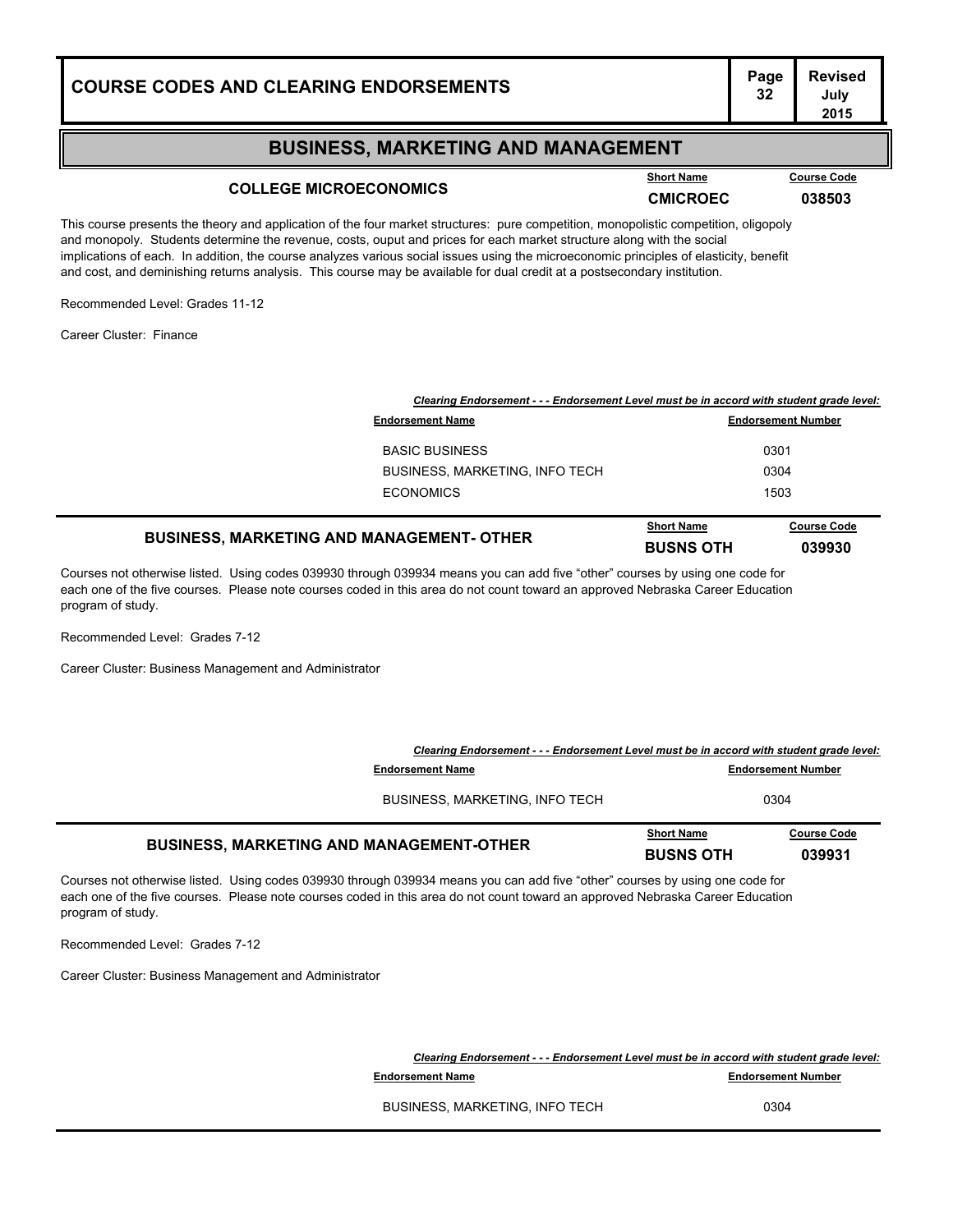# **Page Revised**

#### **BUSINESS, MARKETING AND MANAGEMENT**

## **BUSINESS, MARKETING AND MANAGEMENT- OTHER BUSNS OTH <sup>039932</sup>**

Courses not otherwise listed. Using codes 039930 through 039934 means you can add five "other" courses by using one code for each one of the five courses. Please note courses coded in this area do not count toward an approved Nebraska Career Education program of study.

Recommended Level: Grades 7-12

Career Cluster: Business Management and Administrator

| <b>BUSINESS, MARKETING AND MANAGEMENT- OTHER</b>                                         | <b>Short Name</b><br><b>BUSNS OTH</b> | <b>Course Code</b><br>039933 |
|------------------------------------------------------------------------------------------|---------------------------------------|------------------------------|
| <b>BUSINESS, MARKETING, INFO TECH</b>                                                    |                                       | 0304                         |
| <b>Endorsement Name</b>                                                                  |                                       | <b>Endorsement Number</b>    |
| Clearing Endorsement - - - Endorsement Level must be in accord with student grade level: |                                       |                              |

Courses not otherwise listed. Using codes 039930 through 039934 means you can add five "other" courses by using one code for each one of the five courses. Please note courses coded in this area do not count toward an approved Nebraska Career Education program of study.

Recommended Level: Grades 7-12

Career Cluster: Business Management and Administrator

| Clearing Endorsement - - - Endorsement Level must be in accord with student grade level: |                                       |                              |
|------------------------------------------------------------------------------------------|---------------------------------------|------------------------------|
| <b>Endorsement Name</b>                                                                  |                                       | <b>Endorsement Number</b>    |
| <b>BUSINESS, MARKETING, INFO TECH</b>                                                    |                                       | 0304                         |
| <b>BUSINESS, MARKETING AND MANAGEMENT- OTHER</b>                                         | <b>Short Name</b><br><b>BUSNS OTH</b> | <b>Course Code</b><br>039934 |

Courses not otherwise listed. Using codes 039930 through 039934 means you can add five "other" courses by using one code for each one of the five courses. Please note courses coded in this area do not count toward an approved Nebraska Career Education program of study.

Recommended Level: Grades 7-12

Career Cluster: Business Management and Administrator

*Clearing Endorsement - - - Endorsement Level must be in accord with student grade level:*

**Endorsement Name Endorsement Number** 

BUSINESS, MARKETING, INFO TECH 0304

**Short Name Course Code**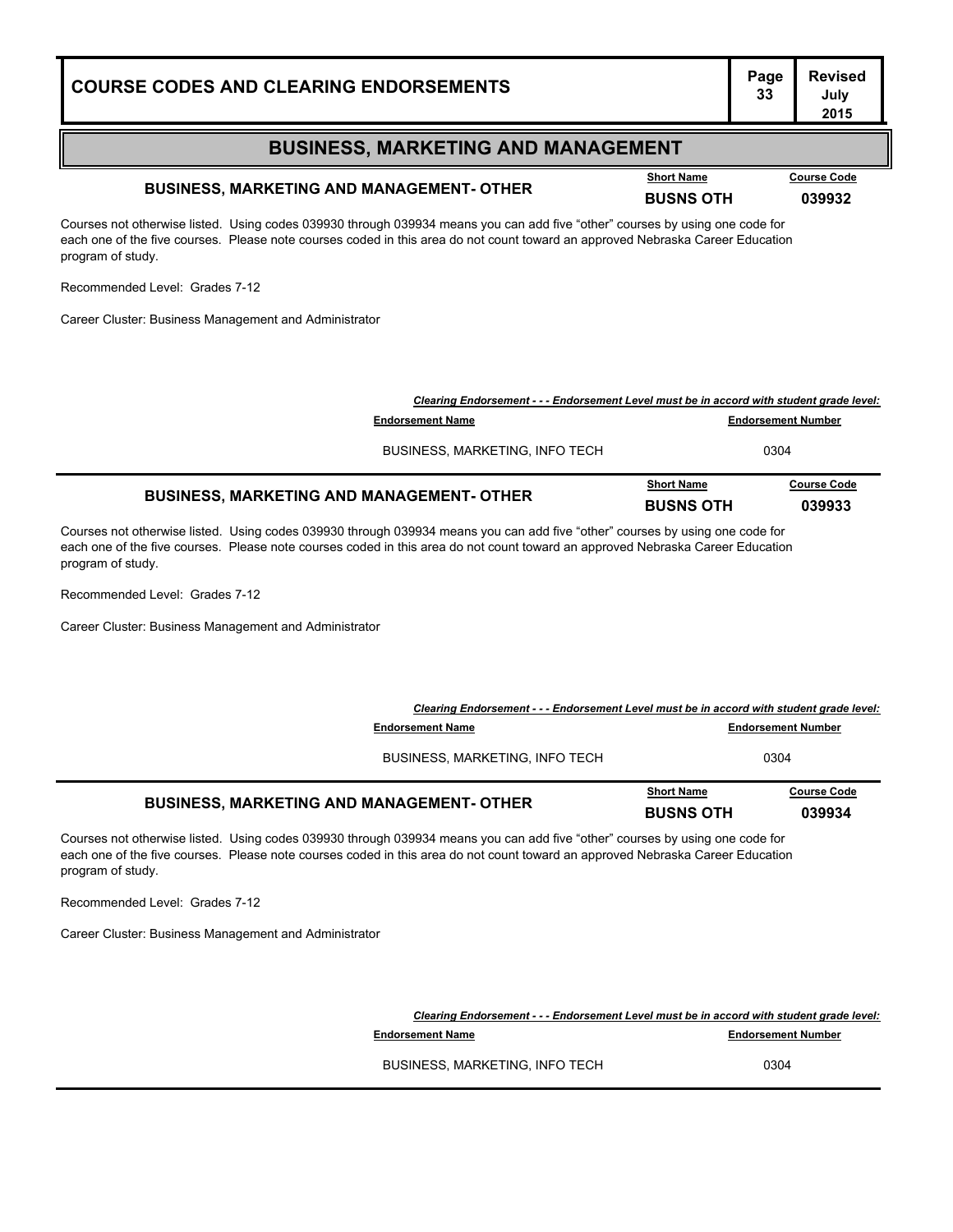### **MIDDLE SCHOOL CAREER DEVELOPMENT**<br>MS CAREER 320100

**Course Code** 

Students learn how to effectively explore careers while using the Nebraska Career Education Model and related resources. Students will learn the vocabulary and expectations of effective academic and career planning. A focus will be to discover the relationship between personal-social qualities, interests and skills to a wide variety of careers and postsecondary options to choose from. Emphasis will be given to learn and opportunities to practice the Nebraska Career Readiness Standards of Practice, which are current expectations in today's workplace. Students will draw upon these conclusions to develop a Personal Learning Plan to transition into high school with a broad career cluster focus.

#### Recommended Level: Middle/Junior High

Career Cluster: Foundation, Career Development and Career Education Introductory Courses

| <b>Endorsement Name</b>        | <b>Endorsement Number</b> |
|--------------------------------|---------------------------|
| <b>AGRICULTURE</b>             | 0100                      |
| <b>BASIC BUSINESS</b>          | 0301                      |
| BUSINESS, MARKETING, INFO TECH | 0304                      |
| <b>FAMLY/CONSMR SCIENCE</b>    | 0903                      |
| INDUSTRIAL TECH EDUCATION      | 1000                      |
| MIDDLE GR/AG EDUCATION         | 1810                      |
| MIDDLE GR/BUSINESS ED          | 1812                      |
| MIDDLE GR/FAMILY & CONSUMER    | 1813                      |
| MIDDLE GR/INDUSTRIAL TECH      | 1816                      |
| SCHOOL COUNSELOR               | 2501                      |

### **HIGH SCHOOL CAREER DEVELOPMENT HS CAREER <sup>320101</sup>**

**Short Name Course Code**

Students learn and apply the career and college planning process using the Nebraska Career Education Model and related resources. Students will identify personal interests, skills and values, then apply this knowledge to both academic and career decision making. Students will demonstrate progress/proficiency in Nebraska Career Readiness Standards of Practice which are current expectations in today's workplace. Student will activate the planning process by setting goals, developing and implement a Personal Learning Plan, for effective transition from high school to most appropriate post secondary education based on knowledge of self, career goal and financial considerations.

Recommended Level: High School

Career Cluster: Foundation, Career Development and Career Education Introductory Courses

| Clearing Endorsement - - - Endorsement Level must be in accord with student grade level: |                           |
|------------------------------------------------------------------------------------------|---------------------------|
| <b>Endorsement Name</b>                                                                  | <b>Endorsement Number</b> |
| <b>AGRICULTURE</b>                                                                       | 0100                      |
| <b>BASIC BUSINESS</b>                                                                    | 0301                      |
| BUSINESS, MARKETING, INFO TECH                                                           | 0304                      |
| <b>FAMLY/CONSMR SCIENCE</b>                                                              | 0903                      |
| INDUSTRIAL TECH EDUCATION                                                                | 1000                      |
| MIDDLE GR/AG EDUCATION                                                                   | 1810                      |
| MIDDLE GR/BUSINESS ED                                                                    | 1812                      |
| MIDDLE GR/FAMILY & CONSUMER                                                              | 1813                      |
| MIDDLE GR/INDUSTRIAL TECH                                                                | 1816                      |
| SCHOOL COUNSELOR                                                                         | 2501                      |
|                                                                                          |                           |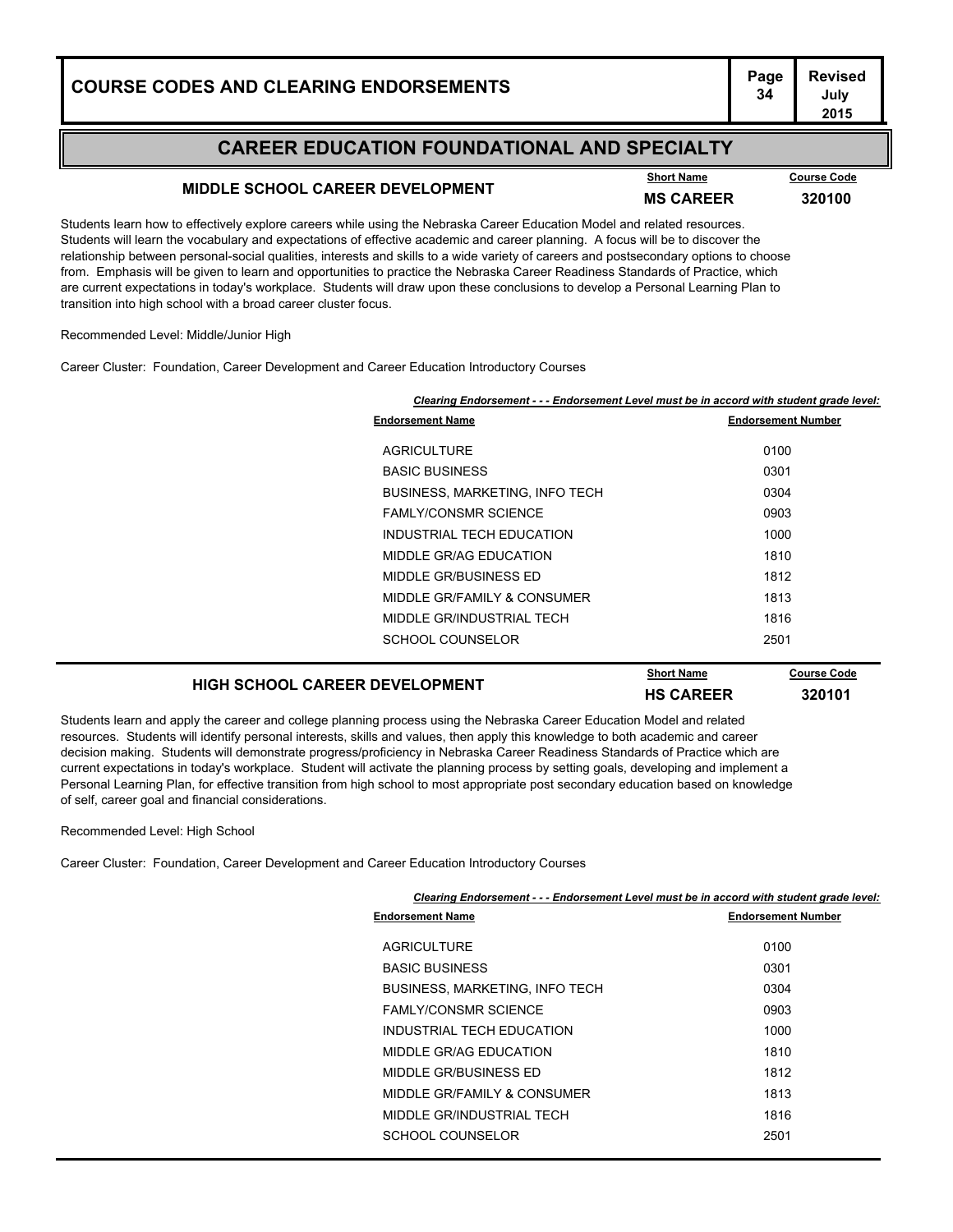# **Page Revised**

#### **CAREER EDUCATION FOUNDATIONAL AND SPECIALTY**

## **ENGAGE! CAREER EXPLORATION AND READINESS ENGAGE <sup>320300</sup>**

**Course Code** 

**Course Code** 

This is a project based course designed to help middle school students explore career options using the Nebraska Career Education Model and understand the Nebraska Career Readiness Standards. The course is organized by three themes - Making it My Choice, A World of Options and Charting a Direction - with culminating individual and group projects. Students will define career clusters and pathways, describe examples of career readiness, utilize self-assessments to better understand interests, establish a career portfolio and create a personal learning plan to provide direction to high school and post-high school activities. This course is aligned to American School Counselor Association Standards for Students and integrates EducationQuest tools and resources for middle school students.

Recommended Level: Grades 7-8

Career Cluster: Foundational, Career Development and Career Education Introductory Course

|                                | Clearing Endorsement - - - Endorsement Level must be in accord with student grade level: |  |
|--------------------------------|------------------------------------------------------------------------------------------|--|
| <b>Endorsement Name</b>        | <b>Endorsement Number</b>                                                                |  |
| <b>AGRICULTURE</b>             | 0100                                                                                     |  |
| <b>BASIC BUSINESS</b>          | 0301                                                                                     |  |
| BUSINESS, MARKETING, INFO TECH | 0304                                                                                     |  |
| <b>FAMLY/CONSMR SCIENCE</b>    | 0903                                                                                     |  |
| INDUSTRIAL TECH EDUCATION      | 1000                                                                                     |  |
| MIDDLE GR/AG EDUCATION         | 1810                                                                                     |  |
| MIDDLE GR/BUSINESS ED          | 1812                                                                                     |  |
| MIDDLE GR/FAMILY & CONSUMER    | 1813                                                                                     |  |
| MIDDLE GR/INDUSTRIAL TECH      | 1816                                                                                     |  |
| SCHOOL COUNSELOR               | 2501                                                                                     |  |
|                                |                                                                                          |  |

### **C4C-CURRICULUM FOR CAREERS C4C-CUR/CA <sup>320400</sup>**

This course provides an introduction to the Essential Knowledge and Skills of the Nebraska Career Education Model. It also introduces students to the Nebraska Career Fields and sixteen career Cluster. Students will develop a 6+ year Personal Learning Plan at the completion of this course.

Recommended Level: Middle/Junior High

Career Cluster: Foundation, Career Development and Career Education Introductory Courses

| Clearing Endorsement - - - Endorsement Level must be in accord with student grade level: |                                       |                           |
|------------------------------------------------------------------------------------------|---------------------------------------|---------------------------|
|                                                                                          | <b>Endorsement Name</b>               | <b>Endorsement Number</b> |
|                                                                                          | <b>AGRICULTURE</b>                    | 0100                      |
|                                                                                          | <b>BASIC BUSINESS</b>                 | 0301                      |
|                                                                                          | <b>BUSINESS, MARKETING, INFO TECH</b> | 0304                      |
|                                                                                          | <b>FAMLY/CONSMR SCIENCE</b>           | 0903                      |
|                                                                                          | INDUSTRIAL TECH EDUCATION             | 1000                      |
|                                                                                          | MIDDLE GR/AG EDUCATION                | 1810                      |
|                                                                                          | MIDDLE GR/BUSINESS ED                 | 1812                      |
|                                                                                          | MIDDLE GR/FAMILY & CONSUMER           | 1813                      |
|                                                                                          | MIDDLE GR/INDUSTRIAL TECH             | 1816                      |
|                                                                                          | SCHOOL COUNSELOR                      | 2501                      |
|                                                                                          |                                       |                           |

**July 2015**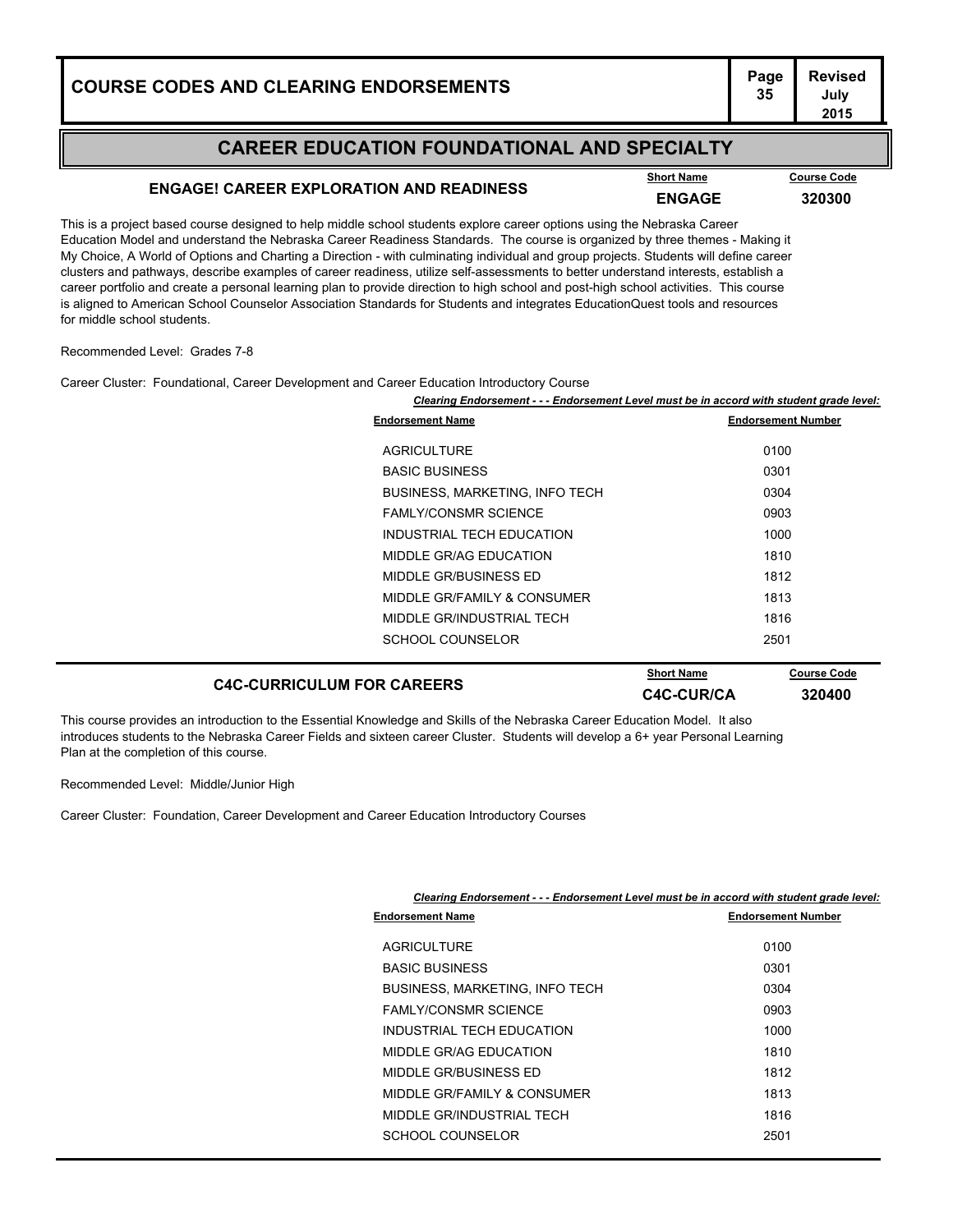## **FUNDAMENTALS OF ENTREPRENEURSHIP FUN ENTREP <sup>320600</sup>**

Fundamentals of Entrepreneurship is a course designed for students to explore the characteristics of an entrepreneur within any of the six career fields. Students will analyze opportunities in entrepreneurship. Emphasis is on understanding the forms of business ownership and reviewing the challenges and rewards of entrepreneurship. The role of entrepreneurial businesses in the United States and the impact on the local, regional and national economy will be explored. Students will identify and understand the rationale of a start-up business plan.

Recommended Level: Grades 9-12

Career Cluster: Foundation, Career Development and Career Education Introductory Courses

| Clearing Endorsement - - - Endorsement Level must be in accord with student grade level: |                                 |                              |
|------------------------------------------------------------------------------------------|---------------------------------|------------------------------|
| <b>Endorsement Name</b>                                                                  |                                 | <b>Endorsement Number</b>    |
| <b>AGRICULTURE</b>                                                                       |                                 | 0100                         |
| <b>BASIC BUSINESS</b>                                                                    |                                 | 0301                         |
| BUSINESS, MARKETING, INFO TECH                                                           |                                 | 0304                         |
| <b>FAMLY/CONSMR SCIENCE</b>                                                              |                                 | 0903                         |
| <b>WORK-BASED LEARNING/COOP/DO</b>                                                       | <b>Short Name</b><br>COOP ED/DO | <b>Course Code</b><br>320700 |

A class that provides students the opportunity to connect what they learn in school with worksite application. Students are placed in an occupation that best relates to their career interest and aptitude. The school and business community work together to plan activities that will enable each student to apply the knowledge, attitudes and skills learned in the classroom to actual business situations and positions.

This course must be a part of an NDE approved Cooperative Education/Diversified Occupations Program that may allow for an exemption for 16-17 year olds in some hazardous occupations.

Recommended Level: Grades 9-12

Career Cluster: Foundation, Career Development and Career Education Introductory Courses

| Clearing Endorsement - - - Endorsement Level must be in accord with student grade level: |                           |
|------------------------------------------------------------------------------------------|---------------------------|
| <b>Endorsement Name</b>                                                                  | <b>Endorsement Number</b> |
| COOP ED DIV OCC                                                                          | 1605                      |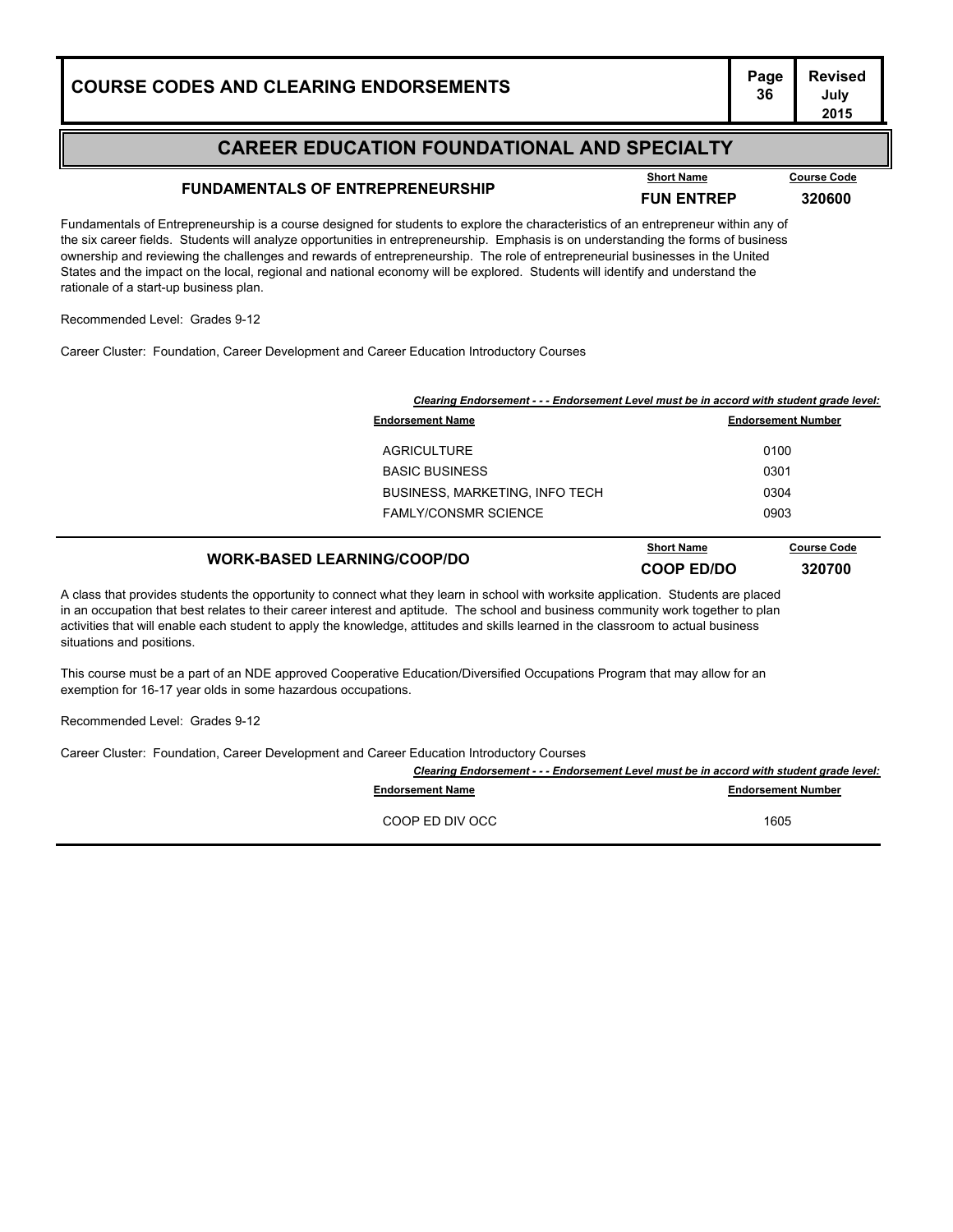## **CAREER ED FOUNDATIONAL & SPECIALTY, OTHER CEFS,OTHER CEFS,OTHER 329930**

**Course Code** 

Courses not otherwise listed. Using codes 329930-329934 means you can add five "other courses" by using one code for each one of the five courses. Please note courses coded in this area do not count toward an approved Nebraska Career Education program of study.

Recommended Level: Grades 7-12

Career Cluster Level: Foundation, Career Development and Career Education

|                                       | Clearing Endorsement - - - Endorsement Level must be in accord with student grade level: |  |
|---------------------------------------|------------------------------------------------------------------------------------------|--|
| <b>Endorsement Name</b>               | <b>Endorsement Number</b>                                                                |  |
| <b>AGRICULTURE</b>                    | 0100                                                                                     |  |
| <b>BASIC BUSINESS</b>                 | 0301                                                                                     |  |
| <b>BUSINESS, MARKETING, INFO TECH</b> | 0304                                                                                     |  |
| <b>FAMLY/CONSMR SCIENCE</b>           | 0903                                                                                     |  |
| INDUSTRIAL TECH EDUCATION             | 1000                                                                                     |  |
| MIDDLE GR/AG EDUCATION                | 1810                                                                                     |  |
| MIDDLE GR/BUSINESS ED                 | 1812                                                                                     |  |
| MIDDLE GR/FAMILY & CONSUMER           | 1813                                                                                     |  |
| MIDDLE GR/INDUSTRIAL TECH             | 1816                                                                                     |  |
| SCHOOL COUNSELOR                      | 2501                                                                                     |  |
|                                       |                                                                                          |  |

#### **CAREER ED FOUNDATIONAL & SPECIALTY, OTHER CEFS,OTHER <sup>329931</sup> Course Code**

Courses not otherwise listed. Using codes 329930-329934 means you can add five "other courses" by using one code for each one of the five courses. Please note courses coded in this area do not count toward an approved Nebraska Career Education program of study.

Recommended Level: Grades 7-12

Career Cluster Level: Foundation, Career Development and Career Education

| Clearing Endorsement - - - Endorsement Level must be in accord with student grade levi |                           |
|----------------------------------------------------------------------------------------|---------------------------|
| <b>Endorsement Name</b>                                                                | <b>Endorsement Number</b> |
| <b>AGRICULTURE</b>                                                                     | 0100                      |
| <b>BASIC BUSINESS</b>                                                                  | 0301                      |
| <b>BUSINESS, MARKETING, INFO TECH</b>                                                  | 0304                      |
| <b>FAMLY/CONSMR SCIENCE</b>                                                            | 0903                      |
| INDUSTRIAL TECH EDUCATION                                                              | 1000                      |
| MIDDLE GR/AG EDUCATION                                                                 | 1810                      |
| MIDDLE GR/BUSINESS ED                                                                  | 1812                      |
| MIDDLE GR/FAMILY & CONSUMER                                                            | 1813                      |
| MIDDLE GR/INDUSTRIAL TECH                                                              | 1816                      |
| SCHOOL COUNSELOR                                                                       | 2501                      |
|                                                                                        |                           |

#### *Clearing Endorsement - - - Endorsement Level must be in accord with student grade level:*

**July 2015**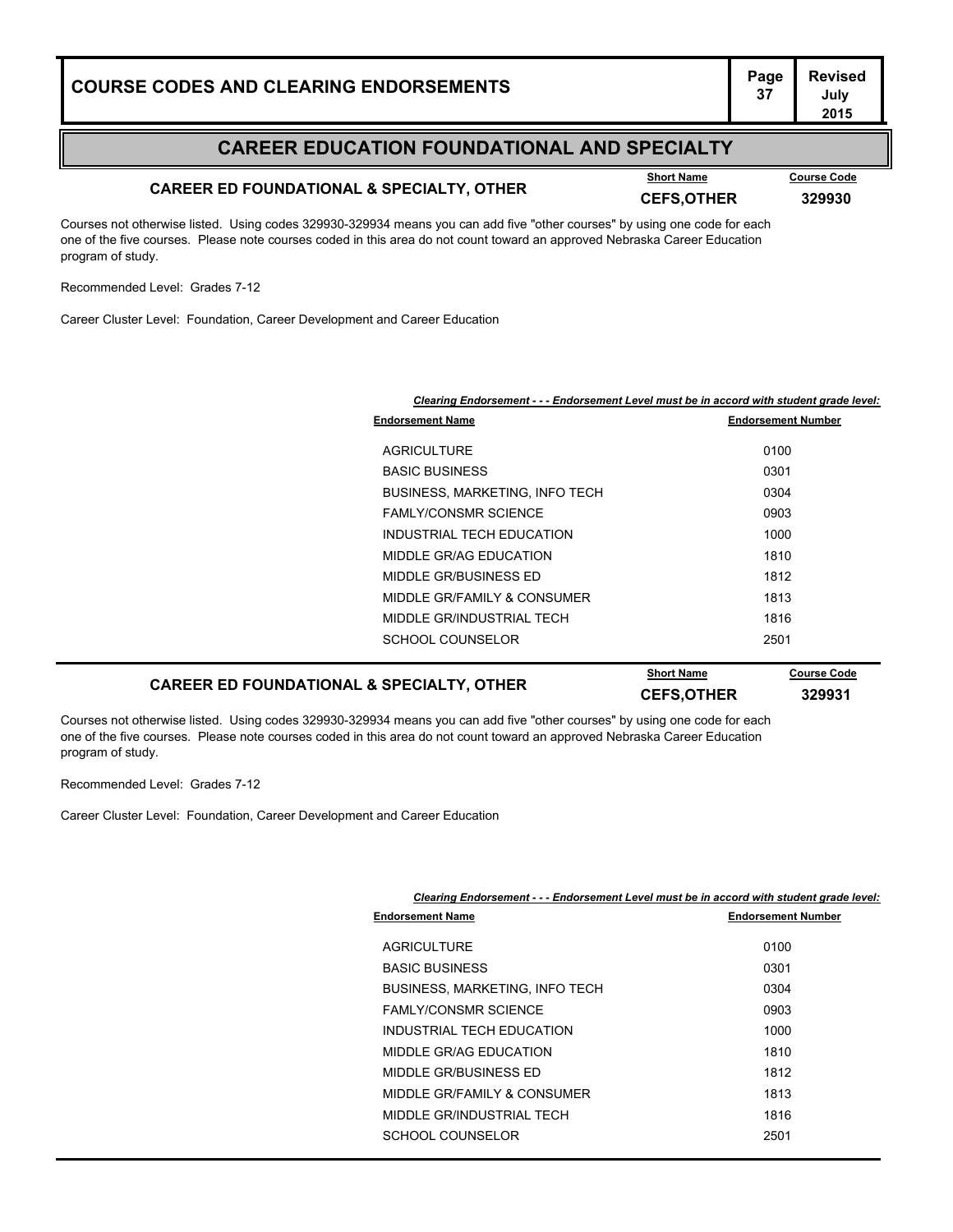## **CAREER ED FOUNDATIONAL & SPECIALTY, OTHER CEFS,OTHER <sup>329932</sup>**

**Course Code** 

**July 2015**

Courses not otherwise listed. Using codes 329930-329934 means you can add five "other courses" by using one code for each one of the five courses. Please note courses coded in this area do not count toward an approved Nebraska Career Education program of study.

Recommended Level: Grades 7-12

Career Cluster Level: Foundation, Career Development and Career Education

|                                       | Clearing Endorsement - - - Endorsement Level must be in accord with student grade level: |  |
|---------------------------------------|------------------------------------------------------------------------------------------|--|
| <b>Endorsement Name</b>               | <b>Endorsement Number</b>                                                                |  |
| <b>AGRICULTURE</b>                    | 0100                                                                                     |  |
| <b>BASIC BUSINESS</b>                 | 0301                                                                                     |  |
| <b>BUSINESS, MARKETING, INFO TECH</b> | 0304                                                                                     |  |
| <b>FAMLY/CONSMR SCIENCE</b>           | 0903                                                                                     |  |
| INDUSTRIAL TECH EDUCATION             | 1000                                                                                     |  |
| MIDDLE GR/AG EDUCATION                | 1810                                                                                     |  |
| MIDDLE GR/BUSINESS ED                 | 1812                                                                                     |  |
| MIDDLE GR/FAMILY & CONSUMER           | 1813                                                                                     |  |
| MIDDLE GR/INDUSTRIAL TECH             | 1816                                                                                     |  |
| SCHOOL COUNSELOR                      | 2501                                                                                     |  |
|                                       |                                                                                          |  |

#### **CAREER ED FOUNDATIONAL & SPECIALTY, OTHER CEFS,OTHER <sup>329933</sup> Course Code**

Courses not otherwise listed. Using codes 329930-329934 means you can add five "other courses" by using one code for each one of the five courses. Please note courses coded in this area do not count toward an approved Nebraska Career Education program of study.

Recommended Level: Grades 7-12

Career Cluster Level: Foundation, Career Development and Career Education

| Clearing Endorsement - - - Endorsement Level must be in accord with student grade level: |                                       |                           |
|------------------------------------------------------------------------------------------|---------------------------------------|---------------------------|
|                                                                                          | <b>Endorsement Name</b>               | <b>Endorsement Number</b> |
|                                                                                          | <b>AGRICULTURE</b>                    | 0100                      |
|                                                                                          | <b>BASIC BUSINESS</b>                 | 0301                      |
|                                                                                          | <b>BUSINESS, MARKETING, INFO TECH</b> | 0304                      |
|                                                                                          | <b>FAMLY/CONSMR SCIENCE</b>           | 0903                      |
|                                                                                          | INDUSTRIAL TECH EDUCATION             | 1000                      |
|                                                                                          | MIDDLE GR/AG EDUCATION                | 1810                      |
|                                                                                          | MIDDLE GR/BUSINESS ED                 | 1812                      |
|                                                                                          | MIDDLE GR/FAMILY & CONSUMER           | 1813                      |
|                                                                                          | MIDDLE GR/INDUSTRIAL TECH             | 1816                      |
|                                                                                          | SCHOOL COUNSELOR                      | 2501                      |
|                                                                                          |                                       |                           |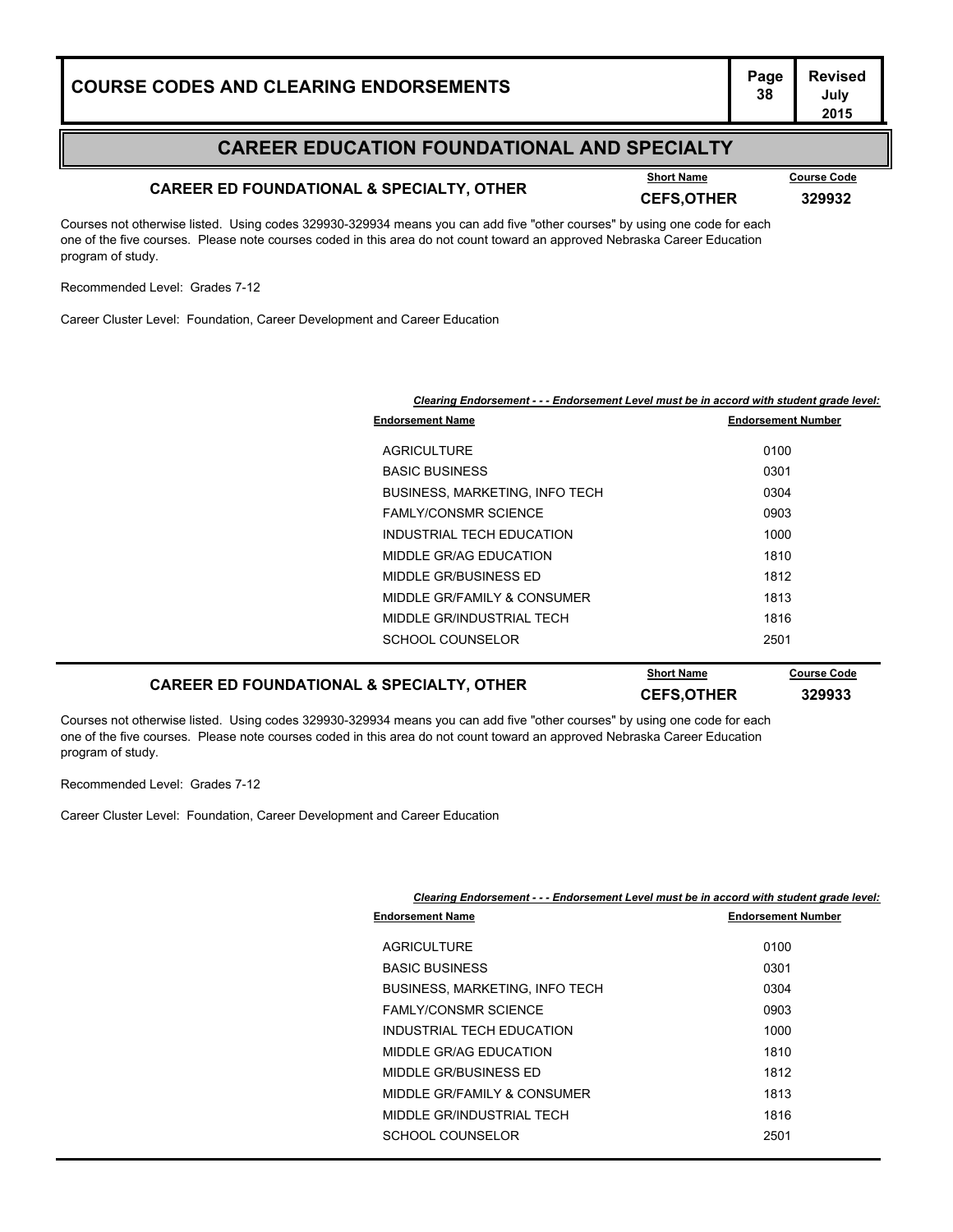## **CAREER ED FOUNDATIONAL & SPECIALTY, OTHER CEFS,OTHER CEFS,OTHER 329934**

**Course Code** 

**July 2015**

Courses not otherwise listed. Using codes 329930-329934 means you can add five "other courses" by using one code for each one of the five courses. Please note courses coded in this area do not count toward an approved Nebraska Career Education program of study.

Recommended Level: Grades 7-12

Career Cluster Level: Foundation, Career Development and Career Education

| Clearing Endorsement - - - Endorsement Level must be in accord with student grade level: |                           |  |
|------------------------------------------------------------------------------------------|---------------------------|--|
| <b>Endorsement Name</b>                                                                  | <b>Endorsement Number</b> |  |
| <b>AGRICULTURE</b>                                                                       | 0100                      |  |
| <b>BASIC BUSINESS</b>                                                                    | 0301                      |  |
| BUSINESS, MARKETING, INFO TECH                                                           | 0304                      |  |
| <b>FAMLY/CONSMR SCIENCE</b>                                                              | 0903                      |  |
| INDUSTRIAL TECH EDUCATION                                                                | 1000                      |  |
| MIDDLE GR/AG EDUCATION                                                                   | 1810                      |  |
| MIDDLE GR/BUSINESS ED                                                                    | 1812                      |  |
| MIDDLE GR/FAMILY & CONSUMER                                                              | 1813                      |  |
| MIDDLE GR/INDUSTRIAL TECH                                                                | 1816                      |  |
| SCHOOL COUNSELOR                                                                         | 2501                      |  |
|                                                                                          |                           |  |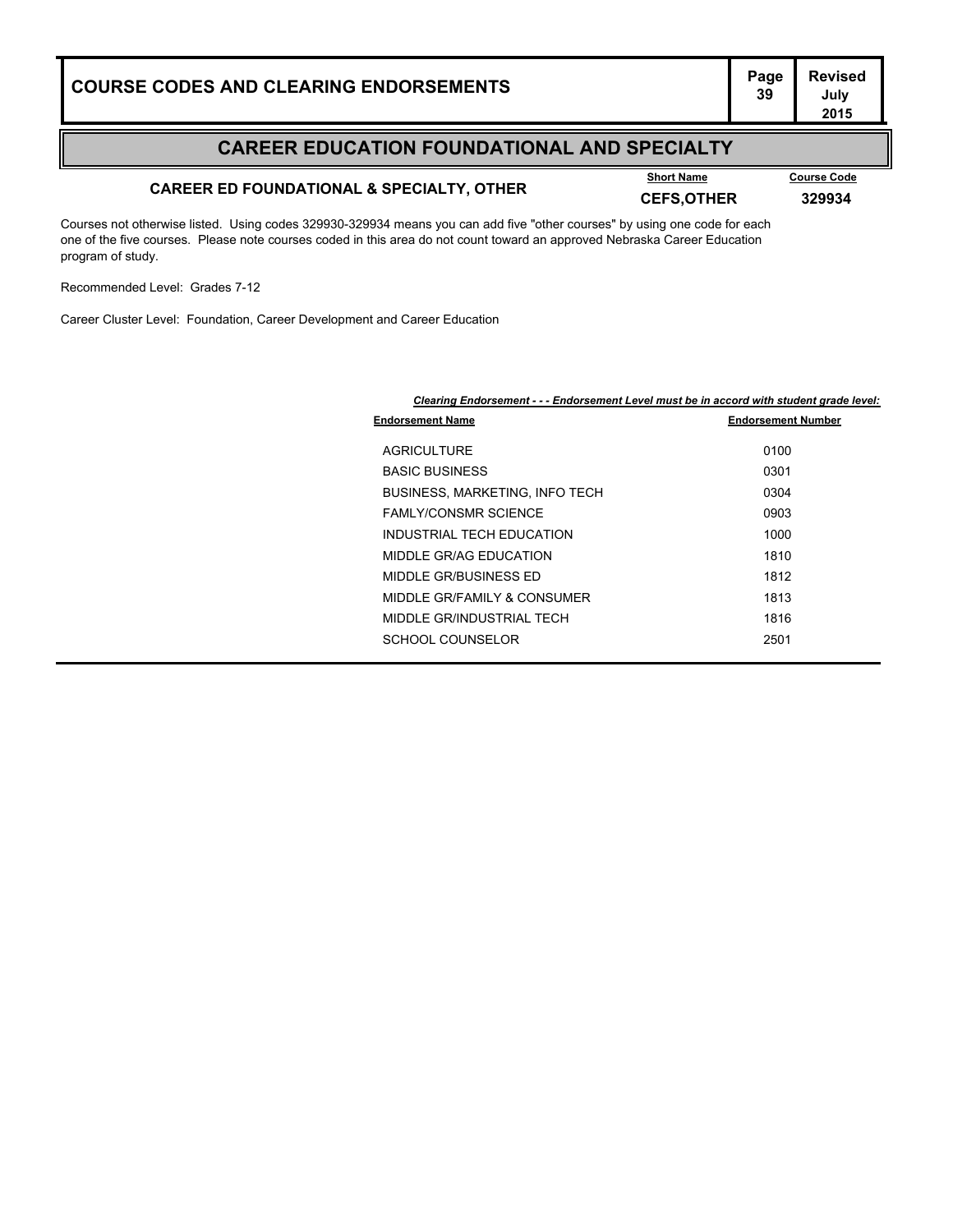#### **COMMUNICATION & INFORMATION SYSTEMS**

### **PROGRAMMING I Example 270401**<br>**PROG I 270401**

**Course Code** 

Programming I covers fundamental concepts of programming. These are provided through explanations and effects of commands and hands-on utilization of computers to produce correct output. This course introduces effective techniques necessary for the efficient solution of a variety of complex problems using a high-level programming language. It includes problem descriptions, flow charts, hierarchy diagrams, pseudocode, and program documentation as a means of solving these problems. This course emphasizes the creation of efficient algorithms through fundamental programming techniques such as input/output handling, programming structures, and data storage. Students are introduced to project management techniques, including standard debugging techniques and collaborative programming strategies.

Recommended Level: Grades 10-12

Career Cluster: Information Technology

| <b>PROGRAMMING II</b>                                                                    | <b>Short Name</b><br><b>PROG II</b> | <b>Course Code</b><br>270402 |
|------------------------------------------------------------------------------------------|-------------------------------------|------------------------------|
| <b>MATHEMATICS</b>                                                                       |                                     | 1100                         |
| <b>INFORMATION TECHNOLOGY</b>                                                            |                                     | 2701                         |
| <b>Endorsement Name</b>                                                                  |                                     | <b>Endorsement Number</b>    |
| Clearing Endorsement - - - Endorsement Level must be in accord with student grade level: |                                     |                              |

Students will demonstrate advanced skills in the software development life cycle through in-depth use of a modern programming language. The content covered will include high-level, object-oriented concepts, while emphasizing the design of elegant solutions and efficient algorithms. Topics covered include the use of simple data types as well as complex data structures, best practices in application design, and the collaborative and social aspects of computing.

Recommended Level: Grades 10-12

Career Cluster: Information Technology

| <b>PROGRAMMING III</b>                                                                   | <b>Short Name</b><br><b>PROG III</b> | <b>Course Code</b><br>270403 |
|------------------------------------------------------------------------------------------|--------------------------------------|------------------------------|
| <b>MATHEMATICS</b>                                                                       |                                      | 1100                         |
| <b>INFORMATION TECHNOLOGY</b>                                                            |                                      | 2701                         |
| <b>Endorsement Name</b>                                                                  |                                      | <b>Endorsement Number</b>    |
| Clearing Endorsement - - - Endorsement Level must be in accord with student grade level: |                                      |                              |

Students will demonstrate advanced skills in the program development process through expanded use of programming language. Languages may include, but are not limited to C++, Visual Basic, Java, SQL, RPG, COBOL and Assembler. Students demonstrating advanced level programming knowledge and skills may be exposed to collaborative environments that simulate project environments.

Recommended Level: Grades 11-12

Career Cluster: Information Technology

|                         | Clearing Endorsement - - - Endorsement Level must be in accord with student grade level: |  |
|-------------------------|------------------------------------------------------------------------------------------|--|
| <b>Endorsement Name</b> | <b>Endorsement Number</b>                                                                |  |
| INFORMATION TECHNOLOGY  | 2701                                                                                     |  |
| MATHEMATICS             | 1100                                                                                     |  |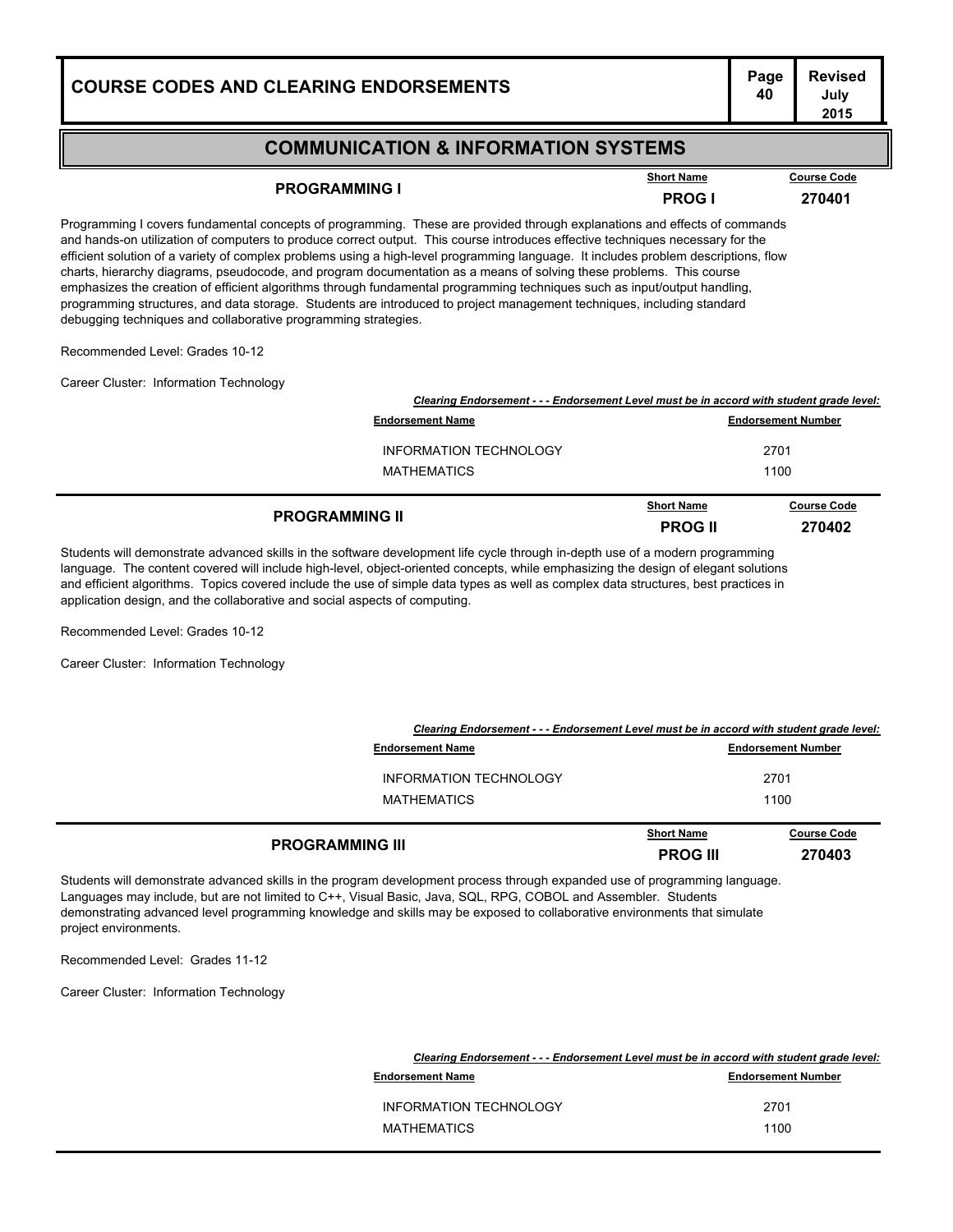#### **Page Revised July**

#### **COMMUNICATION & INFORMATION SYSTEMS**

## **INFORMATION TECHNOLOGY APPLICATIONS I INFORMATION TECHNOLOGY APPLICATIONS I ITECH I 270501**

Students will explore emerging technologies as it applies to their success for high school, college, and career. The focus will be on the importance of digital citizenship, professional communication practices, advanced document processing, professional presentations, and intermediate spreadsheet and database applications used personally and professionally.

Recommended Level: Grades 9-10

Career Cluster: Information Technology

| Clearing Endorsement - - - Endorsement Level must be in accord with student grade level: |                                      |                              |
|------------------------------------------------------------------------------------------|--------------------------------------|------------------------------|
| <b>Endorsement Name</b>                                                                  |                                      | <b>Endorsement Number</b>    |
| <b>BASIC BUSINESS</b>                                                                    |                                      | 0301                         |
| BUSINESS, MARKETING, INFO TECH                                                           | 0304                                 |                              |
| INFORMATION TECHNOLOGY                                                                   | 2701                                 |                              |
| <b>INFORMATION TECHNOLOGY APPLICATIONS II</b>                                            | <b>Short Name</b><br><b>ITECH II</b> | <b>Course Code</b><br>270502 |

This course will focus on skill development in advanced spreadsheet, database, integration of applications utilizing advanced features, and exploring web technologies. Students taking both Information Technology Applications I and II may be eligible for dual credit at a participating postsecondary institution. Skills, standards, and coursework align with industry certifications.

Recommended Level: Grades 9-10

Career Cluster: Information Technology

|                                       | Clearing Endorsement - - - Endorsement Level must be in accord with student grade level: |  |
|---------------------------------------|------------------------------------------------------------------------------------------|--|
| <b>Endorsement Name</b>               | <b>Endorsement Number</b>                                                                |  |
| <b>BASIC BUSINESS</b>                 | 0301                                                                                     |  |
| <b>BUSINESS, MARKETING, INFO TECH</b> | 0304                                                                                     |  |
| <b>INFORMATION TECHNOLOGY</b>         | 2701                                                                                     |  |
|                                       |                                                                                          |  |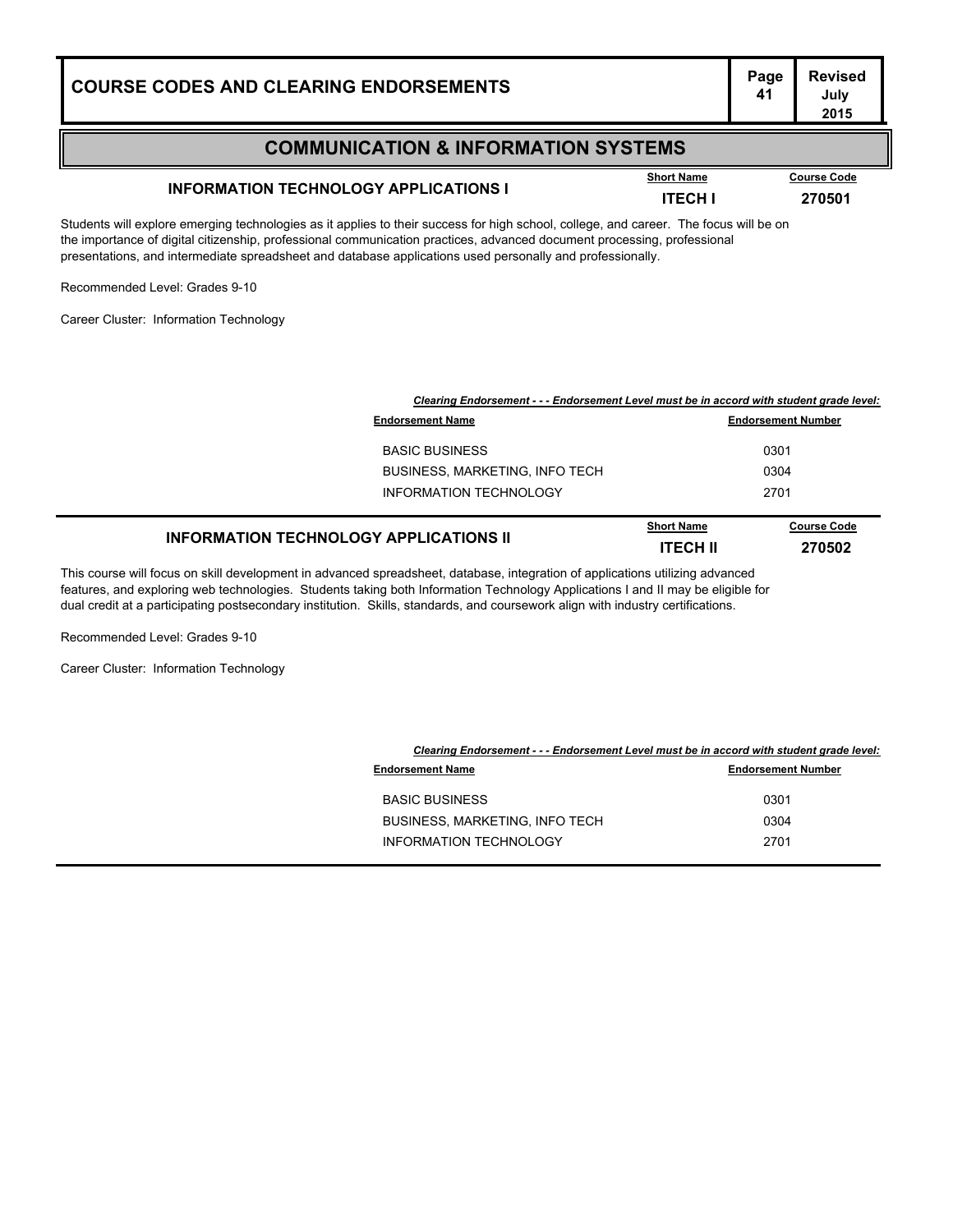configurations for routers and switches and implement IP addressing schemes.

### **COMMUNICATION & INFORMATION SYSTEMS**

## **INFORMATION TECHNOLOGY FUNDAMENTALS Example 11 Short Name Course Code ITECH FUND 270504**

Students are introduced to the proper use of information technologies (IT). In addition, they will be introduced to hardware and software selection and use, technology resource support, and ethical issues. Students will investigate information technology careers and certifications in networking, programming and IT support services. Units would include, but not be limited to, exploring concepts in networking, programming, and support services, computer hardware components and peripherals, system and application software, and impact of technology on society.

Recommended Level: Grades 10-12

Career Cluster: Information Technology

| Clearing Endorsement - - - Endorsement Level must be in accord with student grade level: |                           |                    |
|------------------------------------------------------------------------------------------|---------------------------|--------------------|
| <b>Endorsement Name</b>                                                                  | <b>Endorsement Number</b> |                    |
| <b>BUSINESS, MARKETING, INFO TECH</b>                                                    | 0304                      |                    |
| INFORMATION TECHNOLOGY                                                                   | 2701                      |                    |
|                                                                                          | <b>Short Name</b>         | <b>Course Code</b> |

This course introduces the architecture, structure, functions, components, and models of the Internet and other computer networks. The principles and structure of IP addressing and the fundamentals of Ethernet concepts, media and operations are introduced to provide a foundation for the curriculum. By the end of this course, students will be able to build simple LANs, perform basic **CISCO I: INTRODUCTION TO NETWORKS INTRONET 1970505** 

Recommended Level: Grades 10-12

Career Cluster: Information Technology

|                                                                                                                                                                                                                                                                   | Clearing Endorsement - - - Endorsement Level must be in accord with student grade level: |                                           |                              |
|-------------------------------------------------------------------------------------------------------------------------------------------------------------------------------------------------------------------------------------------------------------------|------------------------------------------------------------------------------------------|-------------------------------------------|------------------------------|
| <b>Endorsement Name</b>                                                                                                                                                                                                                                           |                                                                                          | <b>Endorsement Number</b>                 |                              |
|                                                                                                                                                                                                                                                                   | INFORMATION TECHNOLOGY                                                                   | 2701                                      |                              |
| CISCO II: ROUTING AND SWITCHING ESSENTIALS                                                                                                                                                                                                                        |                                                                                          | <b>Short Name</b><br><b>R&amp;S ESSEN</b> | <b>Course Code</b><br>270506 |
| This course describes the architecture, components and operations of routers and switches in a small network. Students learn how<br>to configure a router and a switch for basic functionality. By the end of this course, students will be able to configure and |                                                                                          |                                           |                              |

igure a router and a switch for basic functionality. By the end of this course, students will be able to configure and troubleshoot routers and switches and resolve common issues with RIPvI, RIPv2, single area and multi-area OSPF, virtual LANs, and inter-VLAN routing in both IPv4 and IPv6 networks. CCNA II is part of the CISCO Certified Network Associate program that prepares students for the CCENT industry certification.

Recommended Level: Grades 10-12

Career Cluster: Information Technology

|                         | Clearing Endorsement - - - Endorsement Level must be in accord with student grade level: |  |
|-------------------------|------------------------------------------------------------------------------------------|--|
| <b>Endorsement Name</b> | <b>Endorsement Number</b>                                                                |  |
| INFORMATION TECHNOLOGY  | 2701                                                                                     |  |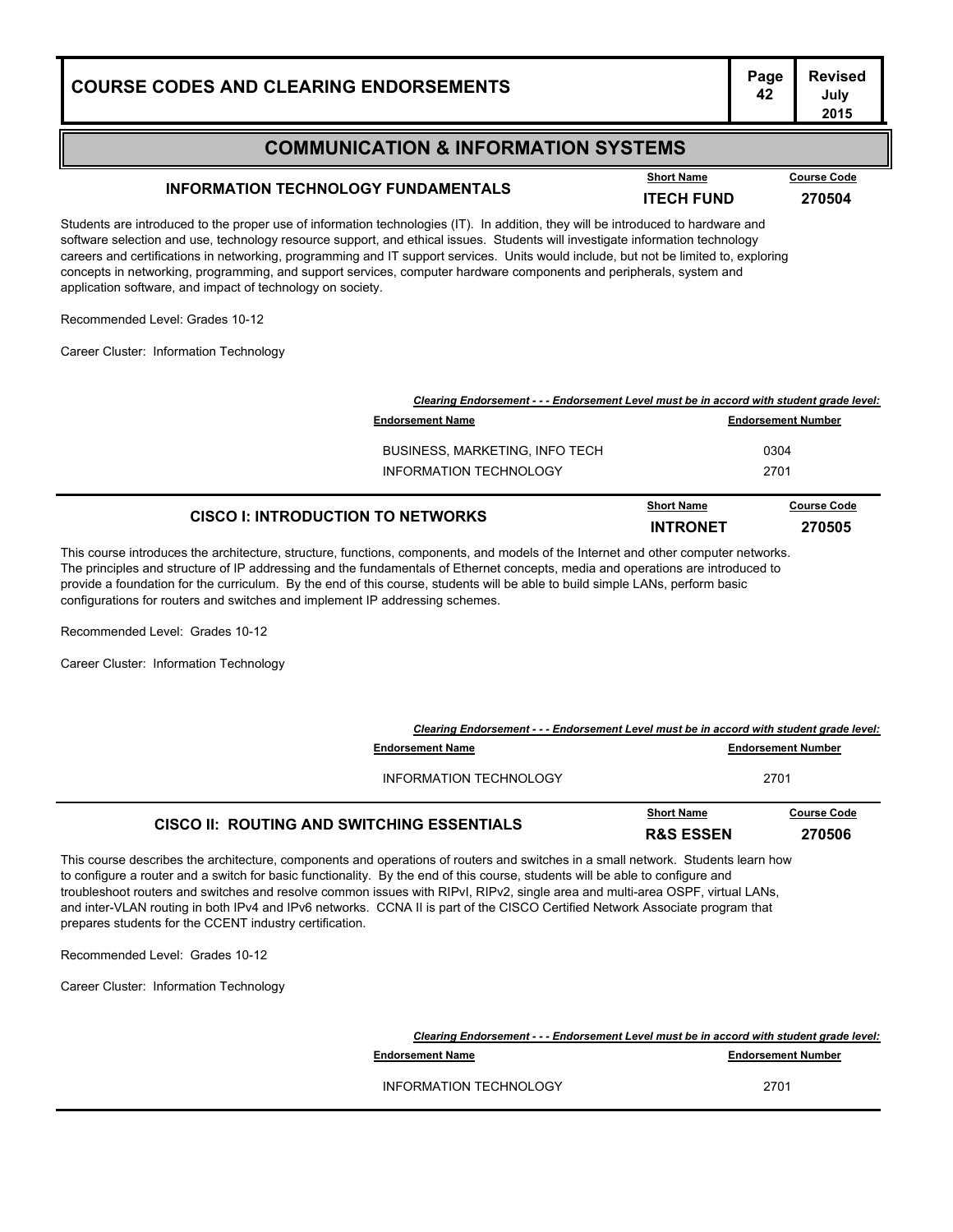# **Page Revised**

#### **COMMUNICATION & INFORMATION SYSTEMS**

## **CISCO III: SCALING NETWORKS Short Name SCAL NET 270507**

This course describes the architecture, components and operations of routers and switches in a larger and more complex network. Students learn how to configure routers and switches for advanced functionality. By the end of this course, students will be able to configure and troubleshoot routers and switches and resolve common issues with OSPF, EIGRP, STP, and VTP in both IPv4 and IPv6 networks. Students will also develop the knowledge and skills needed to implement DHCP and DNS operations in a network. CISCO III is part of the Cisco Certified Network Associate program that prepares students for industry certification.

Recommended Level: Grades 11-12

Career Cluster: Informational Technology

| Clearing Endorsement - - - Endorsement Level must be in accord with student grade level: |                                     |                              |
|------------------------------------------------------------------------------------------|-------------------------------------|------------------------------|
| <b>Endorsement Name</b>                                                                  | <b>Endorsement Number</b>           |                              |
| INFORMATION TECHNOLOGY                                                                   |                                     | 2701                         |
| <b>NETWORK SYSTEMS</b>                                                                   | <b>Short Name</b><br><b>NET SYS</b> | <b>Course Code</b><br>270601 |

This course is a study of the fundamentals of current networking technology. Students will learn to design, plan, implement, and support computer networks. The course introduces a full range of computer networking from local area networks to wide area networks.

Recommended Level: Grades 10-12

Career Cluster: Information Technology

| Clearing Endorsement - - - Endorsement Level must be in accord with student grade level: |                                       |                              |
|------------------------------------------------------------------------------------------|---------------------------------------|------------------------------|
| <b>Endorsement Name</b>                                                                  |                                       | <b>Endorsement Number</b>    |
| INFORMATION TECHNOLOGY                                                                   |                                       | 2701                         |
| <b>DIGITAL MEDIA</b>                                                                     | <b>Short Name</b><br><b>DIG MEDIA</b> | <b>Course Code</b><br>270602 |

Students will create, design and produce digital media including sound, video, graphics, text, and animation. Emphasis will be placed on effective use of tools for interactive multimedia production including storyboarding, visual development, project management and web processes.

Recommended Level: Grades 10-12

Career Cluster: Information Technology

| Clearing Endorsement - - - Endorsement Level must be in accord with student grade level: |                           |
|------------------------------------------------------------------------------------------|---------------------------|
| <b>Endorsement Name</b>                                                                  | <b>Endorsement Number</b> |
| <b>BUSINESS, MARKETING, INFO TECH</b>                                                    | 0304                      |
| INFORMATION TECHNOLOGY                                                                   | 2701                      |

**July 2015**

**Short Name Course Code**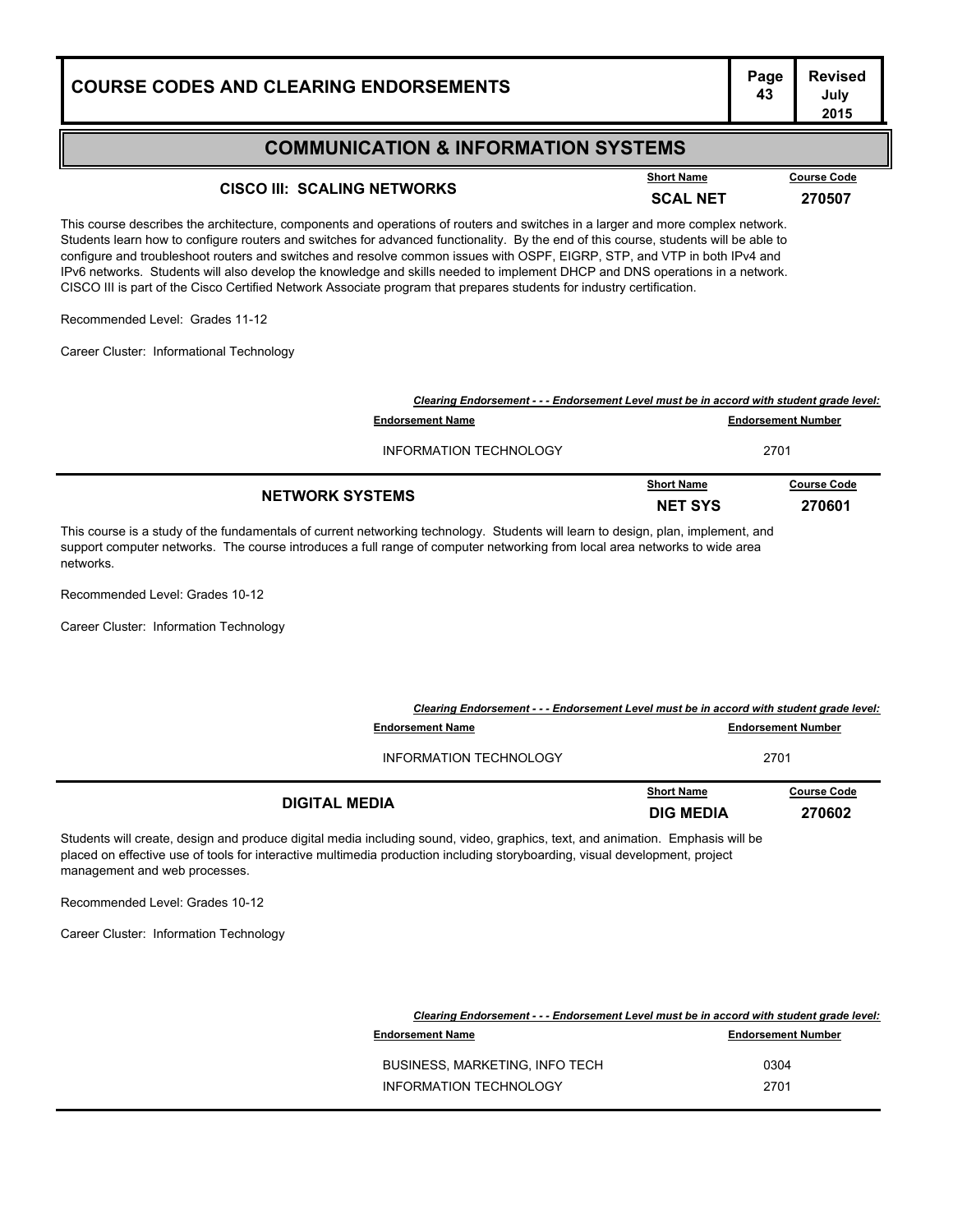#### **COMMUNICATION & INFORMATION SYSTEMS**

**WEB DESIGN WEB DESIGN <sup>270604</sup> Short Name Course Code**

**July 2015**

Students will demonstrate knowledge of web design and languages, including HyperText Markup Language (HTML) and Cascading Style Sheets (CSS) to create a content rich and visually pleasing website that captures and keeps visitors' interests. Focus will be given to effective page layout, image creation and manipulation, interactivity, content creation, and project management. This course may be available for dual credit at a postsecondary institution.

Recommended Level: Grades 10-12

Career Cluster: Information Technology

| <b>PC SUPPORT AND MAINTENANCE</b>                                                        | <b>Short Name</b><br><b>PC SUPP</b> | <b>Course Code</b><br>270606 |
|------------------------------------------------------------------------------------------|-------------------------------------|------------------------------|
| INFORMATION TECHNOLOGY                                                                   |                                     | 2701                         |
| <b>BUSINESS, MARKETING, INFO TECH</b>                                                    |                                     | 0304                         |
| <b>Endorsement Name</b>                                                                  |                                     | <b>Endorsement Number</b>    |
| Clearing Endorsement - - - Endorsement Level must be in accord with student grade level: |                                     |                              |

Students enter the world of computer technology and gain practical experience in assembling a computer system, installing an operating system, troubleshooting computers and peripherals, and using system tools and diagnostic software. They develop skills in resource sharing. In addition, students explore the relationships between internal and external computer components. Emphasis is placed on customer service skills and career exploration.

Recommended Level: Grades 10-12

Career Cluster: Information Technology

| <b>INFORMATION TECHNOLOGY SUPPORT</b>                                                    | <b>Short Name</b><br><b>ITECSUP</b> | <b>Course Code</b><br>270607 |
|------------------------------------------------------------------------------------------|-------------------------------------|------------------------------|
| <b>INFORMATION TECHNOLOGY</b>                                                            |                                     | 2701                         |
| <b>BUSINESS, MARKETING, INFO TECH</b>                                                    |                                     | 0304                         |
| <b>Endorsement Name</b>                                                                  |                                     | <b>Endorsement Number</b>    |
| Clearing Endorsement - - - Endorsement Level must be in accord with student grade level: |                                     |                              |

Students will explore the issues related to providing information technology support to organizations. They will practice effective customer support strategies and learn troubleshooting techniques for hardware, software, and operating systems. Students will recommend technology products, design training documentation, and identify security threats.

Recommended Level: Grades 10-12

Career Cluster: Information Technology

| Clearing Endorsement - - - Endorsement Level must be in accord with student grade level: |                           |
|------------------------------------------------------------------------------------------|---------------------------|
| <b>Endorsement Name</b>                                                                  | <b>Endorsement Number</b> |
| BUSINESS, MARKETING, INFO TECH                                                           | 0304                      |
| <b>INFORMATION TECHNOLOGY</b>                                                            | 2701                      |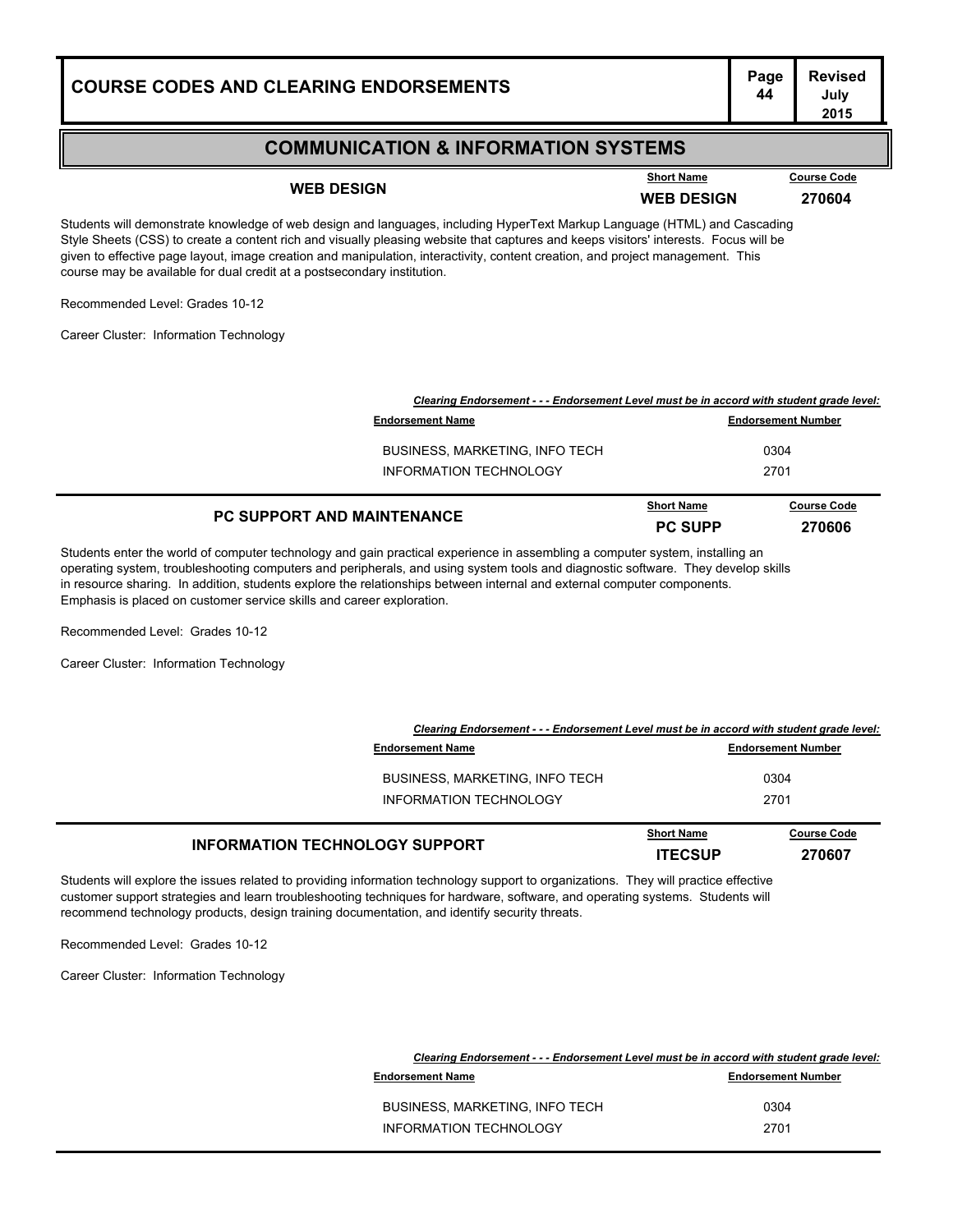#### **COMMUNICATION & INFORMATION SYSTEMS**

## **INTRODUCTION TO MEDIA INT MEDIA INT MEDIA 170608**

**Course Code** 

**July 2015**

Students enrolled in this course will explore media skills for a variety of purposes (e.g., print, broadcast, video, audio, Internet, mobile). Students will learn about the power of the media and its historical development, current trends, and future innovations. Legal and ethical standards will be introduced as students begin the writing and editing process through hands-on opportunities with equipment and software.

Recommended Level: Grades 10-12

Career Cluster: Arts, A/V Technology, and Communications

|                                | Clearing Endorsement - - - Endorsement Level must be in accord with student grade level: |  |
|--------------------------------|------------------------------------------------------------------------------------------|--|
| <b>Endorsement Name</b>        | <b>Endorsement Number</b>                                                                |  |
| ENGLISH LANGUAGE ARTS          | 0502                                                                                     |  |
| JOURNALISM AND MEDIA EDUCATION | 0510                                                                                     |  |
| JOURNALISM AND MEDIA EDUCATION | 0520                                                                                     |  |
| <b>SPEECH</b>                  | 0506                                                                                     |  |
| <b>SPEECH</b>                  | 0522                                                                                     |  |
|                                |                                                                                          |  |

|                           | <b>Short Name</b> | <b>Course Code</b> |
|---------------------------|-------------------|--------------------|
| <b>MEDIA PRODUCTION I</b> | <b>MEDIA PROD</b> | 270609             |
|                           |                   |                    |

Students will expand their media skills of interviewing, reporting, writing, editing, photography/videography, and design. Students will explore careers while working together to create projects in a variety of media, such as print, web, podcast, and/or broadcast. The emphasis of Media Production I is on collaboration and career exploration.

Recommended Level: Grades 10-12

Career Cluster: Arts, A/V Technology and Communications

| Clearing Endorsement - - - Endorsement Level must be in accord with student grade level: |
|------------------------------------------------------------------------------------------|
|------------------------------------------------------------------------------------------|

| <b>Endorsement Name</b>        | <b>Endorsement Number</b> |
|--------------------------------|---------------------------|
| ENGLISH LANGUAGE ARTS          | 0502                      |
| JOURNALISM AND MEDIA EDUCATION | 0510                      |
| JOURNALISM AND MEDIA EDUCATION | 0520                      |
| <b>SPEECH</b>                  | 0506                      |
| <b>SPEECH</b>                  | 0522                      |
|                                |                           |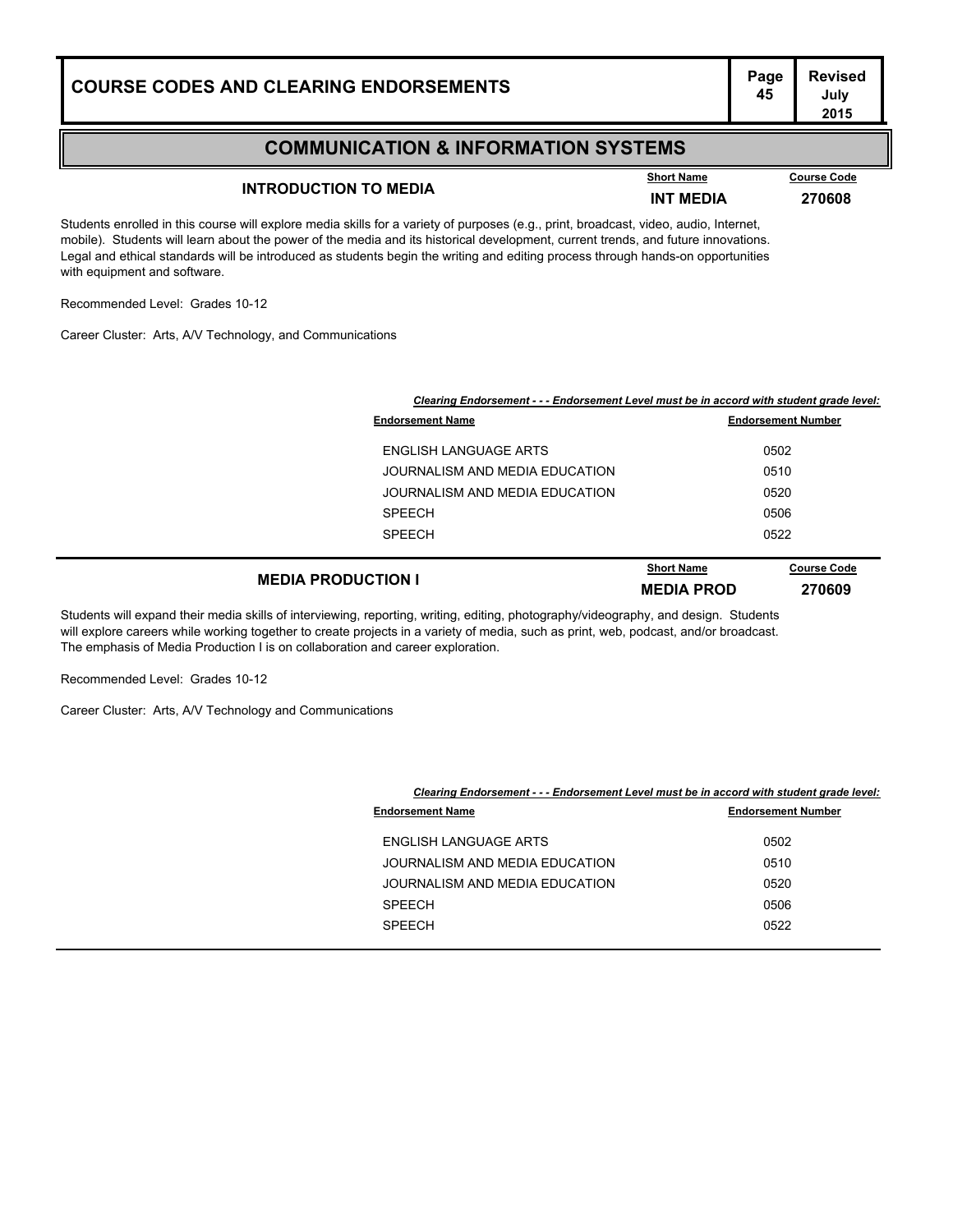#### **COMMUNICATION & INFORMATION SYSTEMS**

## **MEDIA PRODUCTION II MEDIA PRODUCTION II MED PRODII 270610**

**Course Code** 

**July 2015**

Students will apply their media skills of interviewing, reporting, writing, editing, photography/videography, and design. Students will produce in a variety of media, such as print, broadcast, video, audio, Internet, and/or mobile. The emphasis of Media Production II is to work both independently and collaboratively to create a professional product while meeting deadlines.

Recommended Level: Grades 10-12

Career Cluster: Arts, A/V Technology and Communications

|                                | Clearing Endorsement - - - Endorsement Level must be in accord with student grade level: |  |
|--------------------------------|------------------------------------------------------------------------------------------|--|
| <b>Endorsement Name</b>        | <b>Endorsement Number</b>                                                                |  |
| ENGLISH LANGUAGE ARTS          | 0502                                                                                     |  |
| JOURNALISM AND MEDIA EDUCATION | 0510                                                                                     |  |
| JOURNALISM AND MEDIA EDUCATION | 0520                                                                                     |  |
| <b>SPEECH</b>                  | 0506                                                                                     |  |
| <b>SPEECH</b>                  | 0522                                                                                     |  |
|                                |                                                                                          |  |

|                                       | <b>Short Name</b> | <b>Course Code</b> |
|---------------------------------------|-------------------|--------------------|
| <b>INTRODUCTION TO DIGITAL DESIGN</b> | INT DIGTL         | 270611             |

This course will introduce students to the technical tools and processes used in digital design. Students will be introduced to the design process model which includes typography, color, and imagery. In addition, design software will be utilized to create graphics, animation, web pages, and video. Students will demonstrate proper use of fair use guidelines. Career opportunities in digital design will be explored.

Recommended Level: Grades 9-12

Career Cluster: Arts, A/V Technology and Communications

|                                | Clearing Endorsement - - - Endorsement Level must be in accord with student grade level: |  |
|--------------------------------|------------------------------------------------------------------------------------------|--|
| <b>Endorsement Name</b>        | <b>Endorsement Number</b>                                                                |  |
| <b>ART</b>                     | 0200                                                                                     |  |
| BUSINESS, MARKETING, INFO TECH | 0304                                                                                     |  |
| INFORMATION TECHNOLOGY         | 2701                                                                                     |  |
|                                |                                                                                          |  |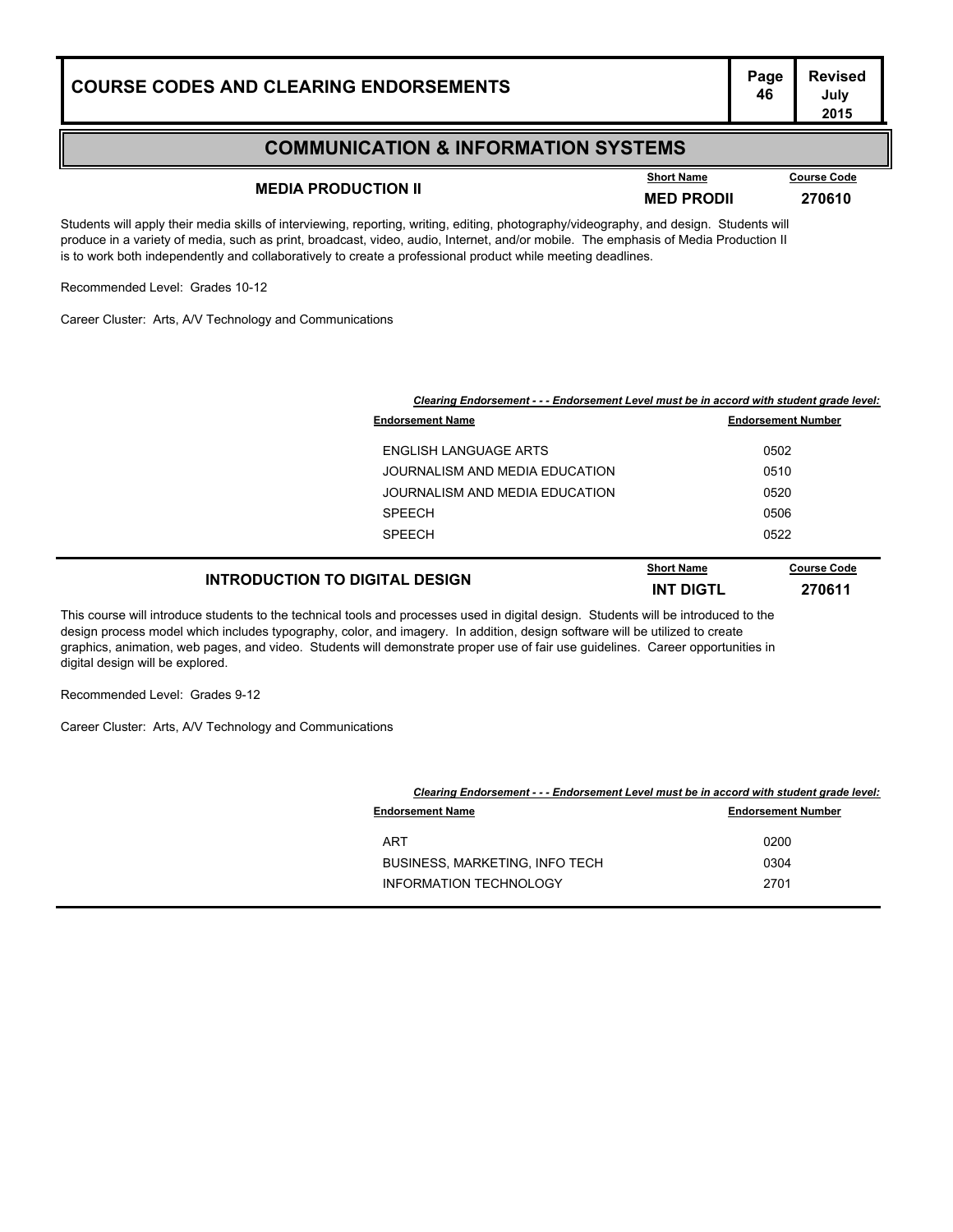#### **COMMUNICATION & INFORMATION SYSTEMS**

## **INTERMEDIATE DIGITAL DESIGN INTER DIGT <sup>270612</sup>**

**Course Code** 

**July 2015**

Intermediate Digital Design is the second course within the Digital Design Pathway where students will focus on developing advanced skills to plan, design, and create interactive projects using the elements of text, graphics, animation, sound, video, and digital imaging in interactive projects. These skills can prepare students for entry-level positions and other occupational or educational goals.

Recommended Level: Grades 10-12

Career Cluster: Arts, A/V Technology and Communications

| Clearing Endorsement - - - Endorsement Level must be in accord with student grade level: |                   |                           |
|------------------------------------------------------------------------------------------|-------------------|---------------------------|
| <b>Endorsement Name</b>                                                                  |                   | <b>Endorsement Number</b> |
| <b>ART</b>                                                                               |                   | 0200                      |
| BUSINESS, MARKETING, INFO TECH                                                           |                   | 0304                      |
| <b>INFORMATION TECHNOLOGY</b>                                                            |                   | 2701                      |
| <b>ADVANCED DIGITAL DESIGN</b>                                                           | <b>Short Name</b> | <b>Course Code</b>        |
|                                                                                          | <b>ADV DIGTL</b>  | 270613                    |

Advanced Digital Design is the final course in the Digital Design Pathway. Students focus on integrating computer skills and promoting individual design concepts and approaches in digital design. Studio problems are used to continue study in a variety of visual disciplines. The course includes organized learning experiences that incorporate a variety of visual art techniques as they relate to the real world of digital design: composition, color theory, illustrations, displays, promotional materials, packaging, logos, motion graphics, and the manipulation of photographic images.

Recommended Level: Grades 11-12

Career Cluster: Arts, A/V Technology and Communications

| Clearing Endorsement - - - Endorsement Level must be in accord with student grade level: |                           |
|------------------------------------------------------------------------------------------|---------------------------|
| <b>Endorsement Name</b>                                                                  | <b>Endorsement Number</b> |
| <b>ART</b>                                                                               | 0200                      |
| <b>BUSINESS, MARKETING, INFO TECH</b>                                                    | 0304                      |
| <b>INFORMATION TECHNOLOGY</b>                                                            | 2701                      |
|                                                                                          |                           |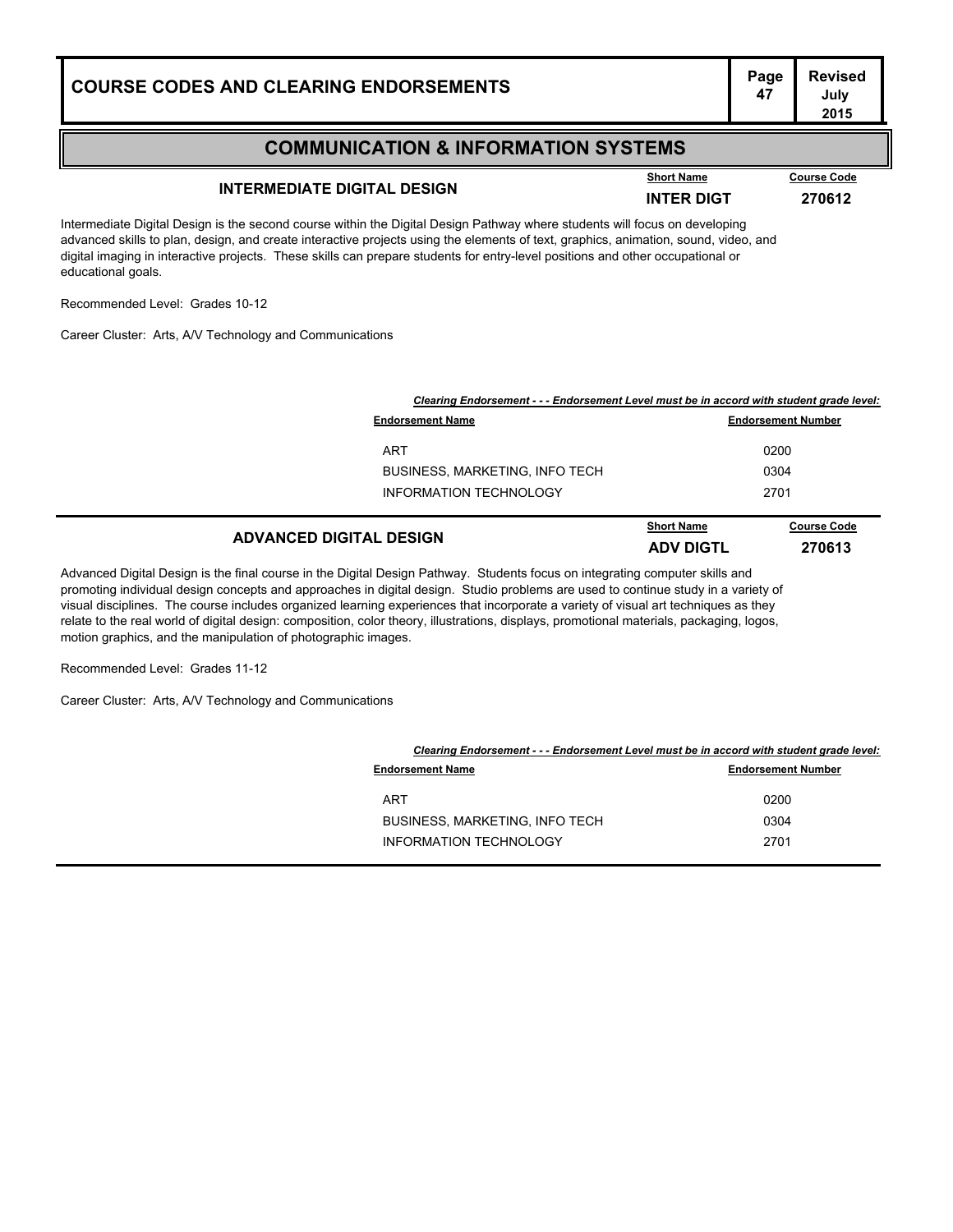#### **COMMUNICATION & INFORMATION SYSTEMS**

### **ADVANCED PLACEMENT COMPUTER SCIENCE A AP COMSC A <sup>270700</sup>**

The course emphasizes object-oriented programming methodology with a concentration on problem solving and algorithm development, and is meant to be the equivalent of a first-semester college-level course in computer science. It also includes the study of data structures, design and abstraction. Students are expected to be familiar with and be able to use standard Java library classes from the AP Java subject. Students should be able to read and understand a description of the design and development process leading to such a program. This course is governed by the AP College Board. Individual teachers are required to have approval of syllabus and course materials by the College Board prior to offering the course. Topics are defined by the College Board located on their website: www.collegeboard.com.

Career Cluster: Information Technology

| Clearing Endorsement - - - Endorsement Level must be in accord with student grade level: |                                        |                              |
|------------------------------------------------------------------------------------------|----------------------------------------|------------------------------|
| <b>Endorsement Name</b>                                                                  |                                        | <b>Endorsement Number</b>    |
| INFORMATION TECHNOLOGY                                                                   |                                        | 2701                         |
| MATHEMATICS                                                                              | 1100                                   |                              |
| <b>COMMUNICATION AND INFORMATION SYSTEMS, OTHER</b>                                      | <b>Short Name</b><br><b>COMP OTHER</b> | <b>Course Code</b><br>279930 |

Programs or courses not otherwise listed or classifiable.

Using codes 279930 through 279934 means you can add five "other" courses by using one code for each one of the five courses. PLEASE NOTE: Courses coded in this area do not count toward an approved Nebraska Career Education program of study.

Recommended Level: Grades 7-12

Career Cluster: Information Technology

| <b>COMMUNICATION AND INFORMATION SYSTEMS, OTHER</b>                                      | <b>Short Name</b><br><b>COMP OTHER</b> | <b>Course Code</b><br>279931 |
|------------------------------------------------------------------------------------------|----------------------------------------|------------------------------|
| INFORMATION TECHNOLOGY                                                                   |                                        | 2701                         |
| <b>BUSINESS, MARKETING, INFO TECH</b>                                                    |                                        | 0304                         |
| <b>Endorsement Name</b>                                                                  |                                        | <b>Endorsement Number</b>    |
| Clearing Endorsement - - - Endorsement Level must be in accord with student grade level: |                                        |                              |

Programs or courses not otherwise listed or classifiable.

Using codes 279930 through 279934 means you can add five "other" courses by using one code for each one of the five courses. PLEASE NOTE: Courses coded in this area do not count toward an approved Nebraska Career Education program of study.

Recommended Level: Grades 7-12

Career Cluster: Information Technology

|                                       | Clearing Endorsement - - - Endorsement Level must be in accord with student grade level: |  |  |
|---------------------------------------|------------------------------------------------------------------------------------------|--|--|
| <b>Endorsement Name</b>               | <b>Endorsement Number</b>                                                                |  |  |
| <b>BUSINESS, MARKETING, INFO TECH</b> | 0304                                                                                     |  |  |
| <b>INFORMATION TECHNOLOGY</b>         | 2701                                                                                     |  |  |
|                                       |                                                                                          |  |  |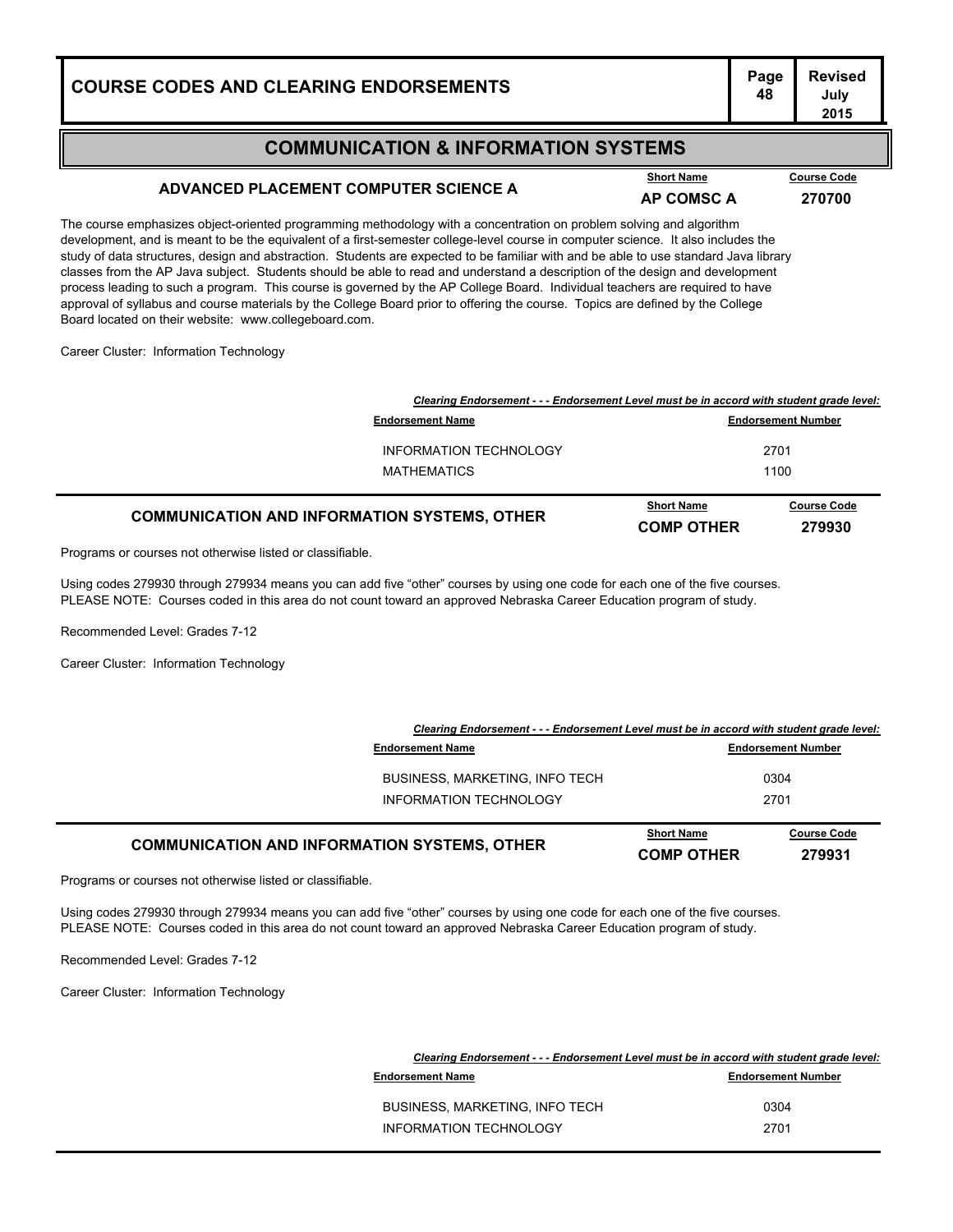#### **COMMUNICATION & INFORMATION SYSTEMS**

### **COMMUNICATION AND INFORMATION SYSTEMS, OTHER COMP OTHER COMP OTHER 279932**

**Course Code** 

Programs or courses not otherwise listed or classifiable.

Using codes 279930 through 279934 means you can add five "other" courses by using one code for each one of the five courses. PLEASE NOTE: Courses coded in this area do not count toward an approved Nebraska Career Education program of study.

Recommended Level: Grades 7-12

Career Cluster: Information Technology

| BUSINESS, MARKETING, INFO TECH                      |                   | 0304               |
|-----------------------------------------------------|-------------------|--------------------|
| INFORMATION TECHNOLOGY                              |                   | 2701               |
|                                                     |                   |                    |
| <b>COMMUNICATION AND INFORMATION SYSTEMS, OTHER</b> | <b>Short Name</b> | <b>Course Code</b> |
|                                                     | <b>COMP OTHER</b> | 279933             |

Programs or courses not otherwise listed or classifiable.

Using codes 279930 through 279934 means you can add five "other" courses by using one code for each one of the five courses. PLEASE NOTE: Courses coded in this area do not count toward an approved Nebraska Career Education program of study.

Recommended Level: Grades 7-12

Career Cluster: Information Technology

| <b>COMMUNICATION AND INFORMATION SYSTEMS, OTHER</b>                                      | <b>Short Name</b><br><b>COMP OTHER</b> | <b>Course Code</b><br>279934 |
|------------------------------------------------------------------------------------------|----------------------------------------|------------------------------|
| INFORMATION TECHNOLOGY                                                                   |                                        | 2701                         |
| <b>BUSINESS, MARKETING, INFO TECH</b>                                                    |                                        | 0304                         |
| <b>Endorsement Name</b>                                                                  |                                        | <b>Endorsement Number</b>    |
| Clearing Endorsement - - - Endorsement Level must be in accord with student grade level: |                                        |                              |

Programs or courses not otherwise listed or classifiable.

Using codes 279930 through 279934 means you can add five "other" courses by using one code for each one of the five courses. PLEASE NOTE: Courses coded in this area do not count toward an approved Nebraska Career Education program of study.

Recommended Level: Grades 7-12

Career Cluster: Information Technology

| Clearing Endorsement - - - Endorsement Level must be in accord with student grade level: |                           |  |
|------------------------------------------------------------------------------------------|---------------------------|--|
| <b>Endorsement Name</b>                                                                  | <b>Endorsement Number</b> |  |
| <b>BUSINESS, MARKETING, INFO TECH</b>                                                    | 0304                      |  |
| INFORMATION TECHNOLOGY                                                                   | 2701                      |  |
|                                                                                          |                           |  |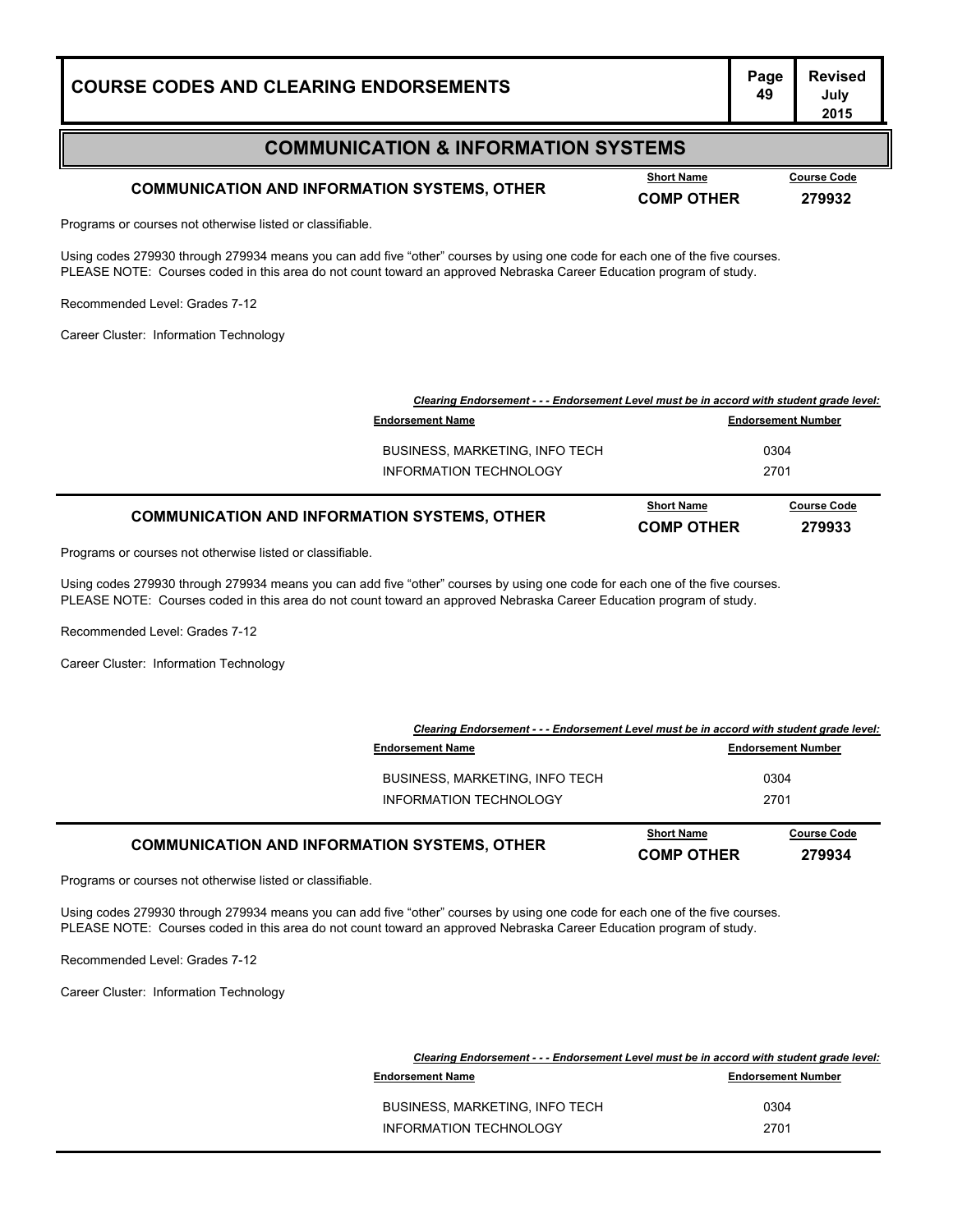#### **EDUCATION AND TRAINING**

## **EXPLORING EDUCATION AND TRAINING EXPLORING EXP ED TR 350001**

This course is designed to help students explore professional or learning support positions in education, education-related careers and training. Student will research the profession of teaching and personality and leadership traits that contribute to a successful teacher. The course will provide an overview of ethics and professionalism, societal influences, classroom management and practices, and the understanding of the educational governance structure.

Recommended Level: Grades 9-12

Career Cluster: Education and Training

| <b>HUMAN GROWTH AND DEVELOPMENT</b>                                                      | <b>Short Name</b><br><b>HUMAN DEV</b> | <b>Course Code</b><br>350002 |
|------------------------------------------------------------------------------------------|---------------------------------------|------------------------------|
| OTHER ENDORSEMENT                                                                        | 8888                                  |                              |
| <b>Endorsement Name</b>                                                                  | <b>Endorsement Number</b>             |                              |
| Clearing Endorsement - - - Endorsement Level must be in accord with student grade level: |                                       |                              |

This course covers the study of human development (physical, mental, emotional and social) either from infancy through adolescence, or through the entire lifespan. Includes how to develop positive interactions with others, and how development can be guided at each age.

Recommended Level: Grades 10-12

Career Cluster: Education and Training

| Clearing Endorsement - - - Endorsement Level must be in accord with student grade level: |                                       |                              |
|------------------------------------------------------------------------------------------|---------------------------------------|------------------------------|
| <b>Endorsement Name</b>                                                                  |                                       | <b>Endorsement Number</b>    |
| <b>FAMLY/CONSMR SCIENCE</b>                                                              | 0903                                  |                              |
| <b>EXPERIENCING TEACHING</b>                                                             | <b>Short Name</b><br><b>EXP TEACH</b> | <b>Course Code</b><br>350010 |

This course provides students with volunteer experience in fields related to education. Goals are cooperatively set by students and supervising teacher so that students increase their understanding about the roles and responsibilities of a teacher. Opportunities may include experiencing teaching in a controlled setting by designing learning experiences and giving presentations. Classroom instruction could include questioning, developing objectives and assessments, safety practices, IEP development and technology applications.

Recommended Level: Grades 10-12

Career Cluster: Education and Training

*Clearing Endorsement - - - Endorsement Level must be in accord with student grade level:* **Endorsement Name Endorsement Number Endorsement Number** OTHER ENDORSEMENT 8888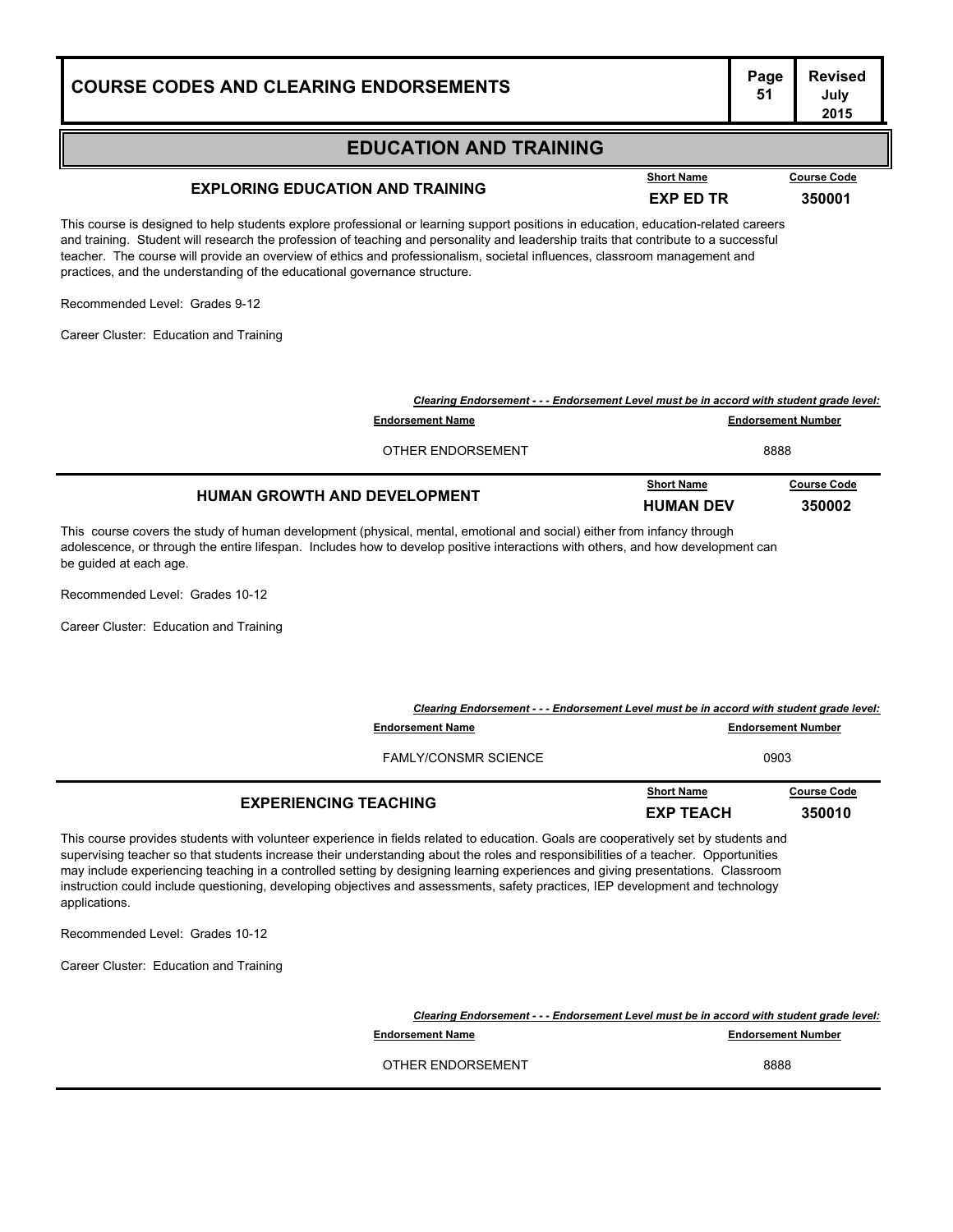| <u>COURSE CODES AND CLEARING ENDORSEMENTS</u>                                                                                                                                                                                                                                                                                                                                                                                                  |                                                                                                                     |  | 52                        | July<br>2015       |
|------------------------------------------------------------------------------------------------------------------------------------------------------------------------------------------------------------------------------------------------------------------------------------------------------------------------------------------------------------------------------------------------------------------------------------------------|---------------------------------------------------------------------------------------------------------------------|--|---------------------------|--------------------|
|                                                                                                                                                                                                                                                                                                                                                                                                                                                | <b>EDUCATION AND TRAINING</b>                                                                                       |  |                           |                    |
| <b>Short Name</b><br><b>EARLY CHILDHOOD EDUCATION I</b><br>ECED I                                                                                                                                                                                                                                                                                                                                                                              |                                                                                                                     |  |                           | <b>Course Code</b> |
|                                                                                                                                                                                                                                                                                                                                                                                                                                                |                                                                                                                     |  | 350015                    |                    |
| This course focuses on the ages of birth to eight years and in areas such as: Creating a learning environment, interacting with<br>children, creating learning activities, health and safety, and nutrition. It may also include instruction on parenting practices. It is<br>recommended that students attain CPR certification by the end of this course.<br>Recommended Level: Grades 10-12<br>Career Cluster Level: Education and Training |                                                                                                                     |  |                           |                    |
|                                                                                                                                                                                                                                                                                                                                                                                                                                                | Clearing Endorsement - - - Endorsement Level must be in accord with student grade level:<br><b>Endorsement Name</b> |  | <b>Endorsement Number</b> |                    |
|                                                                                                                                                                                                                                                                                                                                                                                                                                                | <b>FAMLY/CONSMR SCIENCE</b>                                                                                         |  | 0903                      |                    |
|                                                                                                                                                                                                                                                                                                                                                                                                                                                |                                                                                                                     |  |                           |                    |

**Page Revised**

|                                     | <b>Short Name</b> | <b>Course Code</b> |
|-------------------------------------|-------------------|--------------------|
| <b>EARLY CHILDHOOD EDUCATION II</b> | <b>ECED II</b>    | 350020             |

An examination of various types of early childhood programs and the licensure requirements related to each, program planning and evaluation, and working with special needs children. Hands-on experience with young children is strongly recommended.

Recommended Level: Grades 10-12

Career Cluster: Education and Training

| Clearing Endorsement - - - Endorsement Level must be in accord with student grade level: |                                |                              |
|------------------------------------------------------------------------------------------|--------------------------------|------------------------------|
| <b>Endorsement Name</b>                                                                  |                                | <b>Endorsement Number</b>    |
| <b>FAMLY/CONSMR SCIENCE</b>                                                              |                                | 0903                         |
| <b>EDUCATION AND TRAINING, OTHER</b>                                                     | <b>Short Name</b><br>EDTR, OTH | <b>Course Code</b><br>359930 |

Courses not otherwise listed. Using codes 359930-359934 means you can add five "other" courses by using one code for each one of the five courses. Please note courses coded in this area do not count toward an approved Nebraska Career Education program of study.

Recommended Level: Grades 7-12

Career Cluster: Education and Training

| Clearing Endorsement - - - Endorsement Level must be in accord with student grade level: |                           |
|------------------------------------------------------------------------------------------|---------------------------|
| <b>Endorsement Name</b>                                                                  | <b>Endorsement Number</b> |
| <b>FAMLY/CONSMR SCIENCE</b>                                                              | 0903                      |
| OTHER ENDORSEMENT                                                                        | 8888                      |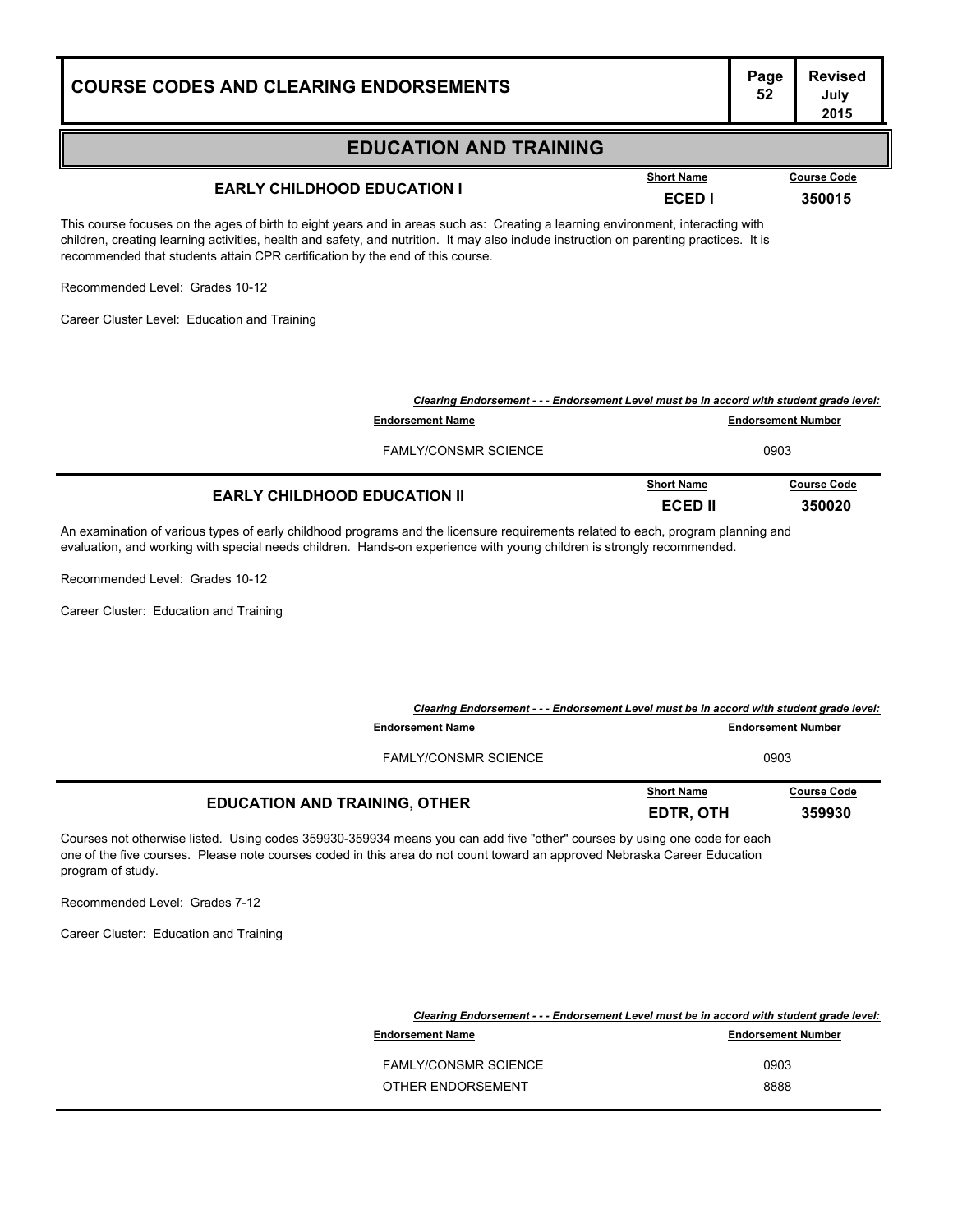#### **EDUCATION AND TRAINING**

## **EDUCATION AND TRAINING, OTHER EDUCATION AND TRAINING, OTHER EDTR, OTH 359931**

**Course Code** 

Courses not otherwise listed. Using codes 359930-359934 means you can add five "other" courses by using one code for each one of the five courses. Please note courses coded in this area do not count toward an approved Nebraska Career Education program of study.

Recommended Level: Grades 7-12

Career Cluster: Education and Training

| Clearing Endorsement - - - Endorsement Level must be in accord with student grade level: |                   |                           |
|------------------------------------------------------------------------------------------|-------------------|---------------------------|
| <b>Endorsement Name</b>                                                                  |                   | <b>Endorsement Number</b> |
| <b>FAMLY/CONSMR SCIENCE</b>                                                              |                   | 0903                      |
| OTHER ENDORSEMENT                                                                        |                   | 8888                      |
|                                                                                          | <b>Short Name</b> | <b>Course Code</b>        |
| <b>EDUCATION AND TRAINING, OTHER</b>                                                     | EDTR, OTH         | 359932                    |

Courses not otherwise listed. Using codes 359930-359934 means you can add five "other" courses by using one code for each one of the five courses. Please note courses coded in this area do not count toward an approved Nebraska Career Education program of study.

Recommended Level: Grades 7-12

Career Cluster: Education and Training

| <b>EDUCATION AND TRAINING, OTHER</b>                                                     | <b>Short Name</b><br>EDTR, OTH | <b>Course Code</b><br>359933 |
|------------------------------------------------------------------------------------------|--------------------------------|------------------------------|
| OTHER ENDORSEMENT                                                                        |                                | 8888                         |
| <b>FAMLY/CONSMR SCIENCE</b>                                                              |                                | 0903                         |
| <b>Endorsement Name</b>                                                                  |                                | <b>Endorsement Number</b>    |
| Clearing Endorsement - - - Endorsement Level must be in accord with student grade level: |                                |                              |

Courses not otherwise listed. Using codes 359930-359934 means you can add five "other" courses by using one code for each one of the five courses. Please note courses coded in this area do not count toward an approved Nebraska Career Education program of study.

Recommended Level: Grades 7-12

Career Cluster: Education and Training

| Clearing Endorsement - - - Endorsement Level must be in accord with student grade level: |  |
|------------------------------------------------------------------------------------------|--|
| <b>Endorsement Number</b>                                                                |  |
| 0903                                                                                     |  |
| 8888                                                                                     |  |
|                                                                                          |  |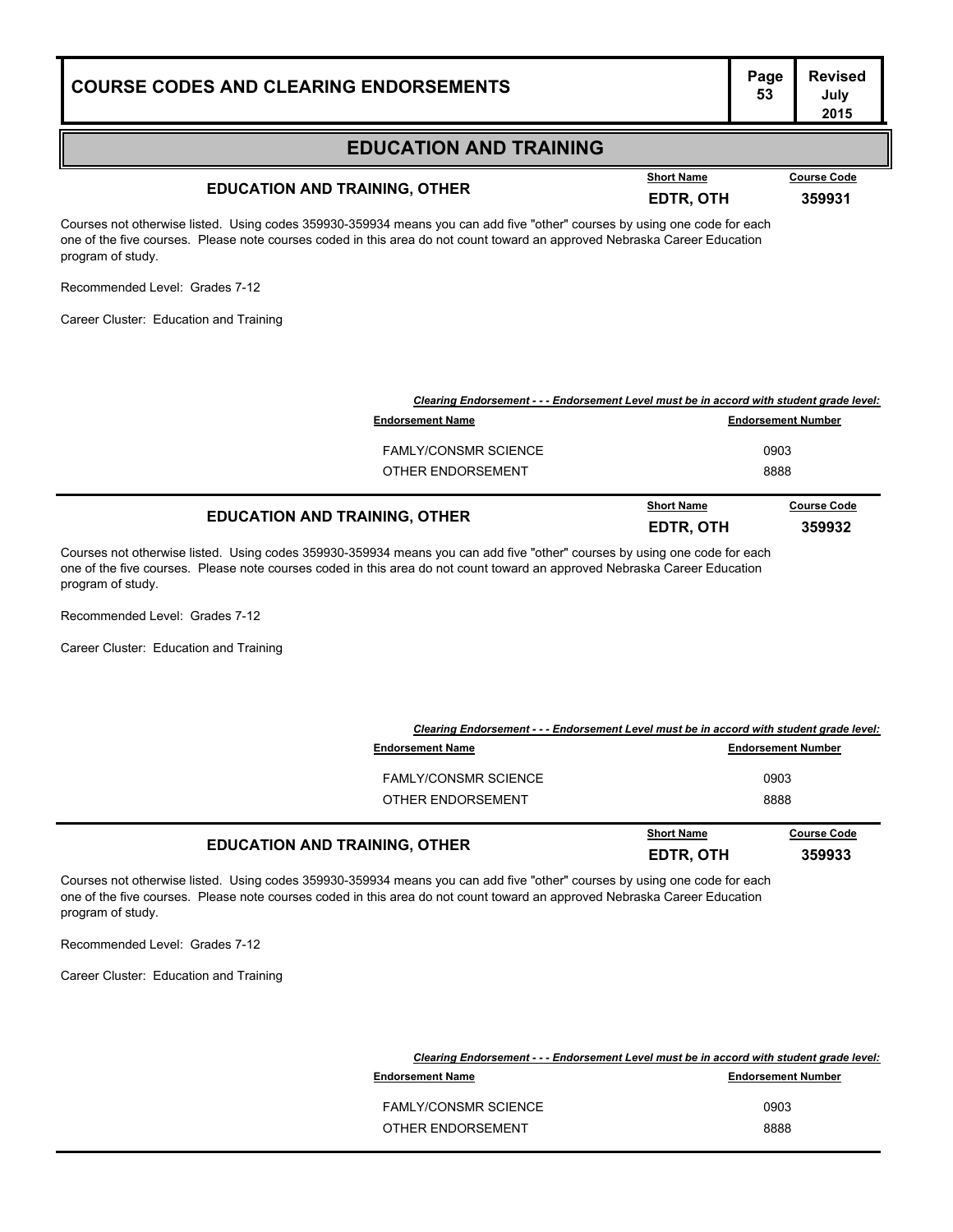| <b>COURSE CODES AND CLEARING ENDORSEMENTS</b> | I ' ug'<br>- 54 |
|-----------------------------------------------|-----------------|
|                                               |                 |

#### **EDUCATION AND TRAINING**

## **EDUCATION AND TRAINING, OTHER EDUCATION AND TRAINING, OTHER EDTR, OTH 359934**

**Course Code** 

Courses not otherwise listed. Using codes 359930-359934 means you can add five "other" courses by using one code for each one of the five courses. Please note courses coded in this area do not count toward an approved Nebraska Career Education program of study.

Recommended Level: Grades 7-12

Career Cluster: Education and Training

|                             | Clearing Endorsement - - - Endorsement Level must be in accord with student grade level: |  |
|-----------------------------|------------------------------------------------------------------------------------------|--|
| <b>Endorsement Name</b>     | <b>Endorsement Number</b>                                                                |  |
| <b>FAMLY/CONSMR SCIENCE</b> | 0903                                                                                     |  |
| OTHER ENDORSEMENT           | 8888                                                                                     |  |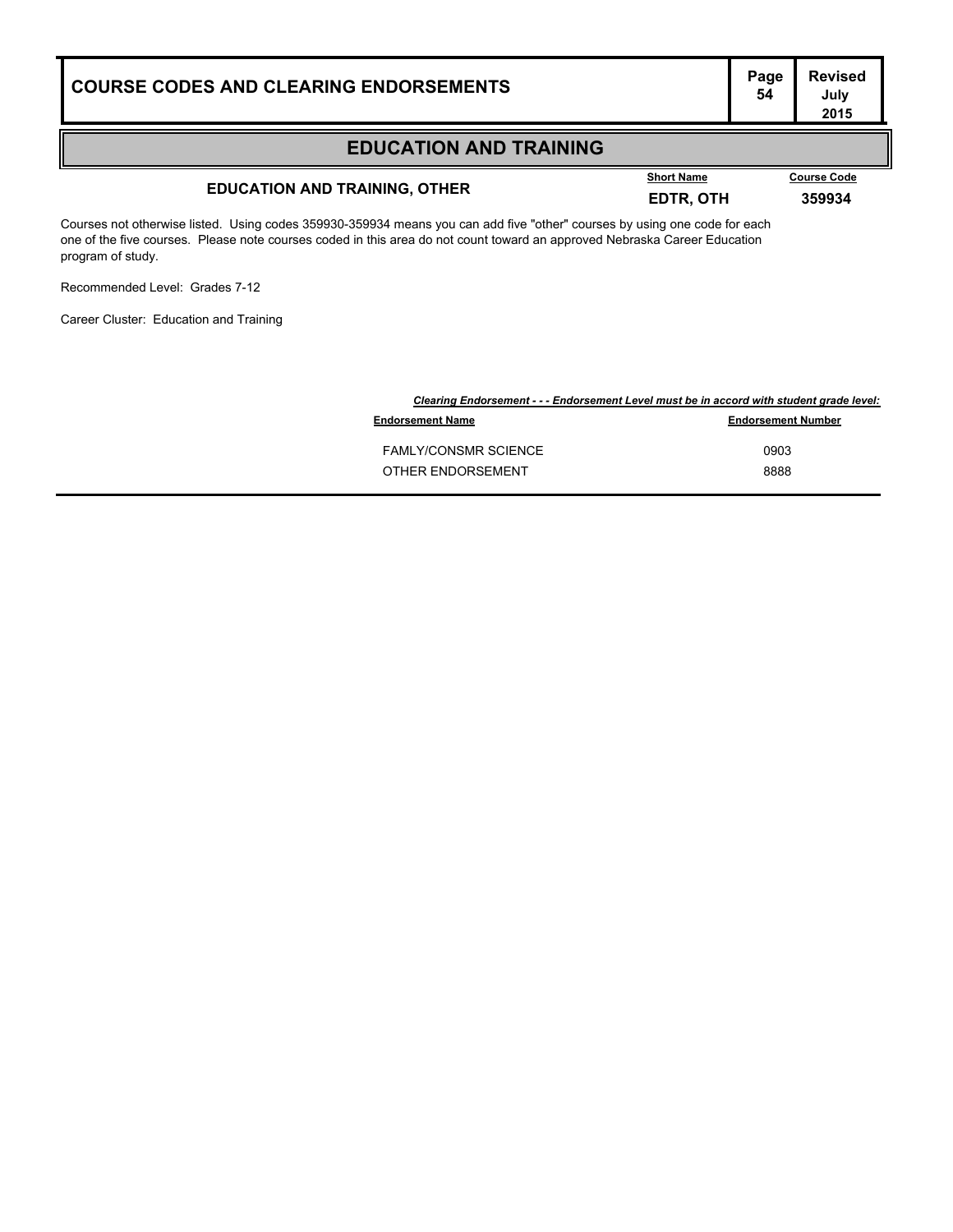#### **HEALTH SCIENCES**

## **EXPLORATION OF HEALTH SCIENCES EXPLORE HS 177200**

**Course Code** 

Introduction to Health Science careers within the five pathways. This course may provide experiences along with information and knowledge related to the health care field.

Recommended Level: Middle/Junior High

Career Cluster: Health Science

| Clearing Endorsement - - - Endorsement Level must be in accord with student grade level: |                                        |                              |
|------------------------------------------------------------------------------------------|----------------------------------------|------------------------------|
| <b>Endorsement Name</b>                                                                  |                                        | <b>Endorsement Number</b>    |
| <b>FAMLY/CONSMR SCIENCE</b>                                                              |                                        | 0903                         |
| <b>HEALTH OCCUPATIONS</b>                                                                | 0700                                   |                              |
| <b>INTRODUCTION TO HEALTH SCIENCES</b>                                                   | <b>Short Name</b><br><b>INT HLTHSC</b> | <b>Course Code</b><br>077300 |

Introduction to Health Sciences is designed to give an overview of the therapeutic, diagnostic, support services, biotechnology & research and health informatics pathways. The course focuses on health careers, exploration, leadership development, medical terminology, ethical and legal responsibilities, the history of health care and the economics of health care.

Recommended Level: Grades 9-12

Career Cluster: Health Science

| Clearing Endorsement - - - Endorsement Level must be in accord with student grade level: |                           |  |
|------------------------------------------------------------------------------------------|---------------------------|--|
| <b>Endorsement Name</b>                                                                  | <b>Endorsement Number</b> |  |
| <b>BIOLOGY</b>                                                                           | 1303                      |  |
| <b>FAMLY/CONSMR SCIENCE</b>                                                              | 0903                      |  |
| <b>HEALTH OCCUPATIONS</b>                                                                | 0700                      |  |
| <b>SCIENCE</b>                                                                           | 1301                      |  |
|                                                                                          |                           |  |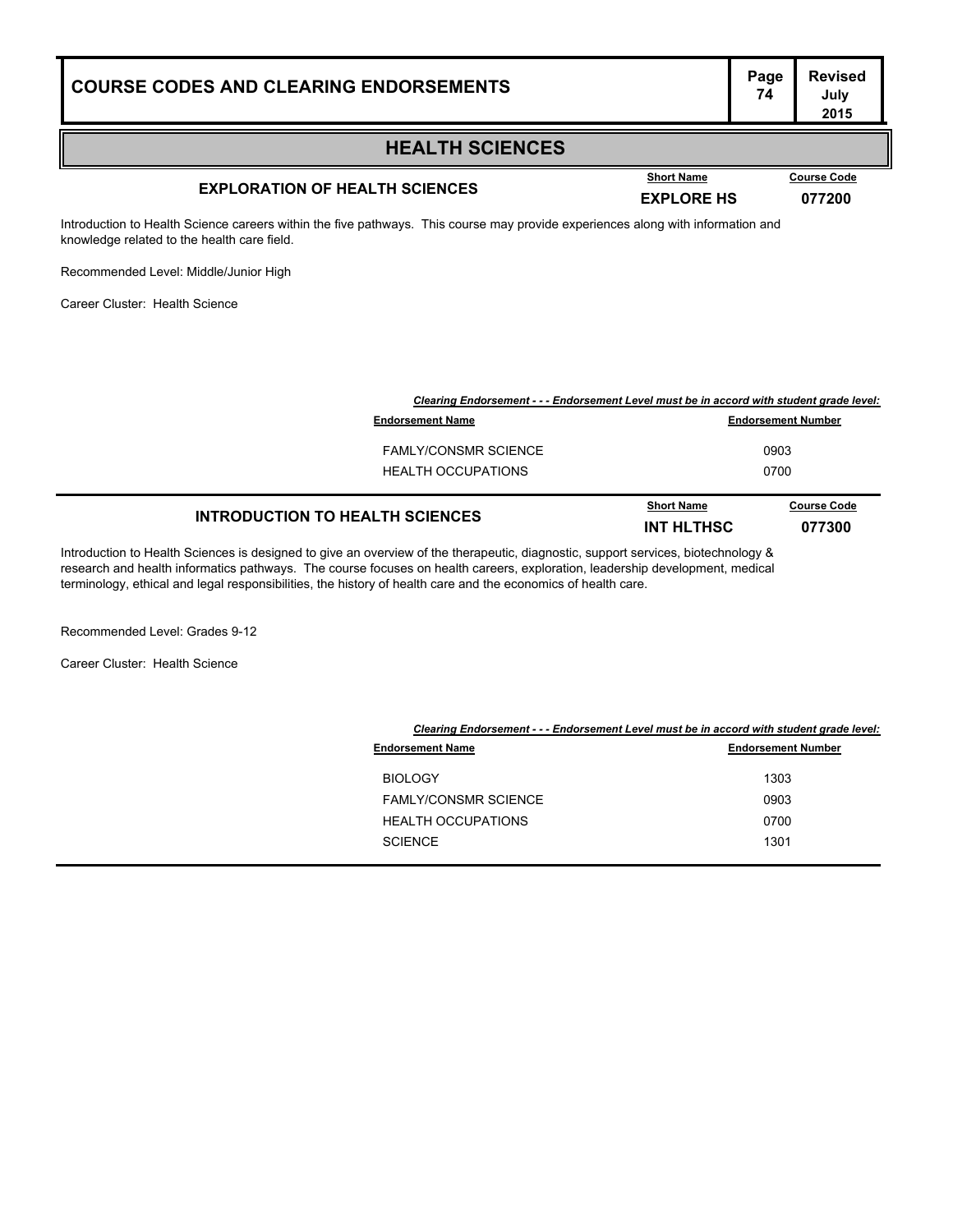#### **HEALTH SCIENCES**

## **ADVANCED HEALTH SCIENCES ADV HLTH <sup>077301</sup>**

**Course Code** 

This course is designed to experience health careers at a personal level. Instruction includes anatomy and physiology, medical terminology, medical ethics and law, diseases and disorders, positive and negative health and wellness behaviors, and first aid. Skills learned will be applicable to students continuing in the medical science field.

Recommended Level: Grades 9-12

Career Cluster: Health Science

| Clearing Endorsement - - - Endorsement Level must be in accord with student grade level: |                           |  |
|------------------------------------------------------------------------------------------|---------------------------|--|
| <b>Endorsement Name</b>                                                                  | <b>Endorsement Number</b> |  |
| <b>BIOLOGY</b>                                                                           | 1303                      |  |
| <b>FAMLY/CONSMR SCIENCE</b>                                                              | 0903                      |  |
| <b>HEALTH OCCUPATIONS</b>                                                                | 0700                      |  |
| <b>SCIENCE</b>                                                                           | 1301                      |  |
|                                                                                          | .                         |  |

#### **HEALTH SCIENCES CAREERS HLTHCAREER <sup>077302</sup> Course Code**

Advanced Studies is the appreciation and exploration of a variety of health science careers or an in-depth study of a specific health science career. Course work would include work-based learning experiences, advanced career planning, and mentorship opportunities in the student's career interest. This could be designated as an individualized study program. It is recommended for senior year; with appropriate prerequisite course work and faculty and/or industry approval..

Recommended Level: Grades 9-12

Career Cluster: Health Science

| Clearing Endorsement - - - Endorsement Level must be in accord with student grade level: |      |  |
|------------------------------------------------------------------------------------------|------|--|
| <b>Endorsement Number</b><br><b>Endorsement Name</b>                                     |      |  |
| <b>BIOLOGY</b>                                                                           | 1303 |  |
| <b>FAMLY/CONSMR SCIENCE</b>                                                              | 0903 |  |
| <b>HEALTH OCCUPATIONS</b>                                                                | 0700 |  |
| <b>SCIENCE</b>                                                                           | 1301 |  |
|                                                                                          |      |  |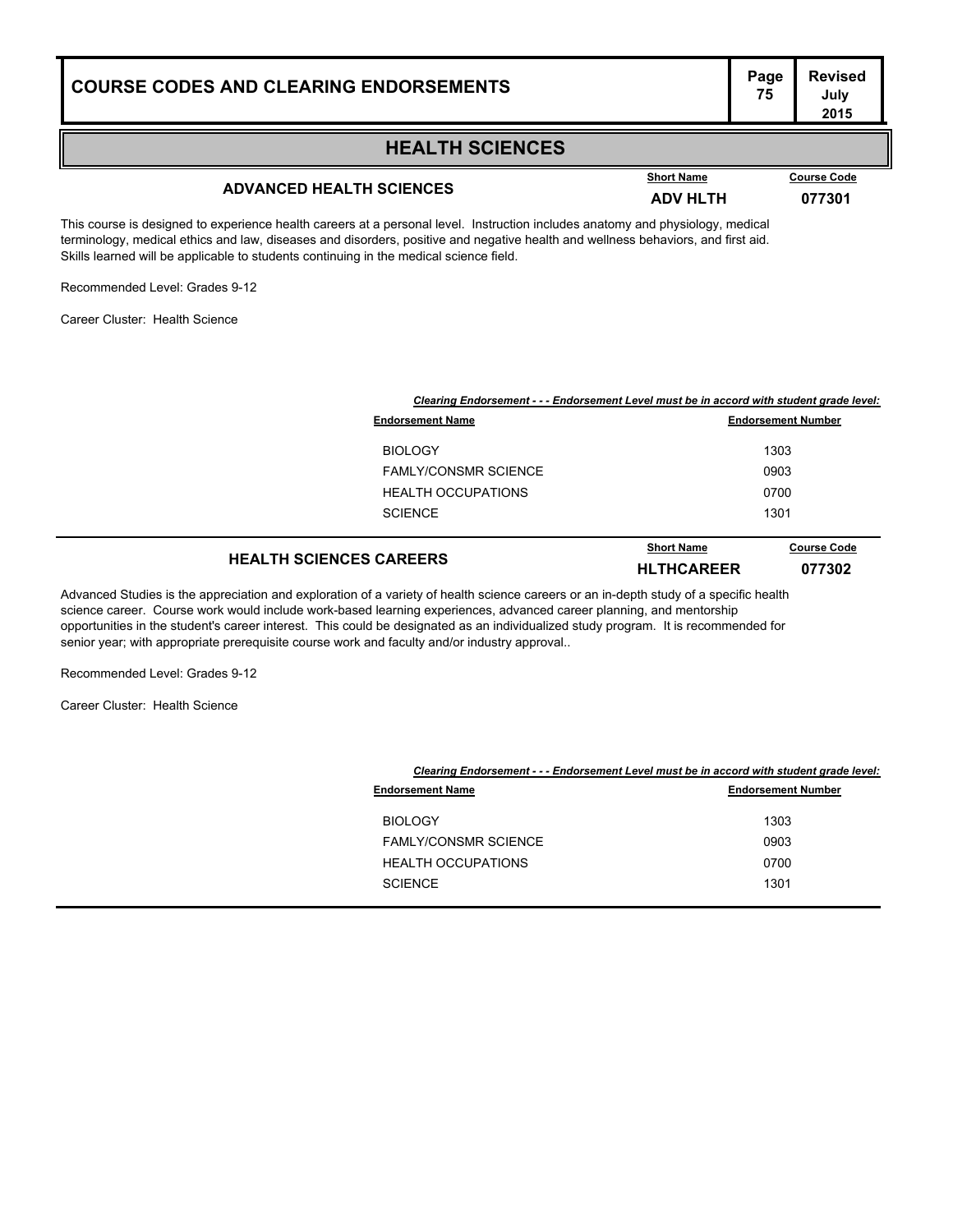#### **Page Revised July 2015**

#### **HEALTH SCIENCES**

## **PERSONAL AND COMMUNITY MEDICAL ISSUES MEDISSUE <sup>077303</sup>**

This course is designed to develop an understanding of the principles necessary for promoting lifelong wellness and preparation for careers in the Health Sciences Support Service Pathway. Students will develop a concept of health and wellness from the perspective of health consumer as well as a potential health professional. Focus will be on a holistic approach to recognize and evaluate oneself in order to improve one's own quality of life. The course will include a study of critical issues which affect the individual and may include stress, nutrition, weight control, physical fitness, infections and non-infectious diseases, alcohol and drug abuse, environmental health, and human sexuality.

Recommended Level: Grades 9-12

Career Cluster: Health Science

|                             | Clearing Endorsement - - - Endorsement Level must be in accord with student grade level: |  |
|-----------------------------|------------------------------------------------------------------------------------------|--|
| <b>Endorsement Name</b>     | <b>Endorsement Number</b>                                                                |  |
| <b>BIOLOGY</b>              | 1303                                                                                     |  |
| <b>FAMLY/CONSMR SCIENCE</b> | 0903                                                                                     |  |
| <b>HEALTH OCCUPATIONS</b>   | 0700                                                                                     |  |
| <b>SCIENCE</b>              | 1301                                                                                     |  |
|                             | <b>Short Name</b><br><b>Course Code</b>                                                  |  |

| Course Code |
|-------------|
| 077304      |
|             |

This course provides students with the art and science of the clinical laboratory. The class will explore the global range of career opportunities and traits available in the clinical lab. Students will job shadow in the community to gain real life clinical lab experience. Examination of legal and ethical issues will be covered throughout the class. Participants will have hands on practice with lab techniques, equipment, and record keeping relevant to medical, veterinary, dental, biotechnology, agricultural and food science and multiple other professions..

Recommended Level: Grades 9-12

Career Cluster: Health Science

|                             | Clearing Endorsement - - - Endorsement Level must be in accord with student grade level: |  |  |
|-----------------------------|------------------------------------------------------------------------------------------|--|--|
| <b>Endorsement Name</b>     | <b>Endorsement Number</b>                                                                |  |  |
| <b>BIOLOGY</b>              | 1303                                                                                     |  |  |
| <b>FAMLY/CONSMR SCIENCE</b> | 0903                                                                                     |  |  |
| <b>HEALTH OCCUPATIONS</b>   | 0700                                                                                     |  |  |
| <b>SCIENCE</b>              | 1301                                                                                     |  |  |
|                             |                                                                                          |  |  |

| ort Name |  |  |  |  |  |
|----------|--|--|--|--|--|
|          |  |  |  |  |  |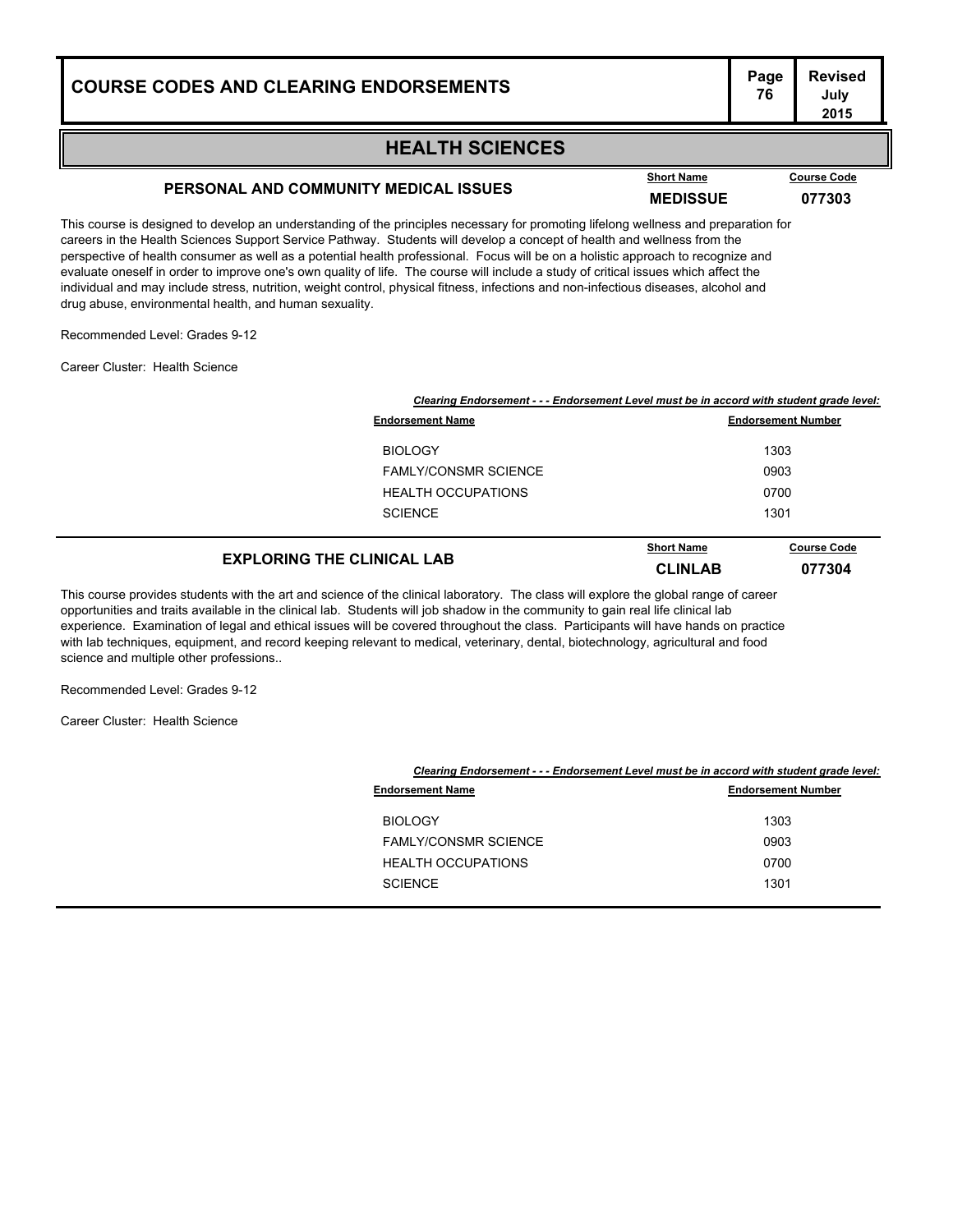#### **HEALTH SCIENCES**

## **NURSING ASSISTANT NURASST <sup>077400</sup>**

This is a basic nursing knowledge and skills course for the nurse assistant in a health care setting. It meets the requirements of Public Law 100-203 OBRA and is approved by the Nebraska Department of Health. This course is required to be taught by a R.N. or B.S.N. in order for students to receive high school credit, arrangements need to be made to insure teaching certification.

Recommended Level: Grades 9-12

Career Cluster: Health Science

|                             | Clearing Endorsement - - - Endorsement Level must be in accord with student grade level: |                              |  |  |
|-----------------------------|------------------------------------------------------------------------------------------|------------------------------|--|--|
| <b>Endorsement Name</b>     |                                                                                          | <b>Endorsement Number</b>    |  |  |
| <b>BIOLOGY</b>              |                                                                                          | 1303                         |  |  |
| <b>FAMLY/CONSMR SCIENCE</b> | 0903                                                                                     |                              |  |  |
| <b>HEALTH OCCUPATIONS</b>   |                                                                                          | 0700                         |  |  |
| <b>SCIENCE</b>              |                                                                                          | 1301                         |  |  |
| <b>MEDICATION AIDE</b>      | <b>Short Name</b><br><b>MEDAIDE</b>                                                      | <b>Course Code</b><br>077401 |  |  |

A course of instruction in which an individual receives training in administering medications, this course has minimum requirement of 40 hours and students must be 18 yrs of age in order to sit for the written exam administered by the state board of Health and Human Services. This course must be taught by an R.N. licensed in QMA.

Recommended Level: Grades 11-12

Career Cluster: Health Science

| Clearing Endorsement - - - Endorsement Level must be in accord with student grade level: |                           |  |
|------------------------------------------------------------------------------------------|---------------------------|--|
| <b>Endorsement Name</b>                                                                  | <b>Endorsement Number</b> |  |
| <b>BIOLOGY</b>                                                                           | 1303                      |  |
| <b>FAMLY/CONSMR SCIENCE</b>                                                              | 0903                      |  |
| <b>HEALTH OCCUPATIONS</b>                                                                | 0700                      |  |
| <b>SCIENCE</b>                                                                           | 1301                      |  |
|                                                                                          |                           |  |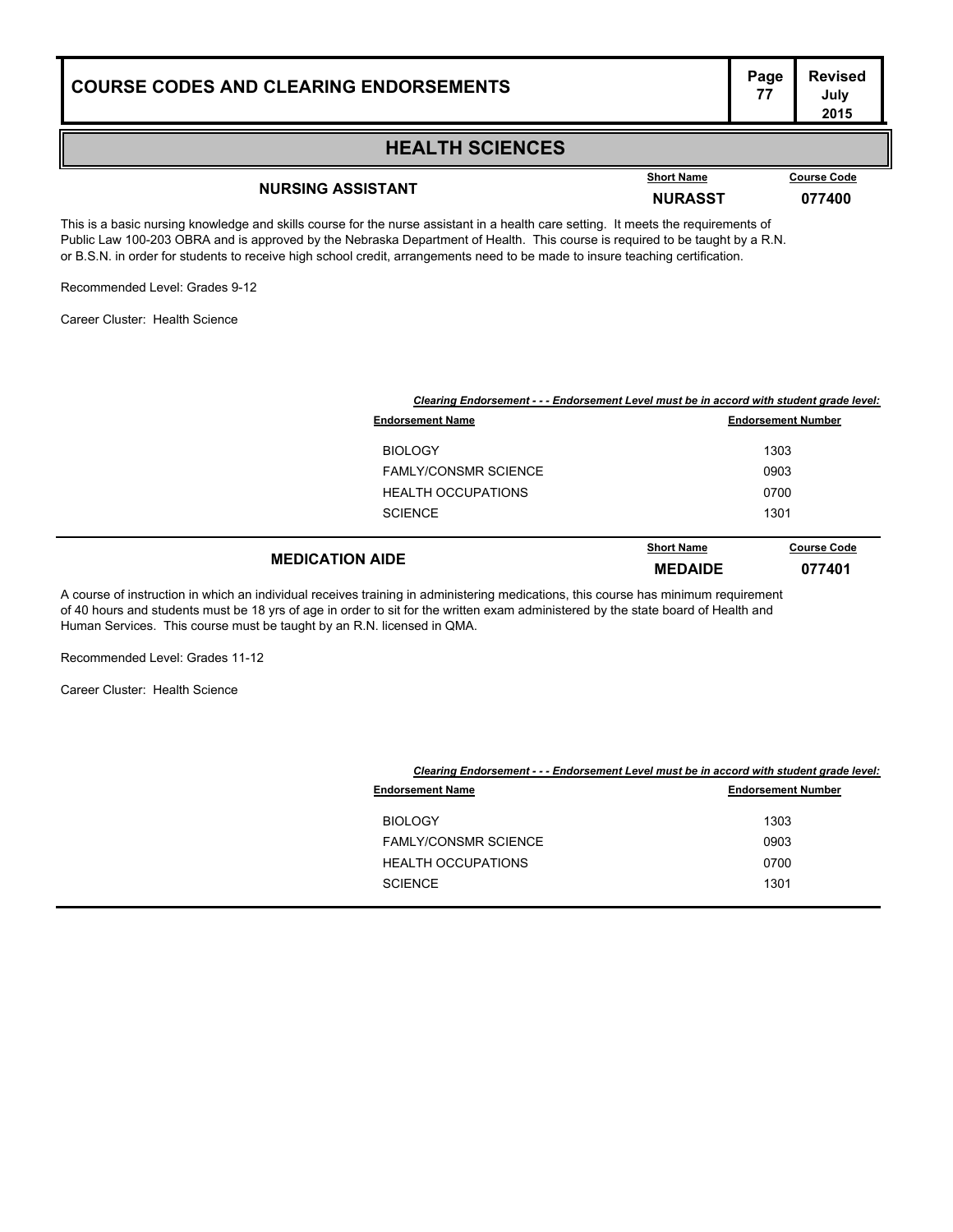#### **HEALTH SCIENCES**

## **EMERGENCY MEDICAL TECH EMT-B <sup>077402</sup>**

This course is designed based upon the Department of Transportation's National Highway Traffic Safety Administration Emergency Medical Technician National Standard Curriculum. This course is designed to instruct the student to the level of Emergency Medical Technician who serves as a vital link in the chain of the health care team. It is recognized that the majority of pre hospital emergency medical care will be provided by the EMT-B. This includes all skills necessary for the individual to provide emergency medical care at a basic life level with an ambulance service or other specialized service. This course is designed to prepare the student to take and pass the National Registry certification examination. The course must be taught by a qualified EMT instructor. (NHTSA-EMTBNSC).

Recommended Level: Grades 11-12

Career Cluster: Health Science

| Clearing Endorsement - - - Endorsement Level must be in accord with student grade level: |                                         |  |
|------------------------------------------------------------------------------------------|-----------------------------------------|--|
| <b>Endorsement Name</b>                                                                  | <b>Endorsement Number</b>               |  |
| <b>BIOLOGY</b>                                                                           | 1303                                    |  |
| <b>FAMLY/CONSMR SCIENCE</b>                                                              | 0903                                    |  |
| <b>HEALTH OCCUPATIONS</b>                                                                | 0700                                    |  |
| <b>SCIENCE</b>                                                                           | 1301                                    |  |
|                                                                                          | <b>Short Name</b><br><b>Course Code</b> |  |

| <b>PHARMACY FUNDAMENTALS</b> | <b>Short Name</b> | <b>Course Code</b> |
|------------------------------|-------------------|--------------------|
|                              | <b>PHARM FUND</b> | 077444             |

This course is an introduction to pharmacy technology professions. Employment opportunities and basic pre-pharmacy technician skills which may be utilized in either clinical and community settings such as retain, home health care and ambulatory care pharmacies. This course is recommended for students planning on pursuing careers which may require basic pharmaceutical knowledge, common health care mathematical applications and/or technical proficiency in the administration medications. After the completion of this course, students may be eligible to take the Pharmacy Technician Certification Exam (PTCE) through the Pharmacy Technician Certification Board (PTCB).

Prerequisites for the course are Introduction to Health Sciences (077300) and Medical Terminology (077600).

Recommended Level: Grades 11-12

| Career Cluster: Health Science | Clearing Endorsement - - - Endorsement Level must be in accord with student grade level: |                           |  |  |
|--------------------------------|------------------------------------------------------------------------------------------|---------------------------|--|--|
|                                | <b>Endorsement Name</b>                                                                  | <b>Endorsement Number</b> |  |  |
|                                | <b>BIOLOGY</b>                                                                           | 1303                      |  |  |
|                                | <b>HEALTH OCCUPATIONS</b>                                                                | 0700                      |  |  |
|                                | <b>SCIENCE</b>                                                                           | 1301                      |  |  |
|                                |                                                                                          |                           |  |  |

#### **Short Name**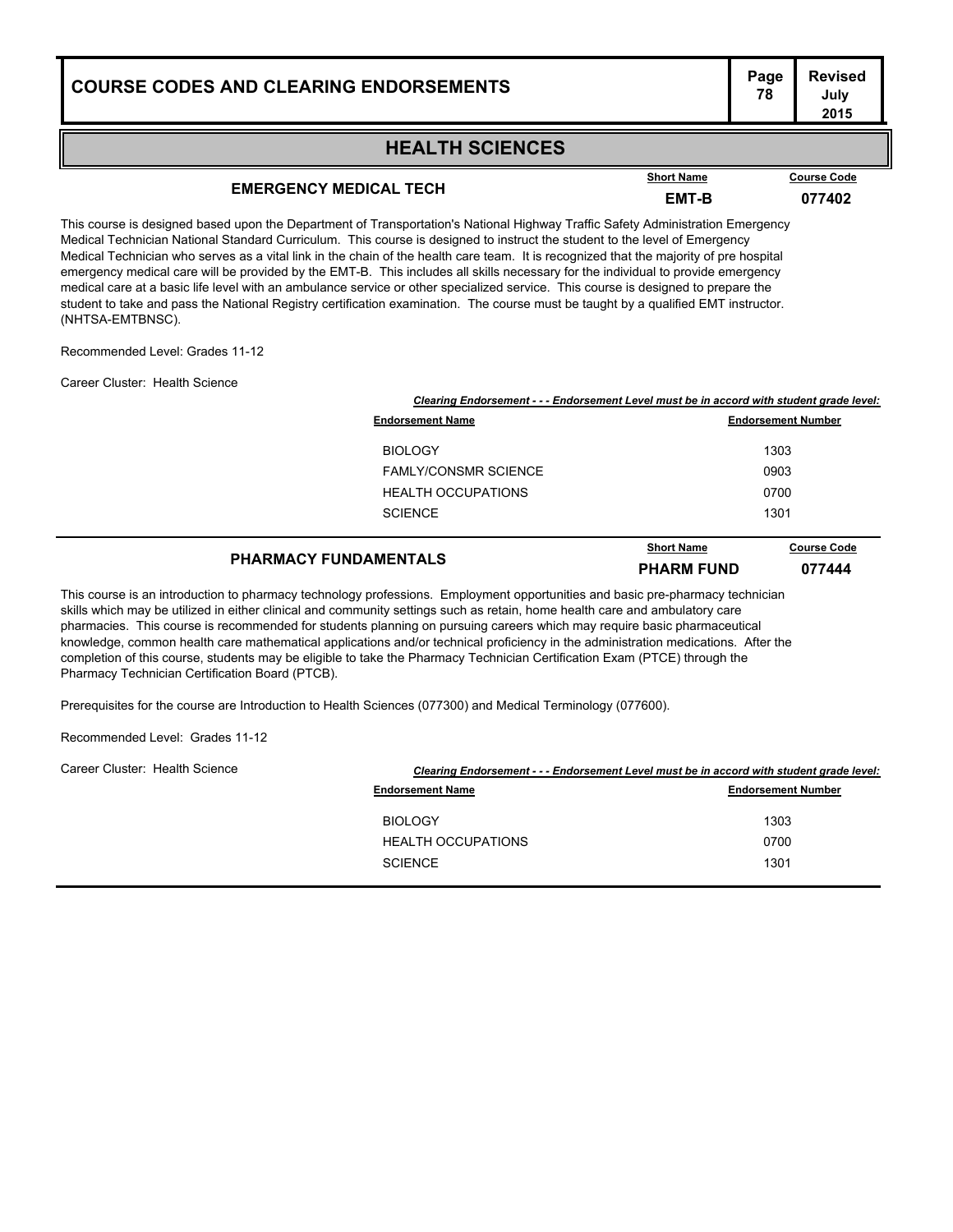#### **Page Revised July 2015**

#### **HEALTH SCIENCES**

## **INTRODUCTION TO SPORTS MEDICINE SPORTS MED <sup>077500</sup>**

This course is designed for students who may be interested in a career in Sports Medicine. This course should feature the prevention, recognition, treatment, and rehabilitation of activities caused by physical activity or athletics. Topics may include taping and bandaging, proper use of protective padding, treatment modalities, anatomy and physiology, medical terminology. Students may learn to measure cardio respiratory endurance, flexibility, body composition, and blood pressure. CPR/AED certification is a prerequisite for this course or a required outcome of the course.

Recommended Level: Grades 9-12

Career Cluster: Health Science

|                             | Clearing Endorsement - - - Endorsement Level must be in accord with student grade level: |                              |  |
|-----------------------------|------------------------------------------------------------------------------------------|------------------------------|--|
| <b>Endorsement Name</b>     |                                                                                          | <b>Endorsement Number</b>    |  |
| <b>BIOLOGY</b>              |                                                                                          | 1303                         |  |
| <b>FAMLY/CONSMR SCIENCE</b> |                                                                                          | 0903                         |  |
| <b>HEALTH OCCUPATIONS</b>   |                                                                                          | 0700                         |  |
| <b>SCIENCE</b>              |                                                                                          | 1301                         |  |
| <b>MEDICAL TERMINOLOGY</b>  | <b>Short Name</b><br><b>MED TERM</b>                                                     | <b>Course Code</b><br>077600 |  |

This course is designed to help students learn medical language by analyzing their components. The primary focus is on developing both oral and written skills in the language used to communicate within health care professions.

Recommended Level: Grades 9-12

Career Cluster: Health Science

|                             | Clearing Endorsement - - - Endorsement Level must be in accord with student grade level: |  |  |
|-----------------------------|------------------------------------------------------------------------------------------|--|--|
| <b>Endorsement Name</b>     | <b>Endorsement Number</b>                                                                |  |  |
| <b>BIOLOGY</b>              | 1303                                                                                     |  |  |
| <b>FAMLY/CONSMR SCIENCE</b> | 0903                                                                                     |  |  |
| <b>HEALTH OCCUPATIONS</b>   | 0700                                                                                     |  |  |
| <b>SCIENCE</b>              | 1301                                                                                     |  |  |
|                             |                                                                                          |  |  |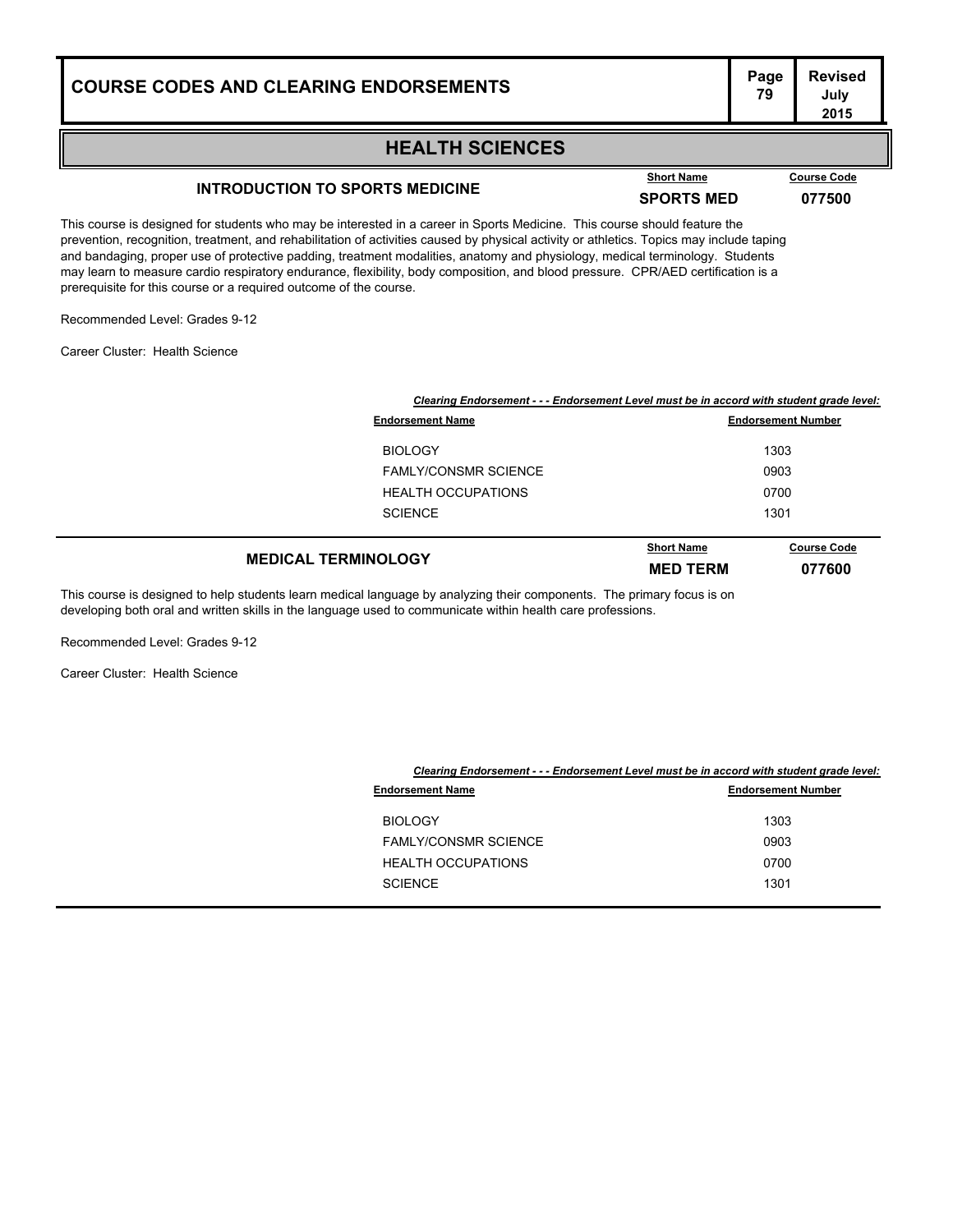#### **HEALTH SCIENCES**

### **EXERCISE SCIENCE EXERCISE <sup>077601</sup>**

**Short Name Course Code**

This course is appropriate for students wishing to pursue a career in personal training or for those who desire an introduction in the field of exercise science. The course will enable students to perform fitness assessments, according to current national guidelines and to use data to develop exercise and training routines, fitness plans and nutritional programs to fit the needs of clients. Successful completion of this course along with any other requirements may lead to a potential eligibility to take the Personal Trainer Exam through a certifying body. Leadership development activities of the career and technical student organization HOSA|Future Health Professionals is strongly encouraged.

Prerequisites for this course are Introduction to Health Sciences (077300) and Anatomy/Physiology (130210).

Recommended Level: Grades 11 -12

| Career Cluster: Health Science |  |
|--------------------------------|--|
|                                |  |

| ister: Health Science     | Clearing Endorsement - - - Endorsement Level must be in accord with student grade level: |                                        |                              |  |
|---------------------------|------------------------------------------------------------------------------------------|----------------------------------------|------------------------------|--|
|                           | <b>Endorsement Name</b>                                                                  |                                        | <b>Endorsement Number</b>    |  |
|                           | <b>BIOLOGY</b>                                                                           |                                        | 1303                         |  |
| <b>HEALTH OCCUPATIONS</b> |                                                                                          | 0700                                   |                              |  |
|                           | <b>SCIENCE</b>                                                                           |                                        | 1301                         |  |
|                           | <b>CLINICAL NUTRITION</b>                                                                | <b>Short Name</b><br><b>CLIN NUTRI</b> | <b>Course Code</b><br>077700 |  |

This course includes instruction on the principles of nutrition and its relationship to individual health throughout the life cycle including how the nutrients have an effect on personal health. This course may encompass principles and concepts of sports nutrition and/or clinical nutrition.

Recommended Level: Grades 9-12

Career Cluster: Health Science

|                             | Clearing Endorsement - - - Endorsement Level must be in accord with student grade level: |  |  |
|-----------------------------|------------------------------------------------------------------------------------------|--|--|
| <b>Endorsement Name</b>     | <b>Endorsement Number</b>                                                                |  |  |
| <b>FAMLY/CONSMR SCIENCE</b> | 0903                                                                                     |  |  |
| <b>HEALTH OCCUPATIONS</b>   | 0700                                                                                     |  |  |
|                             |                                                                                          |  |  |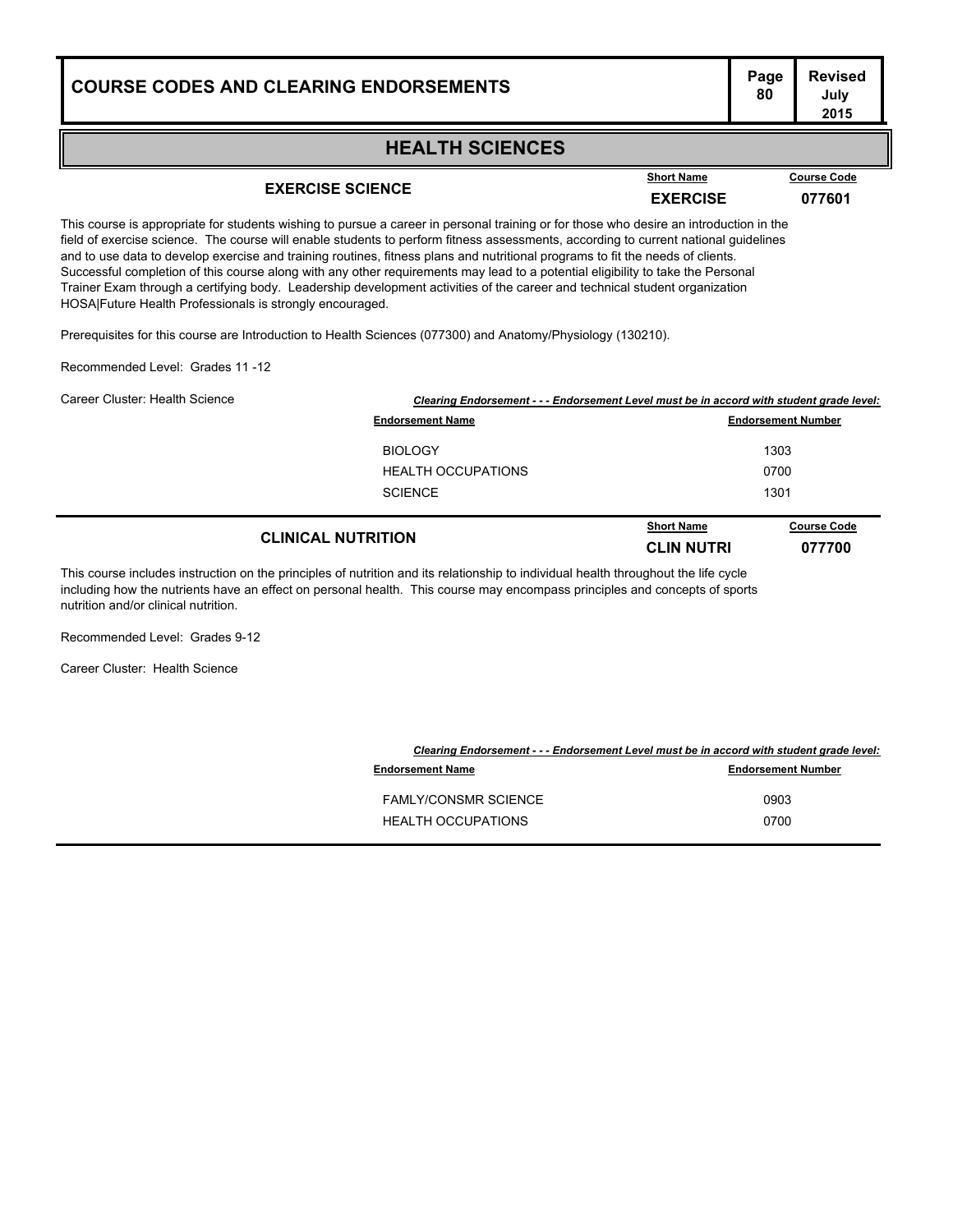#### **HEALTH SCIENCES**

## **SPORT NUTRITION SPORT NUTRITION SPORT NUTR 077701**

**Course Code** 

This course is designed to help students explore professional or support positions in the field of Sport and Human Performance Nutrition. Students will study components of the science of nutrition as how it relates to and impacts the human body during performance.

Recommended Level: Grades 11-12

Career Cluster: Health Science

|                                      | Clearing Endorsement - - - Endorsement Level must be in accord with student grade level: |                    |  |
|--------------------------------------|------------------------------------------------------------------------------------------|--------------------|--|
| <b>Endorsement Name</b>              | <b>Endorsement Number</b>                                                                |                    |  |
| <b>BIOLOGY</b>                       |                                                                                          | 1303               |  |
| <b>HEALTH OCCUPATIONS</b>            | 0700                                                                                     |                    |  |
| <b>SCIENCE</b>                       | 1301                                                                                     |                    |  |
| <b>HEALTH INFORMATION TECHNOLOGY</b> | <b>Short Name</b>                                                                        | <b>Course Code</b> |  |
|                                      | HIT                                                                                      | 077800             |  |

Health Information Technology (HIT) is the management and use of information in Health Sciences related to, but not limited to, communications, legal & ethical implications, data management & organization, and technology applications. Completion of this course allows the student to obtain entry-level competencies defined by the American Health Information Management Association. These are nationally accepted standards of practitioner roles and function.

Recommended Level: Grades 9-12

Career Cluster: Health Science

|                               | Clearing Endorsement - - - Endorsement Level must be in accord with student grade level: |  |
|-------------------------------|------------------------------------------------------------------------------------------|--|
| <b>Endorsement Name</b>       | <b>Endorsement Number</b>                                                                |  |
| <b>FAMLY/CONSMR SCIENCE</b>   | 0903                                                                                     |  |
| <b>HEALTH OCCUPATIONS</b>     | 0700                                                                                     |  |
| <b>INFORMATION TECHNOLOGY</b> | 2701                                                                                     |  |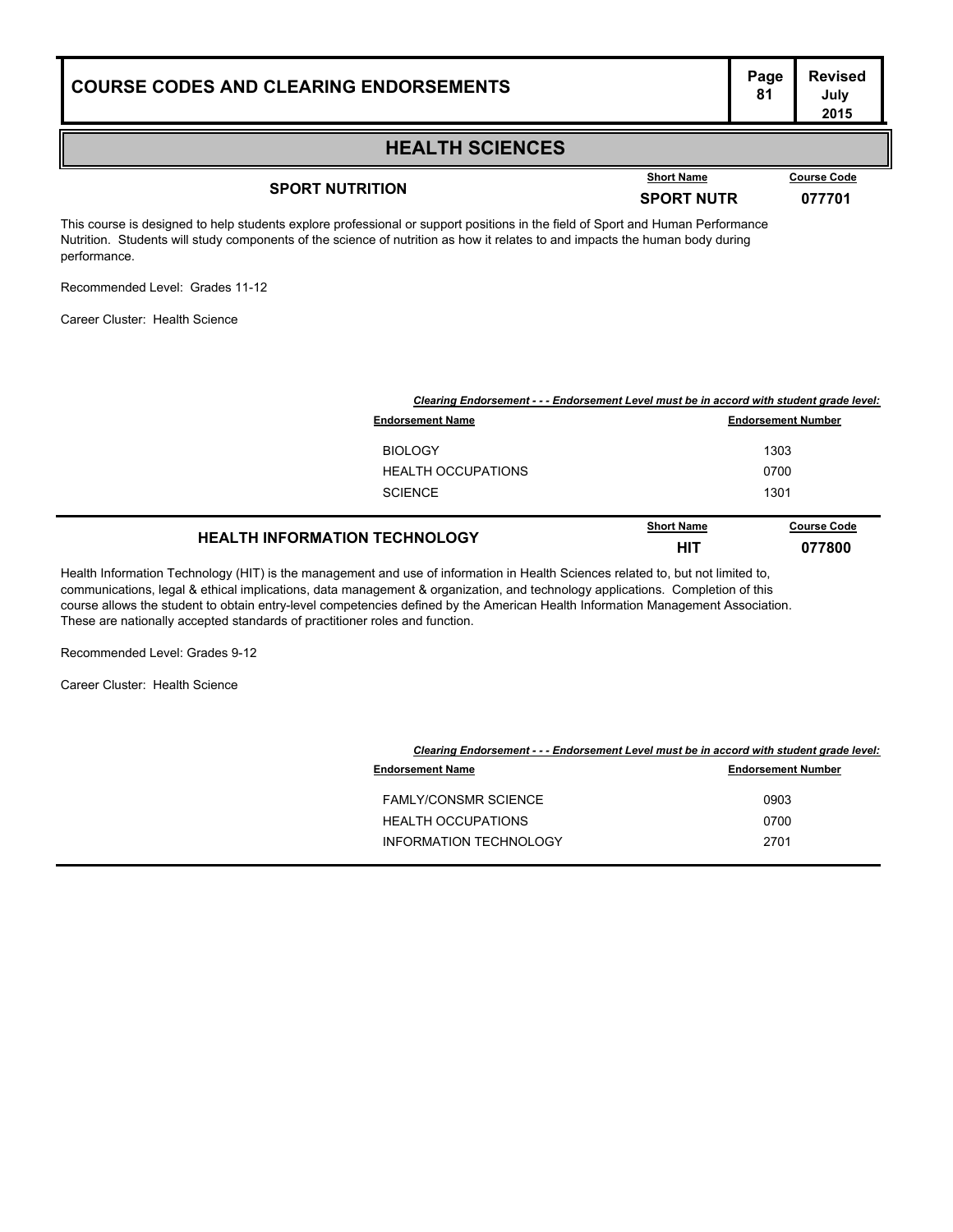#### **Page Revised July 2015**

#### **HEALTH SCIENCES**

## **ALLIED HEALTH AND MEDICINE ALL HEALTH <sup>077900</sup>**

This class will give student practical application at a clinical site or simulated experience. These experiences can occur in a variety of locations included classroom/lab and availability of community resources as determined by the instructor. The experiences should be designed to enhance and supplement the students' knowledge and skill in allied health. The class also includes research for a professional career of interest documented by a professional portfolio.

Recommended Level: Grades 11-12

Career Cluster: Health Science

|                              | Clearing Endorsement - - - Endorsement Level must be in accord with student grade level: |                              |  |
|------------------------------|------------------------------------------------------------------------------------------|------------------------------|--|
| <b>Endorsement Name</b>      |                                                                                          | <b>Endorsement Number</b>    |  |
| <b>BIOLOGY</b>               |                                                                                          | 1303                         |  |
| <b>HEALTH OCCUPATIONS</b>    | 0700                                                                                     |                              |  |
| <b>SCIENCE</b>               | 1301                                                                                     |                              |  |
| <b>HEALTH SCIENCES-OTHER</b> | <b>Short Name</b><br><b>HS OTHER</b>                                                     | <b>Course Code</b><br>077930 |  |

Health Sciences courses not listed or classifiable under the above codes, including independent study courses. This would include classes designated for preparation for a specific pathway in Therapeutic Services, Diagnostic Services, Health Information, Health Support Services, Health Sciences, and/or Health Care Sciences. Please note courses coded in this area do not count toward an approved Nebraska Career Education program of study.

Recommended Level: Grades 7-12

Career Cluster: Health Science

|                             | Clearing Endorsement - - - Endorsement Level must be in accord with student grade level: |  |
|-----------------------------|------------------------------------------------------------------------------------------|--|
| <b>Endorsement Name</b>     | <b>Endorsement Number</b>                                                                |  |
| <b>BIOLOGY</b>              | 1303                                                                                     |  |
| <b>FAMLY/CONSMR SCIENCE</b> | 0903                                                                                     |  |
| <b>HEALTH OCCUPATIONS</b>   | 0700                                                                                     |  |
| <b>SCIENCE</b>              | 1301                                                                                     |  |
|                             |                                                                                          |  |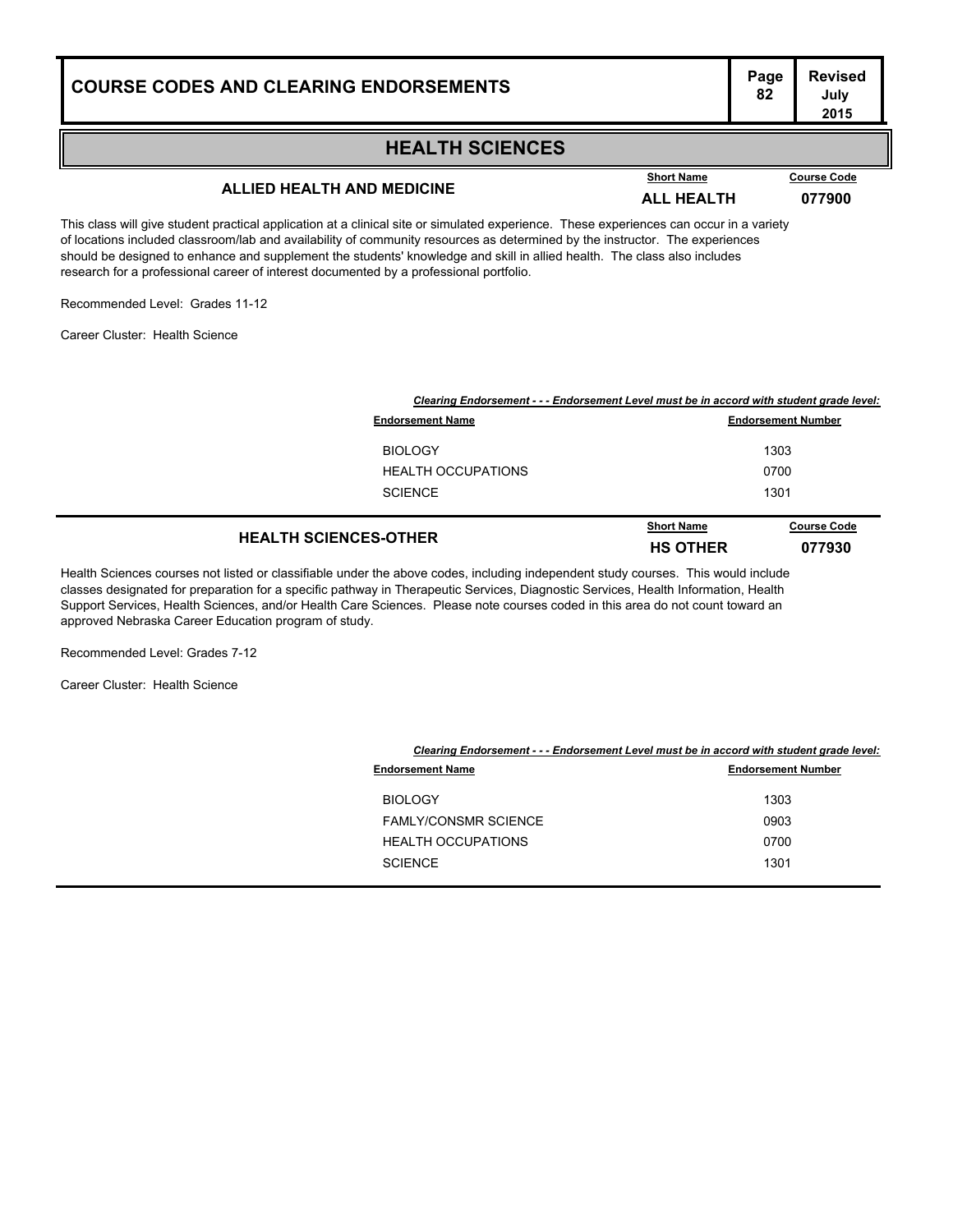#### **HEALTH SCIENCES**

## **HEALTH SCIENCES-OTHER HS OTHER <sup>077931</sup>**

Health Sciences courses not listed or classifiable under the above codes, including independent study courses. This would include classes designated for preparation for a specific pathway in Therapeutic Services, Diagnostic Services, Health Information, Health Support Services, Health Sciences, and/or Health Care Sciences. Please note courses coded in this area do not count toward an approved Nebraska Career Education program of study.

Recommended Level: Grades 7-12

Career Cluster: Health Science

| Clearing Endorsement - - - Endorsement Level must be in accord with student grade level: |                   |                           |
|------------------------------------------------------------------------------------------|-------------------|---------------------------|
| <b>Endorsement Name</b>                                                                  |                   | <b>Endorsement Number</b> |
| <b>BIOLOGY</b>                                                                           | 1303              |                           |
| <b>FAMLY/CONSMR SCIENCE</b>                                                              | 0903              |                           |
| <b>HEALTH OCCUPATIONS</b>                                                                | 0700              |                           |
| <b>SCIENCE</b>                                                                           | 1301              |                           |
|                                                                                          | <b>Short Name</b> | <b>Course Code</b>        |

| <b>HEALTH SCIENCES-OTHER</b> | <b>SHOLL NATHE</b> | <b>Course Coue</b> |
|------------------------------|--------------------|--------------------|
|                              | <b>HS OTHER</b>    | 077932             |
|                              |                    |                    |

Health Sciences courses not listed or classifiable under the above codes, including independent study courses. This would include classes designated for preparation for a specific pathway in Therapeutic Services, Diagnostic Services, Health Information, Health Support Services, Health Sciences, and/or Health Care Sciences. Please note courses coded in this area do not count toward an approved Nebraska Career Education program of study.

Recommended Level: Grades 7-12

Career Cluster: Health Science

|                             | Clearing Endorsement - - - Endorsement Level must be in accord with student grade level: |  |
|-----------------------------|------------------------------------------------------------------------------------------|--|
| <b>Endorsement Name</b>     | <b>Endorsement Number</b>                                                                |  |
| <b>BIOLOGY</b>              | 1303                                                                                     |  |
| <b>FAMLY/CONSMR SCIENCE</b> | 0903                                                                                     |  |
| <b>HEALTH OCCUPATIONS</b>   | 0700                                                                                     |  |
| <b>SCIENCE</b>              | 1301                                                                                     |  |
|                             |                                                                                          |  |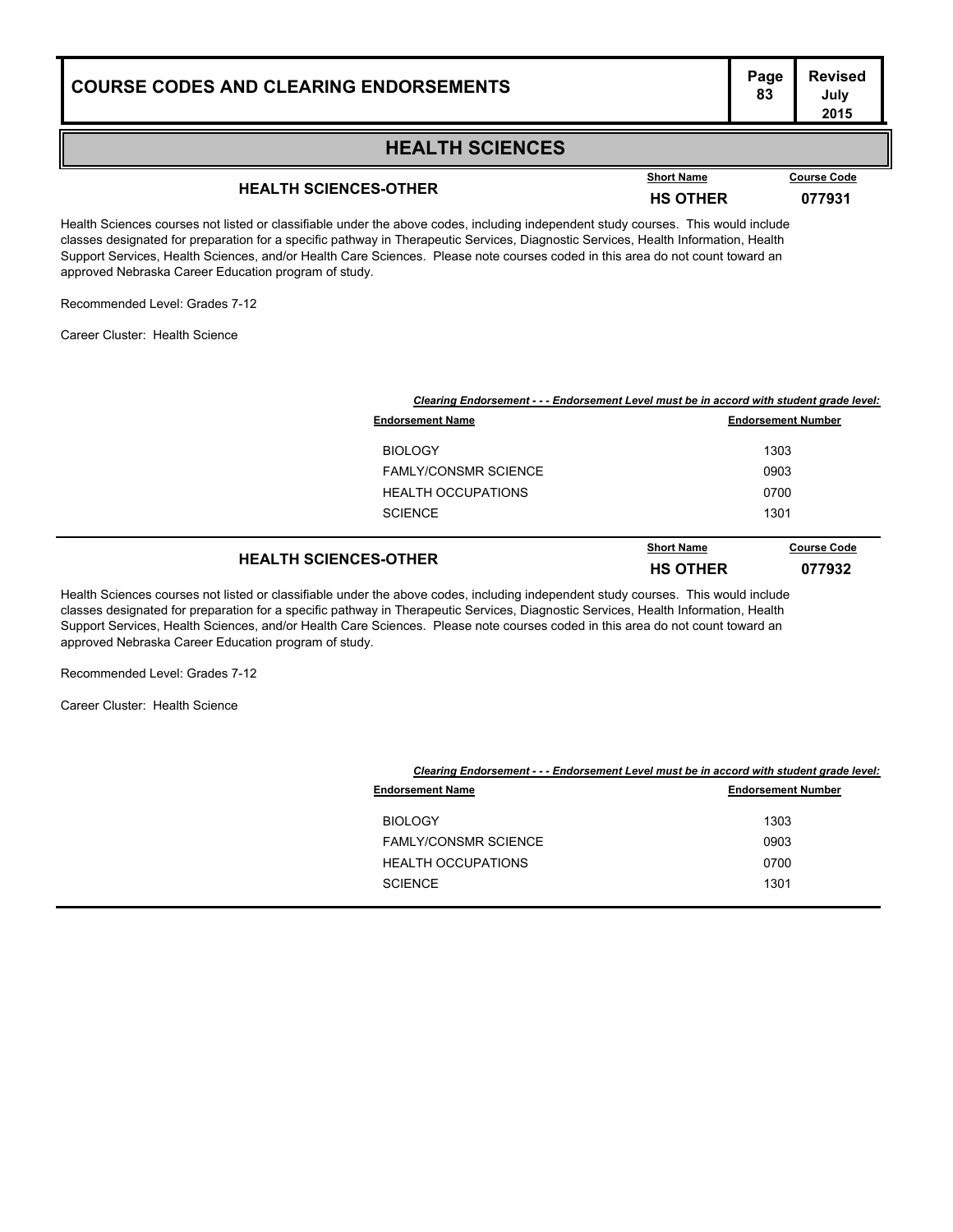#### **HEALTH SCIENCES**

## **HEALTH SCIENCES-OTHER HS OTHER <sup>077933</sup>**

Health Sciences courses not listed or classifiable under the above codes, including independent study courses. This would include classes designated for preparation for a specific pathway in Therapeutic Services, Diagnostic Services, Health Information, Health Support Services, Health Sciences, and/or Health Care Sciences. Please note courses coded in this area do not count toward an approved Nebraska Career Education program of study.

Recommended Level: Grades 7-12

Career Cluster: Health Science

| Clearing Endorsement - - - Endorsement Level must be in accord with student grade level: |                                      |                              |
|------------------------------------------------------------------------------------------|--------------------------------------|------------------------------|
| <b>Endorsement Name</b>                                                                  |                                      | <b>Endorsement Number</b>    |
| <b>BIOLOGY</b>                                                                           |                                      | 1303                         |
| <b>FAMLY/CONSMR SCIENCE</b>                                                              | 0903                                 |                              |
| <b>HEALTH OCCUPATIONS</b>                                                                | 0700                                 |                              |
| <b>SCIENCE</b>                                                                           | 1301                                 |                              |
| <b>HEALTH SCIENCES-OTHER</b>                                                             | <b>Short Name</b><br><b>HS OTHER</b> | <b>Course Code</b><br>077934 |

Health Sciences courses not listed or classifiable under the above codes, including independent study courses. This would include classes designated for preparation for a specific pathway in Therapeutic Services, Diagnostic Services, Health Information, Health Support Services, Health Sciences, and/or Health Care Sciences. Please note courses coded in this area do not count toward an approved Nebraska Career Education program of study.

Recommended Level: Grades 7-12

Career Cluster: Health Science

|                             | Clearing Endorsement - - - Endorsement Level must be in accord with student grade level: |  |
|-----------------------------|------------------------------------------------------------------------------------------|--|
| <b>Endorsement Name</b>     | <b>Endorsement Number</b>                                                                |  |
| <b>BIOLOGY</b>              | 1303                                                                                     |  |
| <b>FAMLY/CONSMR SCIENCE</b> | 0903                                                                                     |  |
| <b>HEALTH OCCUPATIONS</b>   | 0700                                                                                     |  |
| <b>SCIENCE</b>              | 1301                                                                                     |  |
|                             |                                                                                          |  |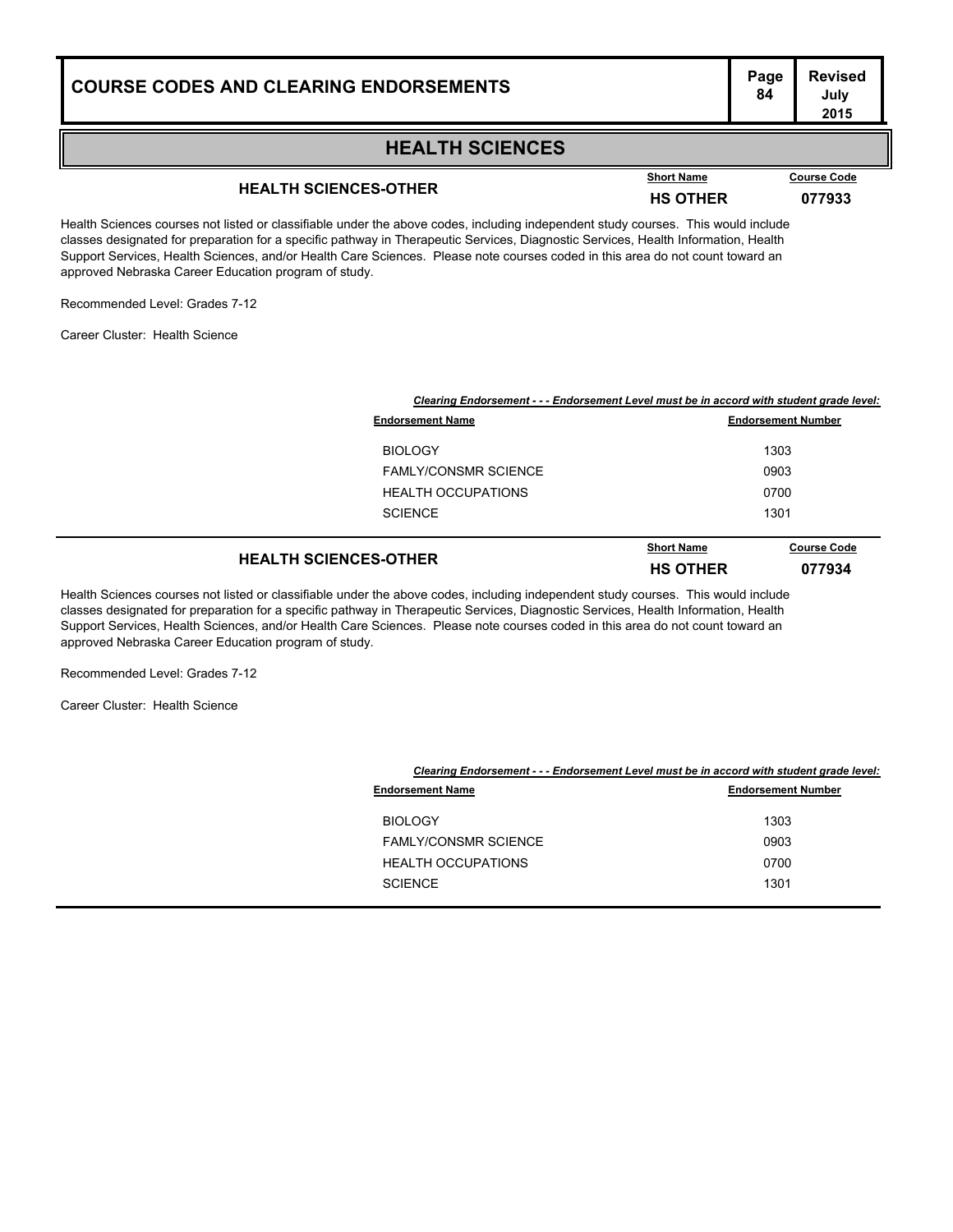| <b>COURSE CODES AND CLEARING ENDORSEMENTS</b> | יש ו ו<br>85 |
|-----------------------------------------------|--------------|
|                                               |              |

### **HOSPITALITY AND TOURISM**

## **HOSPITALITY AND TOURISM Example 10 Short Name Course Code 370010**

**Short Name Course Code**

Hospitality and Tourism provides the student with an understanding of one of the largest industries in the world. Specific applications include the evolution of the industry, food and beverage, lodging, international and domestic travel, business operations, and hospitality and tourism career exploration.

Recommended Level: Grades 9-12

Career Cluster: Hospitality and Tourism

| Clearing Endorsement - - - Endorsement Level must be in accord with student grade level: |                                       |                              |
|------------------------------------------------------------------------------------------|---------------------------------------|------------------------------|
| <b>Endorsement Name</b>                                                                  |                                       | <b>Endorsement Number</b>    |
| <b>BUSINESS, MARKETING, INFO TECH</b>                                                    |                                       | 0304                         |
| <b>FAMLY/CONSMR SCIENCE</b>                                                              |                                       | 0903                         |
| <b>CULINARY SKILLS 1</b>                                                                 | <b>Short Name</b><br><b>CULINARY1</b> | <b>Course Code</b><br>370021 |

This course is designed to provide students with curriculum which is focused on the foodservice industry and provides training in workplace and culinary skills, food safety and sanitation, interpersonal and communication skills, as well as an exposure to the areas of restaurant management and career exploration.

Recommended Level: Grades 9-12

Career Cluster: Hospitality and Tourism

| Clearing Endorsement - - - Endorsement Level must be in accord with student grade level:                                                                                                                                                                               |                                       |                              |
|------------------------------------------------------------------------------------------------------------------------------------------------------------------------------------------------------------------------------------------------------------------------|---------------------------------------|------------------------------|
| <b>Endorsement Name</b>                                                                                                                                                                                                                                                |                                       | <b>Endorsement Number</b>    |
| <b>FAMLY/CONSMR SCIENCE</b>                                                                                                                                                                                                                                            |                                       | 0903                         |
| <b>CULINARY SKILLS 2</b>                                                                                                                                                                                                                                               | <b>Short Name</b><br><b>CULINARY2</b> | <b>Course Code</b><br>370022 |
| This course is designed to provide students with an advanced curriculum which is focused on the foodservice industry and provides<br>natata da coadrafese sed soltase shille, tanseseasa e ad secuendo antes shille, se coall es se sorre na ne se sesse afrasteciment |                                       |                              |

training in workplace and culinary skills, interpersonal and communication skills, as well as an exposure to the areas of restaurant management and career exploration. ServSafe Certification may be available at this level through the National Restaurant Association Educational Foundation.

Recommended Level: Grades 9-12

Career Cluster: Hospitality and Tourism

| Clearing Endorsement - - - Endorsement Level must be in accord with student grade level: |                           |
|------------------------------------------------------------------------------------------|---------------------------|
| <b>Endorsement Name</b>                                                                  | <b>Endorsement Number</b> |
| <b>FAMLY/CONSMR SCIENCE</b>                                                              | 0903                      |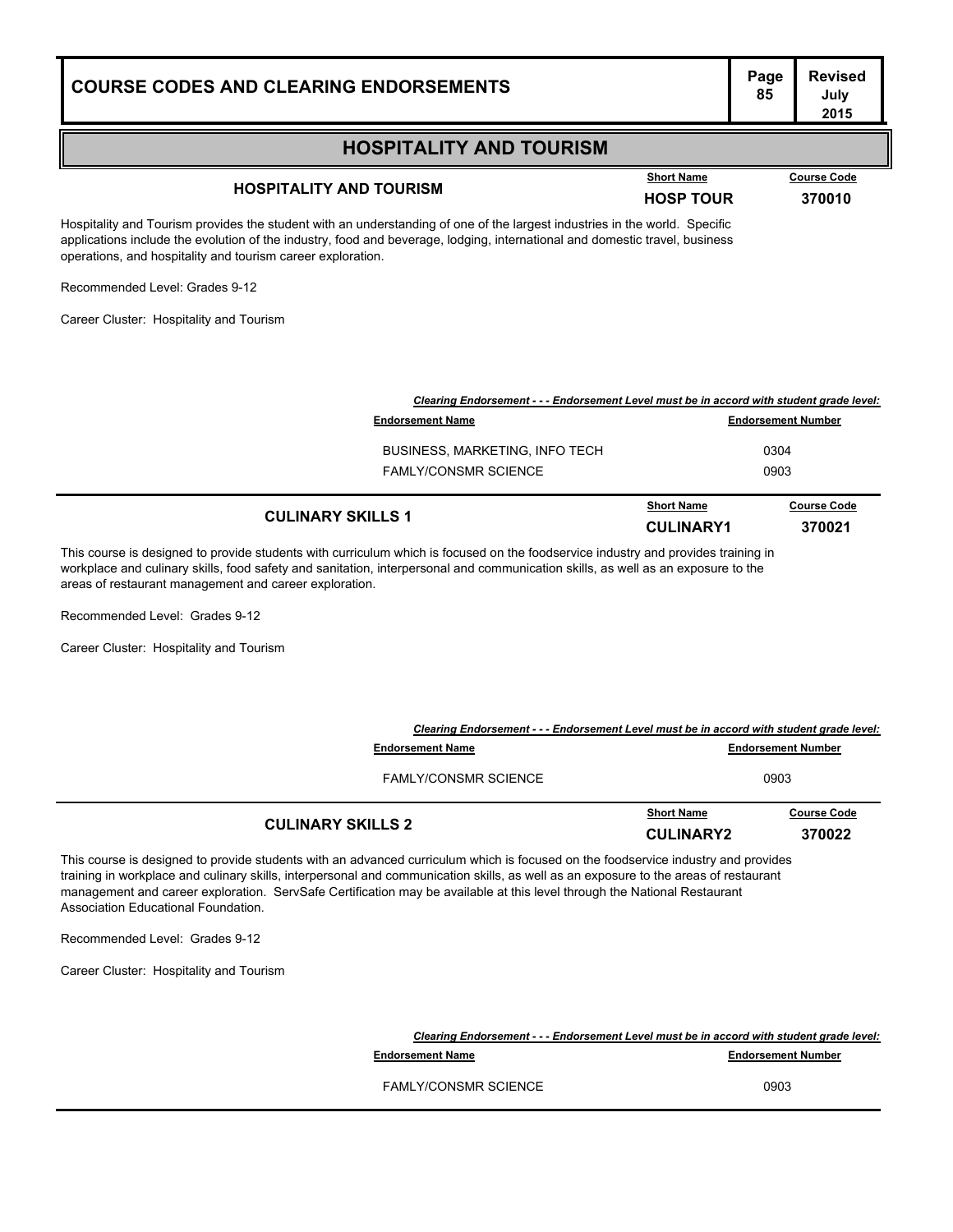### **HOSPITALITY AND TOURISM**

This foundational course is an industry-driven curriculum that prepares students for careers in the restaurant and foodservice management industry. This course will focus on the following topics: career paths, safety and sanitation, industry standards, food methods and techniques, food service management, and customer services.

**COURSE CODES AND CLEARING ENDORSEMENTS<sup>86</sup>**

Recommended Level: Grades 9-12

Career Cluster: Hospitality and Tourism

| Clearing Endorsement - - - Endorsement Level must be in accord with student grade level: |                                       |                              |
|------------------------------------------------------------------------------------------|---------------------------------------|------------------------------|
| <b>Endorsement Name</b>                                                                  |                                       | <b>Endorsement Number</b>    |
| <b>FAMLY/CONSMR SCIENCE</b>                                                              |                                       | 0903                         |
| <b>PROSTART 2</b>                                                                        | <b>Short Name</b><br><b>PROSTART2</b> | <b>Course Code</b><br>370031 |

This course is designed to provide students with an industry-driven curriculum providing real-life opportunities and the application of practical skills encompassing culinary techniques and management skills.

Recommended Level: Grades 9-12

Career Cluster: Hospitality and Tourism

| Clearing Endorsement - - - Endorsement Level must be in accord with student grade level:<br><b>Endorsement Name</b> |                                      | <b>Endorsement Number</b>    |
|---------------------------------------------------------------------------------------------------------------------|--------------------------------------|------------------------------|
| <b>FAMLY/CONSMR SCIENCE</b>                                                                                         |                                      | 0903                         |
| <b>HOSPITALITY AND TOURISM, OTHER</b>                                                                               | <b>Short Name</b><br><b>HOSPTOTH</b> | <b>Course Code</b><br>379930 |

Courses not otherwise listed. Using codes 379930 through 379934 means you can add five "other" courses by using one code for each one of the give courses. Please note courses coded in this area do not count toward an approved Nebraska Career Education program of study.

Recommended Level: Grades 7-12

Career Cluster: Hospitality and Tourism

| Clearing Endorsement - - - Endorsement Level must be in accord with student grade level: |                           |
|------------------------------------------------------------------------------------------|---------------------------|
| <b>Endorsement Name</b>                                                                  | <b>Endorsement Number</b> |
| BUSINESS, MARKETING, INFO TECH                                                           | 0304                      |
| <b>FAMLY/CONSMR SCIENCE</b>                                                              | 0903                      |

**Page Revised July 2015**

**PROSTART 1 PROSTART 1 PROSTART1 370030**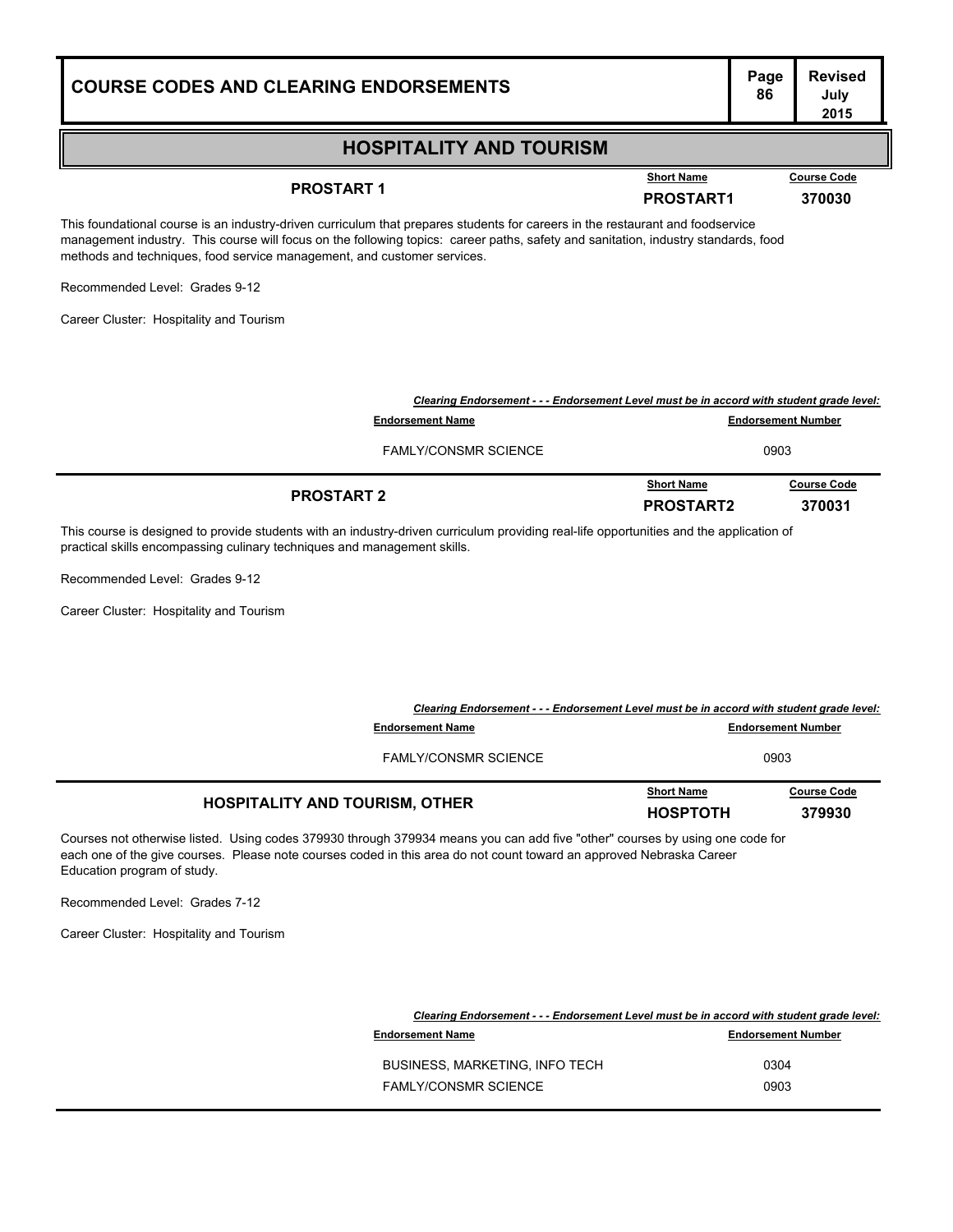#### **HOSPITALITY AND TOURISM**

## **HOSPITALITY AND TOURISM, OTHER HOSPTOTH <sup>379931</sup>**

**Short Name Course Code**

Courses not otherwise listed. Using codes 379930 through 379934 means you can add five "other" courses by using one code for each one of the give courses. Please note courses coded in this area do not count toward an approved Nebraska Career Education program of study.

Recommended Level: Grades 7-12

Career Cluster: Hospitality and Tourism

| <b>HOSPITALITY AND TOURISM, OTHER</b>                                                    | <b>Short Name</b><br><b>HOSPTOTH</b> | <b>Course Code</b><br>379932 |
|------------------------------------------------------------------------------------------|--------------------------------------|------------------------------|
| <b>FAMLY/CONSMR SCIENCE</b>                                                              |                                      | 0903                         |
| <b>BUSINESS, MARKETING, INFO TECH</b>                                                    |                                      | 0304                         |
| <b>Endorsement Name</b>                                                                  |                                      | <b>Endorsement Number</b>    |
| Clearing Endorsement - - - Endorsement Level must be in accord with student grade level: |                                      |                              |

Courses not otherwise listed. Using codes 379930 through 379934 means you can add five "other" courses by using one code for each one of the give courses. Please note courses coded in this area do not count toward an approved Nebraska Career Education program of study.

Recommended Level: Grades 7-12

Career Cluster: Hospitality and Tourism

| <b>HOSPITALITY AND TOURISM, OTHER</b>                                                    | <b>Short Name</b><br><b>HOSPTOTH</b> | <b>Course Code</b><br>379933 |
|------------------------------------------------------------------------------------------|--------------------------------------|------------------------------|
| <b>FAMLY/CONSMR SCIENCE</b>                                                              |                                      | 0903                         |
| BUSINESS, MARKETING, INFO TECH                                                           |                                      | 0304                         |
| <b>Endorsement Name</b>                                                                  |                                      | <b>Endorsement Number</b>    |
| Clearing Endorsement - - - Endorsement Level must be in accord with student grade level: |                                      |                              |

Courses not otherwise listed. Using codes 379930 through 379934 means you can add five "other" courses by using one code for each one of the give courses. Please note courses coded in this area do not count toward an approved Nebraska Career Education program of study.

Recommended Level: Grades 7-12

Career Cluster: Hospitality and Tourism

| Clearing Endorsement - - - Endorsement Level must be in accord with student grade level: |                           |
|------------------------------------------------------------------------------------------|---------------------------|
| <b>Endorsement Name</b>                                                                  | <b>Endorsement Number</b> |
| <b>BUSINESS, MARKETING, INFO TECH</b>                                                    | 0304                      |
| <b>FAMLY/CONSMR SCIENCE</b>                                                              | 0903                      |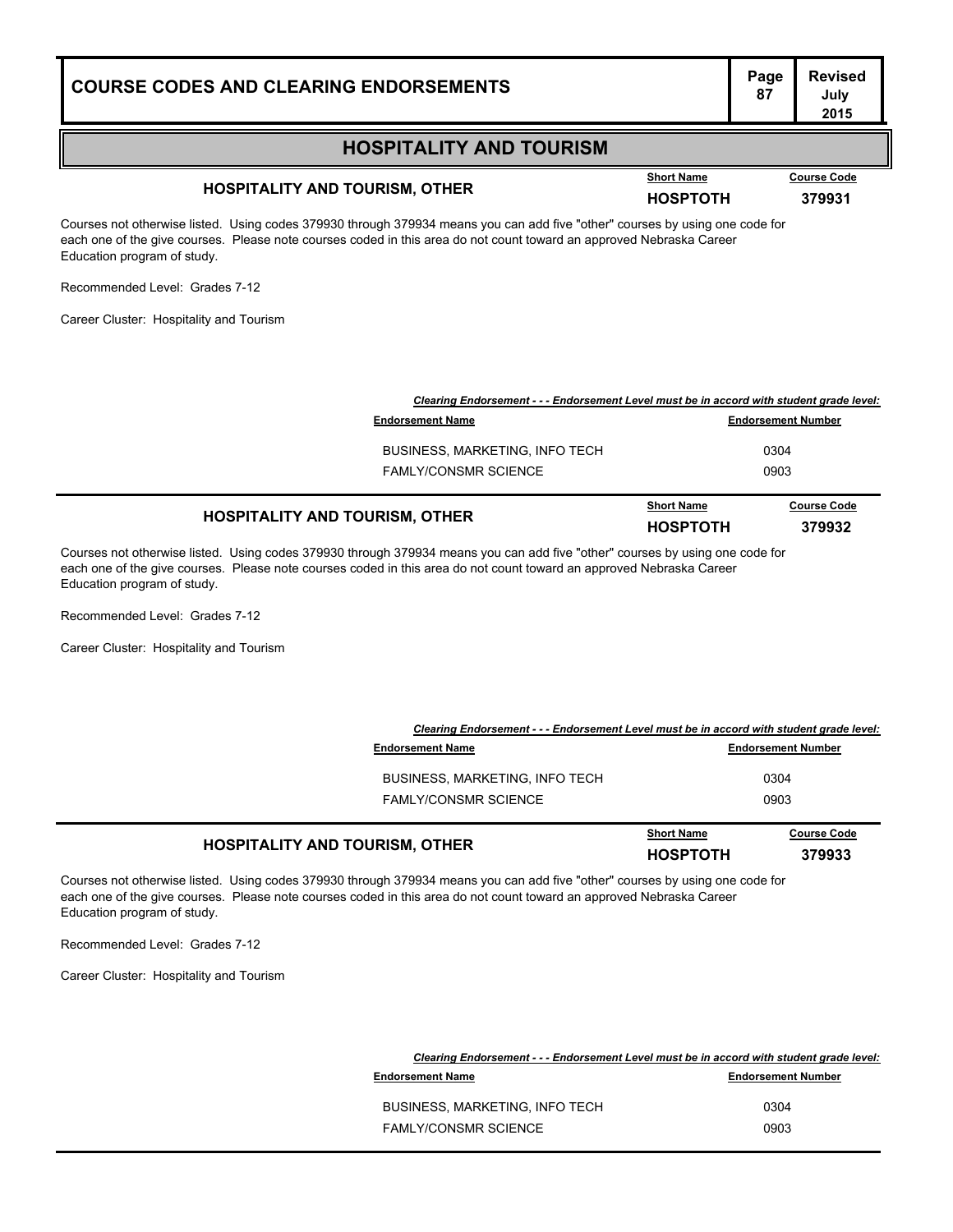### **HOSPITALITY AND TOURISM**

## **HOSPITALITY AND TOURISM, OTHER HOSPTOTH <sup>379934</sup>**

**Course Code** 

Courses not otherwise listed. Using codes 379930 through 379934 means you can add five "other" courses by using one code for each one of the give courses. Please note courses coded in this area do not count toward an approved Nebraska Career Education program of study.

Recommended Level: Grades 7-12

Career Cluster: Hospitality and Tourism

| Clearing Endorsement - - - Endorsement Level must be in accord with student grade level: |                           |
|------------------------------------------------------------------------------------------|---------------------------|
| <b>Endorsement Name</b>                                                                  | <b>Endorsement Number</b> |
| <b>BUSINESS, MARKETING, INFO TECH</b>                                                    | 0304                      |
| <b>FAMLY/CONSMR SCIENCE</b>                                                              | 0903                      |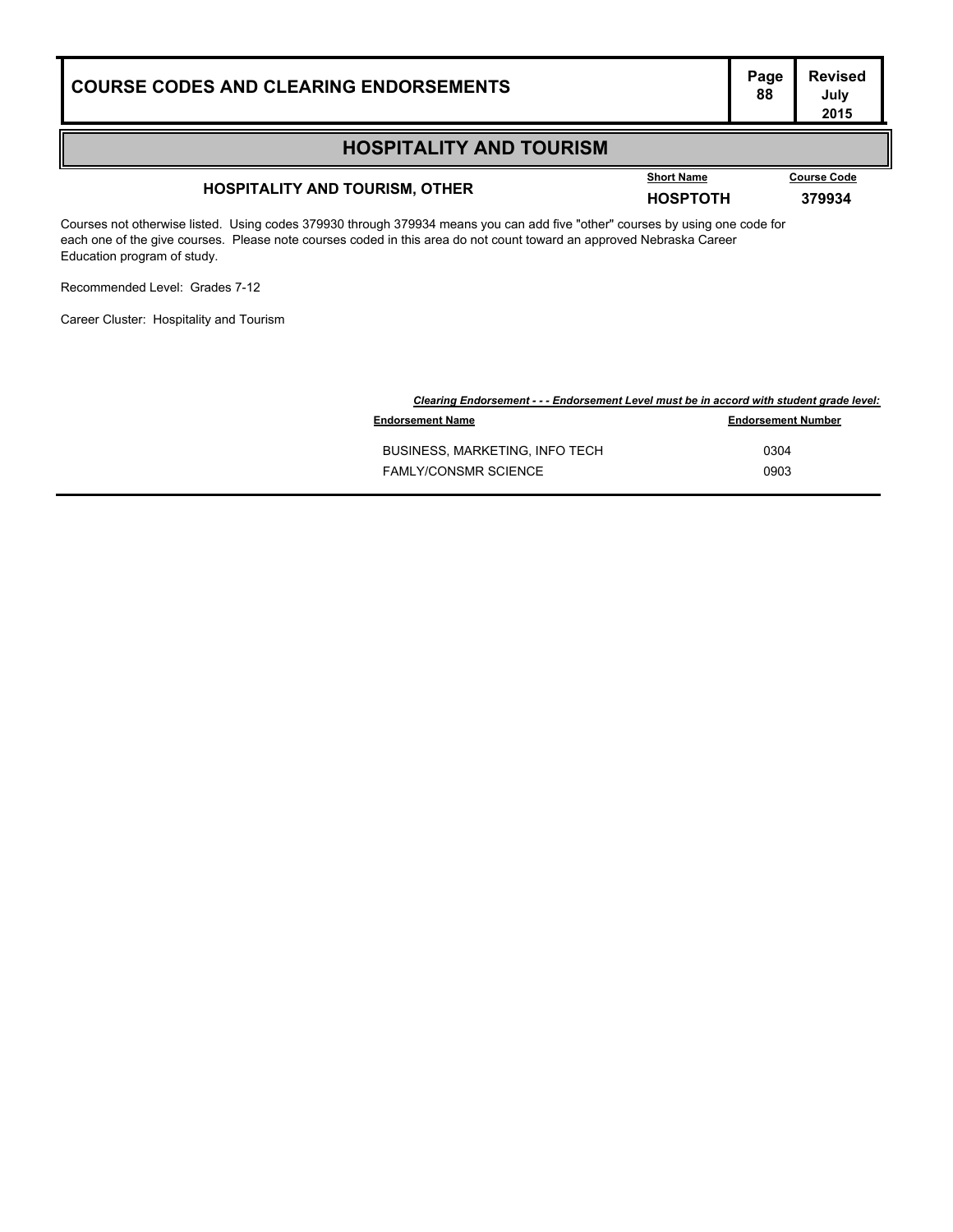### **HUMAN SERVICES/FCS**

## **EXPLORATORY FAMILY AND CONSUMER SCIENCES EXPLORATORY FAMILY AND CONSUMER SCIENCES EXP FCS 090001**

Students explore several of the subject matter areas in family and consumer sciences. The intent is to help students take personal responsibility in and understand the breadth of the work of the family and begin to examine the interconnections of family, career and community.

Recommended Level: Middle/Junior High

Career Cluster: Foundation, Career Development and Career Education Introductory Courses

| Clearing Endorsement - - - Endorsement Level must be in accord with student grade level: |                              |                                     |
|------------------------------------------------------------------------------------------|------------------------------|-------------------------------------|
| <b>Endorsement Name</b>                                                                  | <b>Endorsement Number</b>    |                                     |
| <b>FAMLY/CONSMR SCIENCE</b>                                                              |                              | 0903                                |
| MIDDLE GR/FAMILY & CONSUMER                                                              |                              | 1813                                |
| <b>INTRODUCTION TO FAMILY AND CONSUMER SCIENCES</b>                                      | <b>Short Name</b><br>INT FCS | <b>Course Code</b><br><b>090002</b> |

Students continue to be introduced to the subject matter areas in family and consumer sciences. The intent is to help students understand the breadth of and social responsibility inherent in the work of the family and continuing to examine the interconnections of family, career, and community.

Recommended Level: Middle/Junior High

Career Cluster: Foundation, Career Development and Career Education Introductory Courses

| <b>FCS AND CAREER ESSENTIALS</b>                                                         | <b>Short Name</b><br><b>FCS CAREER</b> | <b>Course Code</b><br>090003 |
|------------------------------------------------------------------------------------------|----------------------------------------|------------------------------|
| MIDDLE GR/FAMILY & CONSUMER                                                              | 1813                                   |                              |
| <b>FAMLY/CONSMR SCIENCE</b>                                                              |                                        | 0903                         |
| <b>Endorsement Name</b>                                                                  |                                        | <b>Endorsement Number</b>    |
| Clearing Endorsement - - - Endorsement Level must be in accord with student grade level: |                                        |                              |

This content is intended to be taught at any, or all of the middle school grade levels. It introduces students to the concepts of personal development, career exploration, healthy living, family relationships, clothing selection and care and consumer issues. The course of study will lay a foundation for further study in the Human Sciences, or will provide the skills for meeting life's challenges.

Recommended Level: Middle/Junior High

Career Cluster: Foundation, Career Development and Career Education Introductory Courses

|                             | Clearing Endorsement - - - Endorsement Level must be in accord with student grade level: |
|-----------------------------|------------------------------------------------------------------------------------------|
| <b>Endorsement Name</b>     | <b>Endorsement Number</b>                                                                |
| <b>FAMLY/CONSMR SCIENCE</b> | 0903                                                                                     |
| MIDDLE GR/FAMILY & CONSUMER | 1813                                                                                     |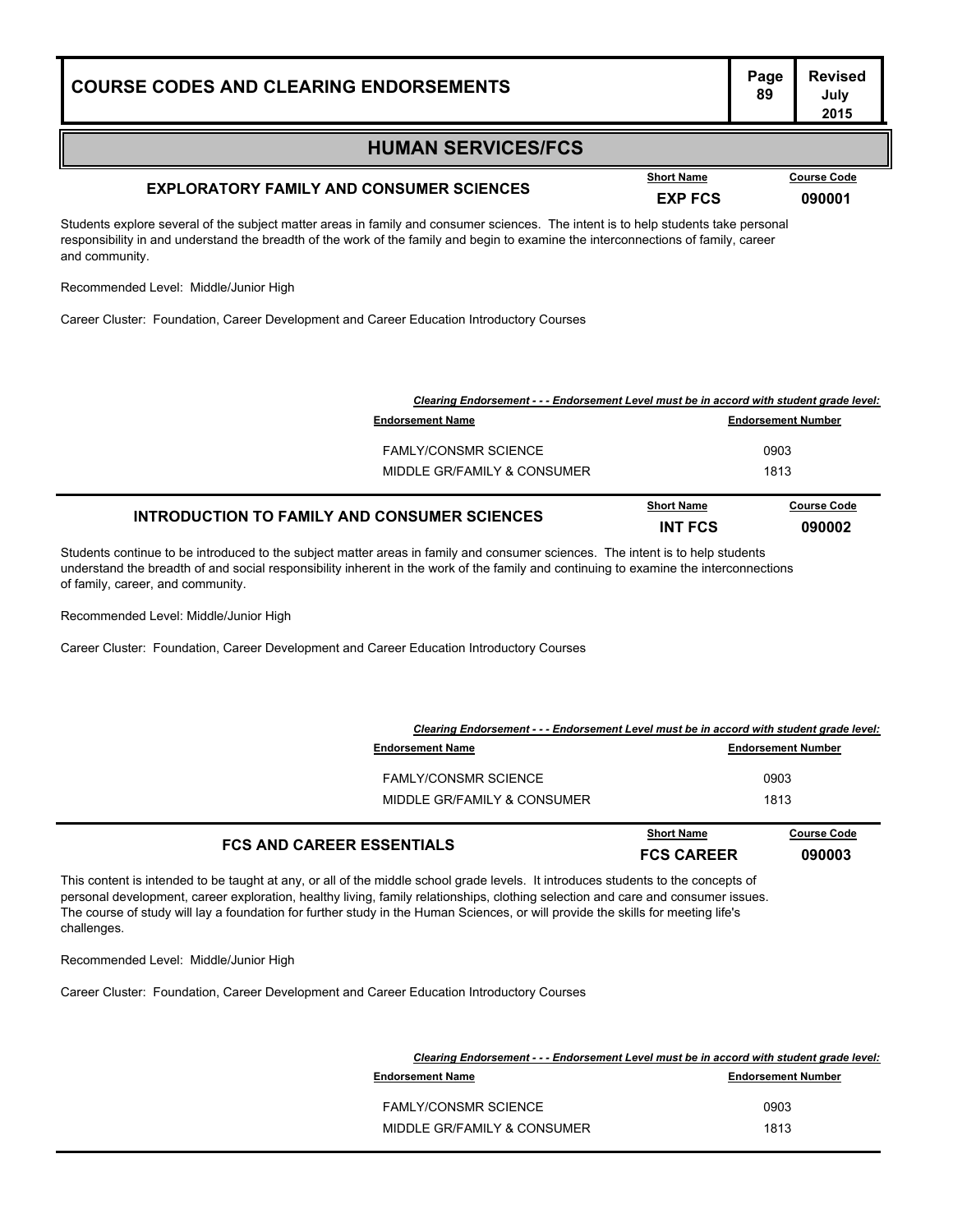#### **HUMAN SERVICES/FCS**

## **INTRODUCTION TO HUMAN SCIENCE/FCS INT HUMAN 1090101**

This course is intended to enable students to have a broad scope of experiences that will provide an overview and fundamental knowledge and essential skills of Human Science with a foundation of, but not limited to family and consumer sciences. Students will explore career possibilities and develop a personal learning plan. Students will practice basic life and career readiness skills and learn to apply them to personal life situations.

Recommended Level - Grades 9 -10

Career Cluster - Human Services

| <b>TEXTILES, CONSTRUCTION AND DESIGN</b>                                                 | <b>Short Name</b><br><b>TEXTILES</b> | <b>Course Code</b><br>090103 |
|------------------------------------------------------------------------------------------|--------------------------------------|------------------------------|
| <b>FAMLY/CONSMR SCIENCE</b>                                                              | 0903                                 |                              |
| <b>Endorsement Name</b>                                                                  | <b>Endorsement Number</b>            |                              |
| Clearing Endorsement - - - Endorsement Level must be in accord with student grade level: |                                      |                              |

This course provides instruction in social, psychological and historical aspects of clothing and textiles. Textile and apparel design, selection, construction, maintenance and alteration of textile products will be analyzed and taught. This course integrates knowledge, skills, and practices required for careers in textile, scientific research and fashion and marketing.

Recommended Level: Grades 10-12

Career Cluster: Human Services

| Clearing Endorsement - - - Endorsement Level must be in accord with student grade level: |                           |                    |
|------------------------------------------------------------------------------------------|---------------------------|--------------------|
| <b>Endorsement Name</b>                                                                  | <b>Endorsement Number</b> |                    |
| <b>FAMLY/CONSMR SCIENCE</b>                                                              | 0903                      |                    |
| LIFE AND CAREER READINESS                                                                | <b>Short Name</b>         | <b>Course Code</b> |
|                                                                                          | <b>LIC READI</b>          | 090104             |

This course is designed to help students learn to manage issues in everyday living, prepare for personal life and career responsibilities and develop employability skills. Participation in this course provides a catalyst to greater self-awareness, enhanced relationships, improved cultural competencies and increased control over choosing direction for one's own life and career.

Recommended Level: Grade 12

Career Cluster: Human Services

*Clearing Endorsement - - - Endorsement Level must be in accord with student grade level:* **Endorsement Name Endorsement Number** FAMI Y/CONSMR SCIENCE 20003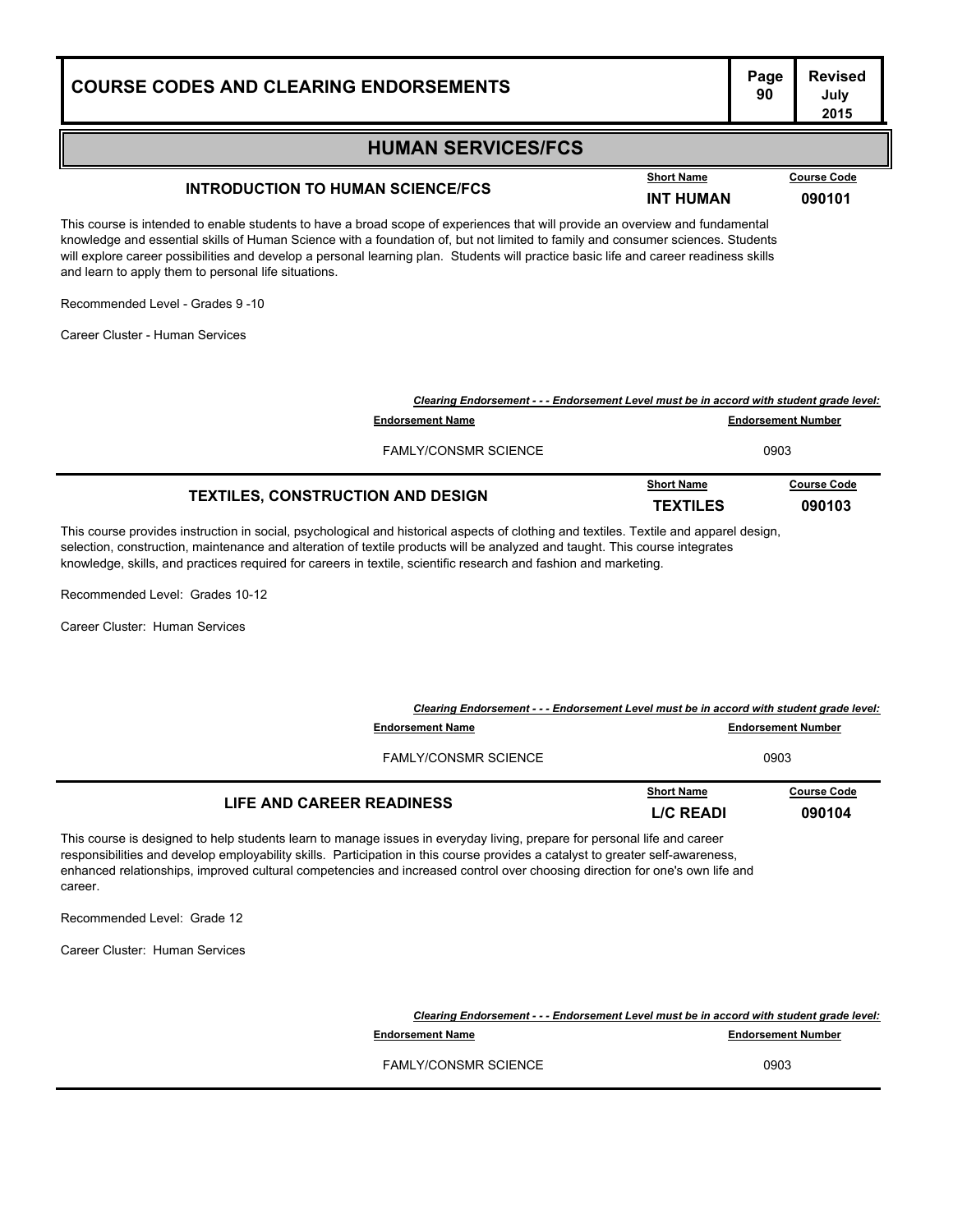### **HUMAN SERVICES/FCS**

### **HUMAN FOOD, NUTRITION & WELLNESS NUTRI FOOD 090107**

This course is designed to provide students with the base foundation knowledge of food selection and preparation needed to successfully fuel the human body through consumption of food and resulting food energy. With a beginning foundation of nutrition and food science, students will learn basic preparation skills, the reason behind the reactions of foods and the short-term and long-term wellness consequences as a result of nutritional intake, and exposure to careers related to the food industry.

Recommended Level: Grades 10-12

Career Cluster: Human Services

| ADVANCED HUMAN FOOD, NUTRITION & WELLNESS                                                | <b>Short Name</b><br><b>ADV HFNW</b> | <b>Course Code</b><br>090108 |
|------------------------------------------------------------------------------------------|--------------------------------------|------------------------------|
| <b>FAMLY/CONSMR SCIENCE</b>                                                              | 0903                                 |                              |
| <b>Endorsement Name</b>                                                                  | <b>Endorsement Number</b>            |                              |
| Clearing Endorsement - - - Endorsement Level must be in accord with student grade level: |                                      |                              |

This course is designed to provide and prepare students with the advanced knowledge needed to properly and efficiently fuel the human body through food selection, storage and preparation methods. Students will study foods using advanced project based nutritional and food science learning methods. Applying the reactions of foods in the short-term and long-term consequences of over all human wellness as a result of nutritional intake through the foods they prepare, consume, and exposure to the business of food and food production.

Recommended Level: Grades 11-12

Career Cluster: Human Services

| Clearing Endorsement - - - Endorsement Level must be in accord with student grade level: |                           |                    |
|------------------------------------------------------------------------------------------|---------------------------|--------------------|
| <b>Endorsement Name</b>                                                                  | <b>Endorsement Number</b> |                    |
| <b>FAMLY/CONSMR SCIENCE</b>                                                              | 0903                      |                    |
| <b>HOUSING AND INTERIOR DESIGN</b>                                                       | <b>Short Name</b>         | <b>Course Code</b> |
|                                                                                          | <b>HOUSING</b>            | 090109             |

This course provides instruction in the physical, physiological and social influences of housing styles and options; exterior and interior design; selection, use and care of home furnishings and equipment; use of available resources for achieving improved living space to meet individual and family needs; and exposure to careers related to housing and interior design.

Recommended Level: Grades 10-12

Career Cluster: Human Services

*Clearing Endorsement - - - Endorsement Level must be in accord with student grade level:* **Endorsement Name Endorsement Number** 

FAMI Y/CONSMR SCIENCE 20003

#### **Page Revised July 2015**

**Short Name Course Code**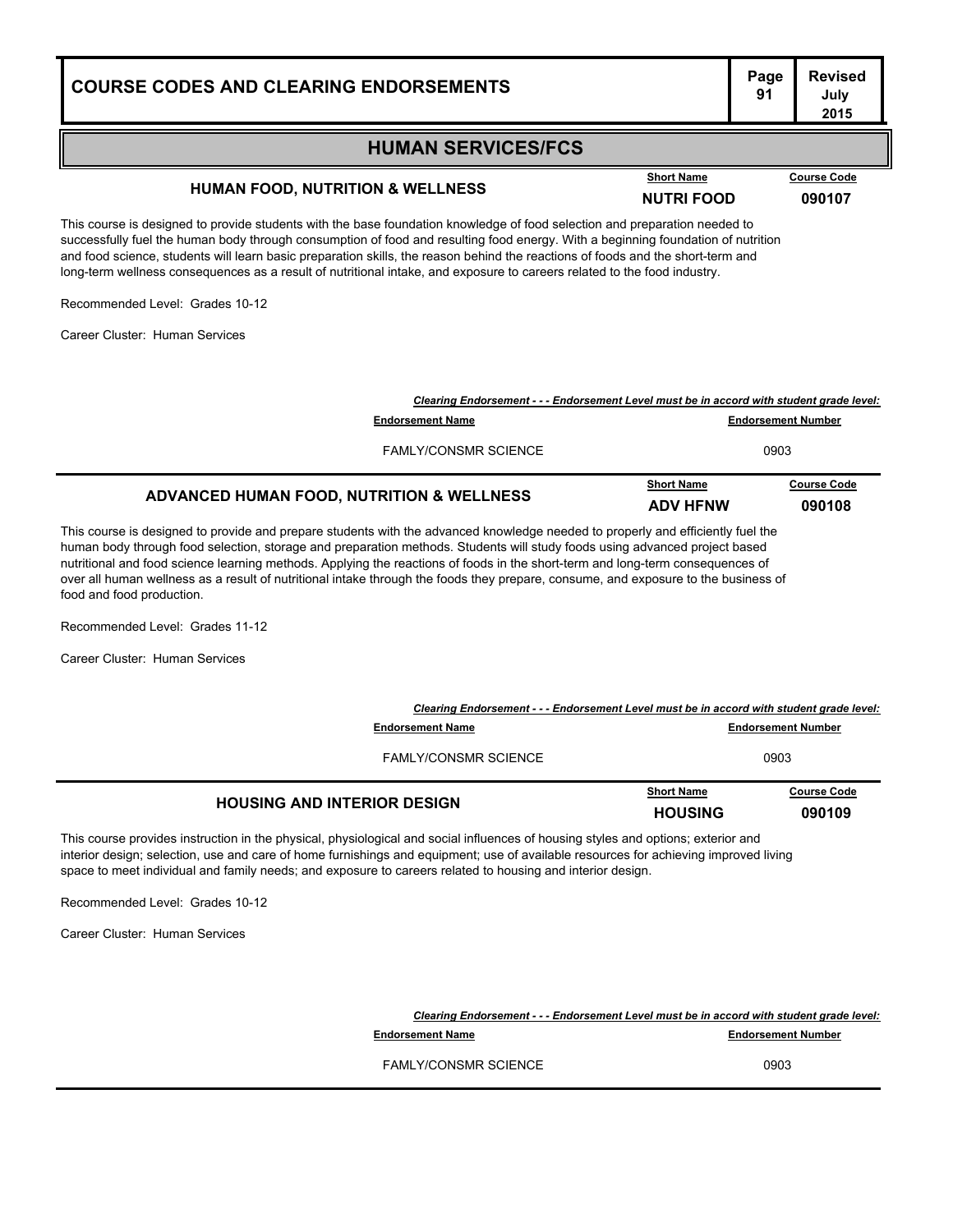### **HUMAN SERVICES/FCS**

## **FOOD SCIENCE FOOD** SCIENCE **FOOD** SCI **090113**

**Course Code** 

Instruction which provides students with an understanding of the food science industry, food packaging/labeling, sensory evaluation of foods, marketing food products, constituents of foods, nutritive aspects of food constituents, operation of food industry, food microbiology, food processing and food science applications, and, exposure to careers related to food science.

Recommended Level: Grades 10-12

Career Cluster: Human Services

| Clearing Endorsement - - - Endorsement Level must be in accord with student grade level: |                                      |                              |
|------------------------------------------------------------------------------------------|--------------------------------------|------------------------------|
| <b>Endorsement Name</b>                                                                  |                                      | <b>Endorsement Number</b>    |
| AGRICULTURE                                                                              |                                      | 0100                         |
| <b>FAMLY/CONSMR SCIENCE</b>                                                              |                                      | 0903                         |
| <b>RELATIONSHIPS</b>                                                                     | <b>Short Name</b><br><b>RELATION</b> | <b>Course Code</b><br>090116 |

The course includes the study of interpersonal relationships and the effect of these relationships on the well-being of individuals, families, work and society. The course includes concepts such as effective communication, establishing and maintaining relationships, diverse family systems, characteristics of personal development and the impact of relationships on personal and career success.

Recommended Level: Grades 9-12

Career Cluster: Human Services

| Clearing Endorsement - - - Endorsement Level must be in accord with student grade level:                                                                                                                                                                                          |                                       |                              |
|-----------------------------------------------------------------------------------------------------------------------------------------------------------------------------------------------------------------------------------------------------------------------------------|---------------------------------------|------------------------------|
| <b>Endorsement Name</b>                                                                                                                                                                                                                                                           |                                       | <b>Endorsement Number</b>    |
| <b>FAMLY/CONSMR SCIENCE</b>                                                                                                                                                                                                                                                       |                                       | 0903                         |
| <b>PARENTING DECISIONS</b>                                                                                                                                                                                                                                                        | <b>Short Name</b><br><b>PARENTING</b> | <b>Course Code</b><br>090117 |
| Students will evaluate the effects of parenting roles and responsibilities on the well-being of individuals and families. In this course<br>students will explain the following: influences on parenting, decisions to parent, family planning, conception, prenatal development, |                                       |                              |

healthy pregnancy, birth, care of the newborn, support services for parents, supporting the physical, emotional, intellectual, and social development of the newborn, parenting theories, and family adjustment to parenthood.

Recommended Level: Grades 10-12

Career Cluster: Human Services

|                             | Clearing Endorsement - - - Endorsement Level must be in accord with student grade level: |  |
|-----------------------------|------------------------------------------------------------------------------------------|--|
| <b>Endorsement Name</b>     | <b>Endorsement Number</b>                                                                |  |
| <b>FAMLY/CONSMR SCIENCE</b> | 0903                                                                                     |  |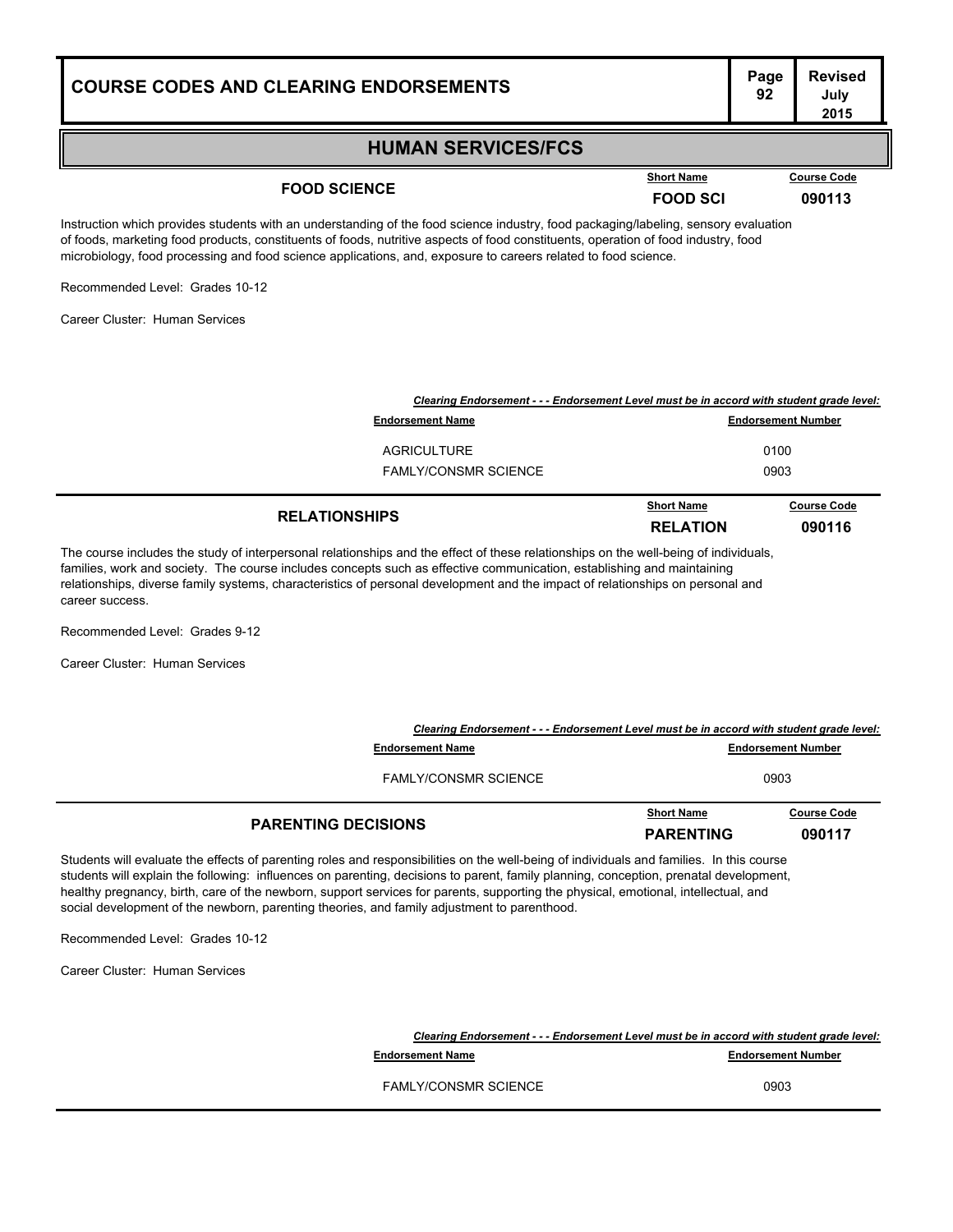#### **HUMAN SERVICES/FCS**

## **CHILD DEVELOPMENT CHILD DEV <sup>090119</sup>**

**Course Code** 

This course integrates knowledge, skills and practices necessary for nurturing the growth and development of children. The study of the biological, psychological and social development factors as related to the development of young children will be studied in addition to the parenting and child care/education practices that maximize human growth and development.

Recommended Level: Grades 10-12

Career Cluster: Human Services

| <b>FASHION DESIGN</b>                                                                    | <b>Short Name</b><br><b>FASHION</b> | <b>Course Code</b><br>090206 |
|------------------------------------------------------------------------------------------|-------------------------------------|------------------------------|
| <b>FAMLY/CONSMR SCIENCE</b>                                                              | 0903                                |                              |
| <b>Endorsement Name</b>                                                                  | <b>Endorsement Number</b>           |                              |
| Clearing Endorsement - - - Endorsement Level must be in accord with student grade level: |                                     |                              |

Fashion Design explores the evolving field of the clothing we wear and why we wear it. Students will examine fashion design through historical and current frameworks, consider the process of a design from concept to consumer purchase, and identify key components of fashion pieces that distinguish it from others.

Recommended Level: Grades 10-12

Career Cluster: Human Services

| Clearing Endorsement - - - Endorsement Level must be in accord with student grade level: |                                        |                              |
|------------------------------------------------------------------------------------------|----------------------------------------|------------------------------|
| <b>Endorsement Name</b>                                                                  | <b>Endorsement Number</b>              |                              |
| <b>FAMLY/CONSMR SCIENCE</b>                                                              | 0903                                   |                              |
| THE BUSINESS OF TEXTILES                                                                 | <b>Short Name</b><br><b>AD TEXTILE</b> | <b>Course Code</b><br>090207 |

This course will bring together the parts of knowledge that emphasizes the textiles and bio-fibers, textile production and issues concerning the global textile industry. Students will be required to demonstrate that they can combine concepts to build new ideas for new situations. This course is designed for students interested in careers in the areas but not limited to sales, research or management in the textile industry.

Recommended Level: Grades 11-12

Career Cluster: Human Services

*Clearing Endorsement - - - Endorsement Level must be in accord with student grade level:* **Endorsement Name Endorsement Number** FAMI Y/CONSMR SCIENCE 20003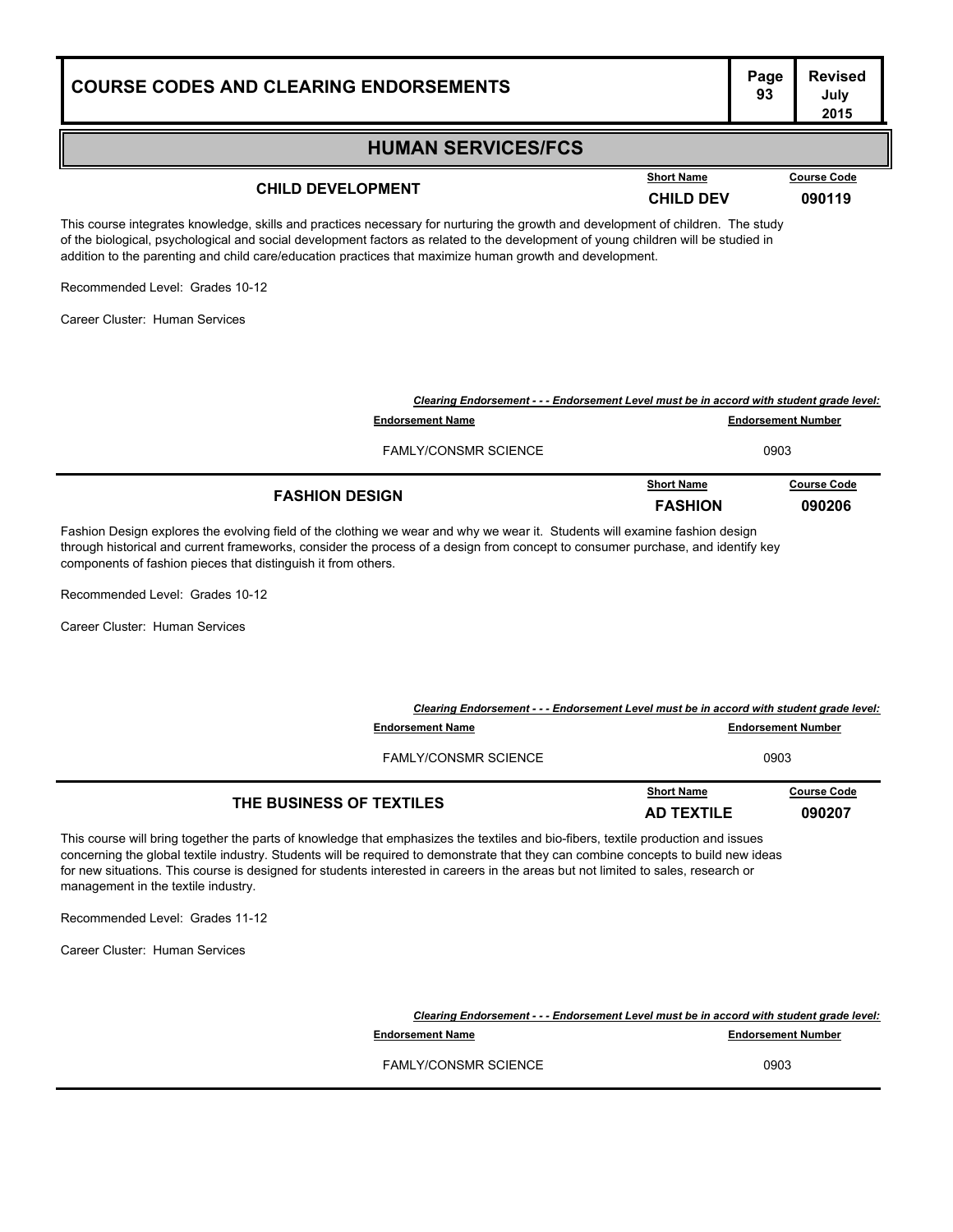#### **HUMAN SERVICES/FCS**

## **LEADERSHIP AND ETHICS IN HUMAN SERVICES LEADER HS <sup>090208</sup>**

This course is designed to provide a background of leadership styles and information on the necessary leadership skills including collaboration, ethics and teamwork. The course is assessed with a real-life opportunity to demonstrate one's own leadership style through a practical, personal experience.

Recommended Level: 9-12 grade

Career Cluster: Human Services

| <b>CONSUMER ECONOMICS</b>                                                                | <b>Short Name</b><br><b>CONECON</b> | <b>Course Code</b><br>090209 |
|------------------------------------------------------------------------------------------|-------------------------------------|------------------------------|
| <b>FAMLY/CONSMR SCIENCE</b>                                                              | 0903                                |                              |
| <b>Endorsement Name</b>                                                                  | <b>Endorsement Number</b>           |                              |
| Clearing Endorsement - - - Endorsement Level must be in accord with student grade level: |                                     |                              |

Study directly focuses on students learning the life readiness skills needed to evaluate and implement best management practices related to human, economic and environmental resources. This course of study includes personal and family financial literacy, consumer mathematics and life/work literacy that contribute to the overall wellness and functionality of today's individual.

Recommended Level: Grades 11-12

Career Cluster: Human Services

| Clearing Endorsement - - - Endorsement Level must be in accord with student grade level: |                           |                    |
|------------------------------------------------------------------------------------------|---------------------------|--------------------|
| <b>Endorsement Name</b>                                                                  | <b>Endorsement Number</b> |                    |
| <b>FAMLY/CONSMR SCIENCE</b>                                                              | 0903                      |                    |
| <b>HUMAN SERVICES/FCS, OTHER</b>                                                         | <b>Short Name</b>         | <b>Course Code</b> |
|                                                                                          | <b>HSR OTH</b>            | 099930             |

Human Services and Resources courses not otherwise listed or classified. May include Technology and Living and Home Management and other courses with content in Family and Consumer Sciences; Human Services; Education and Training; Law, Public Safety and Security, and/or Government and Public Administration. Please note courses coded in this area do not count toward an approved Nebraska Career Education program of study.

Recommended Level: Grades 7-12

Career Cluster: Human Services

*Clearing Endorsement - - - Endorsement Level must be in accord with student grade level:* **Endorsement Name Endorsement Number** FAMI Y/CONSMR SCIENCE 20003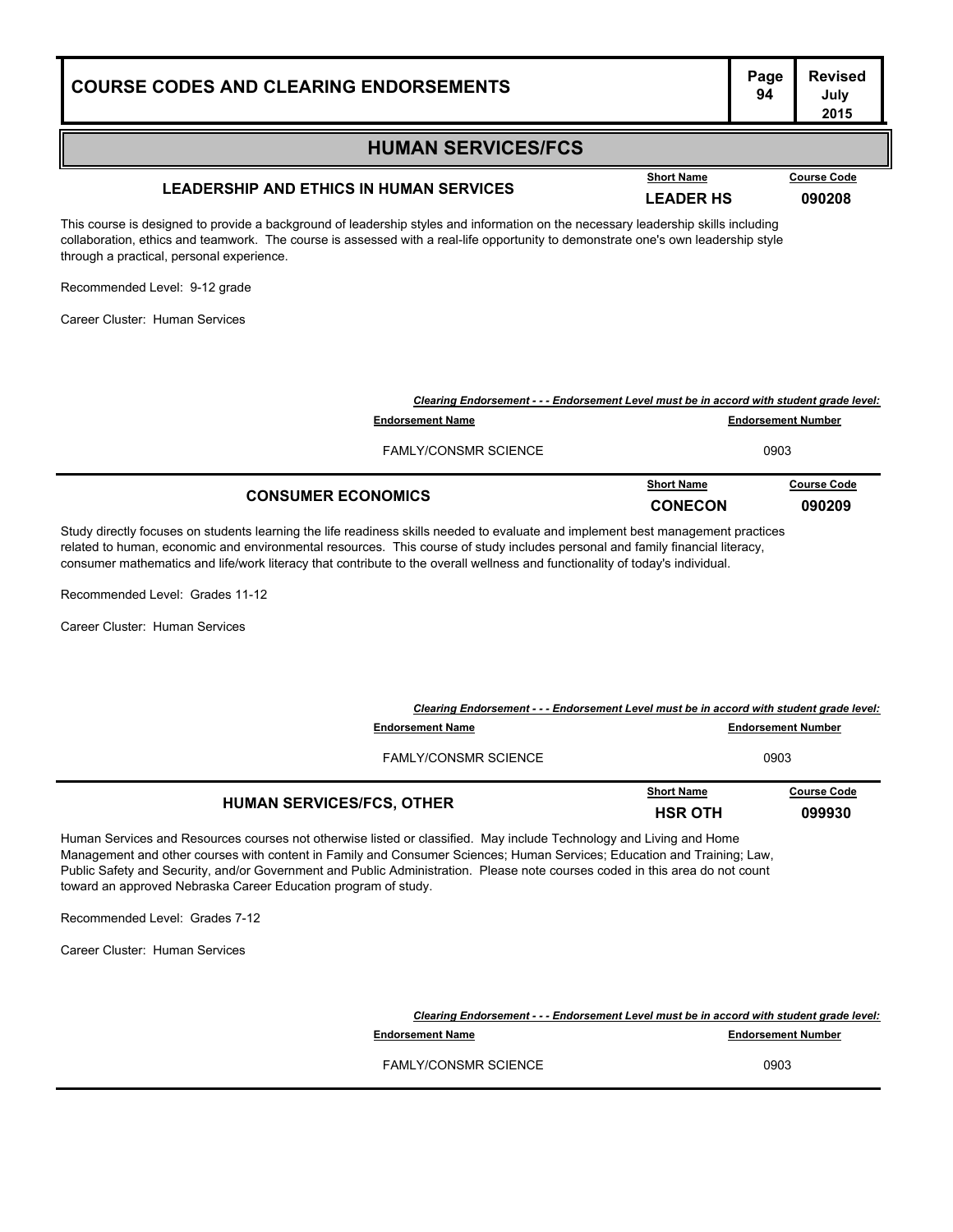**Course Code** 

#### **HUMAN SERVICES/FCS**

## **HUMAN SERVICES/FCS, OTHER Example 2008 Short Name Course Code HSR OTH 099931**

Human Services and Resources courses not otherwise listed or classified. May include Technology and Living and Home Management and other courses with content in Family and Consumer Sciences; Human Services; Education and Training; Law, Public Safety and Security, and/or Government and Public Administration. Please note courses coded in this area do not count toward an approved Nebraska Career Education program of study.

Recommended Level: Grades 7-12

Career Cluster: Human Services

| <b>HUMAN SERVICES/FCS, OTHER</b>                                                         | <b>Short Name</b><br><b>HSR OTH</b> | <b>Course Code</b><br>099932 |
|------------------------------------------------------------------------------------------|-------------------------------------|------------------------------|
| <b>FAMLY/CONSMR SCIENCE</b>                                                              | 0903                                |                              |
| <b>Endorsement Name</b>                                                                  | <b>Endorsement Number</b>           |                              |
| Clearing Endorsement - - - Endorsement Level must be in accord with student grade level: |                                     |                              |

Human Services and Resources courses not otherwise listed or classified. May include Technology and Living and Home Management and other courses with content in Family and Consumer Sciences; Human Services; Education and Training; Law, Public Safety and Security, and/or Government and Public Administration. Please note courses coded in this area do not count toward an approved Nebraska Career Education program of study.

Recommended Level: Grades 7-12

Career Cluster: Human Services

| Clearing Endorsement - - - Endorsement Level must be in accord with student grade level: |                           |                    |
|------------------------------------------------------------------------------------------|---------------------------|--------------------|
| <b>Endorsement Name</b>                                                                  | <b>Endorsement Number</b> |                    |
| <b>FAMLY/CONSMR SCIENCE</b>                                                              | 0903                      |                    |
| <b>HUMAN SERVICES/FCS, OTHER</b>                                                         | <b>Short Name</b>         | <b>Course Code</b> |
|                                                                                          | <b>HSR OTH</b>            | 099933             |

Human Services and Resources courses not otherwise listed or classified. May include Technology and Living and Home Management and other courses with content in Family and Consumer Sciences; Human Services; Education and Training; Law, Public Safety and Security, and/or Government and Public Administration. Please note courses coded in this area do not count toward an approved Nebraska Career Education program of study.

Recommended Level: Grades 7-12

Career Cluster: Human Services

*Clearing Endorsement - - - Endorsement Level must be in accord with student grade level:* **Endorsement Name Endorsement Number** FAMI Y/CONSMR SCIENCE 20003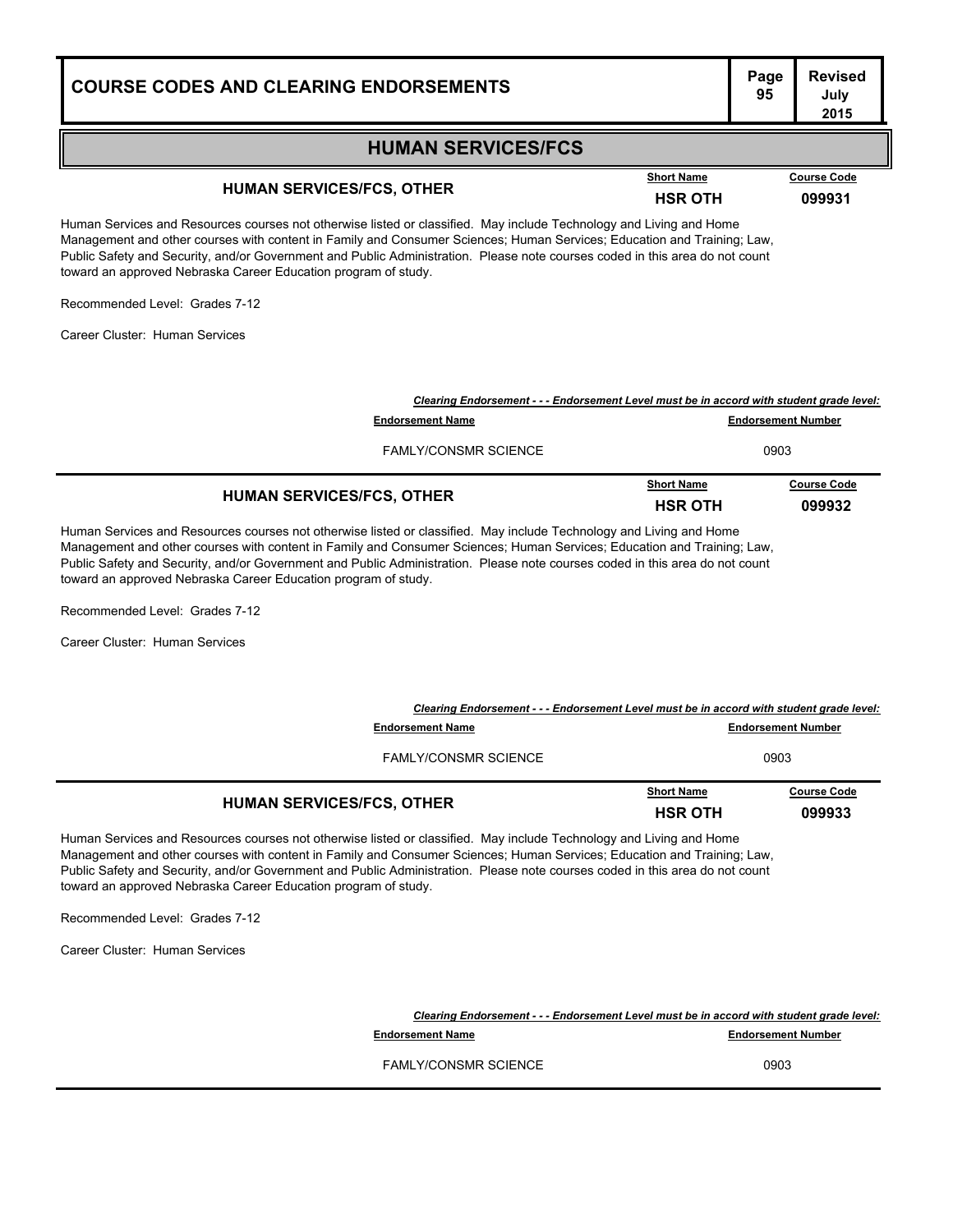| <b>COURSE CODES AND CLEARING ENDORSEMENTS</b>                                                                                                                                                                                                                                                                                                                                  |                                     | Page<br>96 | <b>Revised</b><br>July<br>2015 |
|--------------------------------------------------------------------------------------------------------------------------------------------------------------------------------------------------------------------------------------------------------------------------------------------------------------------------------------------------------------------------------|-------------------------------------|------------|--------------------------------|
| <b>HUMAN SERVICES/FCS</b>                                                                                                                                                                                                                                                                                                                                                      |                                     |            |                                |
| <b>HUMAN SERVICES/FCS, OTHER</b>                                                                                                                                                                                                                                                                                                                                               | <b>Short Name</b><br><b>HSR OTH</b> |            | <b>Course Code</b><br>099934   |
| Human Services and Resources courses not otherwise listed or classified. May include Technology and Living and Home<br>Management and other courses with content in Family and Consumer Sciences; Human Services; Education and Training; Law,<br>Public Safety and Security, and/or Government and Public Administration. Please note courses coded in this area do not count |                                     |            |                                |

Recommended Level: Grades 7-12

toward an approved Nebraska Career Education program of study.

Career Cluster: Human Services

|                             | Clearing Endorsement - - - Endorsement Level must be in accord with student grade level: |
|-----------------------------|------------------------------------------------------------------------------------------|
| <b>Endorsement Name</b>     | <b>Endorsement Number</b>                                                                |
| <b>FAMLY/CONSMR SCIENCE</b> | 0903                                                                                     |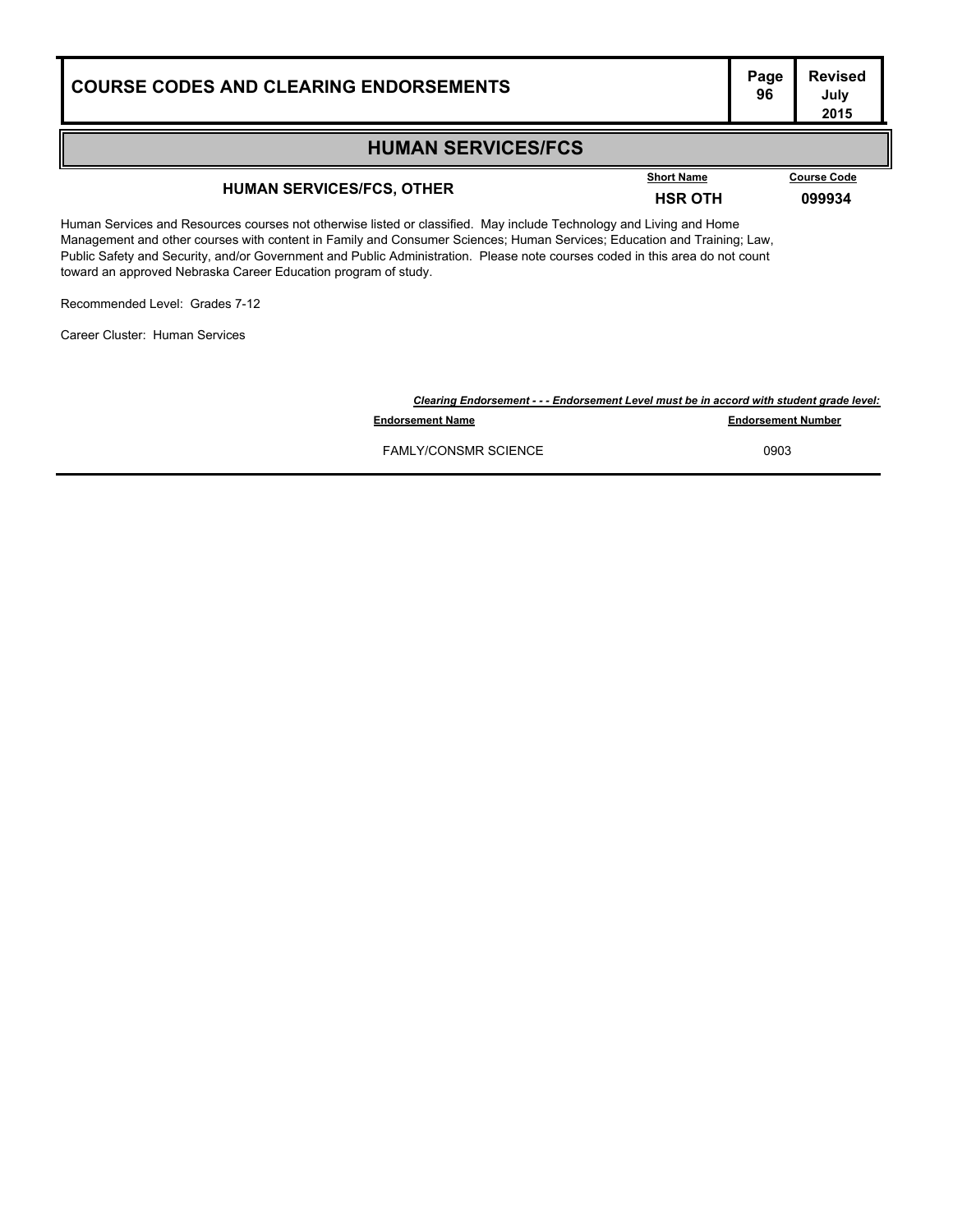| <b>COURSE CODES AND CLEARING ENDORSEMENTS</b>                                                                                                                                                                                                                                                    | Page<br>97                | <b>Revised</b><br>July<br>2015 |
|--------------------------------------------------------------------------------------------------------------------------------------------------------------------------------------------------------------------------------------------------------------------------------------------------|---------------------------|--------------------------------|
| <b>LAW, PUBLIC SAFETY AND SECURITY</b>                                                                                                                                                                                                                                                           |                           |                                |
| <b>Short Name</b><br><b>FOUNDATIONS OF LAW, PUBLIC SAFETY, CORRECTIONS &amp;</b>                                                                                                                                                                                                                 |                           | <b>Course Code</b>             |
| <b>LAW</b><br><b>SECURITY</b>                                                                                                                                                                                                                                                                    |                           | 390010                         |
| An exploration of the five pathways of this career cluster: correction services, emergency and fire management services, law<br>enforcement services, legal services and security and protective services, including exposure to careers within all pathways.<br>Recommended Level: Grades 10-12 |                           |                                |
| Career Cluster: Law, Public Safety and Security                                                                                                                                                                                                                                                  |                           |                                |
|                                                                                                                                                                                                                                                                                                  |                           |                                |
|                                                                                                                                                                                                                                                                                                  |                           |                                |
| Clearing Endorsement - - - Endorsement Level must be in accord with student grade level:                                                                                                                                                                                                         |                           |                                |
| <b>Endorsement Name</b>                                                                                                                                                                                                                                                                          | <b>Endorsement Number</b> |                                |

| OTHER ENDORSEMENT                |                                        | 8888                         |
|----------------------------------|----------------------------------------|------------------------------|
| INTRODUCTION TO CRIMINAL JUSTICE | <b>Short Name</b><br><b>INCRIM JST</b> | <b>Course Code</b><br>390015 |

An overview of the history, development and philosophies for crime control and the role of law enforcement within a democratic society. Topics would include an examination of the criminal justice system with an emphasis on the police, the courts (prosecution and defense) and the correctional agencies, and exposure to careers related to criminal justice.

Recommended Level: Grades 10-12

Career Cluster: Law, Public Safety and Security

| Clearing Endorsement - - - Endorsement Level must be in accord with student grade level: |                                       |                              |
|------------------------------------------------------------------------------------------|---------------------------------------|------------------------------|
| <b>Endorsement Name</b>                                                                  | <b>Endorsement Number</b>             |                              |
| Other Endorsement                                                                        | 8888                                  |                              |
| <b>INTRODUCTION TO FIRE &amp; EMERGENCY SERVICES</b>                                     | <b>Short Name</b><br><b>FIRE SERV</b> | <b>Course Code</b><br>390020 |

An introduction to fire prevention and control including the chemistry of combustion, factors that influence fire and safety procedures. May also introduce students to the organization and regulations of fire departments, emergency medical procedures and fire investigation techniques.

Recommended Level: Grades 10-12

Career Cluster: Law, Public Safety and Security

*Clearing Endorsement - - - Endorsement Level must be in accord with student grade level:*

**Endorsement Name Endorsement Number** 97.000 **Endorsement Number** 

OTHER ENDORSEMENT 8888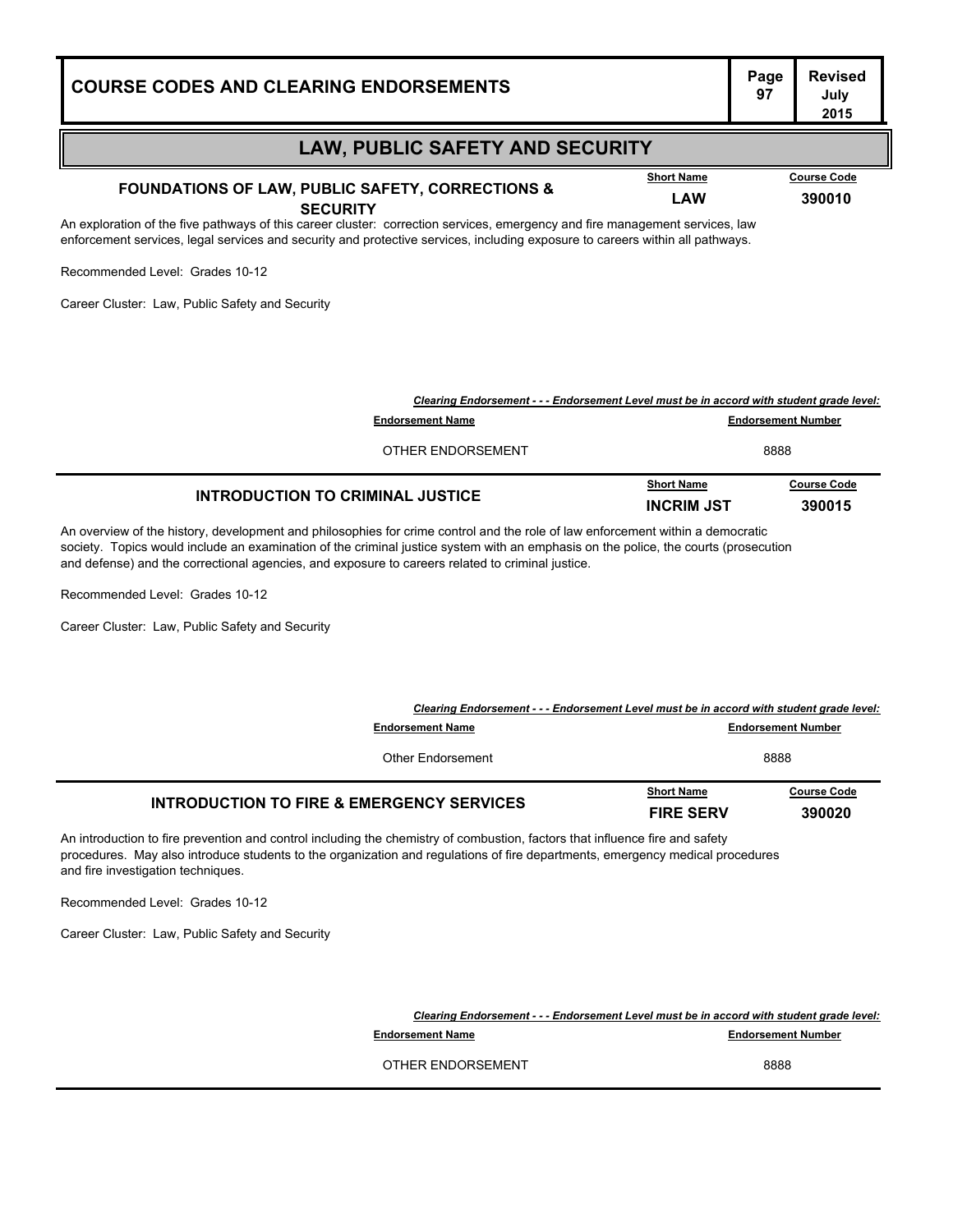### **LAW, PUBLIC SAFETY AND SECURITY**

## **COURTS & JUDICIAL PROCESS COURTS COURTS COURTS 390025**

Examines legal aspects of investigative and arrest as well as rule governing the admissibility of evidence in court. It focuses primarily on police and correctional due process, application of the law, and civil liability concerns. Topics include search and seizure, arrest and interrogation, revocation and probation and parole, probable cause and other timely issues.

Recommended Level: Grades 10-12

Career Cluster: Law, Public Safety and Security

| Clearing Endorsement - - - Endorsement Level must be in accord with student grade level: |                                    |                              |
|------------------------------------------------------------------------------------------|------------------------------------|------------------------------|
| <b>Endorsement Name</b>                                                                  | <b>Endorsement Number</b>          |                              |
| Other Endorsement                                                                        | 8888                               |                              |
| <b>POLICE AND SOCIETY</b>                                                                | <b>Short Name</b><br><b>POLICE</b> | <b>Course Code</b><br>390026 |

This course examines the role of the police in relationship to law enforcement and American society. Topics include, but are not limited to the role and function of police, the nature of police organizations and police work, and the patterns of police-community relations.

Recommended Level: Grades 9-12

Career Cluster: Law, Public Safety and Security

| Clearing Endorsement - - - Endorsement Level must be in accord with student grade level:<br><b>Endorsement Name</b> |                                        | <b>Endorsement Number</b>    |
|---------------------------------------------------------------------------------------------------------------------|----------------------------------------|------------------------------|
| OTHER ENDORSEMENT                                                                                                   | 8888                                   |                              |
| LAW, PUBLIC SAFETY AND SECURITY, OTHER                                                                              | <b>Short Name</b><br><b>LPSS OTHER</b> | <b>Course Code</b><br>399930 |

Courses not otherwise listed. Using codes 399930 through 399934 means you can add five "other" courses by using one code for each one of the five courses. Please note courses coded in this area do not count toward an approved Nebraska Career Education program of study.

Recommended Level: Grades 7-12

Career Cluster: Law, Public Safety and Security

*Clearing Endorsement - - - Endorsement Level must be in accord with student grade level:*

**Endorsement Name Endorsement Number Endorsement Number** 

Other Endorsement 8888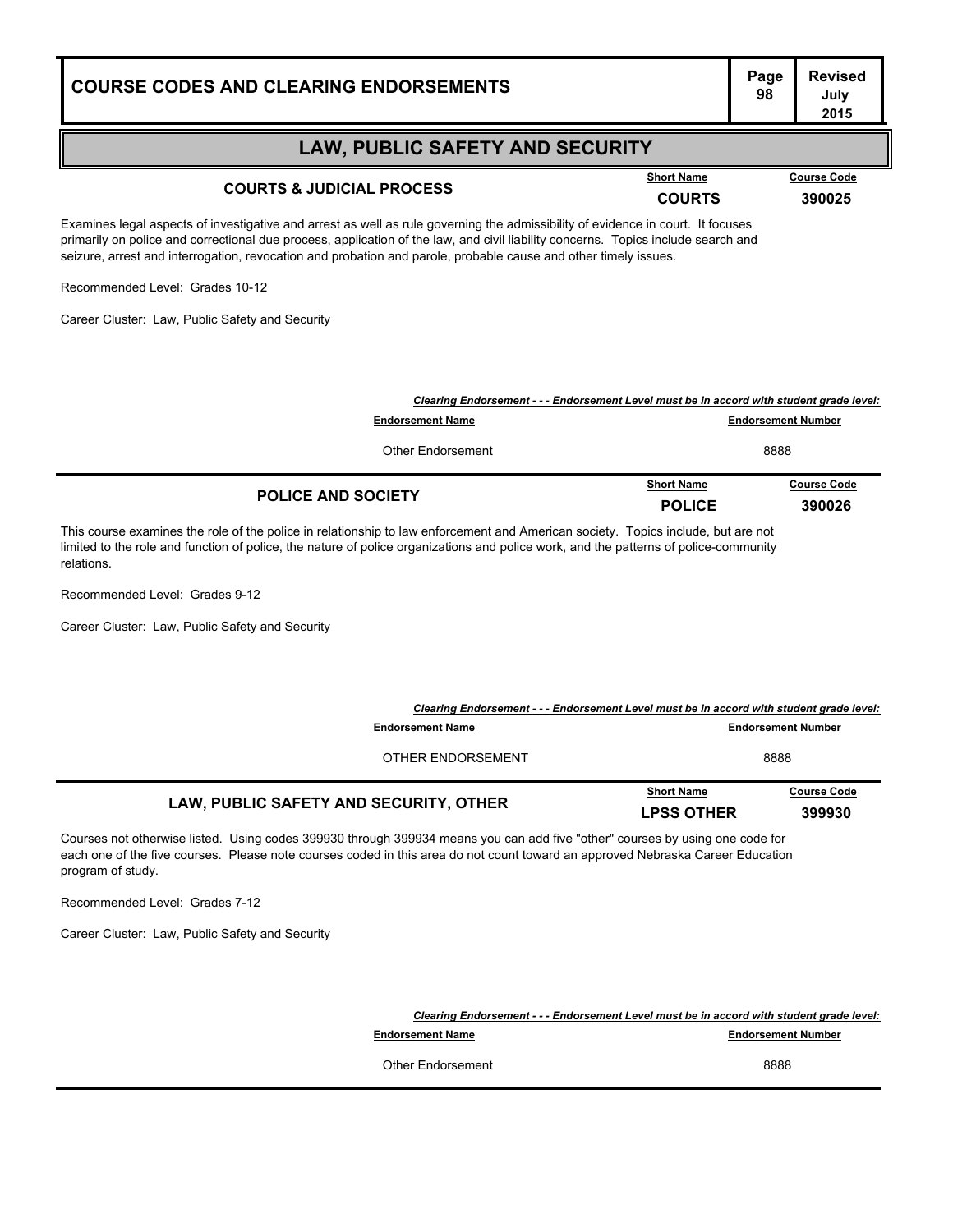# **Page Revised**

### **LAW, PUBLIC SAFETY AND SECURITY**

## **LAW, PUBLIC SAFETY AND SECURITY, OTHER LPSS OTHER <sup>399931</sup>**

Courses not otherwise listed. Using codes 399930 through 399934 means you can add five "other" courses by using one code for each one of the five courses. Please note courses coded in this area do not count toward an approved Nebraska Career Education program of study.

Recommended Level: Grades 7-12

Career Cluster: Law, Public Safety and Security

| LAW, PUBLIC SAFETY AND SECURITY, OTHER                                                   | <b>Short Name</b><br><b>LPSS OTHER</b> | <b>Course Code</b><br>399932 |
|------------------------------------------------------------------------------------------|----------------------------------------|------------------------------|
| OTHER ENDORSEMENT                                                                        | 8888                                   |                              |
| <b>Endorsement Name</b>                                                                  | <b>Endorsement Number</b>              |                              |
| Clearing Endorsement - - - Endorsement Level must be in accord with student grade level: |                                        |                              |

Courses not otherwise listed. Using codes 399930 through 399934 means you can add five "other" courses by using one code for each one of the five courses. Please note courses coded in this area do not count toward an approved Nebraska Career Education program of study.

Recommended Level: Grades 7-12

Career Cluster: Law, Public Safety and Security

| Clearing Endorsement - - - Endorsement Level must be in accord with student grade level: |                                        |                              |  |
|------------------------------------------------------------------------------------------|----------------------------------------|------------------------------|--|
| <b>Endorsement Name</b>                                                                  | <b>Endorsement Number</b>              |                              |  |
| Other Endorsement                                                                        |                                        | 8888                         |  |
| LAW, PUBLIC SAFETY AND SECURITY, OTHER                                                   | <b>Short Name</b><br><b>LPSS OTHER</b> | <b>Course Code</b><br>399933 |  |

Courses not otherwise listed. Using codes 399930 through 399934 means you can add five "other" courses by using one code for each one of the five courses. Please note courses coded in this area do not count toward an approved Nebraska Career Education program of study.

Recommended Level: Grades 7-12

Career Cluster: Law, Public Safety and Security

*Clearing Endorsement - - - Endorsement Level must be in accord with student grade level:*

**Endorsement Name Endorsement Number** 

OTHER ENDORSEMENT 8888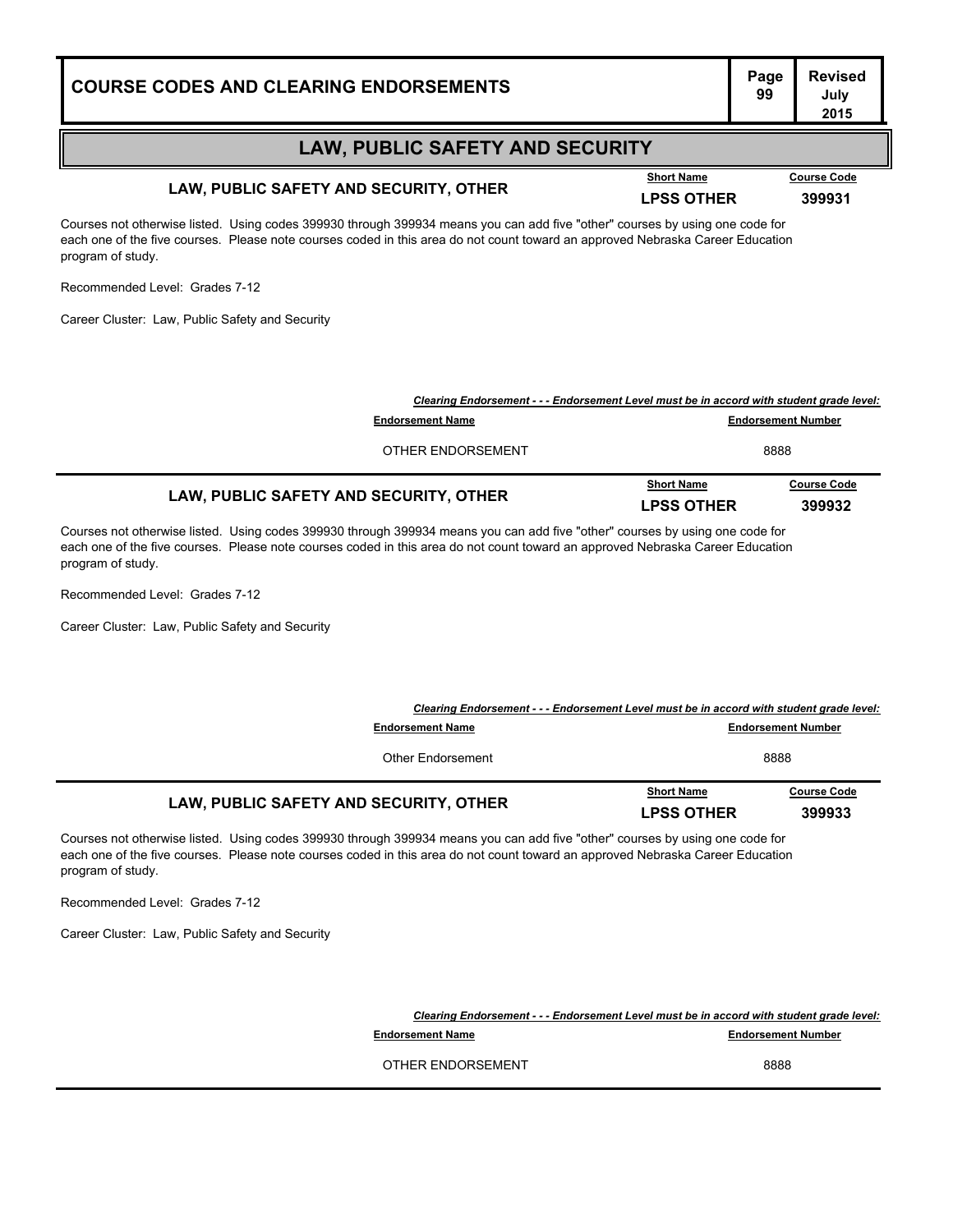**Course Code** 

### **LAW, PUBLIC SAFETY AND SECURITY**

## **LAW, PUBLIC SAFETY AND SECURITY, OTHER LPSS OTHER <sup>399934</sup>**

Courses not otherwise listed. Using codes 399930 through 399934 means you can add five "other" courses by using one code for each one of the five courses. Please note courses coded in this area do not count toward an approved Nebraska Career Education program of study.

Recommended Level: Grades 7-12

Career Cluster: Law, Public Safety and Security

|                         | Clearing Endorsement - - - Endorsement Level must be in accord with student grade level: |  |  |
|-------------------------|------------------------------------------------------------------------------------------|--|--|
| <b>Endorsement Name</b> | <b>Endorsement Number</b>                                                                |  |  |
| Other Endorsement       | 8888                                                                                     |  |  |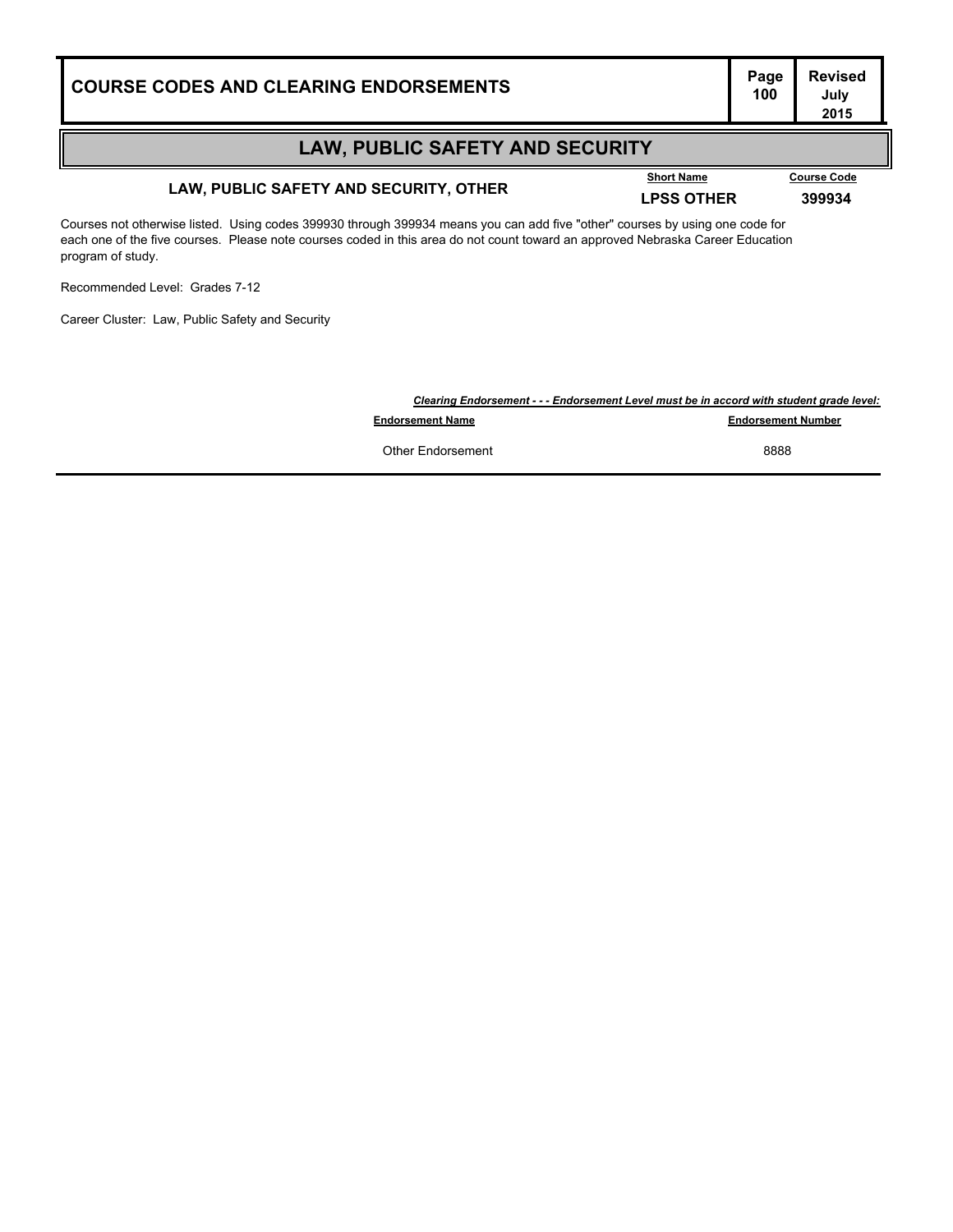### **PERSONAL HEALTH & PHYSICAL FITNESS**

**HEALTH I HEALTH I <sup>080100</sup>**

**Short Name Course Code**

Learning activities concerning health to achieve desirable knowledge, understanding, attitudes and practices related to personal, family and community health issues.

This code should also be used for such courses as: First Aid HIV/AIDS Education Drug Education

Other Health

|                               | Clearing Endorsement - - - Endorsement Level must be in accord with student grade level: |                              |  |
|-------------------------------|------------------------------------------------------------------------------------------|------------------------------|--|
| <b>Endorsement Name</b>       | <b>Endorsement Number</b>                                                                |                              |  |
| <b>FAMLY/CONSMR SCIENCE</b>   |                                                                                          | 0903                         |  |
| <b>HEALTH &amp; PHYS EDUC</b> | 2304                                                                                     |                              |  |
| <b>HEALTH EDUCATION</b>       | 0801                                                                                     |                              |  |
| MIDDLE GR/HEALTH & PE         | 1815                                                                                     |                              |  |
| PHYSICAL EDUCATION            | 0802                                                                                     |                              |  |
| <b>HEALTH II</b>              | <b>Short Name</b><br><b>HEALTH II</b>                                                    | <b>Course Code</b><br>080101 |  |

An advanced course with current health trends and issues as its central focus, with direction to:

a) Consumer Health/Protection b) Family Life Education

c) Health Planning

d) Health Careers

e) Health Services

| Clearing Endorsement - - - Endorsement Level must be in accord with student grade level: |
|------------------------------------------------------------------------------------------|
|------------------------------------------------------------------------------------------|

| <b>Endorsement Name</b>       | <b>Endorsement Number</b> |
|-------------------------------|---------------------------|
| <b>FAMLY/CONSMR SCIENCE</b>   | 0903                      |
| <b>HEALTH &amp; PHYS EDUC</b> | 2304                      |
| <b>HEALTH EDUCATION</b>       | 0801                      |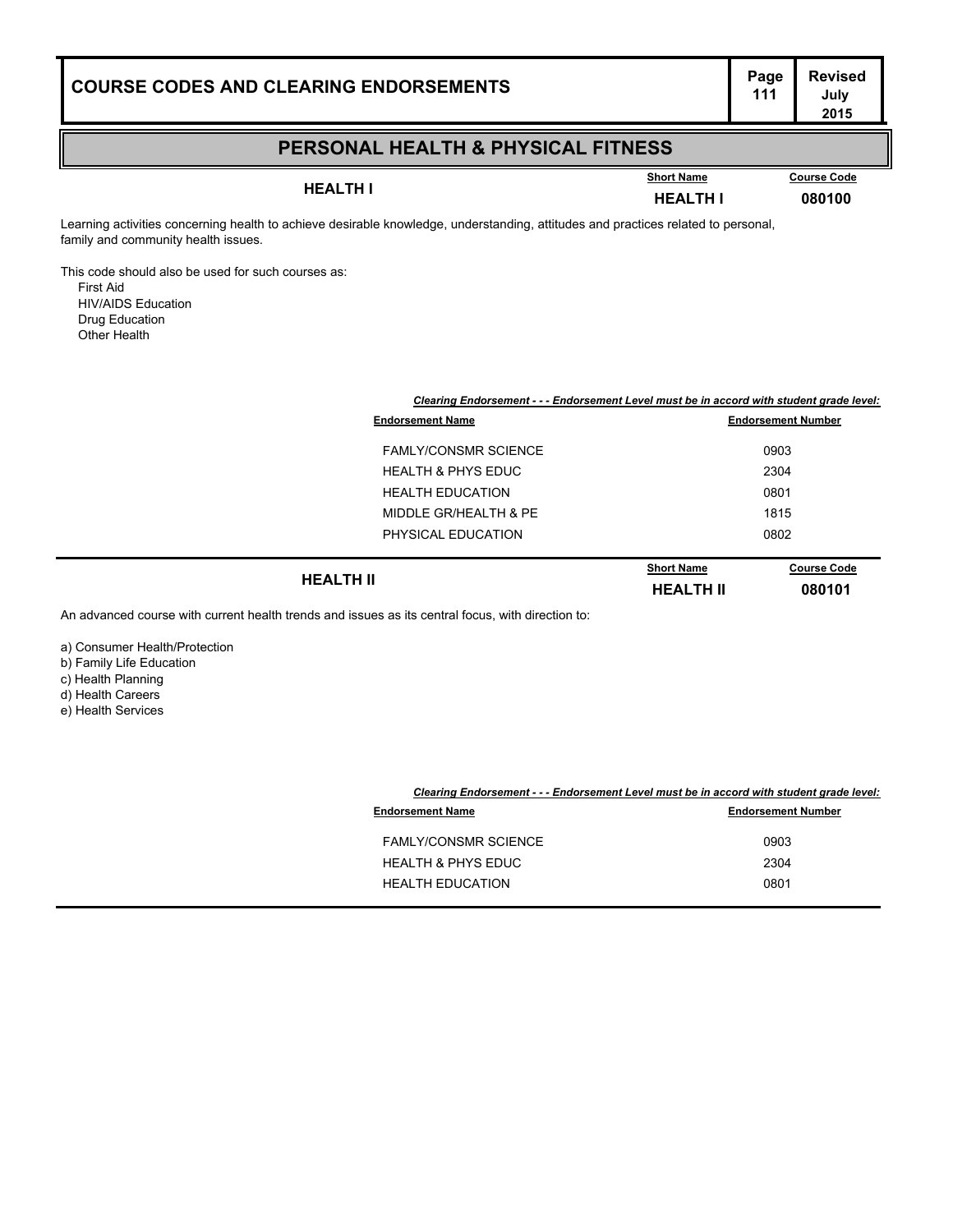# **Page Revised**

### **PERSONAL HEALTH & PHYSICAL FITNESS**

## **HEALTH, SPECIALIZED HEALTHSPEC <sup>080105</sup>**

**Course Code** 

A specialized course with healthful living as its central focus primarily directed to:

a) a safe and healthful school environment

b) world health issues past, present, future

c) the role of nutrition, exercise, and stress management to total physical well being.

| Clearing Endorsement - - - Endorsement Level must be in accord with student grade level: |                           |                    |
|------------------------------------------------------------------------------------------|---------------------------|--------------------|
| <b>Endorsement Name</b>                                                                  | <b>Endorsement Number</b> |                    |
| <b>HEALTH &amp; PHYS EDUC</b>                                                            | 2304                      |                    |
| <b>HEALTH EDUCATION</b>                                                                  | 0801                      |                    |
| MIDDLE GR/HEALTH & PE                                                                    | 1815                      |                    |
| <b>FAMILY HEALTH</b>                                                                     | <b>Short Name</b>         | <b>Course Code</b> |
|                                                                                          | <b>FAM HEALTH</b>         | 080106             |

Instruction related to establishing and maintaining a lifestyle which promotes personal fitness, family health and related consumer skills. May include an examination of all aspects of health (physical, social, emotional and mental), nutrition and fitness (including weight control), substance use and abuse, home safety, and family life education (including death and dying).

|                               | Clearing Endorsement - - - Endorsement Level must be in accord with student grade level: |  |  |
|-------------------------------|------------------------------------------------------------------------------------------|--|--|
| <b>Endorsement Name</b>       | <b>Endorsement Number</b>                                                                |  |  |
| <b>FAMLY/CONSMR SCIENCE</b>   | 0903                                                                                     |  |  |
| <b>HEALTH &amp; PHYS EDUC</b> | 2304                                                                                     |  |  |
| <b>HEALTH EDUCATION</b>       | 0801                                                                                     |  |  |
| MIDDLE GR/FAMILY & CONSUMER   | 1813                                                                                     |  |  |
| MIDDLE GR/HEALTH & PE         | 1815                                                                                     |  |  |
|                               |                                                                                          |  |  |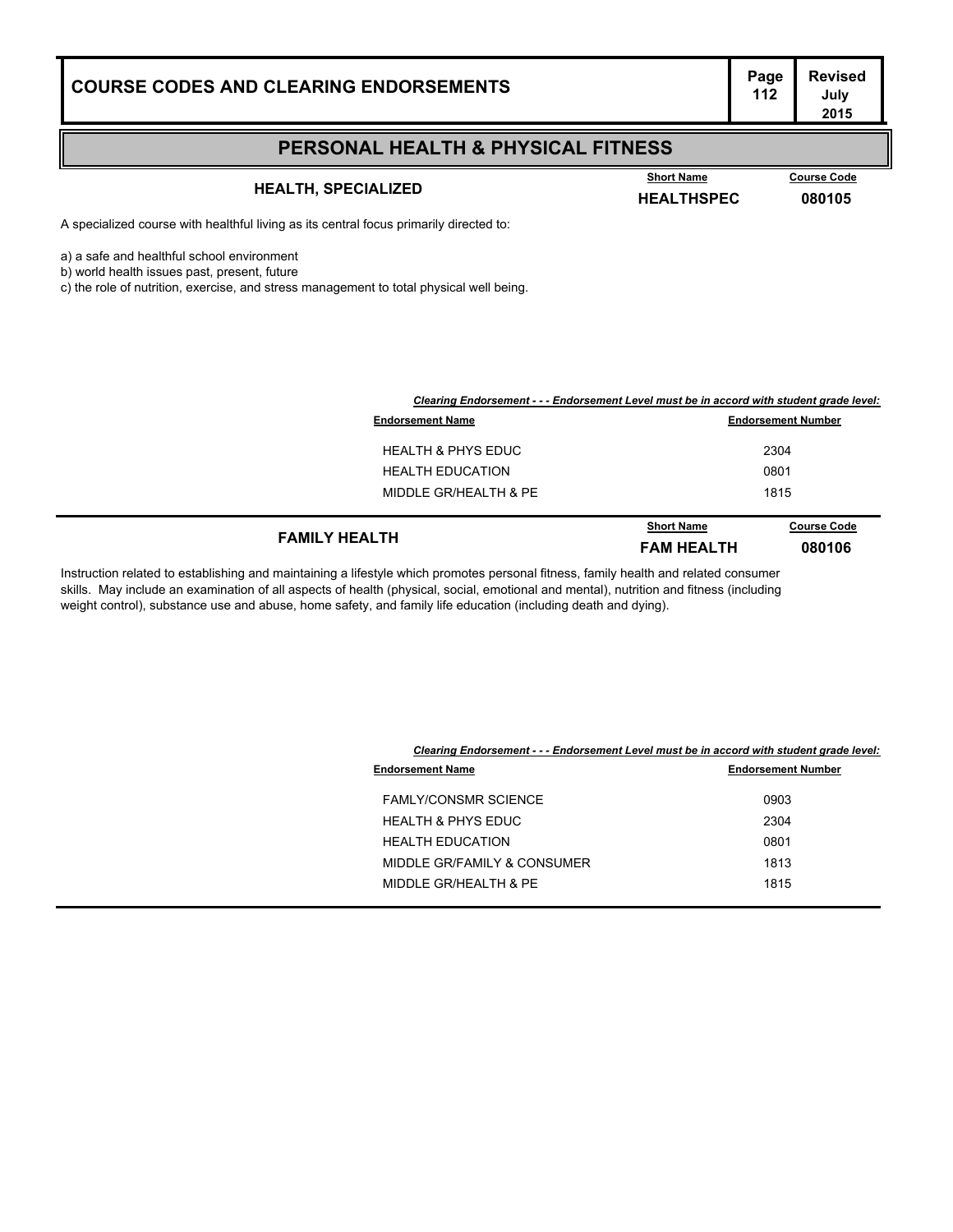## **INTRODUCTION TO THE BUILT ENVIRONMENT INTBLD ENV 100100**

This course provides the skills and technical knowledge for a beginning student in areas of industry, safety, material, equipment and process understanding. The student will develop awareness construction, design, and manufacturing areas. This course serves as an introductory course to material processing and drafting.

Recommended Level: Grades 9-12

Career Cluster: Architecture and Construction and Manufacturing

| <b>PRINCIPLES OF CONSTRUCTION TECHNOLOGY</b> | <b>Short Name</b><br><b>PRIN CONST</b>                                                   | <b>Course Code</b><br>100110 |  |
|----------------------------------------------|------------------------------------------------------------------------------------------|------------------------------|--|
| INDUSTRIAL TECH EDUCATION                    |                                                                                          | 1000                         |  |
| <b>Endorsement Name</b>                      |                                                                                          | <b>Endorsement Number</b>    |  |
|                                              | Clearing Endorsement - - - Endorsement Level must be in accord with student grade level: |                              |  |

This course provides an overview of the total construction process. Students will develop problem-solving and critical-thinking skills by identifying the relationship between resources and requirements of a project/problem to accomplish realistic planning.

Recommended Level: Grades 9-12

Career Cluster: Architecture and Construction

| Clearing Endorsement - - - Endorsement Level must be in accord with student grade level: |                           |                    |
|------------------------------------------------------------------------------------------|---------------------------|--------------------|
| <b>Endorsement Name</b>                                                                  | <b>Endorsement Number</b> |                    |
| INDUSTRIAL TECH EDUCATION                                                                | 1000                      |                    |
| ADVANCED CONSTRUCTION TECHNOLOGY                                                         | <b>Short Name</b>         | <b>Course Code</b> |
|                                                                                          | <b>ADV CONST</b>          | 100120             |

This course is designed for the student pursuing a career as a construction professional. Technical skills are combined with planning and management topics to prepare the student for all stages of a project. This course explores opportunities and career pathways within the residential, commercial, and industrial sectors, and walks the student through the planning, execution, and reporting of a project.

Recommended Level: Grades 11-12

Career Cluster: Architecture and Construction

*Clearing Endorsement - - - Endorsement Level must be in accord with student grade level:* **Endorsement Name Endorsement Number** INDUSTRIAL TECH EDUCATION 1000

**Page Revised July 2015**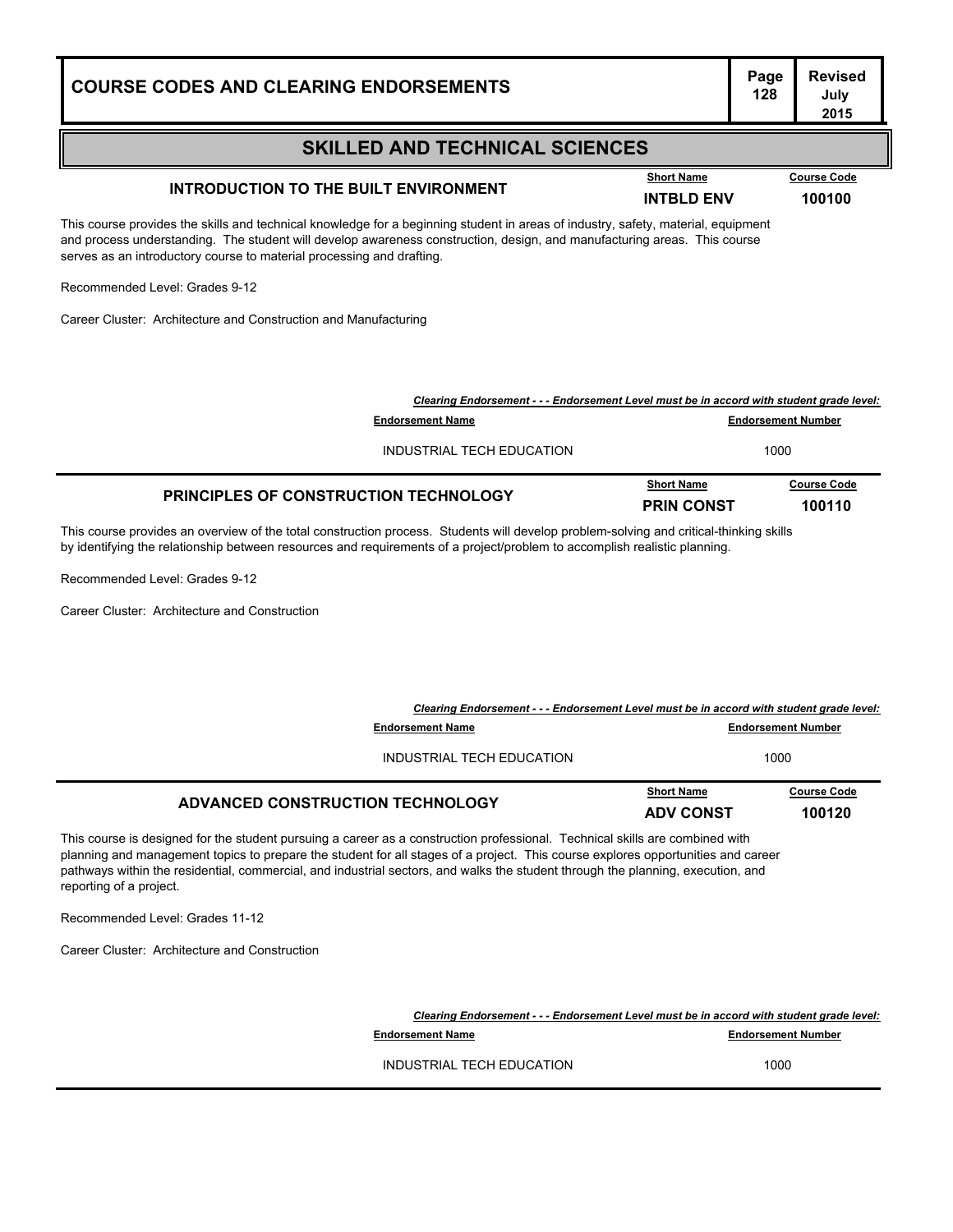### **SKILLED AND TECHNICAL SCIENCES**

## INTRODUCTION TO ARCHITECTURE AND CONSTRUCTION **ARCH/CONST ARCH/CONST 100130**

This course builds the skills necessary to understand what is being communicated through drawings and documents, and in turn, convey ideas, duties, and tasks to others in a form representing the industry. Students will use and follow industry specific verbal and visual skills to accomplish workplace/jobsite communications. Students will also integrate structural systems, environmental systems, safety systems, building envelope systems, and building service systems to design modern buildings. Students will review traditional project phases and various roles within them to plan for and implement phases within a project. Students will develop preliminary drawings in computer generated plans that will be used in design and pre-construction. Computer-aided drafting/design (CADD) may be used.

Recommended Level: Grades 9-12

Career Cluster: Architecture and Construction

| Clearing Endorsement - - - Endorsement Level must be in accord with student grade level: |  |
|------------------------------------------------------------------------------------------|--|
|                                                                                          |  |
| 1000                                                                                     |  |
| <b>Course Code</b><br>100140                                                             |  |
|                                                                                          |  |

This course provides students with a broad introduction into Computer-Aided-Drafting (CAD). With hands-on exercises, assignments and projects, students gain the capability to use CAD to model projects and create and distribute industry-standard drawings.

Recommended Level: Grades 9-12

Career Cluster: Architecture and Construction

| Clearing Endorsement - - - Endorsement Level must be in accord with student grade level: |                                       |                              |  |
|------------------------------------------------------------------------------------------|---------------------------------------|------------------------------|--|
| <b>Endorsement Number</b><br><b>Endorsement Name</b>                                     |                                       |                              |  |
| INDUSTRIAL TECH EDUCATION                                                                | 1000                                  |                              |  |
| APPLICATIONS IN DESGIN AND PRE-CONSTRUCTION                                              | <b>Short Name</b><br><b>APPDESIGN</b> | <b>Course Code</b><br>100141 |  |

In this class, the students will create residential architectural working drawings, using CAD, necessary for a standard building permit. With hands-on exercises, assignments and projects, students gain the capability to use CAD to model a house project and create and distribute industry-standard drawings.

Recommended Level: Grades 11-12

Career Cluster: Architecture and Construction

*Clearing Endorsement - - - Endorsement Level must be in accord with student grade level:*

**Endorsement Name Endorsement Number Endorsement Number** 

INDUSTRIAL TECH EDUCATION 1000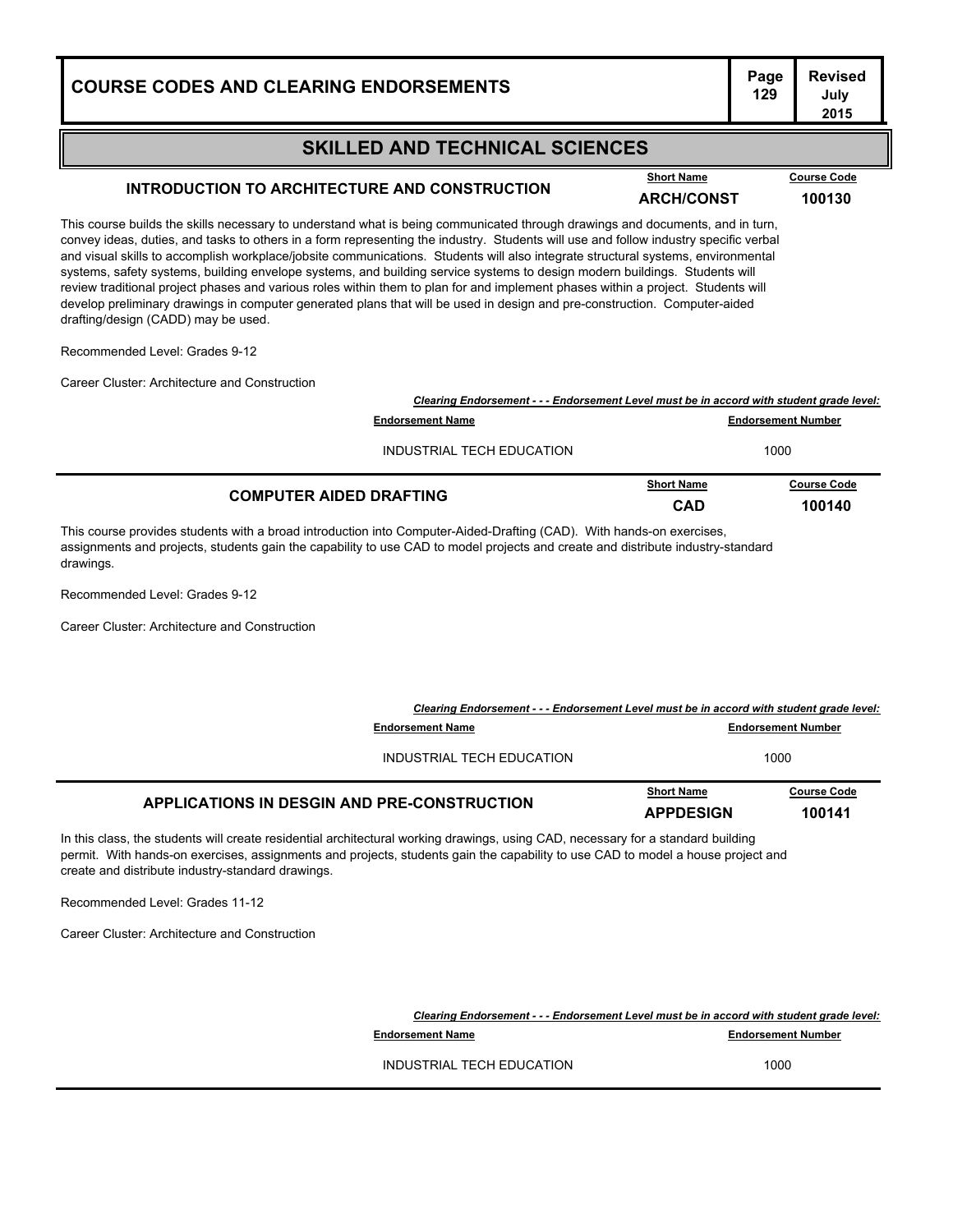| <b>COURSE CODES AND CLEARING ENDORSEMENTS</b>                                                                                                                                                                                                                                                                                                                                                                                                                                |                                   | <b>Revised</b><br>July<br>2015 |
|------------------------------------------------------------------------------------------------------------------------------------------------------------------------------------------------------------------------------------------------------------------------------------------------------------------------------------------------------------------------------------------------------------------------------------------------------------------------------|-----------------------------------|--------------------------------|
| <b>SKILLED AND TECHNICAL SCIENCES</b>                                                                                                                                                                                                                                                                                                                                                                                                                                        |                                   |                                |
| <b>Short Name</b><br><b>PLTW PRINCIPLES OF ENGINEERING</b><br><b>PLTW P/ENG</b>                                                                                                                                                                                                                                                                                                                                                                                              |                                   | <b>Course Code</b><br>100160   |
| Principles of Engineering (POE) is a Project Lead The Way survey course of engineering. The course exposes students to some of<br>the major concepts that they will encounter in a postsecondary engineering course of study. Students have the opportunity to<br>investigate engineering and high tech career. POE gives students the opportunity to develop skills and understanding of course<br>concepts through activity-, project-, and problem-based (APPB) learning. |                                   |                                |
| Recommended Level: Grades 9-12                                                                                                                                                                                                                                                                                                                                                                                                                                               |                                   |                                |
| Career Cluster: Science, Technology, Engineering and Mathematics (STEM)                                                                                                                                                                                                                                                                                                                                                                                                      |                                   |                                |
|                                                                                                                                                                                                                                                                                                                                                                                                                                                                              |                                   |                                |
| Clearing Endorsement - - - Endorsement Level must be in accord with student grade level:<br><b>Endorsement Name</b>                                                                                                                                                                                                                                                                                                                                                          |                                   |                                |
| INDUSTRIAL TECH EDUCATION                                                                                                                                                                                                                                                                                                                                                                                                                                                    | <b>Endorsement Number</b><br>1000 |                                |
| <b>Short Name</b>                                                                                                                                                                                                                                                                                                                                                                                                                                                            |                                   | <b>Course Code</b>             |
| PLTW INTRODUCTION TO ENGINEERING DESIGN<br><b>PLTW ENG</b>                                                                                                                                                                                                                                                                                                                                                                                                                   |                                   | 100161                         |
| This course encourages students to use a problem-solving model to improve existing products and invent new ones. They learn<br>how to apply this model to solve any problems, even outside of the classroom. Students use sophisticated three-dimension<br>modeling software to communicate the details of these products. Emphasis is placed on analyzing potential solutions and<br>communicating ideas to others.                                                         |                                   |                                |

Recommended Level: Grades 9-12

Career Cluster: Science, Technology, Engineering and Mathematics (STEM)

| Clearing Endorsement - - - Endorsement Level must be in accord with student grade level: |                                        |                              |
|------------------------------------------------------------------------------------------|----------------------------------------|------------------------------|
| <b>Endorsement Name</b><br><b>Endorsement Number</b>                                     |                                        |                              |
| INDUSTRIAL TECH EDUCATION                                                                | 1000                                   |                              |
| <b>PLTW CIVIL ENGINEERING AND ARCHITECTURE</b>                                           | <b>Short Name</b><br><b>PLTW CIVIL</b> | <b>Course Code</b><br>100162 |

Civil Engineering and Architecture is a Project Lead The Way course that includes the study of the design and construction of residential and commercial building projects. The course includes an introduction to many of the varied factors involved in building design and construction including building components and systems, structural design, storm water management, site design, utilities and services, cost estimation, energy efficiency, and careers in the design and construction industry.

Recommended Level: Grades 10-12

Career Cluster: Science, Technology, Engineering and Mathematics (STEM)

*Clearing Endorsement - - - Endorsement Level must be in accord with student grade level:* **Endorsement Name Endorsement Number Endorsement Number** INDUSTRIAL TECH EDUCATION 1000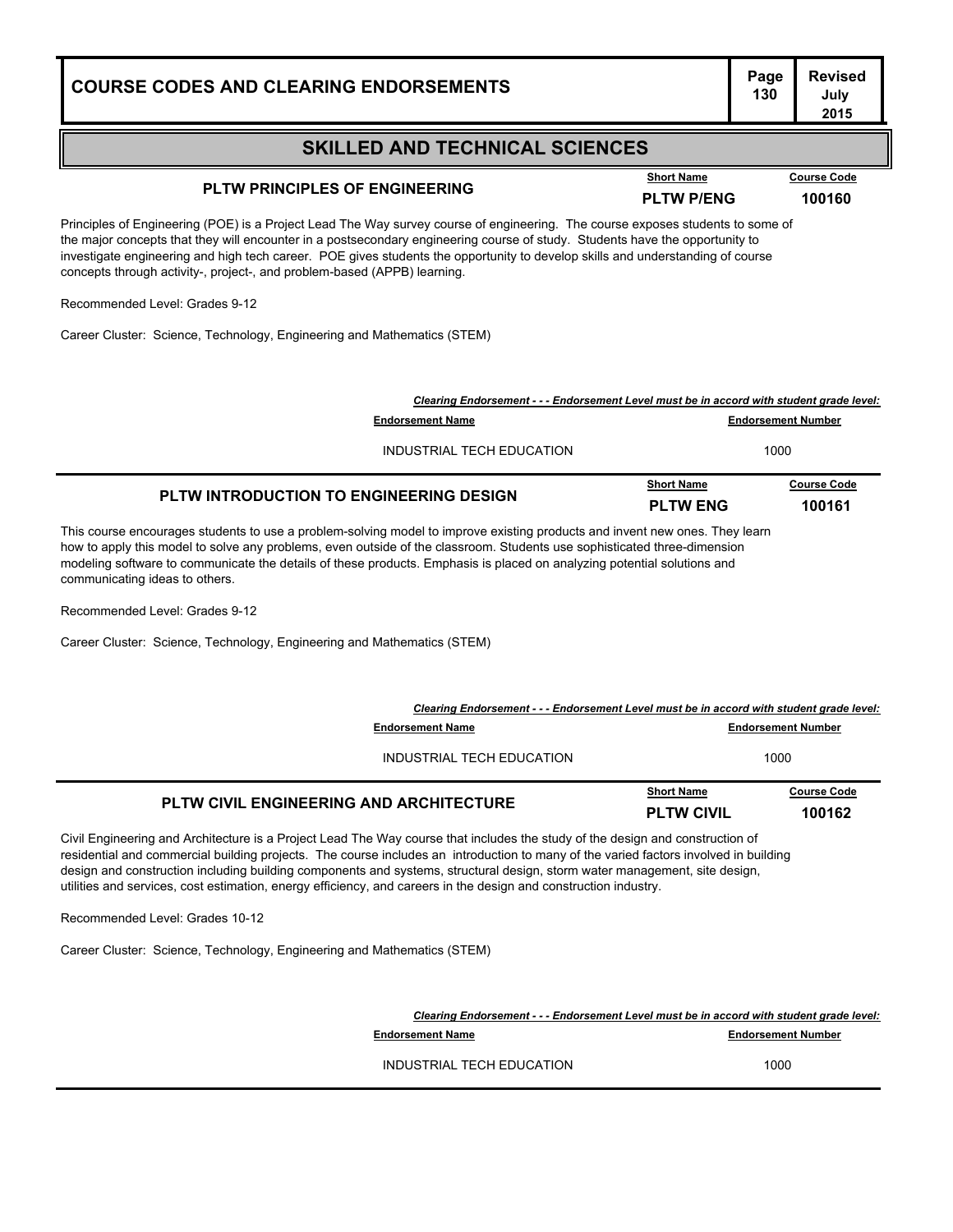### **SKILLED AND TECHNICAL SCIENCES**

## **PLTW ENGINEERING DESIGN AND DEVELOPMENT PLTW ENG D <sup>100163</sup>**

Engineering Design and Development (EDD) is the capstone course in in the Project Lead The Way high school engineering program. It is an engineering research course in which students work in teams to design and develop an original solution to a valid open-ended technical problem by applying the engineering design process. The course applies and concurrently develops secondary level knowledge and skills in mathematics, science, and technology.

Recommended Level: 10-12

Career Cluster: Science, Technology, Engineering and Mathematics (STEM)

| <b>PLTW AEROSPACE ENGINEERING</b>                                                        | <b>Short Name</b><br><b>PLTW AERO</b> | <b>Course Code</b><br>100164 |
|------------------------------------------------------------------------------------------|---------------------------------------|------------------------------|
| INDUSTRIAL TECH EDUCATION                                                                | 1000                                  |                              |
| <b>Endorsement Name</b>                                                                  |                                       | <b>Endorsement Number</b>    |
| Clearing Endorsement - - - Endorsement Level must be in accord with student grade level: |                                       |                              |

Aerospace Engineering (AE) is a Project Lead The Way course that includes the study of the engineering discipline which develops new technologies for use in aviation, defense systems, and space exploration. The course explores the evolution of flight, flight fundamentals, navigation and control, aerospace materials, propulsion, space travel, orbital mechanics, ergonomics, remotely operated systems and related careers. In addition the course presents alternative applications for aerospace engineering concepts.

Recommended Level: Grades 10-12

Career Cluster: Science, Technology, Engineering and Mathematics (STEM)

| Clearing Endorsement - - - Endorsement Level must be in accord with student grade level: |                                      |                              |
|------------------------------------------------------------------------------------------|--------------------------------------|------------------------------|
| <b>Endorsement Name</b>                                                                  | <b>Endorsement Number</b>            |                              |
| INDUSTRIAL TECH EDUCATION                                                                | 1000                                 |                              |
| <b>PLTW BIOTECHNICAL ENGINEERING</b>                                                     | <b>Short Name</b><br><b>PLTW BIO</b> | <b>Course Code</b><br>100165 |

Biotechnical Engineering (BE) is a Project Lead The Way course designed to expose students to the diverse fields of biotechnology including biomedical engineering, biomolecular genetics, bioprocess engineering, and agricultural and environmental engineering. Lessons engage students in engineering design problems that can be accomplished in a high school setting related to biomechanics, cardiovascular engineering, genetic engineering, agricultural biotechnology tissue engineering, biomedical devices, human interface, bioprocesses, forensics, and bio-ethics. Students in this course will apply biological and engineering concepts to design materials and processes that directly measure, repair, improve, and extending living systems.

Recommended Level: Grades 11-12

Career Cluster: Science, Technology, Engineering and Mathematics (STEM)

*Clearing Endorsement - - - Endorsement Level must be in accord with student grade level:* **Endorsement Name Endorsement Number Endorsement Number** INDUSTRIAL TECH EDUCATION 1000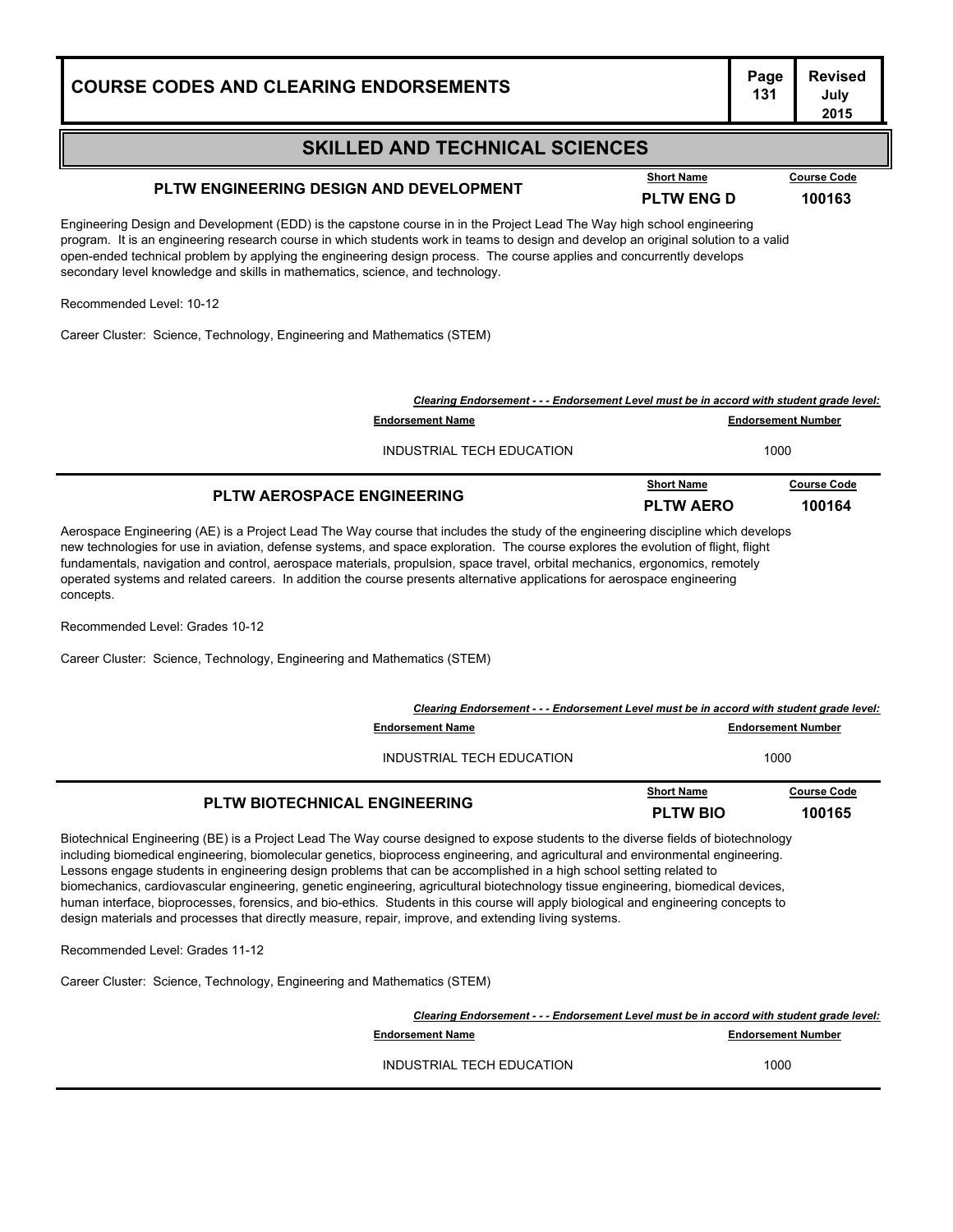### **SKILLED AND TECHNICAL SCIENCES**

## **INTRODUCTION TO ELECTRONICS INT ELECT <sup>100401</sup>**

Electronics – Comprehensive courses provide a survey of the theory, terminology, equipment, and practical experience in the skills needed for careers in the electronic field as well as typically cover the theory of electricity. Course topics may include AC, DC, analog, and integrated circuitry and solid state and digital devises, amplifiers, and semiconductors. Skills covered involve the repair, maintenance, and building of electronic equipment such as radios, television sets, and industrial equipment.

Recommended Level: Grades 10-12

Career Cluster: Science, Technology, Engineering and Mathematics (STEM)

| Clearing Endorsement - - - Endorsement Level must be in accord with student grade level: |                                       |                              |
|------------------------------------------------------------------------------------------|---------------------------------------|------------------------------|
| <b>Endorsement Name</b>                                                                  |                                       | <b>Endorsement Number</b>    |
| INDUSTRIAL TECH EDUCATION                                                                |                                       | 1000                         |
| <b>ADVANCED ELECTRONICS</b>                                                              | <b>Short Name</b><br><b>ADV ELECT</b> | <b>Course Code</b><br>100402 |

Advanced electronics theory and application. Circuitry diagnostics and the application and design of circuits using the principals of analog and digital electronics will be used.

Recommended Level: Grades 10-12

Career Cluster: Manufacturing

| Clearing Endorsement - - - Endorsement Level must be in accord with student grade level: |  |
|------------------------------------------------------------------------------------------|--|
|                                                                                          |  |

| <b>Endorsement Name</b>                                     | <b>Endorsement Number</b> |
|-------------------------------------------------------------|---------------------------|
| INDUSTRIAL TECH EDUCATION<br>SKILLED & TECHNICAL SCIENCE ED | 1000<br>1700              |
|                                                             |                           |

|                                 | <b>Short Name</b> | <b>Course Code</b> |
|---------------------------------|-------------------|--------------------|
| <b>PLTW DIGITAL ELECTRONICS</b> | <b>PLTW DIG</b>   | 100403             |

Digital Electronics (DE) is a Project Lead The Way course designed for the study of electronic circuits that are used to process and control digital signals. In contrast to analog electronics, where information is represented by a continuously varying voltage, digital signals are represented by two discreet voltages or logic levels. This distinction allows for greater signal speed and storage capabilities and has revolutionized the world of electronics. Digital electronics is the foundation of all modern electronic devices such as cellular phones, MP3 players, laptop computers, digital cameras, high definition televisions, etc. The major focus of the DE course is to expose students to the design process of combinational and sequential logic design, teamwork, communication methods, engineering standards, and technical documentation.

Recommended Level: Grades 10-12

Career Cluster: Science, Technology, Engineering, and Mathematics (STEM)

|                           | Clearing Endorsement - - - Endorsement Level must be in accord with student grade level: |  |
|---------------------------|------------------------------------------------------------------------------------------|--|
| <b>Endorsement Name</b>   | <b>Endorsement Number</b>                                                                |  |
| INDUSTRIAL TECH EDUCATION | 1000                                                                                     |  |
|                           |                                                                                          |  |

**July 2015**

**Page Revised**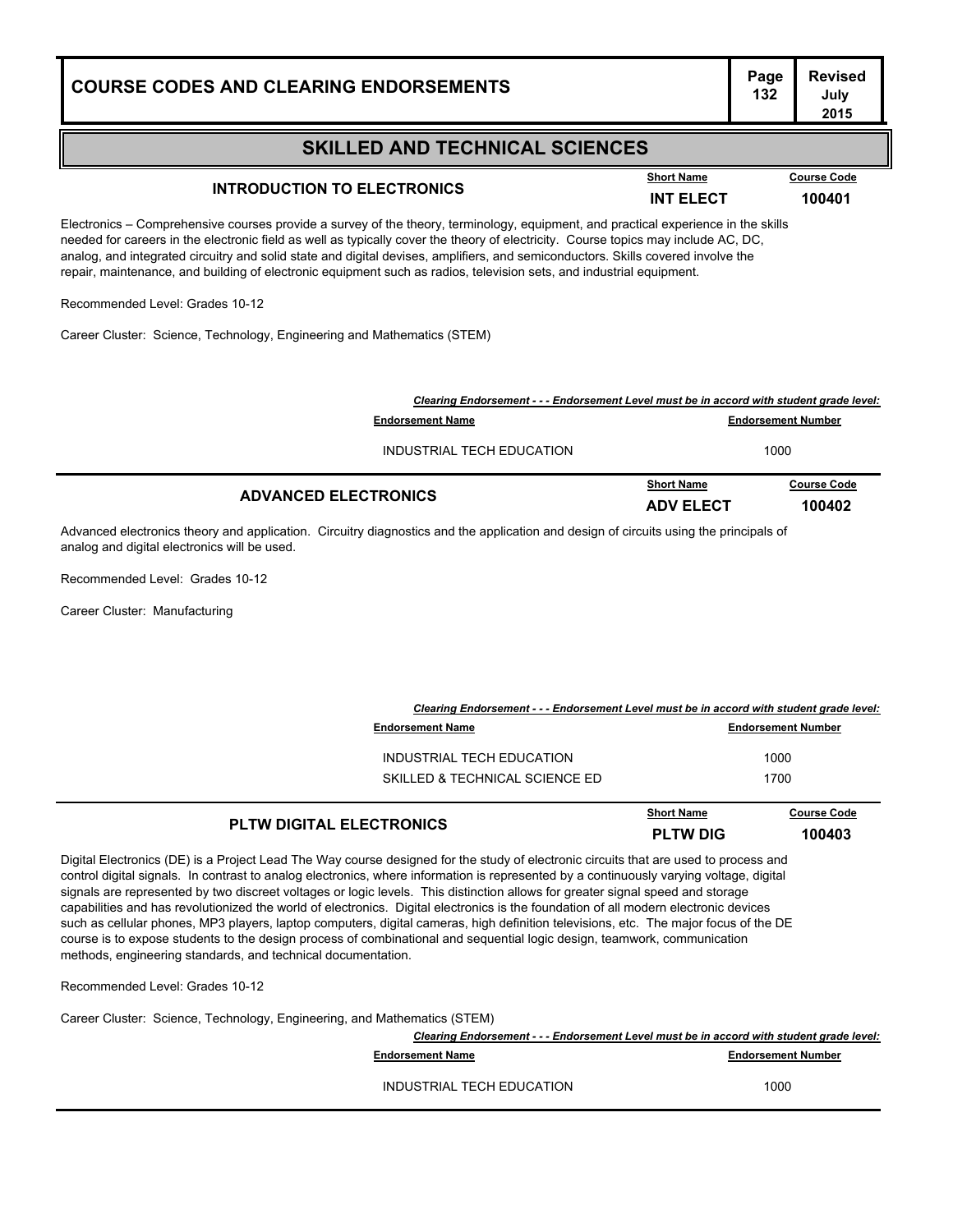| <b>COURSE CODES AND CLEARING ENDORSEMENTS</b> | г аус |
|-----------------------------------------------|-------|
|                                               |       |

### **SKILLED AND TECHNICAL SCIENCES**

**ELECTRICITY ELECTRIC <sup>100405</sup> Short Name Course Code**

Comprehensive courses provide an overview of the theory, terminology, tools, and practical experience in the skills needed for a career in the electrical field. This course typically includes circuitry, safety, and the National Electrical Code. This course covers skills that are involved in building circuits, wiring residential, and commercial and/or industrial buildings. Installing lighting, power circuits, cables and estimating job costs may be included.

Recommended Level: Grades 9-12

Career Cluster: Architecture and Construction

| <b>ENERGY EXPLORATION</b> |                                                                                          | <b>Short Name</b><br><b>ENERGY</b> | <b>Course Code</b><br>100406 |
|---------------------------|------------------------------------------------------------------------------------------|------------------------------------|------------------------------|
|                           | INDUSTRIAL TECH EDUCATION                                                                | 1000                               |                              |
|                           | <b>Endorsement Number</b><br><b>Endorsement Name</b>                                     |                                    |                              |
|                           | Clearing Endorsement - - - Endorsement Level must be in accord with student grade level: |                                    |                              |

Energy is essential to all aspects of society. This course will provide a unique approach to understanding energy and learning about the many, varied career opportunities in this field. Students enrolled in this course will engage in the study of energy basics and fundamentals, the production and delivery of energy, and energy responsibilities and decisions.

Recommended Level: Grades 9-12

Career Cluster: Science, Technology, Engineering and Mathematics (STEM)

| Clearing Endorsement - - - Endorsement Level must be in accord with student grade level: |                   |                           |
|------------------------------------------------------------------------------------------|-------------------|---------------------------|
| <b>Endorsement Name</b>                                                                  |                   | <b>Endorsement Number</b> |
| INDUSTRIAL TECH EDUCATION                                                                | 1000              |                           |
| <b>ENERGY GENERATION AND DISTRIBUTION</b>                                                | <b>Short Name</b> | <b>Course Code</b>        |
|                                                                                          | <b>ENGENDIST</b>  | 100407                    |

Introduction course covering the history of electric and fluid power in the U.S. including deregulation, private and public utilities, and methods of commercial power generation including fossil fuels, nuclear power and renewable energy generation. Include overview of electrical transmission and distribution systems. System reliability and governance are covered.

Recommended Level: Grades 9-12

Career Cluster: Science, Technology, Engineering and Mathematics (STEM)

*Clearing Endorsement - - - Endorsement Level must be in accord with student grade level:*

**Endorsement Name Endorsement Number Endorsement Number** 

INDUSTRIAL TECH EDUCATION 1000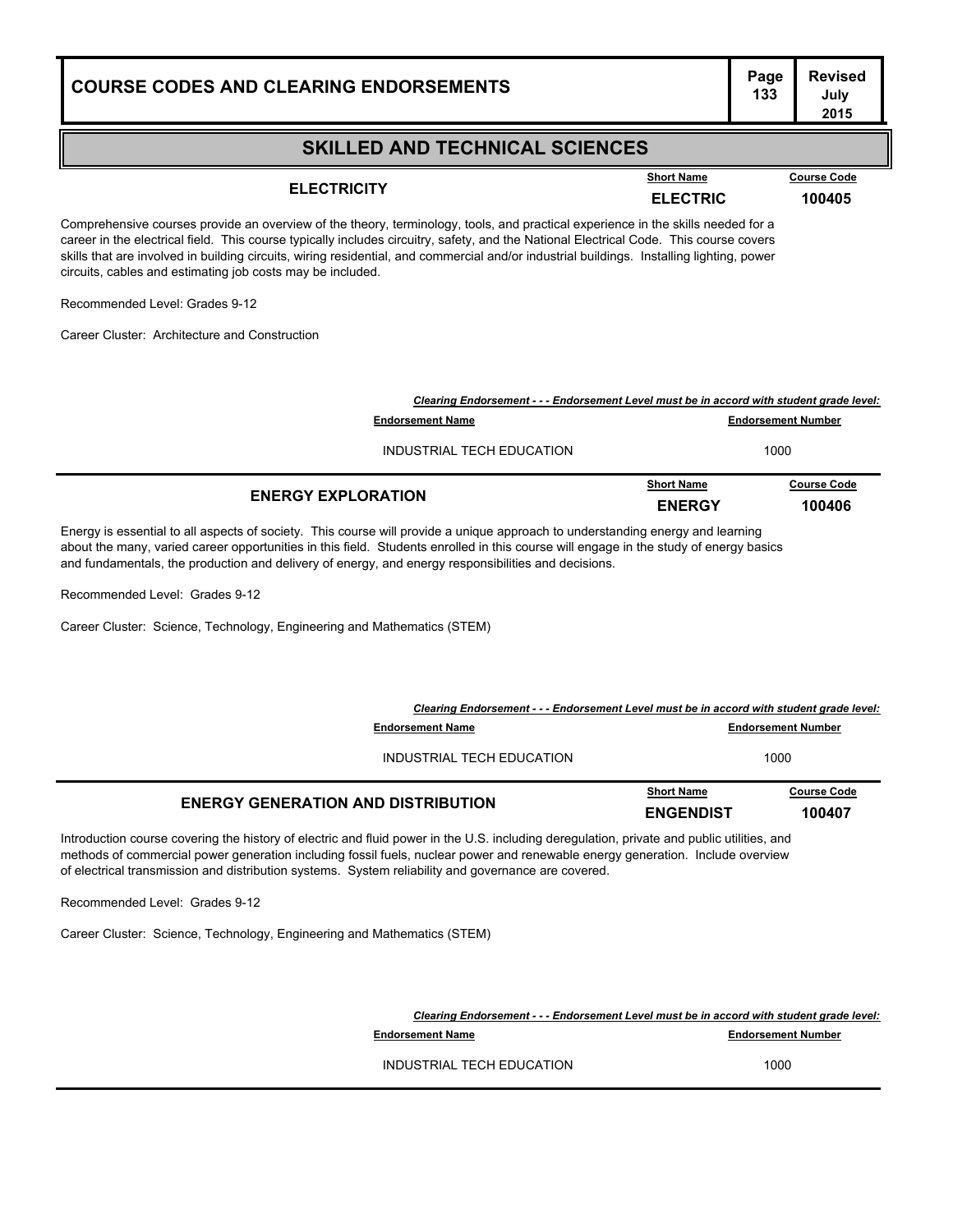### **SKILLED AND TECHNICAL SCIENCES**

## **GREEN ENERGY GREENENG GREENENG 100408**

**Course Code** 

This course will provide a unique approach to understanding alternative, or "green" energy and learning about the many, varied career opportunities in this field. Students enrolled in this course will engage in the study of alternative or "green" energy fundamentals and innovative energy exploration for the future. The focus of the course will center on the business and careers in the alternative, or "green" energy field with respect to the wind energy technology, renewable bio-fuels and energy efficient "green" building technology.

Recommended Level: Grades 9-12

Career Cluster: Science, Technology, Engineering and Mathematics (STEM)

|                                                                                                                                                                                                                                                                                                                                                                                                                                                                                                                                                                                                 | Clearing Endorsement - - - Endorsement Level must be in accord with student grade level: |                   |                           |
|-------------------------------------------------------------------------------------------------------------------------------------------------------------------------------------------------------------------------------------------------------------------------------------------------------------------------------------------------------------------------------------------------------------------------------------------------------------------------------------------------------------------------------------------------------------------------------------------------|------------------------------------------------------------------------------------------|-------------------|---------------------------|
|                                                                                                                                                                                                                                                                                                                                                                                                                                                                                                                                                                                                 | <b>Endorsement Name</b>                                                                  |                   | <b>Endorsement Number</b> |
|                                                                                                                                                                                                                                                                                                                                                                                                                                                                                                                                                                                                 | <b>INDUSTRIAL TECH EDUCATION</b>                                                         |                   | 1000                      |
|                                                                                                                                                                                                                                                                                                                                                                                                                                                                                                                                                                                                 |                                                                                          | <b>Short Name</b> | <b>Course Code</b>        |
| <b>EXPLORING SKILLED AND TECHNICAL SCIENCE - 6TH GRADE</b>                                                                                                                                                                                                                                                                                                                                                                                                                                                                                                                                      |                                                                                          | <b>EXPLSTS6</b>   | 100706                    |
| In this course students will explore fundamentals in Skilled and Technical Sciences at the 6th grade level.<br>Course Standards : (Please list)<br>Student will understand and accurately apply measurement.<br>Students will know and model safe lab procedures and techniques.<br>Students will be introduced to technical communications.<br>Students will experience skills needed to complete a project.<br>Student will explore career opportunities.<br>Recommended Level: Middle/Junior High<br>Career Cluster: Foundation, Career Development and Career Education Introductory Course |                                                                                          |                   |                           |
|                                                                                                                                                                                                                                                                                                                                                                                                                                                                                                                                                                                                 | Clearing Endorsement - - - Endorsement Level must be in accord with student grade level: |                   |                           |
|                                                                                                                                                                                                                                                                                                                                                                                                                                                                                                                                                                                                 | <b>Endorsement Name</b>                                                                  |                   | <b>Endorsement Number</b> |
|                                                                                                                                                                                                                                                                                                                                                                                                                                                                                                                                                                                                 | INDUSTRIAL TECH EDUCATION                                                                |                   | 1000                      |
|                                                                                                                                                                                                                                                                                                                                                                                                                                                                                                                                                                                                 | MIDDLE GR/INDUSTRIAL TECH                                                                |                   | 1816                      |
|                                                                                                                                                                                                                                                                                                                                                                                                                                                                                                                                                                                                 |                                                                                          | <b>Short Name</b> | <b>Course Code</b>        |
| <b>EXPLORING SKILLED AND TECHNICAL SCIENCE - 7TH GRADE</b>                                                                                                                                                                                                                                                                                                                                                                                                                                                                                                                                      |                                                                                          | <b>EXPLSTS7</b>   | 100707                    |
| In this course students will explore fundamentals in Skilled and Technical Sciences at the 7th grade level.<br>Course Standards : (Please list)<br>Student will understand and accurately apply measurement.<br>Students will know and model safe lab procedures and techniques.<br>Students will be introduced to technical communications.<br>Students will experience skills needed to complete a project.<br>Student will explore career opportunities.                                                                                                                                     |                                                                                          |                   |                           |

Recommended Level: Middle/Junior High

Career Cluster: Foundation, Career Development and Career Education Introductory Course

|                           | Clearing Endorsement - - - Endorsement Level must be in accord with student grade level: |  |
|---------------------------|------------------------------------------------------------------------------------------|--|
| <b>Endorsement Name</b>   | <b>Endorsement Number</b>                                                                |  |
| INDUSTRIAL TECH EDUCATION | 1000                                                                                     |  |
| MIDDLE GR/INDUSTRIAL TECH | 1816                                                                                     |  |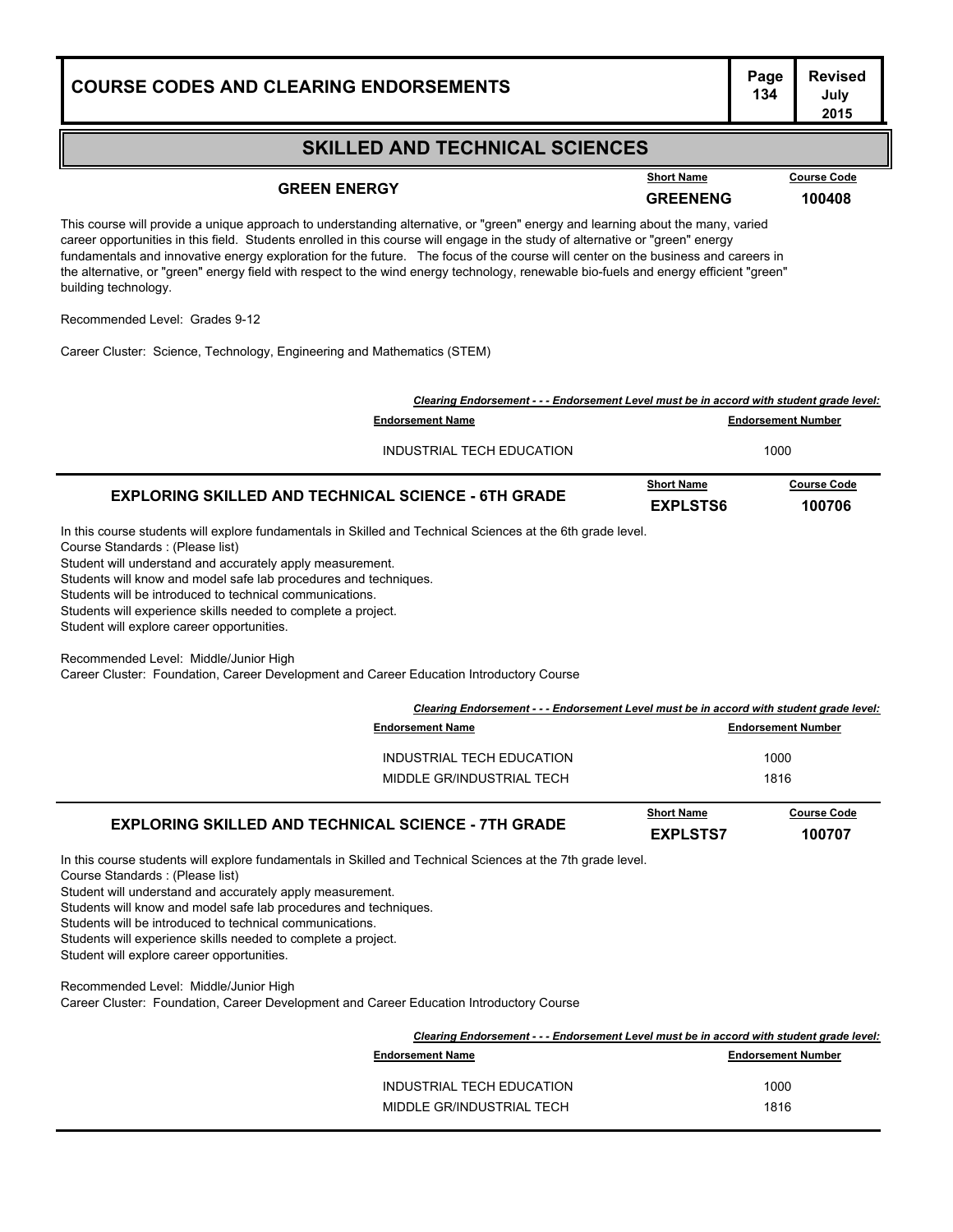#### **Page Revised July 2015 COURSE CODES AND CLEARING ENDORSEMENTS SKILLED AND TECHNICAL SCIENCES** In this course students will explore fundamentals in Skilled and Technical Sciences at the 8th grade level. Course Standards : (Please list) Student will understand and accurately apply measurement. Students will know and model safe lab procedures and techniques. Students will be introduced to technical communications. Students will recognize material types and properties. Students will demonstrate material processing. Students will select tools for the correct operation. Student will explore career opportunities. Recommended Level: Middle/Junior High Career Cluster: Foundation, Career Development and Career Education Introductory Courses **EXPLORING SKILLED AND TECHNICAL SCIENCE - 8TH GRADE EXPLORING SKILLED AND TECHNICAL SCIENCE - 8TH GRADE EXPLSTS8 100708 Course Code** *Clearing Endorsement - - - Endorsement Level must be in accord with student grade level:* **Endorsement Name Endorsement Number** INDUSTRIAL TECH EDUCATION 1000 MIDDLE GR/INDUSTRIAL TECH 1816 **MANUFACTURING - METALS METAL WORK <sup>101400</sup> Course Code**

This is a beginning level course that introduces the student to basic knowledge and skills that are foundational to metals manufacturing. Safety, measuring, planning and production processes will be covered.

Recommended Level: Grades 9-12 Career Cluster: Manufacturing

| Clearing Endorsement - - - Endorsement Level must be in accord with student grade level:                                     |                           |                                        |                              |
|------------------------------------------------------------------------------------------------------------------------------|---------------------------|----------------------------------------|------------------------------|
|                                                                                                                              | <b>Endorsement Name</b>   |                                        | <b>Endorsement Number</b>    |
|                                                                                                                              | INDUSTRIAL TECH EDUCATION |                                        | 1000                         |
| <b>ADVANCED FABRICATION AND MANUFACTURING - METALS</b>                                                                       |                           | <b>Short Name</b><br><b>MFG/ADMETL</b> | <b>Course Code</b><br>101401 |
| A study of the processes used by modern industry to manufacture consumer products, safety, measurement, planning, machining, |                           |                                        |                              |

fabrication processes, and finish processes will be included. Career opportunities will also be explored.

Recommended Level: Grades 11-12 Career Cluster: Manufacturing

| Clearing Endorsement - - - Endorsement Level must be in accord with student grade level: |                           |
|------------------------------------------------------------------------------------------|---------------------------|
| <b>Endorsement Name</b>                                                                  | <b>Endorsement Number</b> |
| INDUSTRIAL TECH EDUCATION                                                                | 1000                      |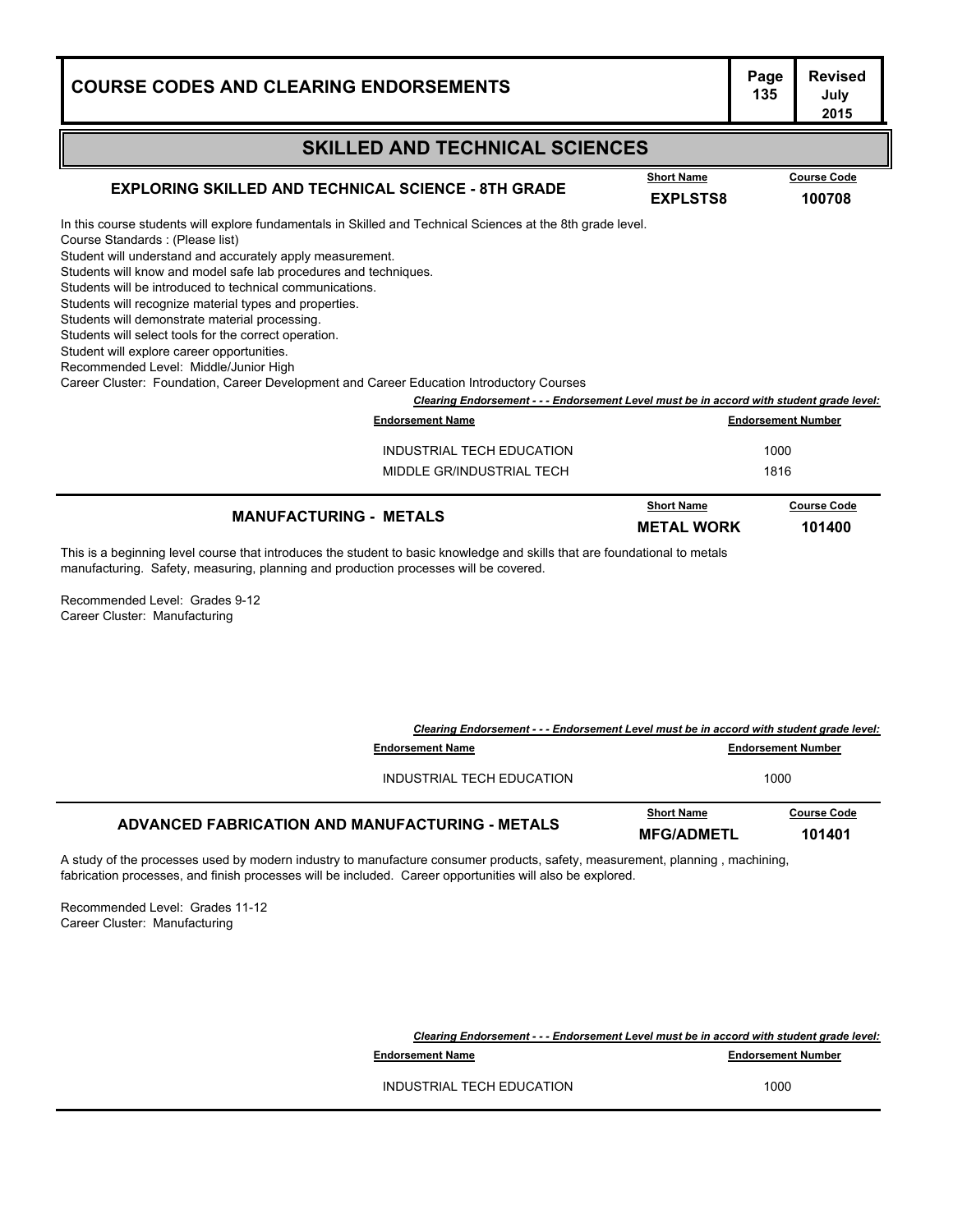### **SKILLED AND TECHNICAL SCIENCES**

#### **INTRODUCTION TO ENERGY, POWER AND TRANSPORTATION**

This introductory course will provide the students with entry level knowledge and skills for further study in the Transportation, Distribution and Logistics cluster. The six forms of energy, power transmission, and modes of transportation will be introduced with several activities. A special emphasis will be placed on basic electricity and electronic theory and operation. Measurement systems used in TDL will also be included in this foundation course. **SYSTEMS INT TRANS <sup>101600</sup>**

**COURSE CODES AND CLEARING ENDORSEMENTS<sup>136</sup>**

Recommended Level: Grades 9-12

Career Cluster: Transportation, Distribution and Logistics

|                                                        | Clearing Endorsement - - - Endorsement Level must be in accord with student grade level: |                           |  |
|--------------------------------------------------------|------------------------------------------------------------------------------------------|---------------------------|--|
| <b>Endorsement Name</b>                                |                                                                                          | <b>Endorsement Number</b> |  |
| INDUSTRIAL TECH EDUCATION                              |                                                                                          | 1000                      |  |
| <b>EMERGING TECH IN TRANSPORTATION &amp; LOGISTICS</b> | <b>Short Name</b>                                                                        | <b>Course Code</b>        |  |
|                                                        | <b>EMTECHTL</b>                                                                          | 101601                    |  |

Emerging Technologies in Transportation and Logistics is a course that will introduce students to the application of technologies in the transportation and logistics industries. These areas will include: trucking industry, railroad industry, aviation industry, shipping industry, and various current and emerging transportation and logistics technologies.

Recommended Level: Grades 9-12

Career Cluster: Transportation, Distribution and Logistics

|                                   | Clearing Endorsement - - - Endorsement Level must be in accord with student grade level: |                              |  |
|-----------------------------------|------------------------------------------------------------------------------------------|------------------------------|--|
| <b>Endorsement Name</b>           | <b>Endorsement Number</b>                                                                |                              |  |
| INDUSTRIAL TECH EDUCATION         | 1000                                                                                     |                              |  |
| <b>DISTRIBUTION AND LOGISTICS</b> | <b>Short Name</b><br><b>DIST/LOG</b>                                                     | <b>Course Code</b><br>101610 |  |

Distribution and Logistics is a study of the acquisition, storage, use, packaging, transportation and distribution of materials and products. Topics covered include: product receiving and storage, order processing, packaging, shipping, inventory control, quality control, tracking operations, and material handling safety.

Recommended Level: Grades 9-12

Career Cluster: Transportation, Distribution and Logistics

*Clearing Endorsement - - - Endorsement Level must be in accord with student grade level:*

**Endorsement Name Endorsement Number Endorsement Number** 

INDUSTRIAL TECH EDUCATION 1000

**Page Revised July** 

**2015**

**Short Name Course Code**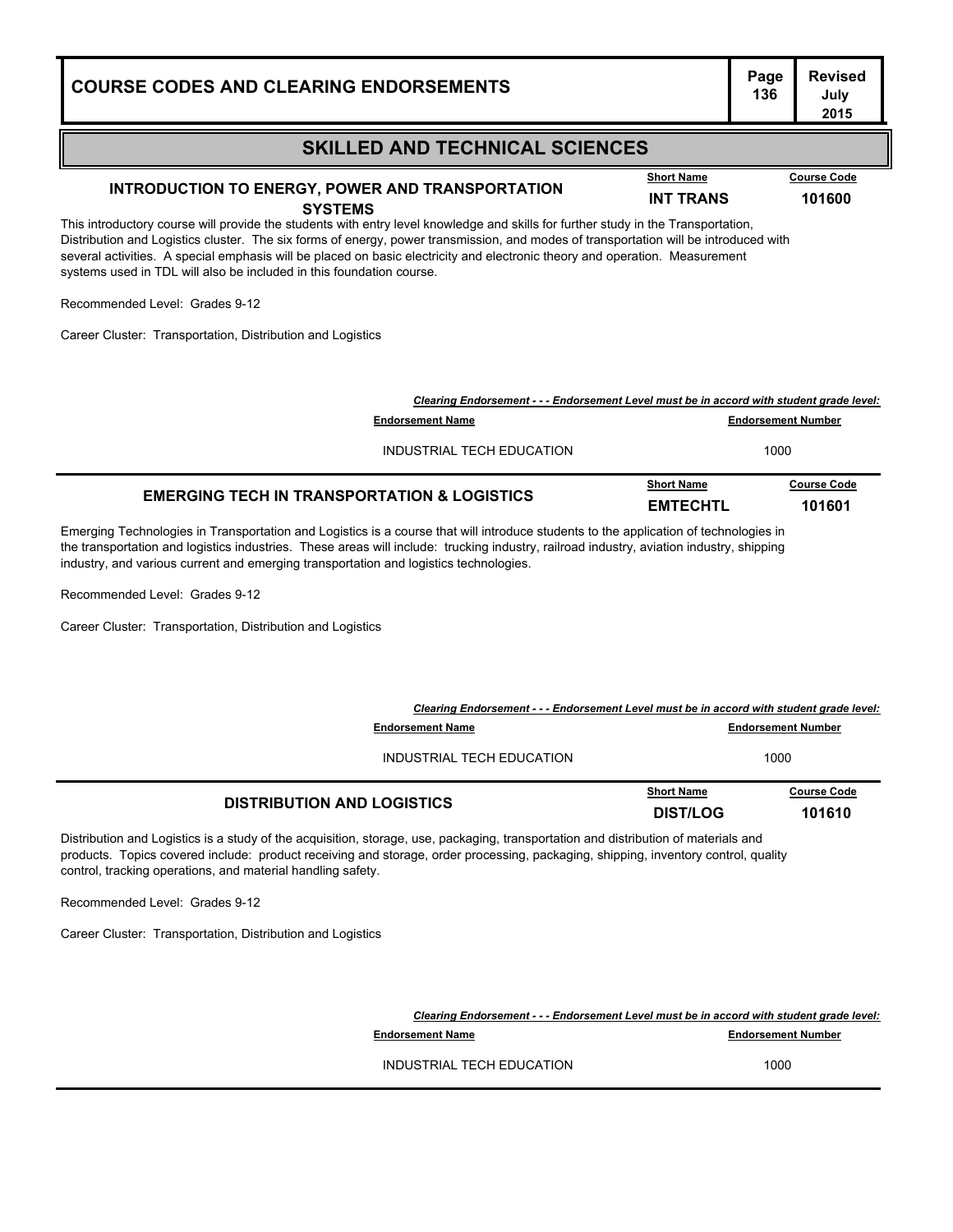| <b>COURSE CODES AND CLEARING ENDORSEMENTS</b>                                                                                                                                                                                                                                                                                                                       | Page<br>137               | <b>Revised</b><br>July<br>2015 |
|---------------------------------------------------------------------------------------------------------------------------------------------------------------------------------------------------------------------------------------------------------------------------------------------------------------------------------------------------------------------|---------------------------|--------------------------------|
| <b>SKILLED AND TECHNICAL SCIENCES</b>                                                                                                                                                                                                                                                                                                                               |                           |                                |
| <b>Short Name</b><br><b>TRANSPORTATION TECH SVCS &amp; MAINT</b><br><b>TRTECSERV</b>                                                                                                                                                                                                                                                                                |                           | <b>Course Code</b><br>101620   |
| This second level semester course will expand on the basic concepts and systems utilized in the Transportation Industry. Modes of<br>transportation, forms of energy, and power transmission will be addressed along with sub-systems of internal combustion engines.<br>Tools, equipment, fasteners, safety and career exploration will be included in the course. |                           |                                |
| Recommended Level: Grades 10-12<br>Career Cluster: Transportation, Distribution and Logistics                                                                                                                                                                                                                                                                       |                           |                                |
|                                                                                                                                                                                                                                                                                                                                                                     |                           |                                |
| Clearing Endorsement - - - Endorsement Level must be in accord with student grade level:                                                                                                                                                                                                                                                                            |                           |                                |
| <b>Endorsement Name</b>                                                                                                                                                                                                                                                                                                                                             | <b>Endorsement Number</b> |                                |
| INDUSTRIAL TECH EDUCATION                                                                                                                                                                                                                                                                                                                                           | 1000                      |                                |

| <b>AUTOMOTIVE &amp; MOBILE EQUIP SERV &amp; REPAIR</b> | <b>Short Name</b> | <b>Course Code</b> |
|--------------------------------------------------------|-------------------|--------------------|
|                                                        | <b>AUTOSERV</b>   | 101630             |

This capstone semester course in Automotive and Mobile Equipment Repair and Service will build upon the previous knowledge of skills from the Mobile Equipment Program of Study. Advanced diagnostic and repair procedure will be addressed in each of the major systems of engine repair, i.e. Ignition, fuel, cooling, lubrication, electronics, drive train, suspension & chassis, brakes, and engine performance.

Recommended Level: Grades 11-12

Career Cluster: Transportation, Distribution and Logistics

| Clearing Endorsement - - - Endorsement Level must be in accord with student grade level: |                   |                           |
|------------------------------------------------------------------------------------------|-------------------|---------------------------|
| <b>Endorsement Name</b>                                                                  |                   | <b>Endorsement Number</b> |
| INDUSTRIAL TECH EDUCATION                                                                | 1000              |                           |
| AUTOMOTIVE BODY REPAIR AND REFINISHING                                                   | <b>Short Name</b> | <b>Course Code</b>        |
|                                                                                          | <b>AUTOREPAIR</b> | 101640                    |

Students will explore and be exposed to: Safety in the automotive workplace, careers and history in the automotive workplace, identifying damage to the vehicle, identifying tools and equipment needed for the repair, dent repair techniques, filler matters, sanding and abrasive tools as well as painting and refinishing process and techniques.

Recommended Level: Grades 11-12

Career Cluster: Transportation, Distribution and Logistics

*Clearing Endorsement - - - Endorsement Level must be in accord with student grade level:* **Endorsement Name Endorsement Number** INDUSTRIAL TECH EDUCATION 1000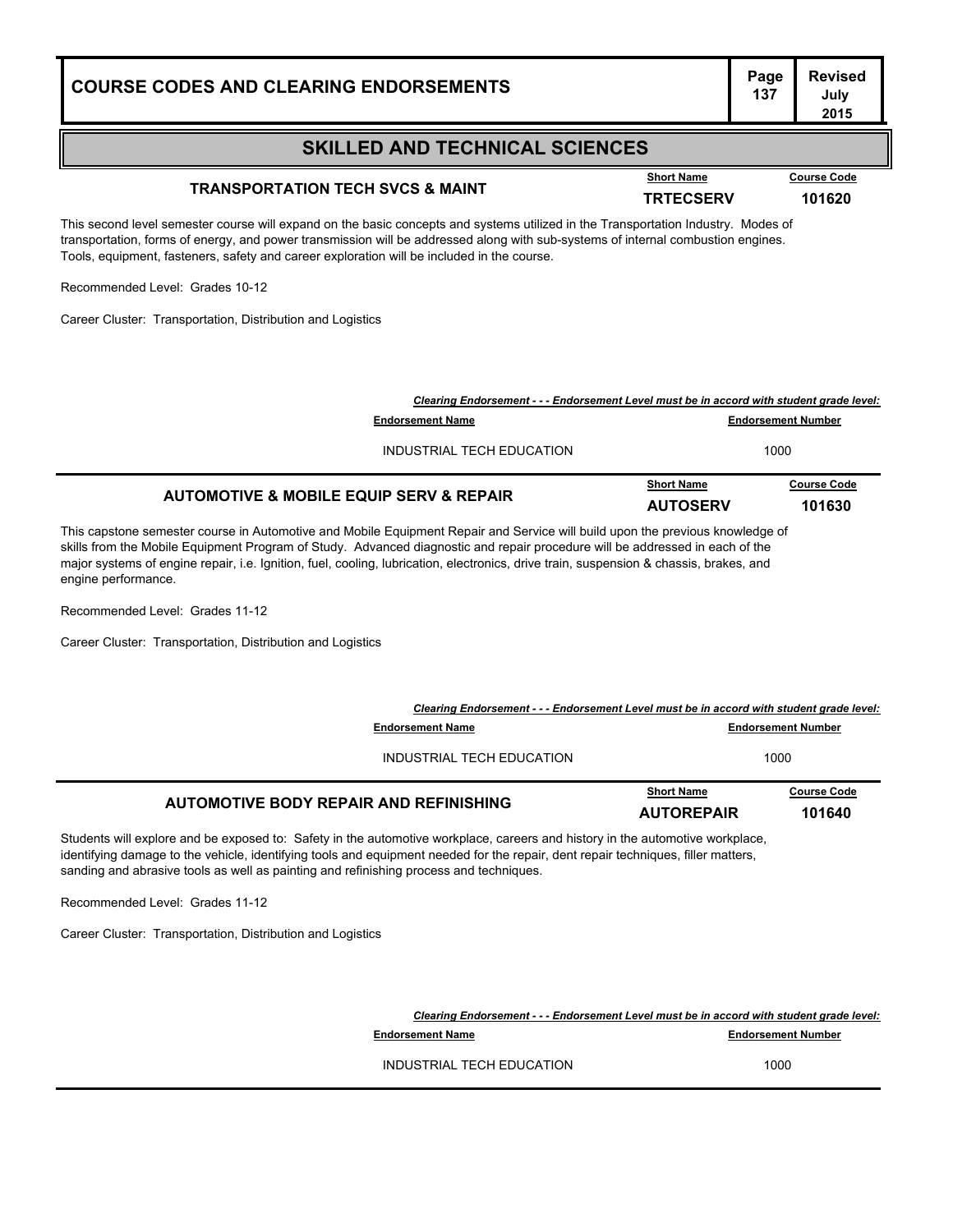### **Page Revised July**

### **SKILLED AND TECHNICAL SCIENCES**

## **BUSINESS LOGISTICS BUSLOG <sup>101650</sup>**

**Course Code** 

Distribution and Logistics is a study of the acquisition, storage, use, packaging, transportation and distribution of materials and products. Topics covered include: management of materials and physical distribution; transportation choices, regulation and rates; traffic management; product storage, warehousing, handling and packaging; inventory management; acquisition and production scheduling; order entry and processing; logistics systems design and operation; and international logistics.

Recommended Level: Grades 11-12

Career Cluster: Transportation, Distribution and Logistics

| <b>INTRODUCTION TO MECHATRONICS</b>                                                      | <b>Short Name</b><br><b>INTERMECH</b> | <b>Course Code</b><br>101900 |
|------------------------------------------------------------------------------------------|---------------------------------------|------------------------------|
| INDUSTRIAL TECH EDUCATION                                                                | 1000                                  |                              |
| BUSINESS, MARKETING, INFO TECH                                                           |                                       | 0304                         |
| <b>Endorsement Name</b>                                                                  |                                       | <b>Endorsement Number</b>    |
| Clearing Endorsement - - - Endorsement Level must be in accord with student grade level: |                                       |                              |

This course prepares students for careers in manufacturing and for postsecondary education. The main focus is a core structure study in hydraulics, pneumatics, electrical, material testing, sensors, electric and pneumatic robot operations and an introduction to programmable logic controllers.

Recommended Level: Grades 9-12

Career Cluster: Manufacturing

|                                                                                                                                | Clearing Endorsement - - - Endorsement Level must be in accord with student grade level: |                              |  |
|--------------------------------------------------------------------------------------------------------------------------------|------------------------------------------------------------------------------------------|------------------------------|--|
| <b>Endorsement Name</b>                                                                                                        |                                                                                          | <b>Endorsement Number</b>    |  |
| INDUSTRIAL TECH EDUCATION                                                                                                      |                                                                                          | 1000                         |  |
| PLTW COMPUTER INTEGRATED MANUFACTURING                                                                                         | <b>Short Name</b><br><b>PLTW MFG</b>                                                     | <b>Course Code</b><br>101901 |  |
| Computer Integrated Manufacturing (CIM) is a Project Lead The Way course designed to study manufacturing planning, integration |                                                                                          |                              |  |

and implementation of automation. The course explores manufacturing history. Individual processes, systems, and careers. In addition to technical concepts, the course incorporates finance, ethics, and engineering design. This reflects an integrated approach that leading manufacturers have adopted to improve safety, quality and efficiently.

Recommended Level: Grades 9-12

Career Cluster: Science, Technology, Engineering & Mathematics (STEM)

|                           | Clearing Endorsement - - - Endorsement Level must be in accord with student grade level: |  |
|---------------------------|------------------------------------------------------------------------------------------|--|
| <b>Endorsement Name</b>   | <b>Endorsement Number</b>                                                                |  |
| INDUSTRIAL TECH EDUCATION | 1000                                                                                     |  |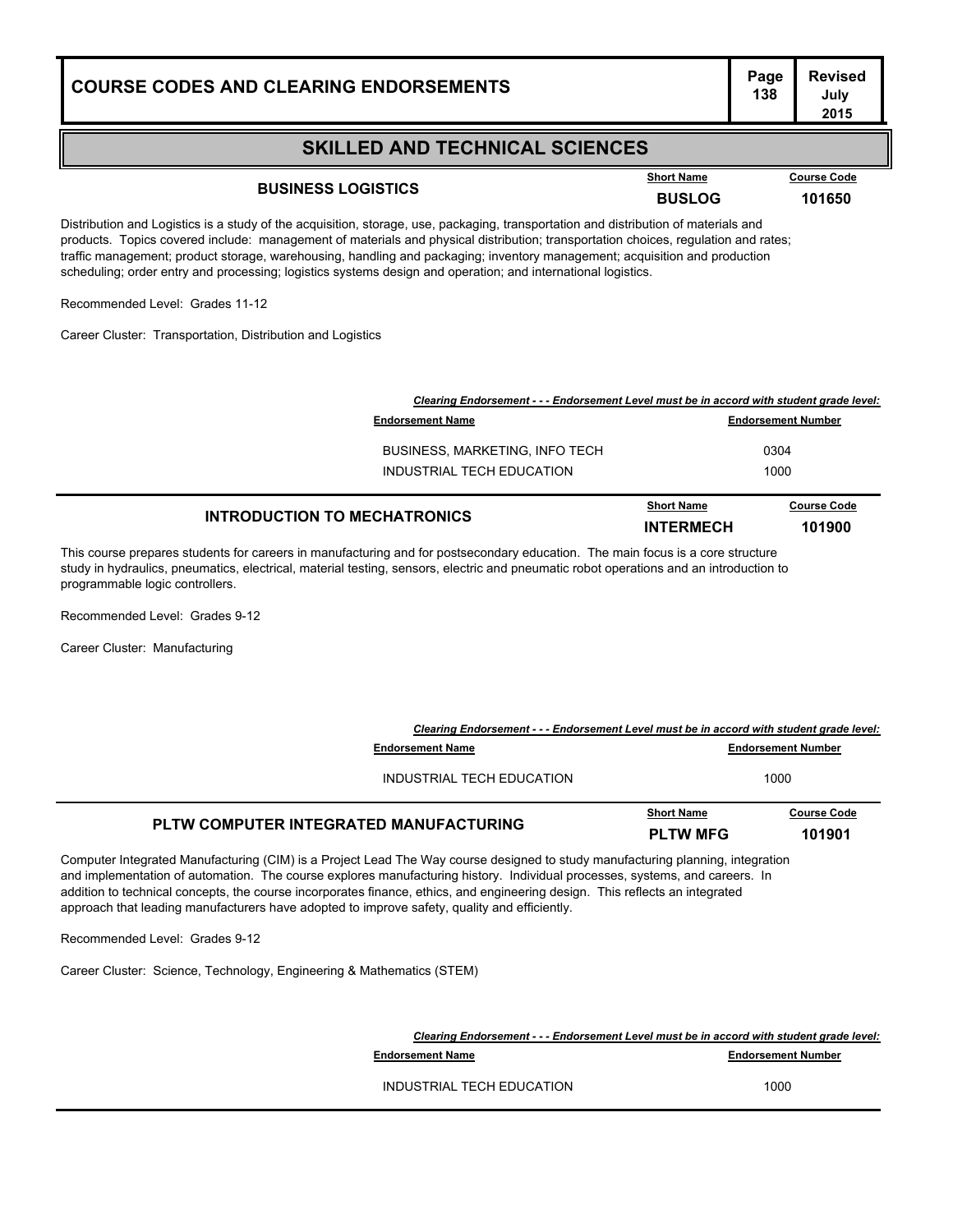| <b>COURSE CODES AND CLEARING ENDORSEMENTS</b>                                                                                                                                                                                                                      |                                                                                                                     |                                       | Page<br>139               | <b>Revised</b><br>July<br>2015 |
|--------------------------------------------------------------------------------------------------------------------------------------------------------------------------------------------------------------------------------------------------------------------|---------------------------------------------------------------------------------------------------------------------|---------------------------------------|---------------------------|--------------------------------|
|                                                                                                                                                                                                                                                                    | <b>SKILLED AND TECHNICAL SCIENCES</b>                                                                               |                                       |                           |                                |
| <b>MANUFACTURING - WOODS</b>                                                                                                                                                                                                                                       |                                                                                                                     | <b>Short Name</b><br><b>MFG/WOODS</b> |                           | <b>Course Code</b><br>101920   |
| This is a beginning level course in woods that introduces the student to basic knowledge and skills that are foundational to<br>manufacturing. Safety, measuring, planning and production processes will be covered.                                               |                                                                                                                     |                                       |                           |                                |
| Recommended Level: Grades 9-11                                                                                                                                                                                                                                     |                                                                                                                     |                                       |                           |                                |
| Career Cluster: Manufacturing                                                                                                                                                                                                                                      |                                                                                                                     |                                       |                           |                                |
|                                                                                                                                                                                                                                                                    | Clearing Endorsement - - - Endorsement Level must be in accord with student grade level:                            |                                       |                           |                                |
|                                                                                                                                                                                                                                                                    | <b>Endorsement Name</b>                                                                                             |                                       | <b>Endorsement Number</b> |                                |
|                                                                                                                                                                                                                                                                    | INDUSTRIAL TECH EDUCATION                                                                                           |                                       | 1000                      |                                |
| <b>ADVANCED FABRICATION AND MANUFACTURING - WOODS</b>                                                                                                                                                                                                              |                                                                                                                     | <b>Short Name</b><br><b>ADVFAB/WD</b> |                           | <b>Course Code</b><br>101921   |
| An advanced study of the processes used by modern industry using woods to manufacture consumer products. Safety,<br>measurement, planning, machining, fabrication processes, and finish processes will be included. Career opportunities will also be<br>explored. |                                                                                                                     |                                       |                           |                                |
| Recommended Level: Grades 11-12                                                                                                                                                                                                                                    |                                                                                                                     |                                       |                           |                                |
| Career Cluster: Manufacturing                                                                                                                                                                                                                                      |                                                                                                                     |                                       |                           |                                |
|                                                                                                                                                                                                                                                                    | Clearing Endorsement - - - Endorsement Level must be in accord with student grade level:<br><b>Endorsement Name</b> |                                       | <b>Endorsement Number</b> |                                |
|                                                                                                                                                                                                                                                                    | INDUSTRIAL TECH EDUCATION                                                                                           |                                       | 1000                      |                                |
| <b>MANUFACTURING - WELDING</b>                                                                                                                                                                                                                                     |                                                                                                                     | <b>Short Name</b>                     |                           | <b>Course Code</b>             |
| This is a beginning level course that introduces the student to basic knowledge and skills that are foundational to welding<br>manufacturing. Safety, measuring, planning and production processes will be covered.<br>Recommended Level: Grades 9-12              |                                                                                                                     | <b>WELD</b>                           |                           | 101930                         |
| Career Cluster: Manufacturing                                                                                                                                                                                                                                      |                                                                                                                     |                                       |                           |                                |

|                           | Clearing Endorsement - - - Endorsement Level must be in accord with student grade level: |
|---------------------------|------------------------------------------------------------------------------------------|
| <b>Endorsement Name</b>   | <b>Endorsement Number</b>                                                                |
| AGRICULTURE               | 0100                                                                                     |
| INDUSTRIAL TECH EDUCATION | 1000                                                                                     |

Ŧ.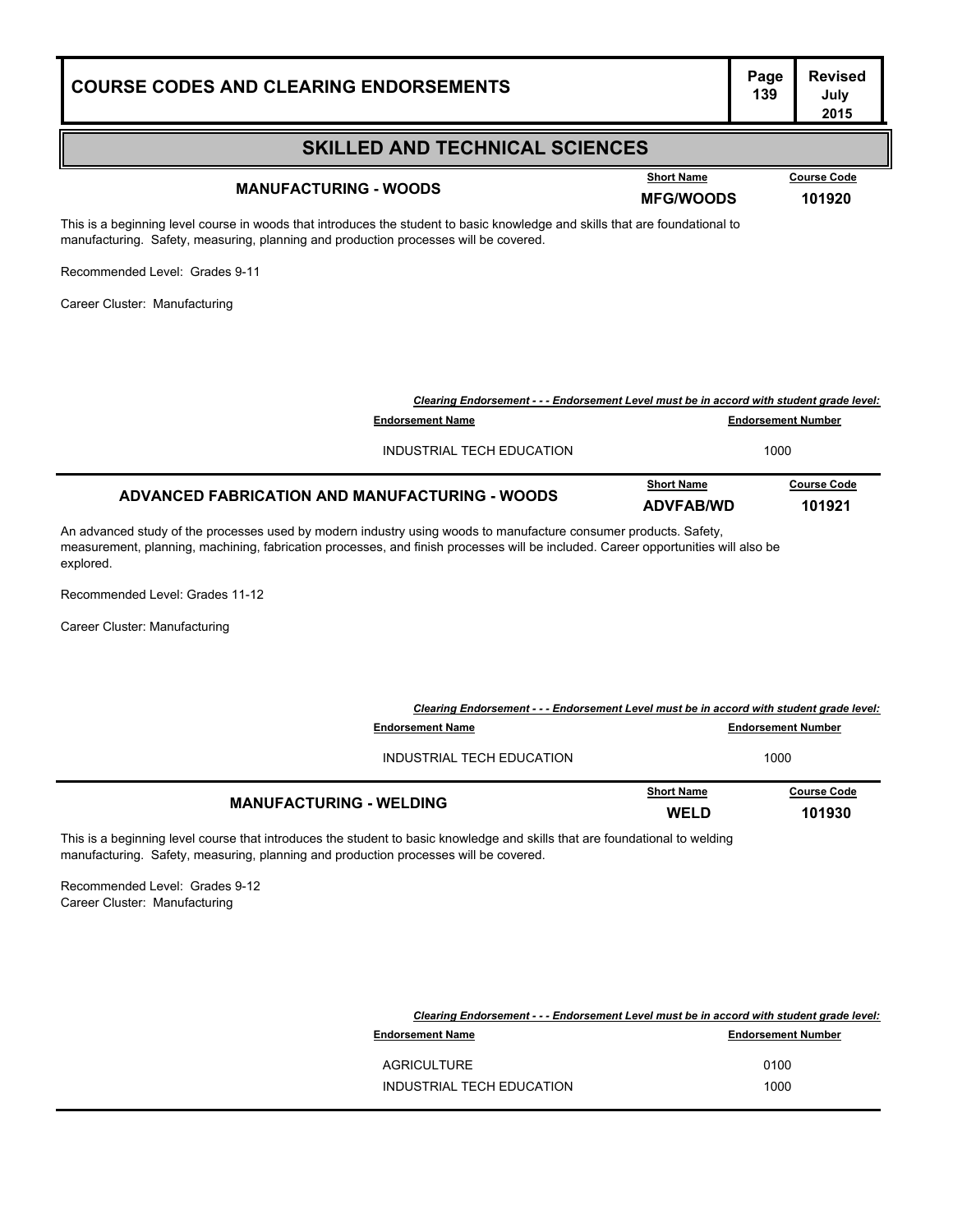| <b>COURSE CODES AND CLEARING ENDORSEMENTS</b> | Page<br>140 |
|-----------------------------------------------|-------------|
|                                               |             |

### **SKILLED AND TECHNICAL SCIENCES**

## **ADVANCED FABRICATION AND MANUFACTURING - WELDING AD WELD <sup>101940</sup>**

**Course Code** 

A study of the processes used by modern industry to manufacture consumer products, safety, measurement, planning, machining, fabrication processes, and finish processes will be included. Career opportunities will also be explored.

Recommended Level: Grades 11-12 Career Cluster: Manufacturing

| <b>Course Code</b>                                                                       |
|------------------------------------------------------------------------------------------|
|                                                                                          |
|                                                                                          |
| Clearing Endorsement - - - Endorsement Level must be in accord with student grade level: |
| <b>Endorsement Number</b>                                                                |

This is a beginning level course that introduces the student to basic knowledge and skills that are foundational to plastic manufacturing. Safety, measuring, planning and production processes will be covered.

Recommended Level: Grades 9-12 Career Cluster: Manufacturing

|                                                                                                                          | Clearing Endorsement - - - Endorsement Level must be in accord with student grade level: |                              |
|--------------------------------------------------------------------------------------------------------------------------|------------------------------------------------------------------------------------------|------------------------------|
| <b>Endorsement Name</b>                                                                                                  |                                                                                          | <b>Endorsement Number</b>    |
| INDUSTRIAL TECH EDUCATION                                                                                                |                                                                                          | 1000                         |
| ADVANCED FABRICATION AND MANUFACTURING - PLASTICS                                                                        | <b>Short Name</b><br><b>MFG/ADPLAS</b>                                                   | <b>Course Code</b><br>101951 |
| $\mu$ of the presences used by modern industry to manufacture consumer products, eafety measurement, planning, moobining |                                                                                          |                              |

A study of the processes used by modern industry to manufacture consumer products, safety, measurement, planning, machining, fabrication processes, and finish processes will be included. Career opportunities will also be explored.

Recommended Level: Grades 11-12 Career Cluster: Manufacturing

> *Clearing Endorsement - - - Endorsement Level must be in accord with student grade level:* **Endorsement Name Endorsement Number** 140.000 **Endorsement Number** INDUSTRIAL TECH EDUCATION 1000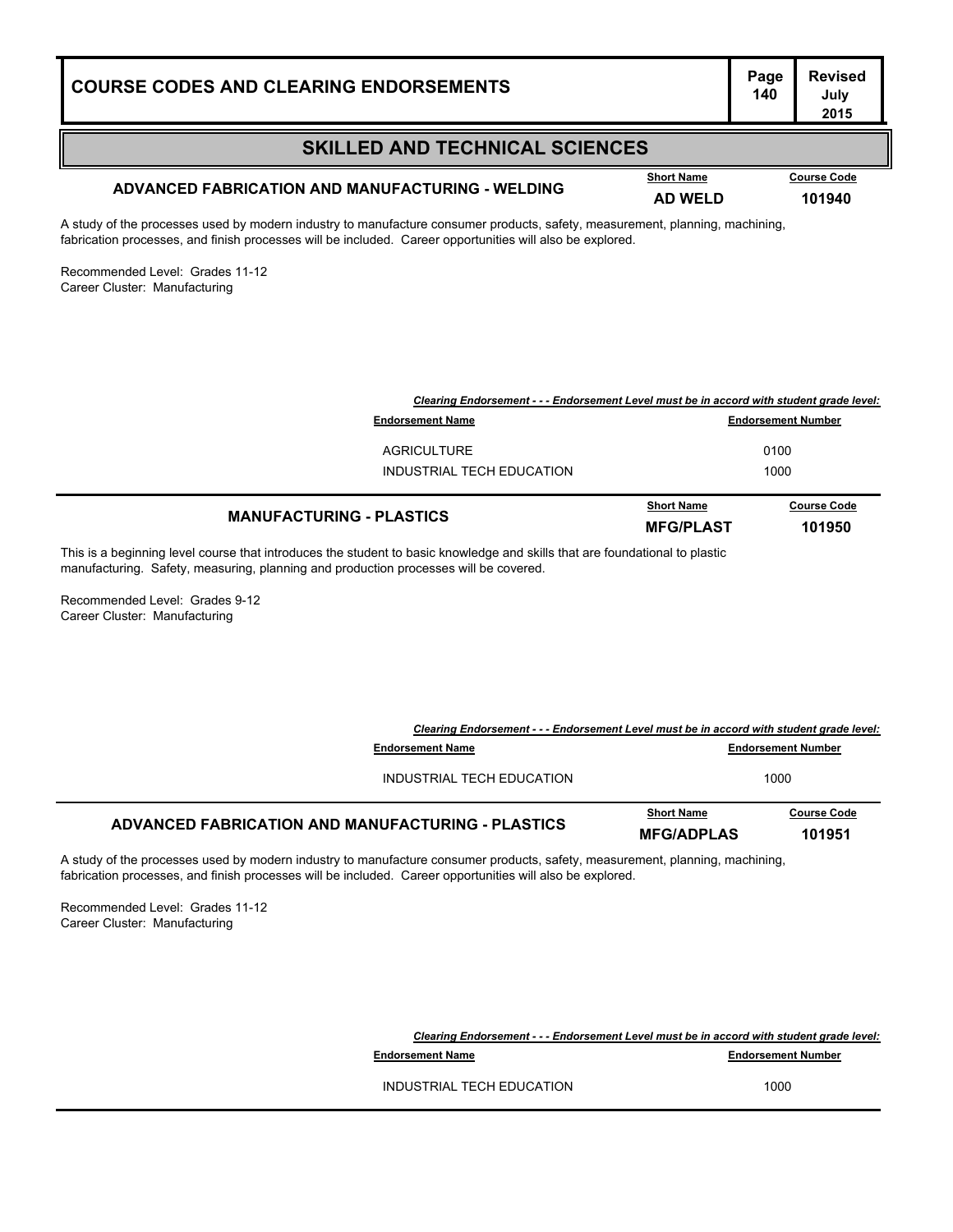| <b>COURSE CODES AND CLEARING ENDORSEMENTS</b>                                                                                                                                                                                                                                                                                                                                                                                                                            |                                                                                          |                                       | Page<br>141               | Revised<br>July<br>2015      |
|--------------------------------------------------------------------------------------------------------------------------------------------------------------------------------------------------------------------------------------------------------------------------------------------------------------------------------------------------------------------------------------------------------------------------------------------------------------------------|------------------------------------------------------------------------------------------|---------------------------------------|---------------------------|------------------------------|
|                                                                                                                                                                                                                                                                                                                                                                                                                                                                          | <b>SKILLED AND TECHNICAL SCIENCES</b>                                                    |                                       |                           |                              |
| <b>INTRODUCTION TO ENGINEERING</b>                                                                                                                                                                                                                                                                                                                                                                                                                                       |                                                                                          | <b>Short Name</b><br><b>INTRO ENG</b> |                           | <b>Course Code</b><br>103191 |
| Introduction to Engineering (IE) is an entry level course that is appropriate for 9th or 10th grade students who are interested in<br>design and engineering. The major focus is to expose students to design process, research and analysis, teamwork,<br>communication methods, engineering standards, and technical documentation. IE gives students the opportunity to develop skills<br>and understanding through activities, projects, and problem-based learning. |                                                                                          |                                       |                           |                              |
| Recommended Level: Grades 9-10                                                                                                                                                                                                                                                                                                                                                                                                                                           |                                                                                          |                                       |                           |                              |
| Career Cluster: Science, Technology, Engineering and Math (STEMS)                                                                                                                                                                                                                                                                                                                                                                                                        |                                                                                          |                                       |                           |                              |
|                                                                                                                                                                                                                                                                                                                                                                                                                                                                          | Clearing Endorsement - - - Endorsement Level must be in accord with student grade level: |                                       |                           |                              |
|                                                                                                                                                                                                                                                                                                                                                                                                                                                                          | <b>Endorsement Name</b>                                                                  |                                       | <b>Endorsement Number</b> |                              |
|                                                                                                                                                                                                                                                                                                                                                                                                                                                                          | INDUSTRIAL TECH EDUCATION                                                                |                                       | 1000                      |                              |

|                             | <b>Short Name</b> | <b>Course Code</b> |
|-----------------------------|-------------------|--------------------|
| <b>ENGINEERING CONCEPTS</b> | <b>ENG CONCEP</b> | 103192             |

**Page Revised**

Engineering Concepts (EC) is a high school-level survey course of engineering. The course exposes students to some of the major concepts that they will encounter in a postsecondary engineering course of study. Students have an opportunity to investigate engineering and high tech career opportunities which gives students the opportunity to develop skills and understanding of course concepts through activity-, project-, and problem-based (APPB) learning.

Recommended Level: Grades 9-12

Career Cluster: Science, Technology, Engineering and Math (STEMS)

| Clearing Endorsement - - - Endorsement Level must be in accord with student grade level: |                                      |                              |
|------------------------------------------------------------------------------------------|--------------------------------------|------------------------------|
| <b>Endorsement Name</b>                                                                  | <b>Endorsement Number</b>            |                              |
| INDUSTRIAL TECH EDUCATION                                                                | 1000                                 |                              |
| <b>ENGINEERING APPLICATIONS</b>                                                          | <b>Short Name</b><br><b>ENG APPL</b> | <b>Course Code</b><br>103193 |

Engineering Applications is an engineering research course in which students work in teams to design and develop an original solution to a valid open-ended technical problem by applying the engineering design process. The course applies and concurrently develops secondary level knowledge and skills in mathematics, science, and technology. Utilizing the activity-project-problem-based (APPB) teaching and learning pedagogy, student will perform research to choose, validate, and justify a technical problem. After carefully defining the problem, teams of students will design, build, and test their solution. Finally, student teams will present and defend their original solution.

Recommended Level: Grades 11-12

Career Cluster: Science, Technology, Engineering and Math (STEMS)

| Clearing Endorsement - - - Endorsement Level must be in accord with student grade level: |                           |
|------------------------------------------------------------------------------------------|---------------------------|
| <b>Endorsement Name</b>                                                                  | <b>Endorsement Number</b> |
| INDUSTRIAL TECH EDUCATION                                                                | 1000                      |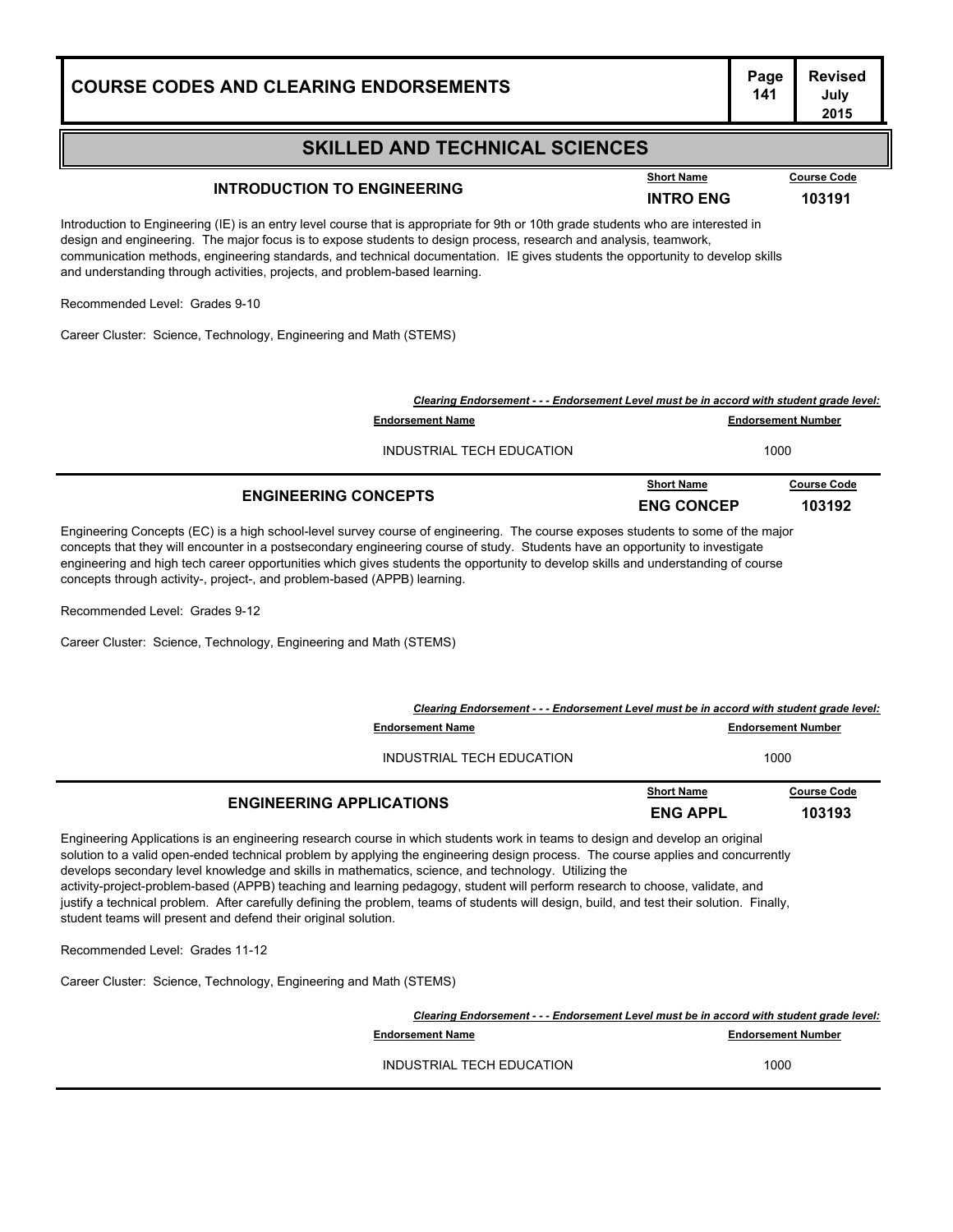### **SKILLED AND TECHNICAL SCIENCES**

**ROBOTICS ROBOTICS <sup>103194</sup> Short Name Course Code**

Introduction of Robotics (IR) is designed to explore the current and future use of automation technology in industry and everyday use. Students will receive a comprehensive overview of robotic systems and the subsystems that comprise them while engaging with a robotics platform. This course is designed for students who have an interest in Science, Technology, Engineering, and Mathematics (STEM) robotics applications.

Recommended Level: Grades 9-12

Career Cluster: Science, Technology, Engineering and Math (STEM)

| Clearing Endorsement - - - Endorsement Level must be in accord with student grade level: |                                      |                              |
|------------------------------------------------------------------------------------------|--------------------------------------|------------------------------|
| <b>Endorsement Name</b>                                                                  |                                      | <b>Endorsement Number</b>    |
| INDUSTRIAL TECH EDUCATION                                                                |                                      | 1000                         |
| <b>SKILLED AND TECHNICAL SCIENCE, OTHER</b>                                              | <b>Short Name</b><br><b>STSOTHER</b> | <b>Course Code</b><br>109930 |
|                                                                                          |                                      |                              |

SKILLED AND TECHNICAL SCIENCE courses not otherwise listed or classified. Please note courses coded in this area do not count toward an approved Nebraska Career Education program of study.

Recommended Level: Grades 7-12

Career Cluster: Manufacturing

| Clearing Endorsement - - - Endorsement Level must be in accord with student grade level: |                                      |                              |
|------------------------------------------------------------------------------------------|--------------------------------------|------------------------------|
| <b>Endorsement Name</b>                                                                  |                                      | <b>Endorsement Number</b>    |
| INDUSTRIAL TECH EDUCATION                                                                |                                      | 1000                         |
| <b>SKILLED AND TECHNICAL SCIENCE, OTHER</b>                                              | <b>Short Name</b><br><b>STSOTHER</b> | <b>Course Code</b><br>109931 |

SKILLED AND TECHNICAL SCIENCE courses not otherwise listed or classified. Please note courses coded in this area do not count toward an approved Nebraska Career Education program of study.

Recommended Level: Grades 7-12

Career Cluster: Manufacturing

*Clearing Endorsement - - - Endorsement Level must be in accord with student grade level:* **Endorsement Name Endorsement Number** 

INDUSTRIAL TECH EDUCATION 1000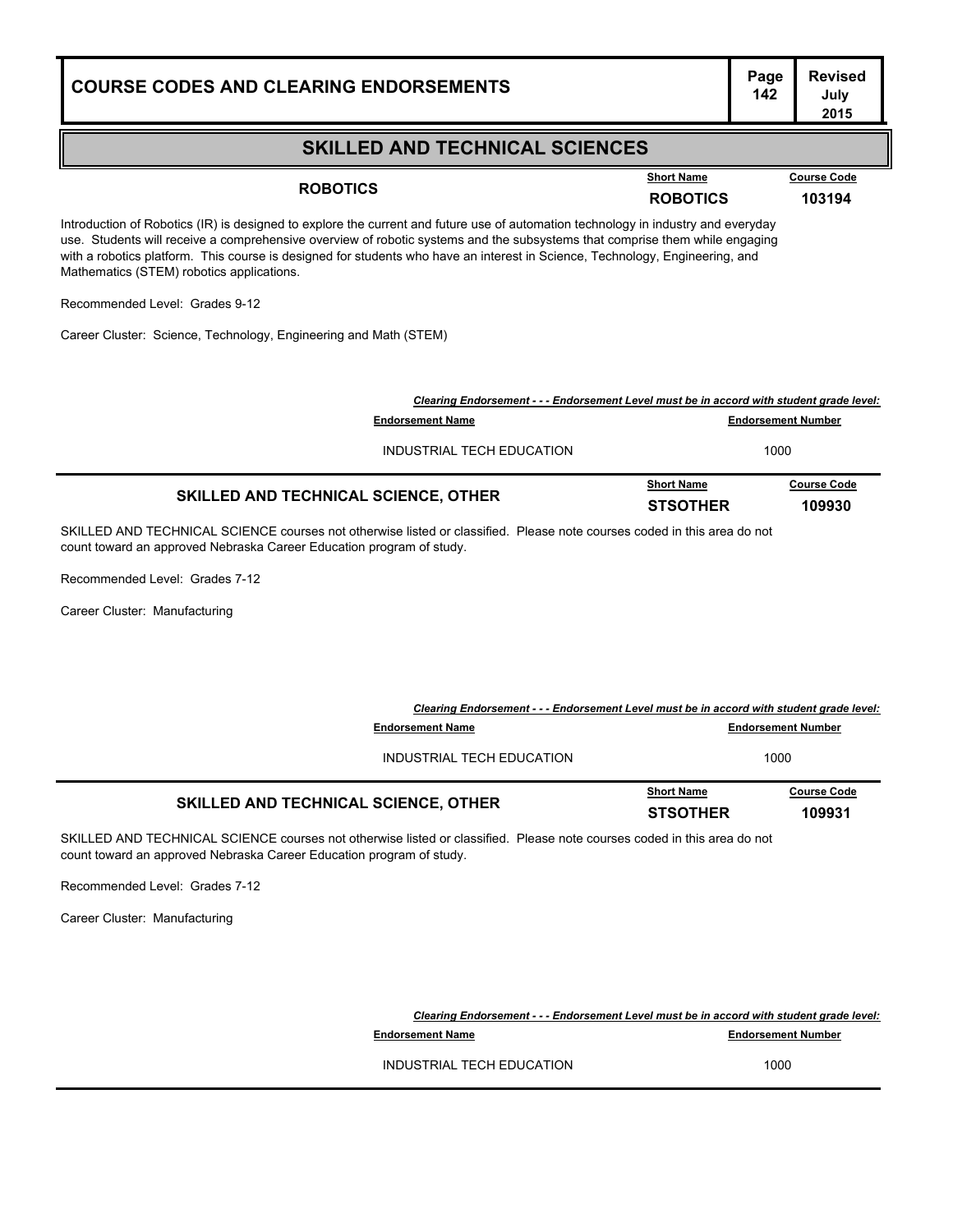| <b>COURSE CODES AND CLEARING ENDORSEMENTS</b>                                                                                                                                                   |                                      | Page<br>143               | <b>Revised</b><br>July<br>2015 |
|-------------------------------------------------------------------------------------------------------------------------------------------------------------------------------------------------|--------------------------------------|---------------------------|--------------------------------|
| <b>SKILLED AND TECHNICAL SCIENCES</b>                                                                                                                                                           |                                      |                           |                                |
| SKILLED AND TECHNICAL SCIENCE, OTHER                                                                                                                                                            | <b>Short Name</b><br><b>STSOTHER</b> |                           | <b>Course Code</b><br>109932   |
| SKILLED AND TECHNICAL SCIENCE courses not otherwise listed or classified. Please note courses coded in this area do not<br>count toward an approved Nebraska Career Education program of study. |                                      |                           |                                |
| Recommended Level: Grades 7-12                                                                                                                                                                  |                                      |                           |                                |
| Career Cluster: Manufacturing                                                                                                                                                                   |                                      |                           |                                |
|                                                                                                                                                                                                 |                                      |                           |                                |
|                                                                                                                                                                                                 |                                      |                           |                                |
| Clearing Endorsement - - - Endorsement Level must be in accord with student grade level:                                                                                                        |                                      |                           |                                |
| <b>Endorsement Name</b>                                                                                                                                                                         |                                      | <b>Endorsement Number</b> |                                |
| INDUSTRIAL TECH EDUCATION                                                                                                                                                                       |                                      | 1000                      |                                |
| SKILLED AND TECHNICAL SCIENCE, OTHER                                                                                                                                                            | <b>Short Name</b>                    |                           | <b>Course Code</b>             |
|                                                                                                                                                                                                 | <b>STSOTHER</b>                      |                           | 109933                         |
| SKILLED AND TECHNICAL SCIENCE courses not otherwise listed or classified. Please note courses coded in this area do not<br>count toward an approved Nebraska Career Education program of study. |                                      |                           |                                |
| Recommended Level: Grades 7-12                                                                                                                                                                  |                                      |                           |                                |
| Career Cluster: Manufacturing                                                                                                                                                                   |                                      |                           |                                |
|                                                                                                                                                                                                 |                                      |                           |                                |
|                                                                                                                                                                                                 |                                      |                           |                                |
| Clearing Endorsement - - - Endorsement Level must be in accord with student grade level:                                                                                                        |                                      |                           |                                |
| <b>Endorsement Name</b>                                                                                                                                                                         |                                      | <b>Endorsement Number</b> |                                |
| INDUSTRIAL TECH EDUCATION                                                                                                                                                                       |                                      | 1000                      |                                |
| SKILLED AND TECHNICAL SCIENCE, OTHER                                                                                                                                                            | <b>Short Name</b>                    |                           | <b>Course Code</b>             |
|                                                                                                                                                                                                 | <b>STSOTHER</b>                      |                           | 109934                         |

SKILLED AND TECHNICAL SCIENCE courses not otherwise listed or classified. Please note courses coded in this area do not count toward an approved Nebraska Career Education program of study.

Recommended Level: Grades 7-12

Career Cluster: Manufacturing

*Clearing Endorsement - - - Endorsement Level must be in accord with student grade level:* **Endorsement Name Endorsement Number** 143.000 **Endorsement Number** 

INDUSTRIAL TECH EDUCATION 1000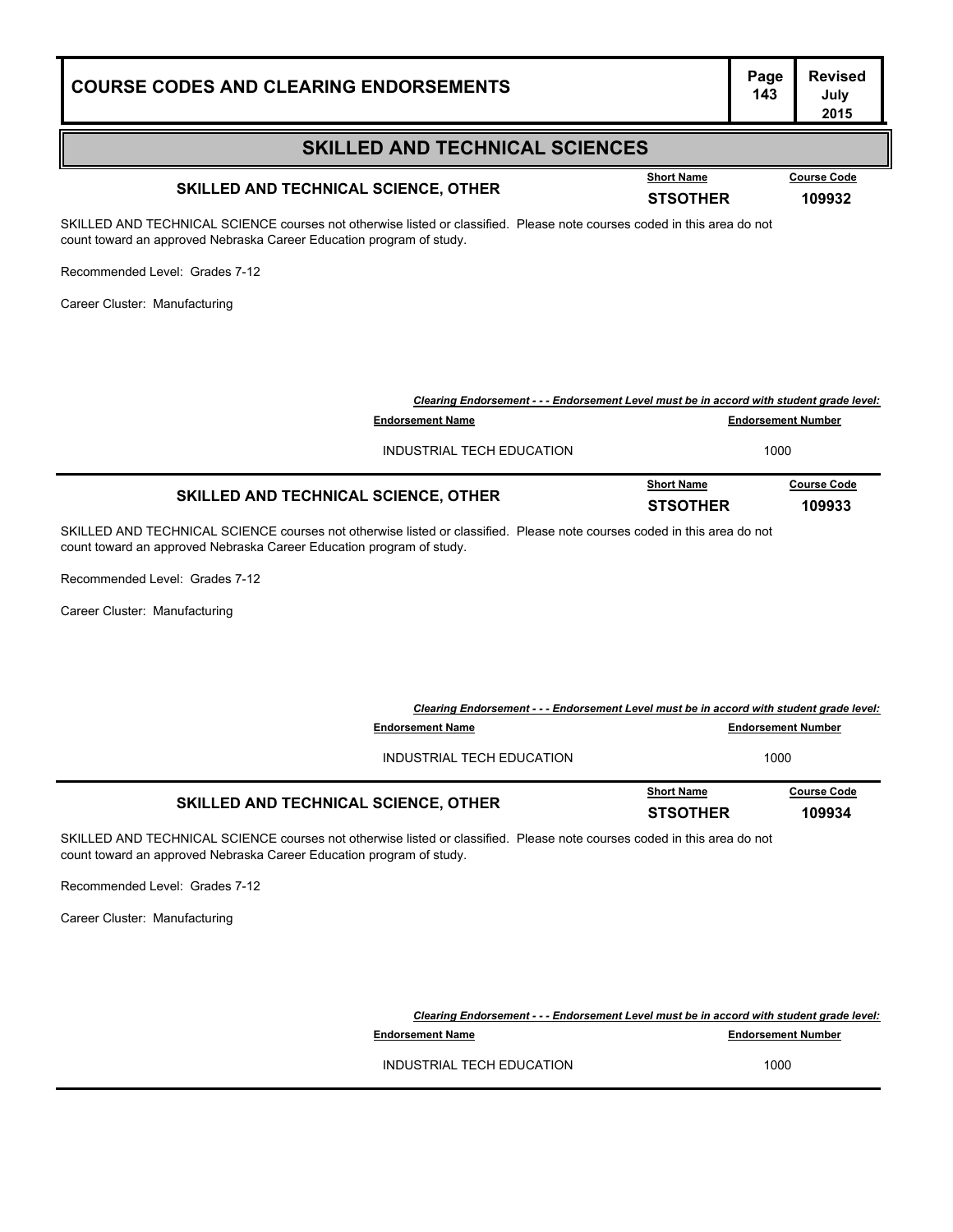|                                                | <b>Revised</b> |
|------------------------------------------------|----------------|
| <b>COURSE CODES AND CLEARNING ENDORSEMENTS</b> | July           |
|                                                | 2015           |

### **Course Codes and Clearing Endorsements ‐ Change Summary**

### **Version 6.0.0 July 22, 2015**

**Numerous changes have been made to course descriptions and clearing endorsements. Please check carefully before assigning a course code.**

#### **1. Course Codes Removed**

270701 – Advanced Placement Computer Science B 320500 – Exploration of Business and Entrepreneurship Removed from: Career Education Foundational & Specialty Still available as 032350 under Business, Marketing and Management

#### **2. New Course Codes**

- 011013 Agricultural Biology
- 032604 College Entrepreneurship Financial Topics
- 032605 College Entrepreneurship Business Plan
- 038502 College Macroeconomics
- 038503 College Microeconomics
- 077444 Pharmacy Fundamental
- 077601 Exercise Science
- 077701 Sport Nutrition
- 077900 Allied Health and Medicine
- 110622 College Technical Mathematics
- 320300 Engage! Career Exploration and Readiness

#### **3. Course Codes with Name Changes**

- 077300 changed to: Introduction to Health Sciences (was: Introduction to Health Science)
- 077301 changed to: Advanced Health Sciences (was: Advanced Health Science)
- 077302 changed to: Health Sciences Careers (was: Health Science Careers)
- 077402 changed to: **Emergency Medical Tech** (was: Emergency Medical Tech – Basic)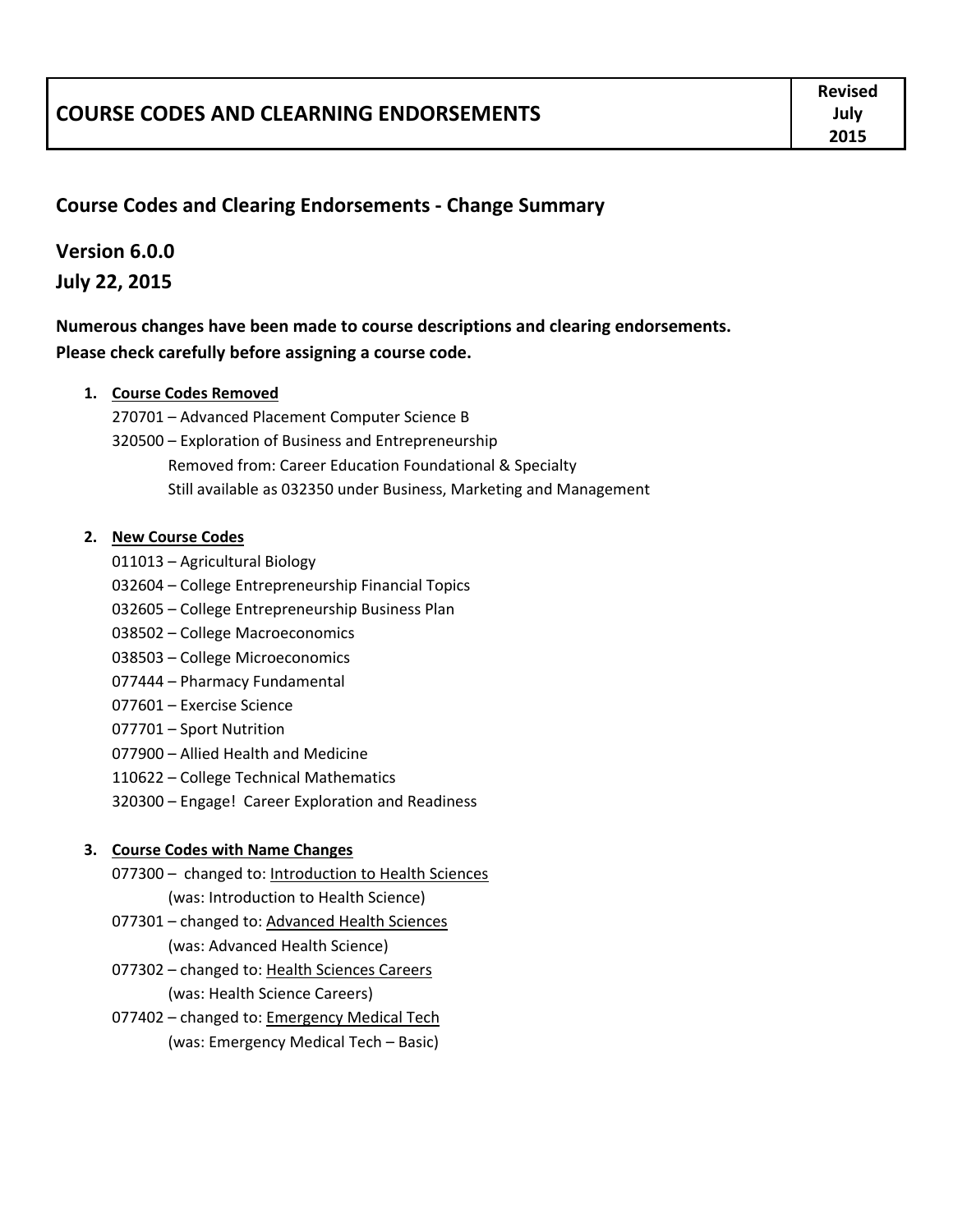|                                                | <b>Revised</b> |
|------------------------------------------------|----------------|
| <b>COURSE CODES AND CLEARNING ENDORSEMENTS</b> | Julv           |
|                                                | 2015           |

| 4. Endorsements have been changed for the following course codes |
|------------------------------------------------------------------|
| 320100 - Middle School Career Development                        |
| Remove: 8888                                                     |
| Add: 0100, 0301, 0304, 0903, 1000, 1810, 1812, 1813, 1816, 2501  |
| 320101 - High School Career Development                          |
| Remove: 8888                                                     |
| Add: 0100, 0301, 0304, 0903, 1000, 1810, 1812, 1813, 1816, 2501  |
| 032300 - Entrepreneurship                                        |
| Add: 0304                                                        |
| 032600 - College Introduction to Entrepreneurship                |
| Add: 0304                                                        |
| 090116 - Relationships                                           |
| Remove: 1813                                                     |
| 190530 – Special Education Language Arts – (PAC 1162)            |
| Add: 0501, 0502, 0511, 0521                                      |
| 191130 - Special Education Mathematics - (PAC 1162)              |
| Add: 1100                                                        |
| 191330 – Special Education Science – (PAC 1162)                  |
| Add: 1301                                                        |
| 191530 – Special Education Social Studies – (PAC 1162)           |
| Add: 1501 and 1505                                               |
|                                                                  |

# **Version 5.0.0 April 9, 2014**

## **Numerous changes have been made to course descriptions and clearing endorsements. Please check carefully before assigning a course code.**

- 1. **Course codes removed:**
	- 012000 Horticulture
	- 100131 Introduction to Architecture Technology
	- 100150 Restoration and Repair of Existing Structure
	- 100404 Electricity in the Construction Industry
	- 100500 Technology Education
	- 100501 Gateway to Technology
	- 100503 Principles of Technology
	- 100800 Principles of Maintenance and Operations
	- 101910 Advanced Mechatronics
	- 103170 PLTW Computer Integrated Manufacturing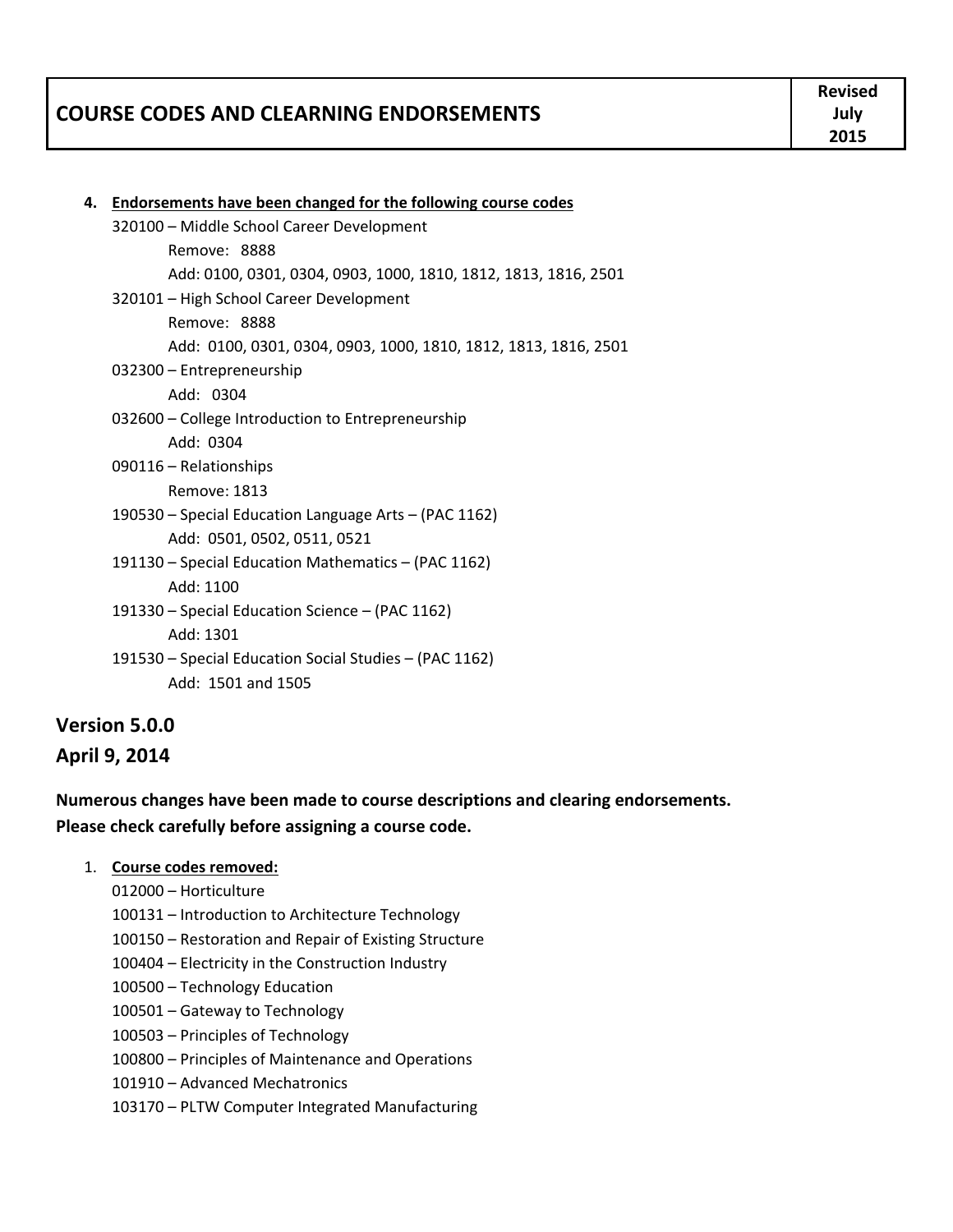|                                           | <b>Revised</b> |
|-------------------------------------------|----------------|
| l COURSE CODES AND CLEARNING ENDORSEMENTS | Julv           |
|                                           | 2015           |

#### 2. **New Course Codes:**

- 016004 Welding
- 018049 Environmental Science
- 100402 Advanced Electronics
- 270701 Advanced Placement Computer Science B
- 135021 Advanced Placement Physics 1: Algebra‐Based
- 135022 ‐ Advanced Placement Physics 2: Algebra‐Based
- 230801 Advanced Placement Research
- 230802 Advanced Placement Seminar

#### 3. **Course Codes with Name Changes:**

- 011007 changed to **Plant Science/Horticulture** (was Plant Science)
- 017000 changed to **Leadership & Ethics in Agriculture** (was Leadership)
- 018080 changed to **FNS: Food Production, Nutrition and Health** (was PFT, Food Production, Nutrition and Health)
- 018081 changed to **FNS: Food Science**

(was PFT, Food Science)

- 018082 changed to **FNS: Nutrition Science** (was PFT, Nutrition Science)
- 018083 changed to **FNS: Food and Nutrition Science, Research and Development** (was PFT, Food and Nutrition Science, Research and Development)
- 090103 changed to **Textiles, Construction and Design**

(was Textiles Foundations)

- 090208 changed to **Leadership and Ethics in Human Services** (was Community and Career Leadership)
- 100110 changed to **Principals of Construction Technology** (was Principles of Construction)
- 100120 changed to **Advanced Construction Technology** (was Advanced Construction)
- 100130 changed to **Introduction to Architecture and Construction** (was Language of Architecture and Construction (CADD))
- 100141 changed to **Applications in Design and Pre‐Construction** (was Computer Aided Drafting)
- 100401 changed to **Introduction to Electronics**

(was Electronics‐Comprehensive)

100405 – changed to – **Electricity**

- (was Electricity‐Comprehensive)
- 101600 changed to **Introduction to Energy, Power and Transportation Systems** (was Intro‐Transportation, Distribution and Logistics)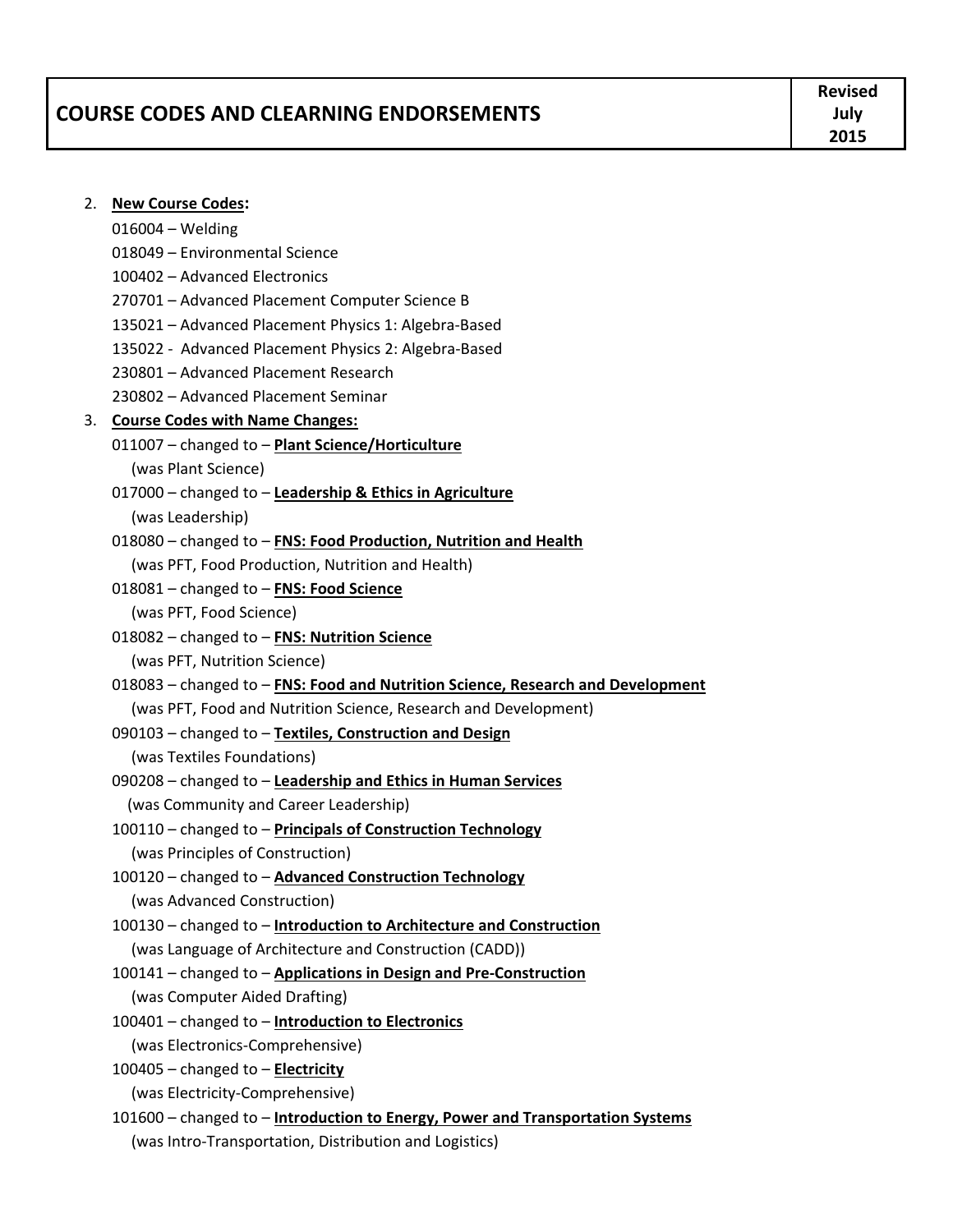|                                                | <b>Revised</b> |
|------------------------------------------------|----------------|
| <b>COURSE CODES AND CLEARNING ENDORSEMENTS</b> | July           |
|                                                | 2015           |

- changed to **Robotics**  (was Robotics 1) ‐ changed to – **CISCO I: Introduction to Networks** (was CISCO I: IT Essentials – PC Hardware and Software) – changed to – **CISCO II: Routing and Switching Essentials** (was CISCO II: CCNA Discovery) – changed to – **CISCO III: Scaling Networks**
- (was CISCO III: CCNA Exploration)

– changed to – **Introduction to Engineering**

(was Introduction of Engineering)

## 4. **Endorsement Name Changes:**

- JOURNALISM AND MEDIA EDUCATION (was JOURN AND MASS COMM)
- ENGLISH LANGUAGE ARTS (was LANGUAGE ARTS)
- SCIENCE (was NATURAL SCIENCE)
- EARLY CHILDHOOD INCLUSIVE (was EARLY CHILD UNIFIED)
- SPECIAL EDUCATION (was MILD/MODERATE DISABILITIES)
- SPED EARLY CHILDHOOD (was EARLY CHILDHOOD SPEC ED)
- OTHER ENDORSEMENTS (Where "Other Endorsements" appear, replace with "OTHER ENDORSEMENTS" (formatting/consistency)

## 5. **Endorsement Codes Removed:**

- GENERAL OFFICE EDUC
- SPEECH AND THEATRE
- GENERAL SCIENCE
- PHYSICAL SCIENCE
- SCIENCE
- PRE‐SCHOOL HDCP
- PRE‐SCHOOL DISABILITIES
- LANGUAGE‐SOC SCI

## 6. **NEW Endorsement Codes**:

- Secondary English
- Early Childhood Education (1802 is also still active until phased out)
- Journalism and Media Education (0510 is also still active until phased out)
- Read and Writing (0511 is also still active until phased out)
- Speech (0506 is also still active until phased out)
- Theatre (1204 is also still active until phased out)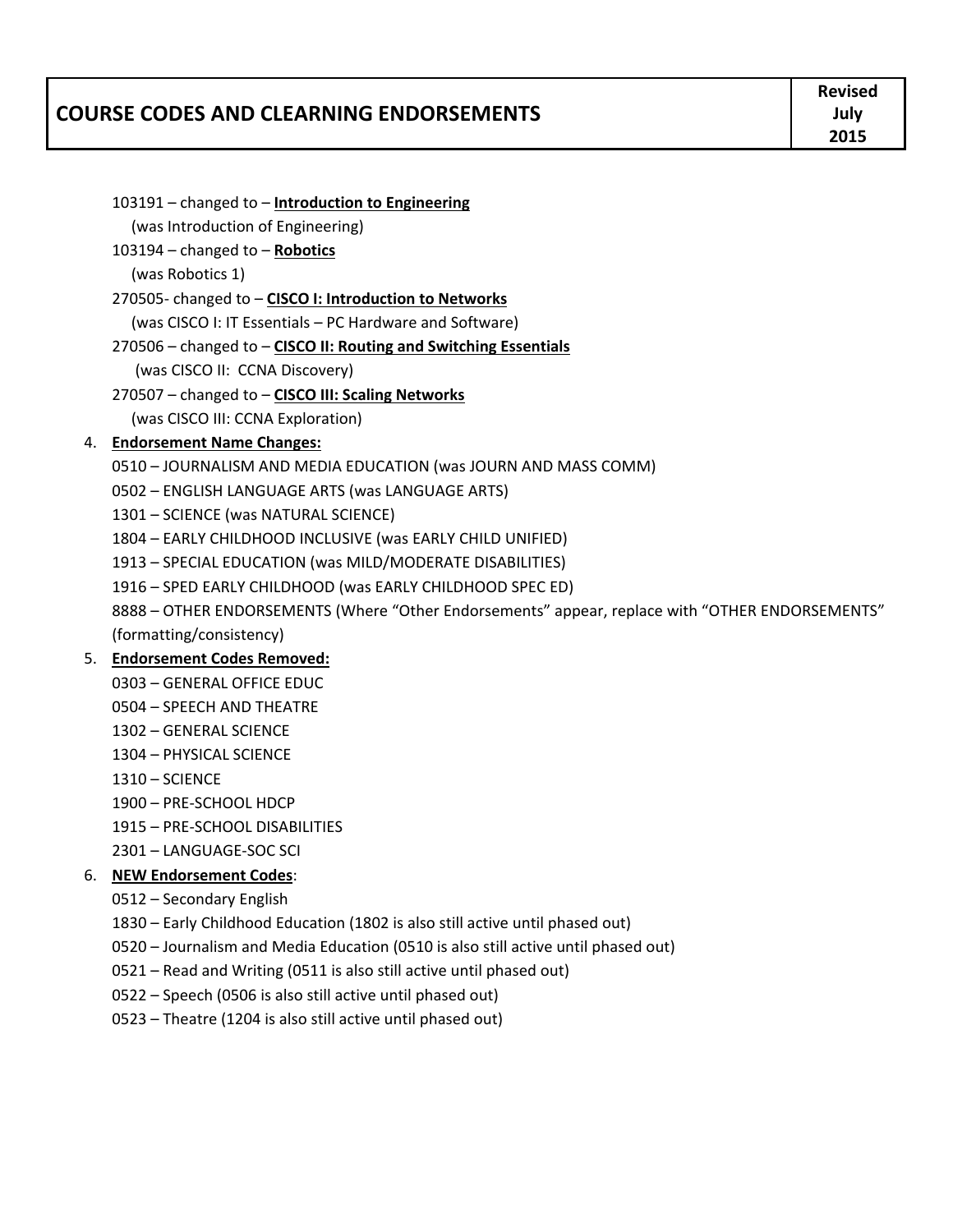|                                         | <b>Revised</b> |
|-----------------------------------------|----------------|
| COURSE CODES AND CLEARNING ENDORSEMENTS | July           |
|                                         | 2015           |

## **Version 4.0.0**

### **March 19, 2013**

#### **1. Course codes removed:**

210101 – Drivers Ed – Behind the Wheel

210102 – Drivers Ed – Classroom Instruction

#### **2. Subject area removed:**

Title I – All courses under this subject area have been removed.

### **3. New Course Codes:**

### **Agriculture, Food and Natural Resources (01):**

018060 – CASE Introduction to Agriculture, Food & Natural Resources

018061 – CASE Plant Science

018602 – CASE Animal Science

018063 – CASE Animal & Plan Biotechnology

018080 – PFT Food Production, Nutrition and Health

018081 – PFT Food Science

018082 – PFT Nutrition Science

018083 – PFT Food and Nutrition Science, Research and Development

### **Visual and Performing Arts (ART) (02):**

020503 – AP Art History

### **Human Services/FCS (09):**

090101 – Introduction to Human Science/FCS

090207 – The Business of Textiles

### **Driver Education/Safety Education (21)**

210105 – Driver Education

### **Communication & Information Systems (27)**

270505 – CISCO I: IT Essentials‐PC Hardware and Software

270506 ‐ CISCO II: CCNA Discovery

270507 – CISCO III: CCNA Exploration

### **4. Endorsements Removed:**

2510 – School Nurse from all courses under Subject Area Health Science. 0503 ‐ Journalism

## **Version 3.1.1**

## **April 20, 2012**

## **Endorsement number has been corrected on Course Code 060236 AP German & Culture.**

Correct endorsement number is 0602 (not 1915**)**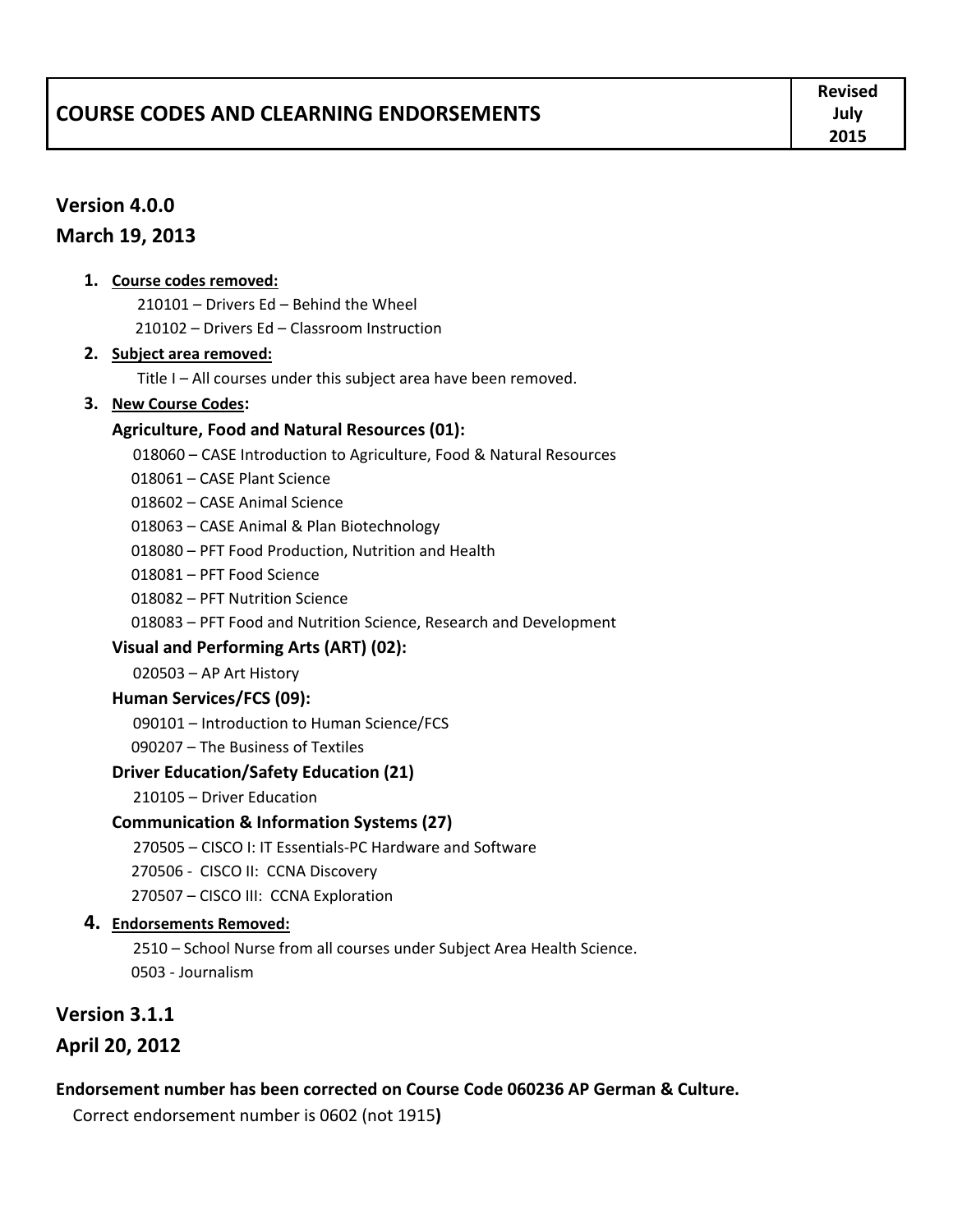|                                                | <b>Revised</b> |
|------------------------------------------------|----------------|
| <b>COURSE CODES AND CLEARNING ENDORSEMENTS</b> | July           |
|                                                | 2015           |

# **Version 3.1 February 27, 2012**

### **Endorsements have been added to the following course codes:**

- 038500 Advanced Placement Macroeconomics 1501 Social Science 038501 Advanced Placement Microeconomics 1501 Social Science 270700 Advanced Placement Computer Science A 0304 Business, Marketing, Info Tech 150750 Advanced Placement Geography 1501 Social Science 150805 Advanced Placement World History 1501 Social Science 150806 Advanced Placement European History 1501 Social Science 150830 Advanced Placement US History 1501 Social Science 151210 Advanced Placement Psychology 1501 Social Science
	-
	-
	-
	-
	-
	-
	-
	-

# **Version 3.0**

## **August 17, 2011**

**Numerous changes have been made to course descriptions and clearing endorsements. Please check carefully before assigning a course code.**

### 1. General information

- a. Certificate/Endorsement Levels
- 2. General Information
	- a. For Provisional Certificates
	- b. Middle Grades (change)
	- c. Elementary (added new)

### 3. New Subject Areas and Course Codes in those areas

- Education and Training (35)
	- 350001 ‐ Introduction to Education
	- 350010 ‐ Experiencing Teaching
	- 350015 ‐ Early Childhood Education I
	- 350020 ‐ Early Childhood Education II
	- 359930 359934 ‐ Education and Training, Other
- Hospitality and Tourism (37)
	- 370010 ‐ Hospitality and Tourism
	- 370015 ‐ Food Service Management I
	- 370020 ‐ Food Service Management II
	- 379930 379934 Hospitality and Tourism, Other
- Law, Public Safety and Security (39)
	- 390010 ‐ Foundation of Law, Public Safety, Corrections and Security
	- 390015 ‐ Introduction to Criminal Justice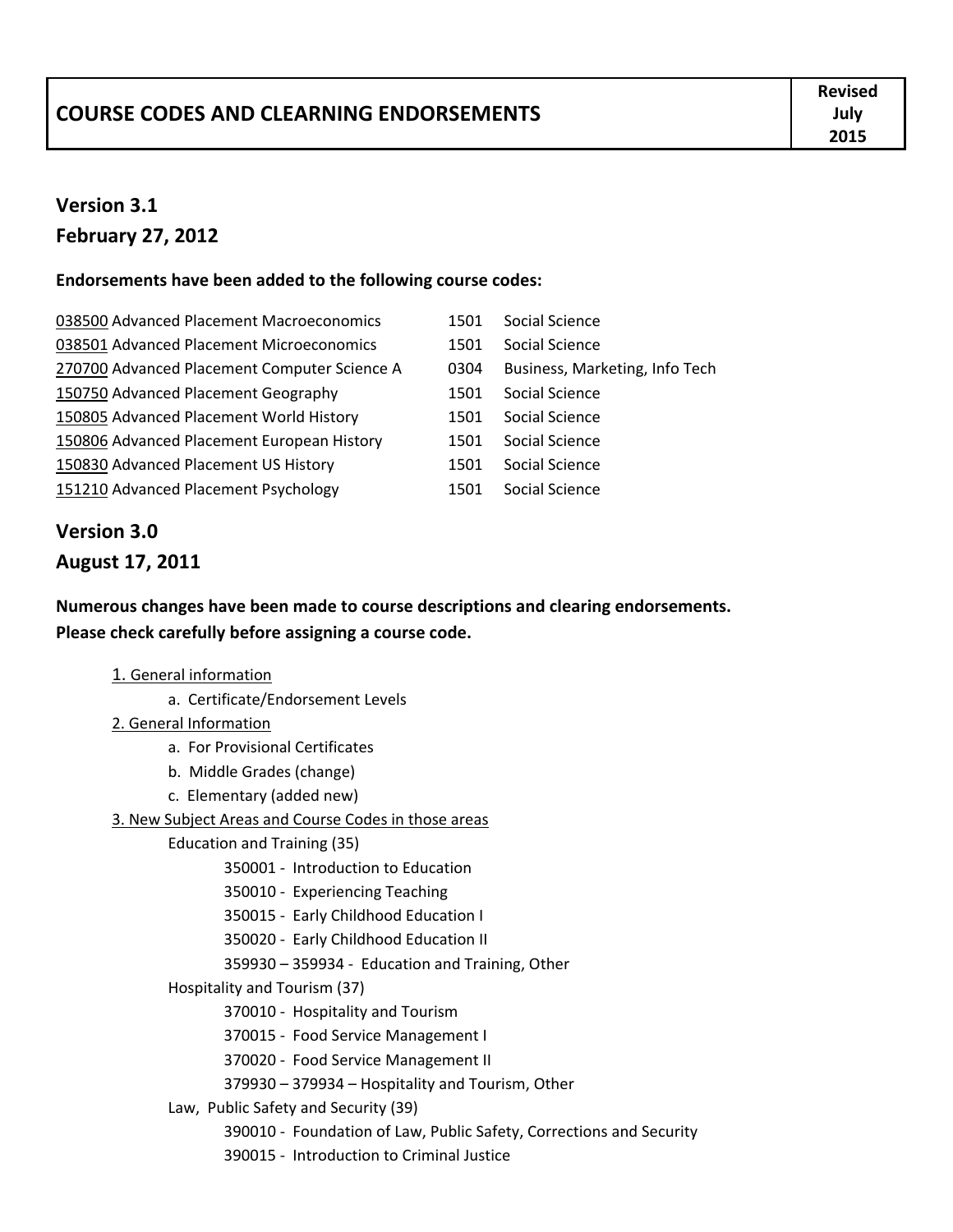|                                         | <b>Revised</b> |
|-----------------------------------------|----------------|
| COURSE CODES AND CLEARNING ENDORSEMENTS | July           |
|                                         | 2015           |

| 390020 - Introduction to Fire & Emergency Services                        |  |
|---------------------------------------------------------------------------|--|
| 390025 - Courts and Judicial Process                                      |  |
| 399930 - 399934 - Law, Public Safety and Security, Other                  |  |
| 4. New Course Codes                                                       |  |
| Agriculture, Food and Natural Resources (01)                              |  |
| 018050 - Advanced Placement Environmental Science                         |  |
|                                                                           |  |
| Visual & Performing Arts (Art) - (02)                                     |  |
| 020500 - Advanced Placement Studio Art: 2D Design                         |  |
| 020501 - Advanced Placement Studio Art: 3D Design                         |  |
| 020502 - Advanced Placement Studio Art: Drawing                           |  |
| Business, Marketing and Management (03)                                   |  |
| 038500 - Advanced Placement Macroeconomics                                |  |
| 038501 - Advanced Placement Microeconomics                                |  |
| English Language Arts (05)                                                |  |
| 050050 - Advanced Placement English Language & Composition                |  |
| 050051 - Advanced Placement English Literature & Composition              |  |
| 050315 - Advanced Placement Spanish Literature                            |  |
| World Language (06)                                                       |  |
| 060107 - Advanced Placement Latin: Vergil                                 |  |
| 060226 - Advanced Placement French & Culture                              |  |
| 060236 - Advanced Placement German & Culture                              |  |
| 060246 - Advanced Placement Spanish Language                              |  |
| 060253 - Advanced Placement Japanese & Culture                            |  |
| 060276 - Advanced Placement Chinese & Culture                             |  |
| Health Science (07)                                                       |  |
| 077302 - Advanced Studies in Health Science                               |  |
| 077303 - Personal and Community Medical Issues                            |  |
| 077304 - Exploring the Clinical Lab                                       |  |
| 077401 – Medication Aide                                                  |  |
| 077402 - Emergency Medical Tech - Basic                                   |  |
| 077800 - Health Information Technology                                    |  |
| Skilled and Technical Science (10)                                        |  |
| 100407 - Energy Generation and Distribution                               |  |
| 100706 – Exploring Skilled and Technical Science – $6th$ Grade            |  |
| 100707 - Exploring Skilled and Technical Science - 7 <sup>th</sup> Grade  |  |
| 100708 - -Exploring Skilled and Technical Science - 8 <sup>th</sup> Grade |  |
| 101601 - Emerging Technologies in Transportation and Logistics            |  |
| 101650 - Business Logistics                                               |  |
| 101951 - Adv Fabrication & Mfg - Plastics                                 |  |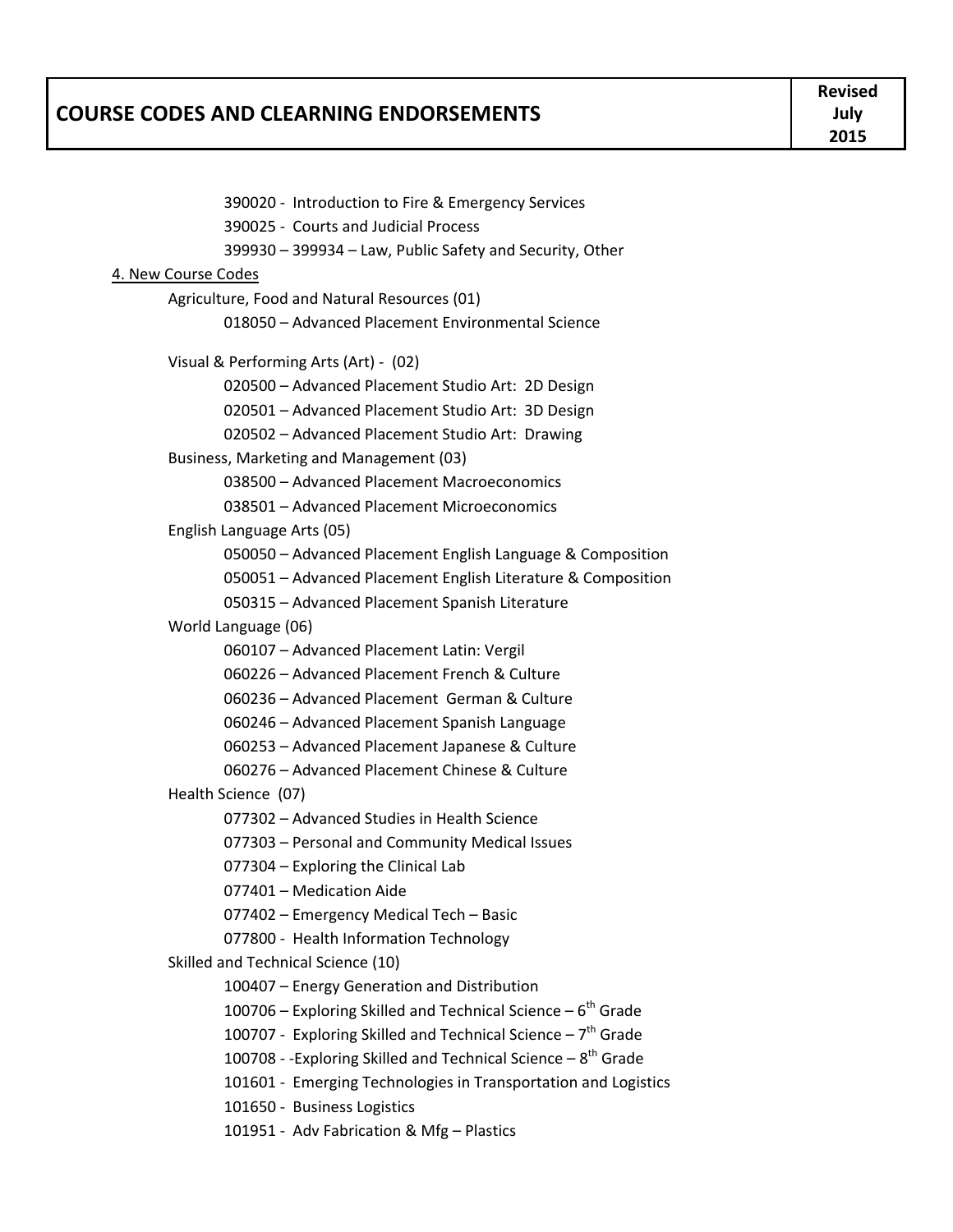|                                         | <b>Revised</b> |
|-----------------------------------------|----------------|
| COURSE CODES AND CLEARNING ENDORSEMENTS | July           |
|                                         | 2015           |

 Mathematics (11) 110620 ‐ Advanced Placement Calculus AB 110621 ‐ Advanced Placement Calculus BC 111720 ‐ Advanced Placement Statistics Visual & Performing Arts (Music) (12) 120700 ‐ Advanced Placement Music Theory Natural Sciences (13) 135000 ‐ Advanced Placement Biology 135010 ‐ Advanced Placement Chemistry 135020 ‐ Advanced Placement Physics Social Sciences/Social Studies (15) 150750 ‐ Advanced Placement Geography 150805 ‐ Advanced Placement World History 150806 ‐ Advanced Placement European History 150830 ‐ Advanced Placement US History 151113 ‐ Advanced Placement Government 151210 ‐ Advanced Placement Psychology Self‐Contained Classroom (18) 180005 ‐ Home‐Based Program (non‐Sped) Special Education (19) 194000 - Special Education In-Home Setting Communication & Information Systems (27) 270700 ‐ Advanced Placement Computer Science A Career Education, Foundational & Specialty (32) 329930 – 329934 ‐ Career Education, Foundational & Specialty, OTHER 5. Course Codes Removed: 011001 – Comprehensive Agriculture/Natural Resources Animal Science 011002 – Comprehensive Plant and Soil Science 011003 – Comprehensive Agribusiness/Farm Management 013003 – Science of Earth Systems 013004 – Environmental Science 013005 – Ecology of Agriculture 014002 – Biotechnology in Food Products and Processing Systems 015000 – Agricultural Business Management 016004 – Agricultural Mechanics and Technology 035000 – Food Service Management I 035001 – Food Service management II

- 038300 Hospitality and Tourism
- 090119 Early Childhood Education I
- 090120 Early Childhood Education II
- 090300 Careers in Education